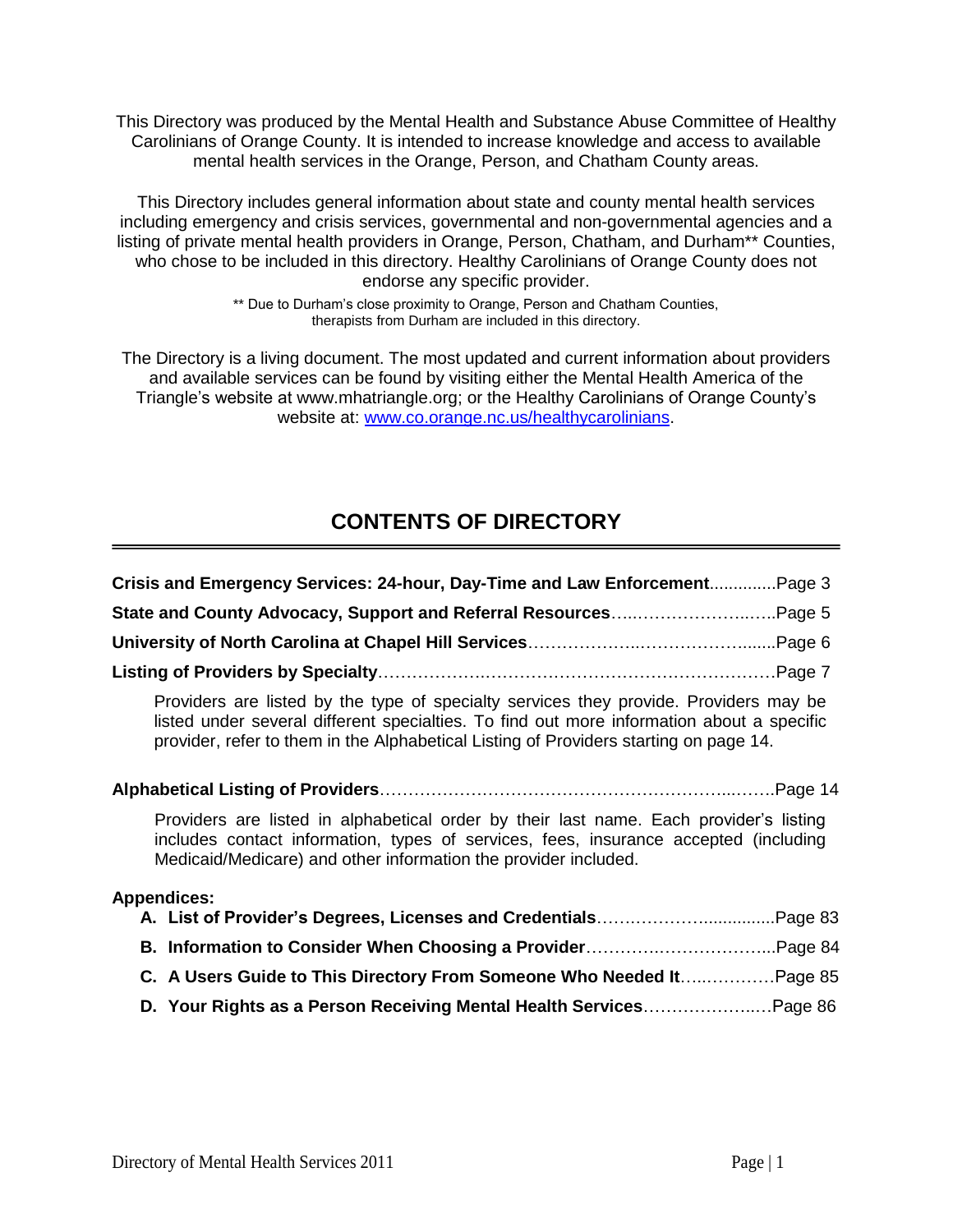# **ACKNOWLEDGMENTS**

The development of this directory has been a collaborative effort between individuals and organizations working to help meet the needs of our community. It was initially developed by Healthy Carolinians of Orange County, and is currently hosted by Mental Health America of the Triangle. Thanks go to Nidhi Sachdeva, Health Educator at the Orange County Health Department, and all of the hard-working members of the Mental Health and Substance Abuse Committee of Healthy Carolinians of Orange County. Special thanks to Kate B. Reynolds Charitable Trust, whose funding has made this project possible.

We would also like to thank the mental health professionals listed in the directory who have dedicated their careers to helping improve the mental health of community members, and who have contributed financially to cover the cost of printing and distribution of this document.

We hope that users of this directory find it helpful and easy to use and we welcome your feedback.

Sincerely,

Aimee Vandemark, LCSW Program Manager Pro Bono Counseling Network

## **Healthy Carolinians of Orange County Mental Health and Substance Abuse Committee**

| Co-chairs                               |                                                                                               |
|-----------------------------------------|-----------------------------------------------------------------------------------------------|
| Selden Holt, LCSW<br>Mark Sullivan, MSW | UNC Center for Excellence in Community Mental Health<br>Mental Health America of the Triangle |
|                                         |                                                                                               |
| <b>Staff</b>                            |                                                                                               |
| Nidhi Sachdeva, MPH, CHES               | <b>Healthy Carolinians of Orange County</b>                                                   |
|                                         |                                                                                               |
| <b>Committee Members</b>                |                                                                                               |
| Janaki Nicastro                         | <b>Freedom House Recovery Center</b>                                                          |
| <b>Susan Spalt</b>                      | National Alliance on Mental Illness, Orange County                                            |
| Peggy Yonuschot, LCSW                   | <b>OPC Area Program</b>                                                                       |
| Aimee Vandemark, LCSW                   | Mental Health America of the Triangle                                                         |
| Katherine Peck                          | <b>Community Representative</b>                                                               |
| Karen Dunn                              | Club Nova Community, Inc.                                                                     |
| Anita Hill                              | <b>Community Care of Central Carolina</b>                                                     |
| <b>Judy Truitt</b>                      | OPC Area Program                                                                              |
| Robert Childs, MPH                      | North Carolina Harm Reduction Coalition                                                       |
| Debbie Barrett, PhD, LCSW               | <b>UNC School of Social Work</b>                                                              |
| Jodi Flick, LCSW                        | <b>UNC School of Social Work</b>                                                              |
|                                         |                                                                                               |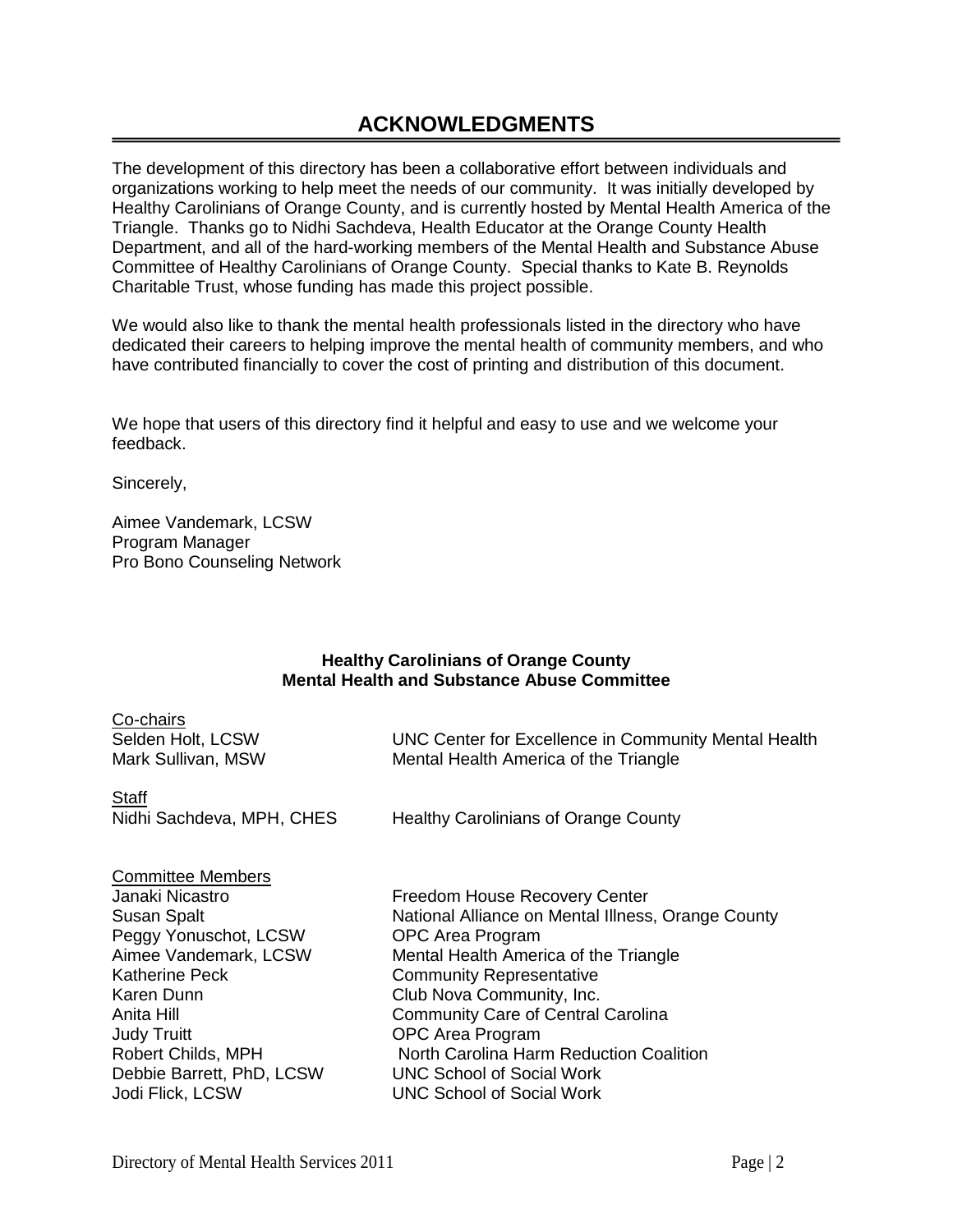# **CRISIS AND EMERGENCY SERVICES: 24-HOUR, DAY TIME AND LAW ENFORCEMENT**

# **24 Hour Crisis Services**

# **OPC Screening, Triage, Access & Referral (STAR)**

Your call will be answered by a licensed clinician who will ask you a series of questions. These will help determine the level and type of service that best matches your needs. Based on your responses, you may be referred to a provider agency for further assessment, to a community resource or for immediate assistance in an emergency situation.

If deaf of hard of hearing, dial 711 for NC Relay *or* our TTY number 1-866-598-6459 Phone: (919) 913-4100 *or* Toll Free: 1-800-233-6834

# **Mobile Crisis (operated by Freedom House Recovery Center)**

Up to eight hours of face-to-face crisis counseling provided in the community to consumers of any age. Telephone counseling also available. Mobile Crisis is for people who do not have a service provider or can not reach their service provider.

Phone: (919) 967-8844

## **Facility-Based Crisis and Detox (operated by Freedom House Recovery Center)**

104 New Stateside Drive, Chapel Hill, NC 27516-1165 Phone: (919) 967-8844

## **Chapel Hill Police Department Crisis Unit**

Non-police crisis assistance for Chapel Hill residents only. NOT police response. Those in need of Chapel Hill police in Chapel Hill should call 911. Phone: (919) 968-2806

# **HOSPITALS**

# **UNC Hospitals Emergency Department** 101 Manning Drive Chapel Hill, NC 27514 Phone: (919) 966-4131

### **Person Memorial Hospital**

615 Ridge Road Roxboro, NC 27573 (336) 599-2121

# **Chatham Hospital (UNC Healthcare)**

475 Progress Blvd. Siler City, NC 27344 Phone: (919) 799-4000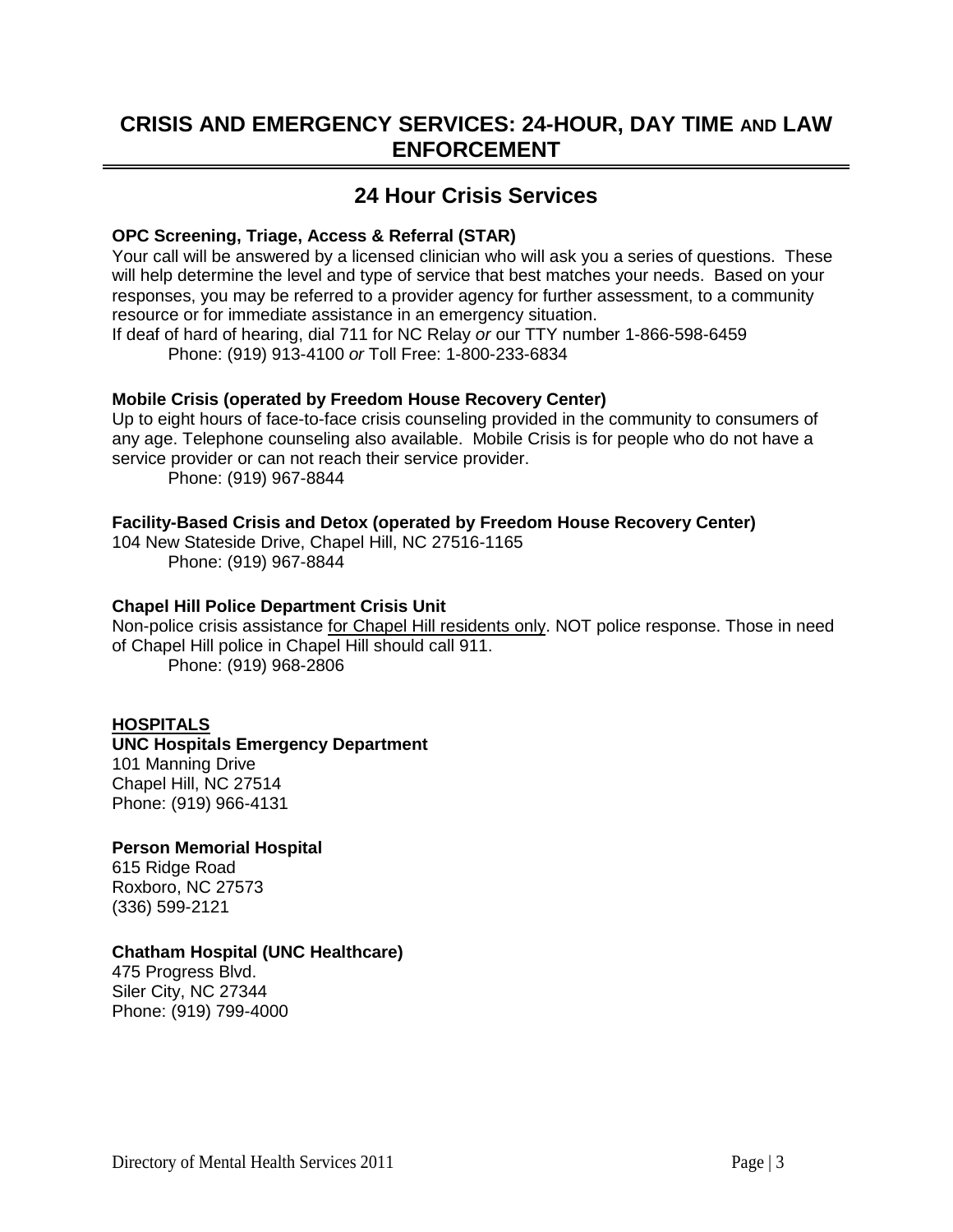# **Day Time Crisis Services**

# *Orange County*

 **Chapel Hill Outpatient Clinic Freedom House** Stateside Drive Phone: (919) 913-4200, (919) 942-2803 **Family Counseling Center**

## **Freedom House**

300 W. Tryon St. Hillsborough, NC 27278 Phone: (919) 732-1150 (*Call for availability)*

**UNC Hospitals/Department of Psychiatry Walk-in Clinic**

*(For emergencies only, 9 AM to 3 PM)* Neurosciences Hospital, 1<sup>st</sup> Floor 101 Manning Drive Chapel Hill, NC 27514 Phone: (919) 966-2166

# *Person County*

# **Person Counseling Center Freedom House**

355 S. Madison Blvd., Suite C Roxboro, NC 27573 Phone: (336) 599-8366

# *Chatham County*

## **Chatham Counseling Center Freedom House**

287 East St., Suite 421 and 1105 E. Cardinal St. Pittsboro, NC 27312 Siler City, NC 27344 Phone: (919) 542-4422Phone: (919) 742-5612

# **Law Enforcement**

*Orange County* **Orange County Sheriff:** (919) 942-6300 **Carrboro Police Department:** (919) 918-7397 **Chapel Hill Police Department:** (919) 968-2760, in Chapel Hill call 911 Chapel Hill Police Department Crisis Unit:: (919) 968-2806 (24/7 non-police crisis assistance for Chapel Hill residents only. NOT police response.) **Hillsborough Police Department**: (919) 732-9381

*Person County* **Person County Sheriff: (336) 597-0500 Roxboro Police Department: (336) 599-8345**

*Chatham County* **Chatham County Sheriff: (919) 542-2811 Pittsboro Police Department: (919) 542-3200 Siler City Police Department: (919) 742-5626**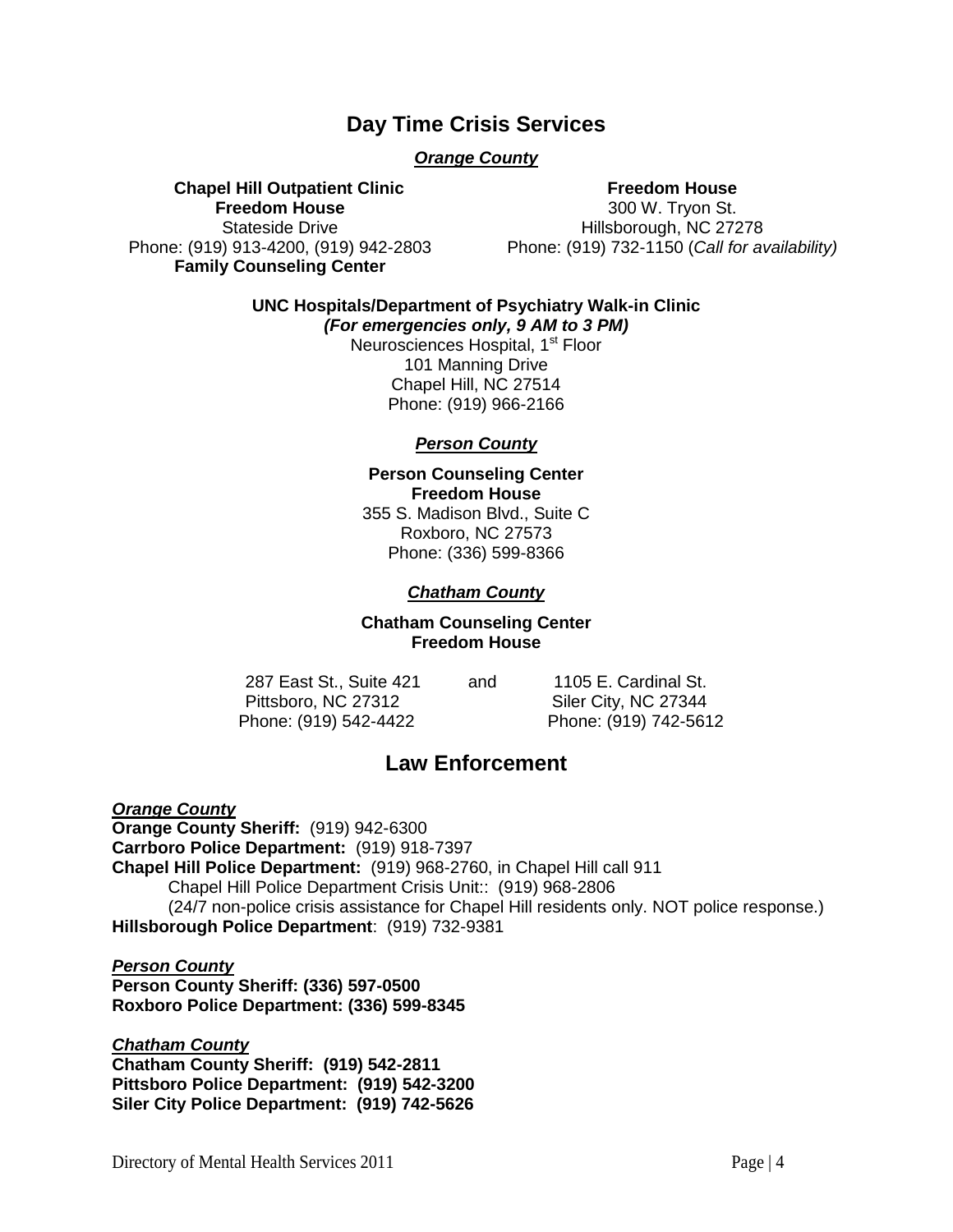# **STATE AND COUNTY ADVOCACY, SUPPORT AND REFERRAL RESOURCES**

# **Non-Governmental**

#### **Pro Bono Counseling Network**

Mental Health America of the Triangle (formerly Mental Health Association of Orange County) in collaboration with Healthy Carolinians of Orange County and with funding from OPC Area Program launched the Pro Bono Counseling Network in January 2009, which *serves Orange, Chatham, and*  **Person** county residents. The goal of the project is to recruit mental health professionals to join a network of providers who agree to provide counseling pro bono (one client/year, a minimum of eight sessions), and to match up clients seeking mental health services, who are underinsured or uninsured, with an appropriate provider. Phone: (919) 942-8083, x5.

#### **Mental Health America of the Triangle**

Providing non-clinical services, including education, advocacy, information and referral, and peer support 3729 Murphy School Rd. Durham, NC 27705 Phone: (919) 942-8083

#### **National Alliance on Mental Illness (NAMI), Orange County**

Education, advocacy, and family support services P.O. Box 4201 Chapel Hill, NC 27514 Phone: (919) 929-7822

**National Alliance on Mental Illness (NAMI), North Carolina** Helpline: 1-800-451-9682

### **Disability Rights of North Carolina**

1-800-821-6922

# **Governmental**

#### **OPC Area Program**

OPC Area Program is the local governmental agency with responsibility for oversight and management of *publicly-funded* mental health, developmental disability and substance abuse services in Orange, Person and Chatham Counties. OPC provides telephonic screening, triage and referral for individuals needing services in the area; recruits and monitors an array of community service providers; and manages the distribution of state monies to providers for the provision of services to consumers.

#### **OPC Customer Service Line**

Answers questions about services, eligibility, benefits and consumer rights, assists with problemsolving, provides education, and handles complaints: Telephone: (919) 913-4120 or Toll Free: 1-888-277-2303

#### **OPC Area Program, Screening, Triage, Access and Referral (STAR) Line**

If you think you or your family member is in need of and may qualify for state-funded mental health, developmental disabilities and/or substance abuse services, you can call: Telephone: 919-913-4100 Toll Free: 1-800-233-6834 (TTY: 866-598-6459)

**North Carolina Division of Mental Health, Developmental Disabilities and Substance Abuse Services** (NC DMH/DD/SAS) Advocacy and Customer Service: (919) 715-3197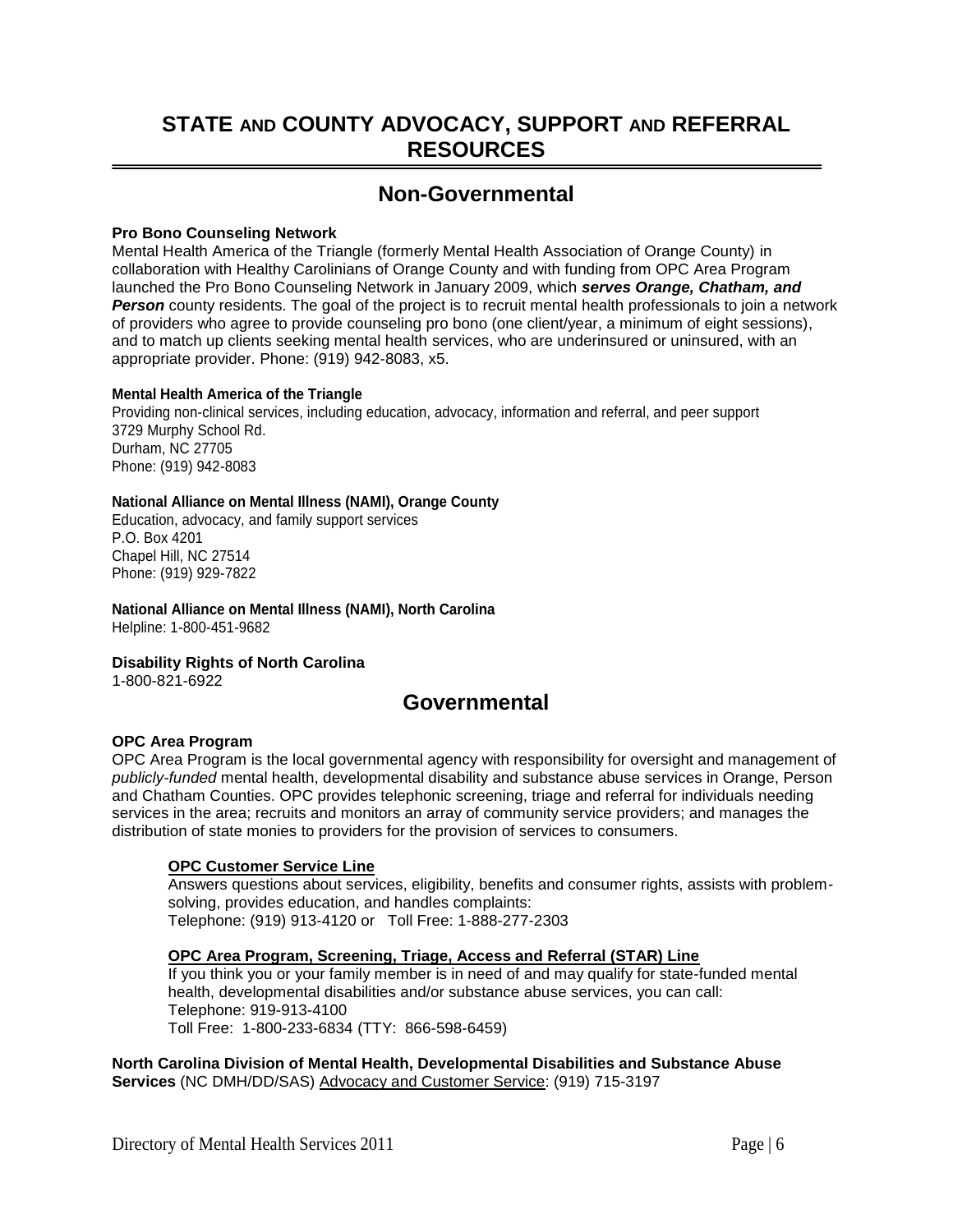# **UNIVERSITY OF NORTH CAROLINA AT CHAPEL HILL SERVICES**

## **UNC Hospitals - Psychiatric Outpatient Clinic**

(919) 966-5217

# **STEP Program (Schizophrenia Treatment and Evaluation Program)**

A specialty clinic for adults with schizophrenia and related psychotic disorders. Services include assessment, family psychoeducation, counseling, medication management and community support. 101 Manning Drive, 1<sup>st</sup> Floor Neurosciences Hospital Chapel Hill, NC 25799

(919) 966-8033

# **STEP Community Mental Health Clinic**

Multidisciplinary treatment services for persons with psychotic disorders and other severe mental illnesses. Carr Mill Mall, 200 N. Greensboro St., Suite C-6 Carrboro, NC 27510 (919) 942-7363

# **OASIS (Outreach and Support Intervention Services)**

A multidisciplinary team approach to treatment early psychosis in older adolescents and adults. Carr Mill Mall, 200 N. Greensboro St., Suite C-6 Carrboro, NC 27510 (919) 929-2311

# **UNC Department of Psychology Community Clinics**

Four clinics are offered through UNC's Department of Psychology: Adult Psychotherapy Clinic, Child and family Clinic, Couples Clinic, Anxiety and Stress Clinic. Assessment and counseling services are provided by graduate students, under supervision of a licensed psychologist. UNC Campus (Davie Hall) and Finely Golf Course Road (919) 962-6906

# **UNC Student Health Services, Counseling and Wellness Services**

Psychological/counseling services available to UNC-CH students. Services include individual, couples, and group therapy, urgent consultation and crisis intervention, and medication evaluation/management. (919) 966-3658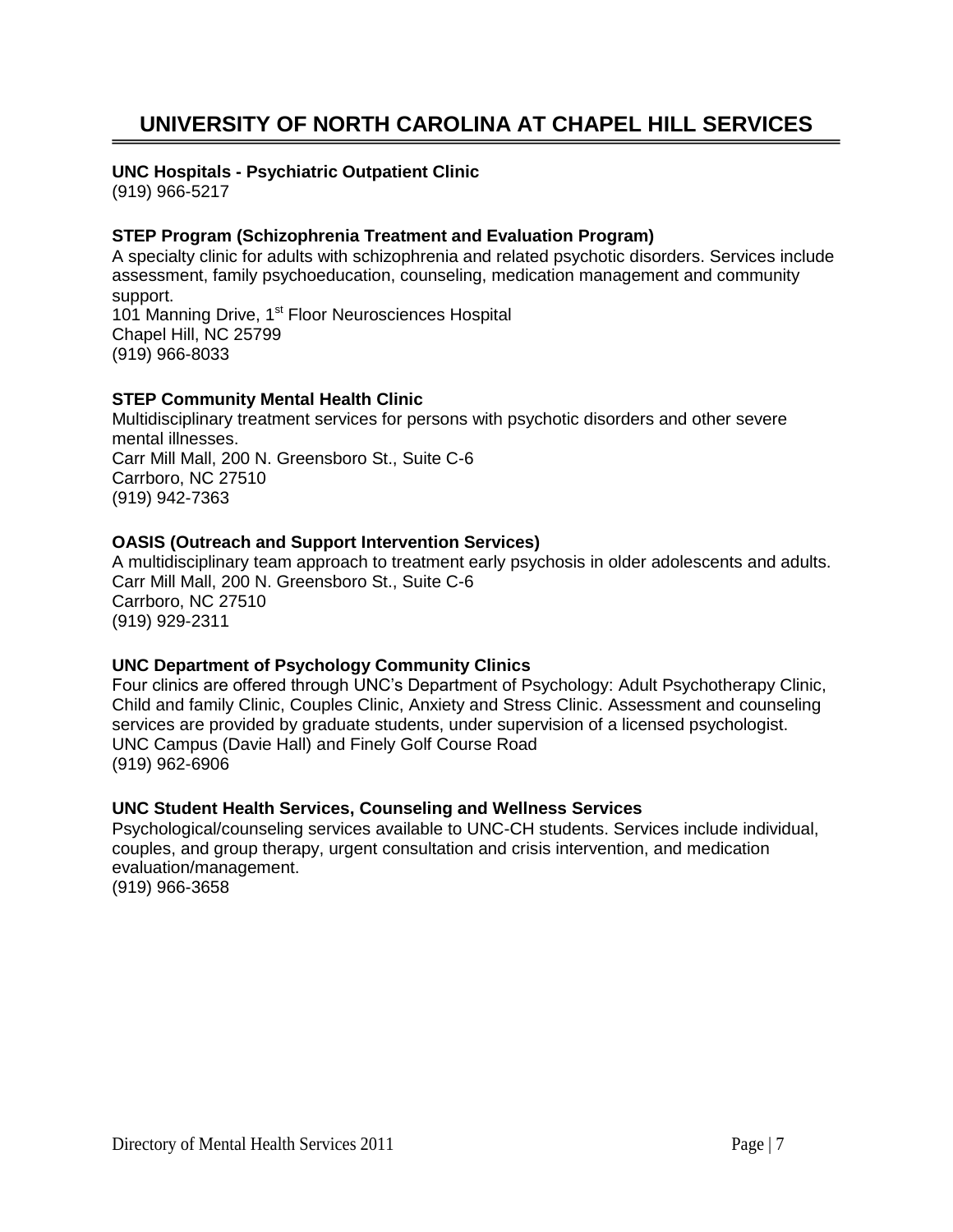# **LISTING OF PROVIDERS BY SPECIALTY**

This section lists providers by the type of specialty services they provide. Use this listing to find a therapist who specializes in the services you need. To find out more information about a specific provider, refer to them in the Alphabetical Listing of Providers (starting on page 14) and search for the provider by their last name.

## **Abuse, Sexual Abuse, and Incest**

- Adult Psychotherapy Clinic
- Sheila Broderick, MSW
- **Judy Byck, MSW**
- Patricia Catanio, MSW
- **Karen Catoe, MSW, MPH**
- **Betty Lou Chaika, M.Ed.**
- Child and Family Clinic
- **Julie Daul, MSW**
- **Maura Dillon, MS**
- Marguerite Dingman, MSW, M.Div.
- **Melissa Grady, Ph.D., MSW**
- Nyra Hill, MSW
- Jonas Horwitz, Ph.D.
- Nicole Imbraguglio, Psy. D.
- Michelle Johnson, MSW
- **Anxiety**
	- Shelda Abdur-Razzaq, MA
	- Adult Psychotherapy Clinic
	- Nicole Amundsen, MSW
	- Angela Annas, M.Ed., MSW
	- Anxiety and Stress Disorders Clinic
	- Elissa Baldwin, MSW
	- **Ruth Bard Rampel, Ph.D.**
	- Roxanne Barksdale, MSW
	- Tyler Beach, MSW
	- **Paul Brinich, MA, Ph.D.**
	- Sheila Broderick, MSW
	- DeChanile Brooks, MA
	- Judy Byck, MSW
	- **-** Alice Carlton, MSW
	- Matt Case, MA
	- Patricia Catanio, MSW
	- Karen Catoe, MSW, MPH
	- Betty Lou Chaika, M.Ed.
	- Child and Family Clinic,
	- Anne Coleman, MSW
	- **Julie Daul, MSW**
	- Maura Dillon, MS
	- David Donlon, MSW
	- **Durham Child Development and** Behavioral Health Clinic
	- **Freedom House Recovery Center**
- **Ellen Junker, MA**
- Linda Killian, MSW
- **Karen Landis, MSW**
- Kathy Likens, MSW
- Elizabeth McElhinny Hayden, MSW
- Amy McMann, MSW
- **Sharon Meginnis, Ph.D.**
- **Orange County Rape Crisis Center**
- David Rademacher, MA
- Melanie Roskin, MSW
- Therapeutic Alternatives
- Janice Trusky, MSW
- **Sandra Vander Linde, MS**
- Ann Waldon, MSW
- Anne Freeman, Ph.D.
- **Bonnie Gilliom, MA, MS**
- Melissa Grady, Ph.D., MSW
- Nyra Hill, MSW
- Jonas Horwitz, Ph.D.
- Jo Ann Hundley, PhD
- **Ellen Junker, MA**
- Bree Kalb, MS
- Rhonda Karg, Ph.D.
- Linda Killian, MSW
- Solomon Kobes, MSW
- Katrina Kuzyszyn-Jones, MA, Psy.C.
- Martha Lamb, MSW
- **Karen Landis, MSW**
- Tina Lepage, Psy. D.
- **Stephanie Lerner, MS, BS**
- Miriam Lieberman, MA
- **Kathy Likens, MSW**
- Lou Lipsitz, MSW
- Michael David Loven, Ph.D.
- John Mader, MA
- Patrick Malone, M.D.
- Amy McMann, MSW
- Denise Mitchell, MSW
- **Susan Orenstein, Ph.D.**
- Nancy Crute, LCSW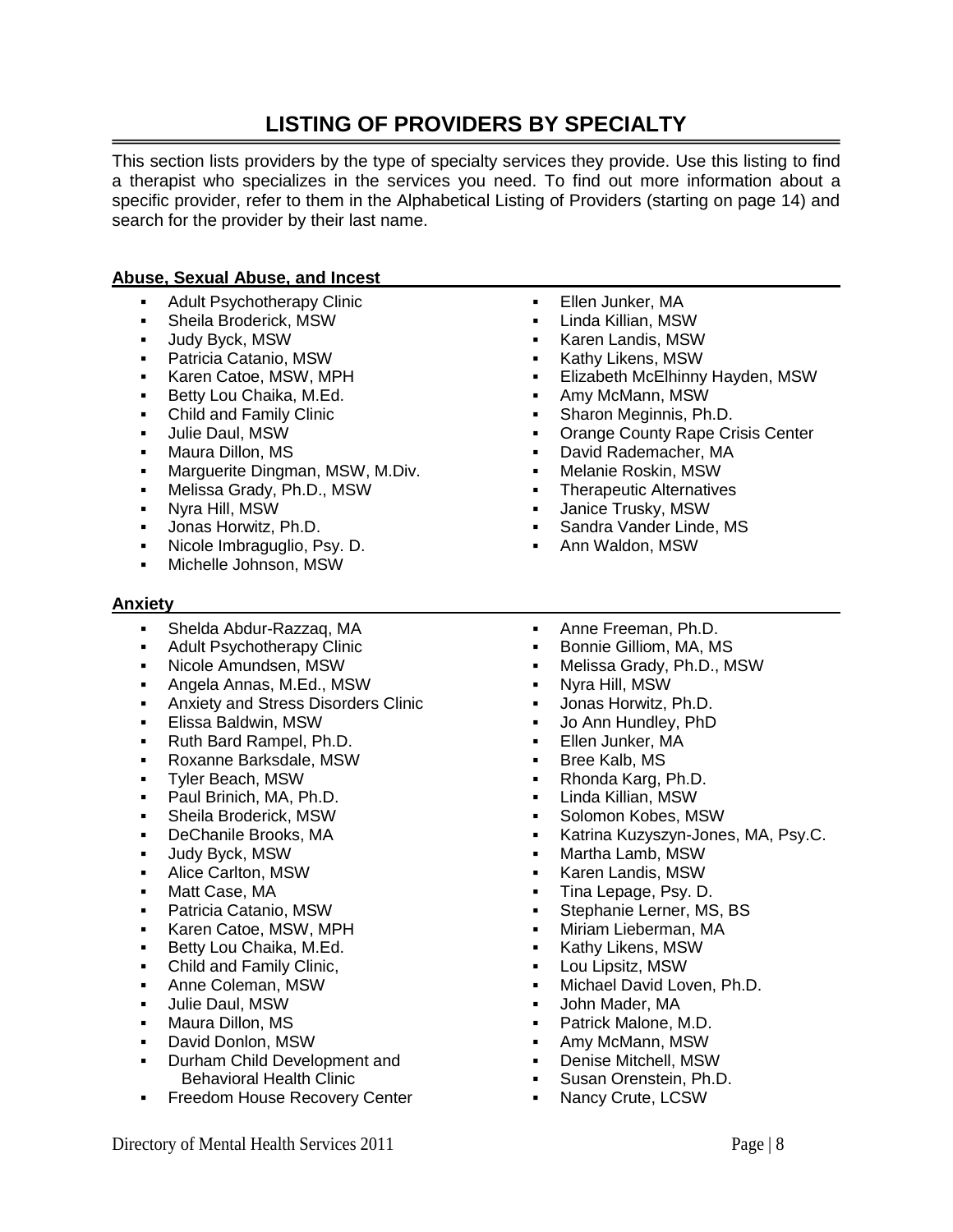## **Anxiety (cont.)**

- Fran Paradine, MSW
- Steevie Jane Parks, Ph.D.
- Betsy Pedersen, Ph.D., MSW
- **-** Lizzette Potthoff, MSW
- David Rademacher, MA
- Margaret Rhee, MSW
- Clive Robins, Ph.D.
- Carol Ross, MA
- **Norma F. Satransky, MD**
- Joan Seiffert, MSW
- Peter J. Smith, Ed. D.

#### **Attention and Learning Problems**

- Clare Stadlen, MSSW
- David Stewart, Ph.D.
- Karen Stewart,
- Therapeutic Alternatives
- Jeanne Van Gemert, MA
- Sandra Vander Linde, MS
- Ann Waldon, MSW
- Chaille Anne Walsh, PhD
- Peggy Williams, MSW
- Jay C. Williams, MSW, Ph.D.
- Reid Wilson, Ph.D.
- Geoffrey Zeger, MSW
- Angela Annas, M.Ed., MSW Karen Catoe, MSW, MPH Child and Family Clinic **Freedom House Recovery Center**  Solomon Kobes, MSW Katrina Kuzyszyn-Jones, MA, Psy.C. **Karen Landis, MSW**  Steevie Jane Parks, Ph.D. Peggy Williams, MSW Jay C. Williams, MSW, Ph.D. Geoffrey Zeger, MSW **Body Image**  Adult Psychotherapy Clinic Tyler Beach, MSW Cynthia Bulik, PhD Judy Byck, MSW **-** Patricia Catanio, MSW Child and Family Clinic Deborah Klinger, MA Margaret Rhee, MSW Clare Stadlen, MSW **Children of Alcoholics, Co-Dependence** Adult Psychotherapy Clinic Sheila Broderick, MSW DeChanile Brooks, MA • Child and Family Clinic Nyra Hill, MSW Ellen Junker, MA • Rhonda Karg, Ph.D. Linda Killian, MSW Deborah Klinger, MA Barry Selman, MSW Karen Stewart Sandra Vander Linde, MS **Career and Vocational** Adult Psychotherapy Clinic Sheila Broderick, MSW Melissa Grady, Ph.D., MSW **Ellen Junker, MA**  Margaret Rhee, MSW **Therapeutic Alternatives Depression** Shelda Abdur-Razzaq, MA Adult Psychotherapy Clinic Nicole Amundsen, MSW **Elizabeth Anton, Psy. D. Elissa Baldwin, MSW**  Ruth Bard Rampel, Ph.D. Roxanne Barksdale, MSW Tyler Beach, MSW **Paul Brinich, MA, Ph.D.**  Sheila Broderick, MSW DeChanile Brooks, MA Judy Byck, MSW Alice Carlton, MSW Patricia Catanio, MSW Karen Catoe, MSW, MPH Betty Lou Chaika, M.Ed. UNC Child and Family Clinic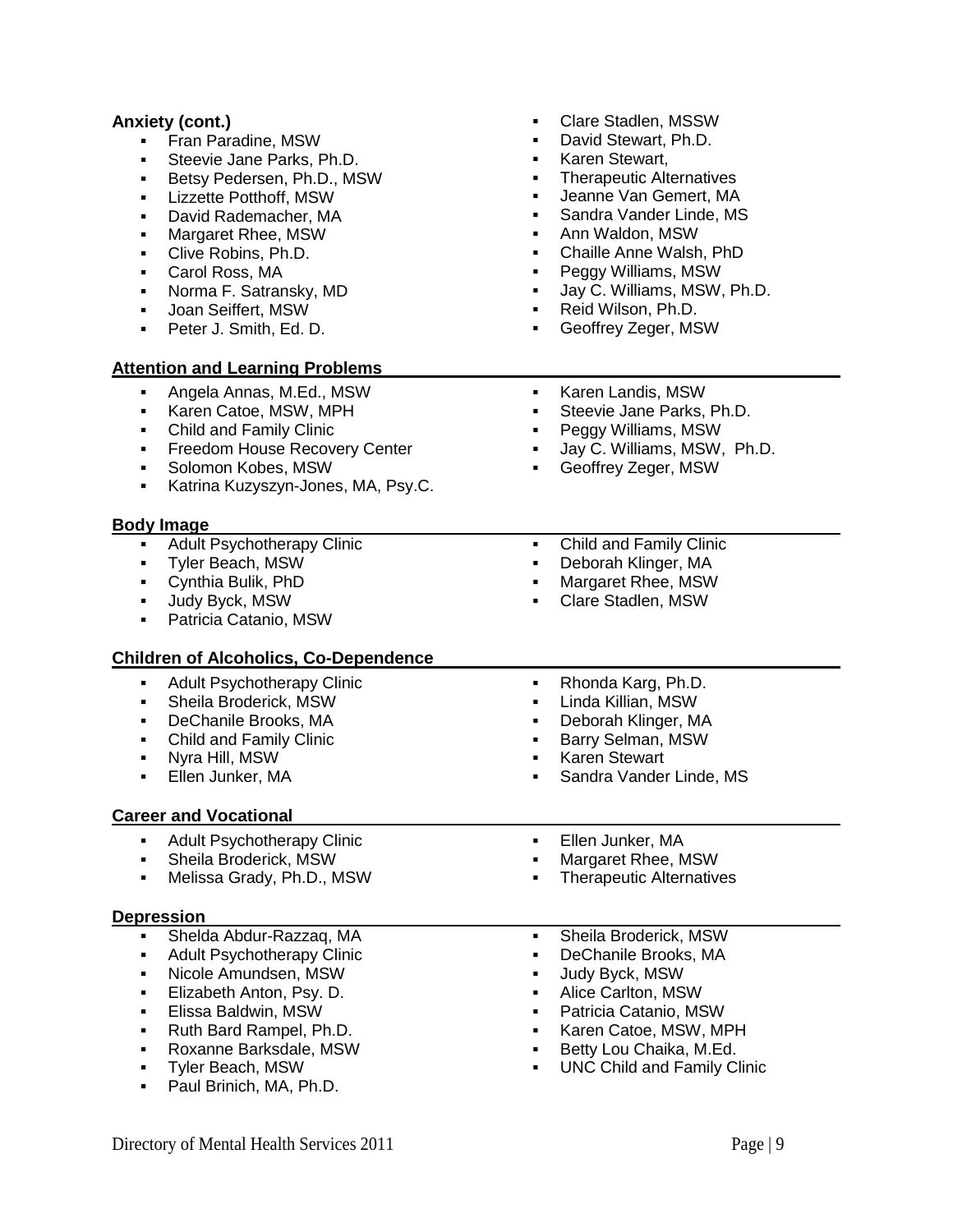## **Depression (cont.)**

- Anne Coleman, MSW
- Nancy Crute, LCSW
- Julie Daul, MSW
- Maura Dillon, MS
- **Durham Child Development and** Behavioral Health Clinic
- Nancy Durham, MSW
- **Freedom House Recovery Center**
- **Anne Freeman, Ph.D.**
- **Bonnie Gilliom, MA, MS**
- Melissa Grady, Ph.D., MSW
- Nyra Hill, MSW
- Jonas Horwitz, Ph.D.
- Jo Ann Hundley, PhD
- Michelle Johnson, MSW
- **Bree Kalb, MS**
- Rhonda Karg, Ph.D.
- Linda Killian, MSW
- **Solomon Kobes, MSW**
- Peter Kramer, MSW
- Katrina Kuzyszyn-Jones, MA, Psy.C.
- Martha Lamb, MSW
- Karen Landis, MSW
- **Irene Sheiner Lazarus, Ph.D., MFT**
- **Tina Lepage, Psy. D.**
- **•** Miriam Lieberman, MA
- **Kathy Likens, MSW**
- **-** Lou Lipsitz, MSW
- Claudia Lyons, MSW
- Patrick Malone, M.D.

# **Drugs, Alcohol, Tobacco and Other Addictions**

- **Elizabeth Anton, Psy. D.**
- DeChanile Brooks, MA
- **Durham Child Development and** Behavioral Health Clinic
- **Freedom House Recovery Center**
- Jonas Horwitz, Ph.D.
- Ellen Junker, MA

### **Early Childhood**

- Child and Family Clinic
- Durham Child Development and Behavioral Health Clinic

### **Eating Disorders**

- Adult Psychotherapy Clinic
- Ruth Bard Rampel, Ph.D.
- Cynthia Bulik, PhD
- **Judy Byck, MSW**
- Amy McMann, MSW
- Sharon Meginnis, Ph.D.
- Judith Tashner Morse, MSW
- Susan Orenstein, Ph.D.
- Fran Paradine, MSW
- Steevie Jane Parks, Ph.D.
- Betsy Pedersen, Ph.D., MSW
- **-** Lizzette Potthoff, MSW
- David Rademacher, MA
- **Margaret Rhee, MSW**
- **Clive Robins, Ph.D.**
- Melanie Roskin, MSW
- Carol Ross, MA
- Norma F. Satransky, MD
- Joan Seiffert, MSW
- Barry Selman, MSW
- **Peter J. Smith, Ed. D.**
- Clare Stadlen, MSSW
- Carolyn Stevenson, MSW
- **David Stewart, Ph.D.**
- Karen Stewart,
- Therapeutic Alternatives
- Janice Trusky, MSW
- Jeanne Van Gemert, MA
- Shannon Van Wey, PhD
- Sandra Vander Linde, MS
- Ann Waldon, MSW
- Chaille Anne Walsh, PhD
- Jay C. Williams, MSW, Ph.D.
- Geoffrey Zeger, MSW
- Rhonda Karg, Ph.D. Linda Killian, MSW
- **Patrick Malone, M.D.**
- Lizzette Potthoff, MSW
- **Barry Selman, MSW**
- Chaille Anne, Walsh, PhD
- Geoffrey Zeger, MSW
- Nicole Imbraguglio, Psy. D.
- Linda Killian, MSW
- Denise Mitchell, MSW
- 
- Patricia Catanio, MSW
- Nancy Crute, LCSW
- Anne Freeman, Ph.D.
- Michelle Johnson, MSW
- -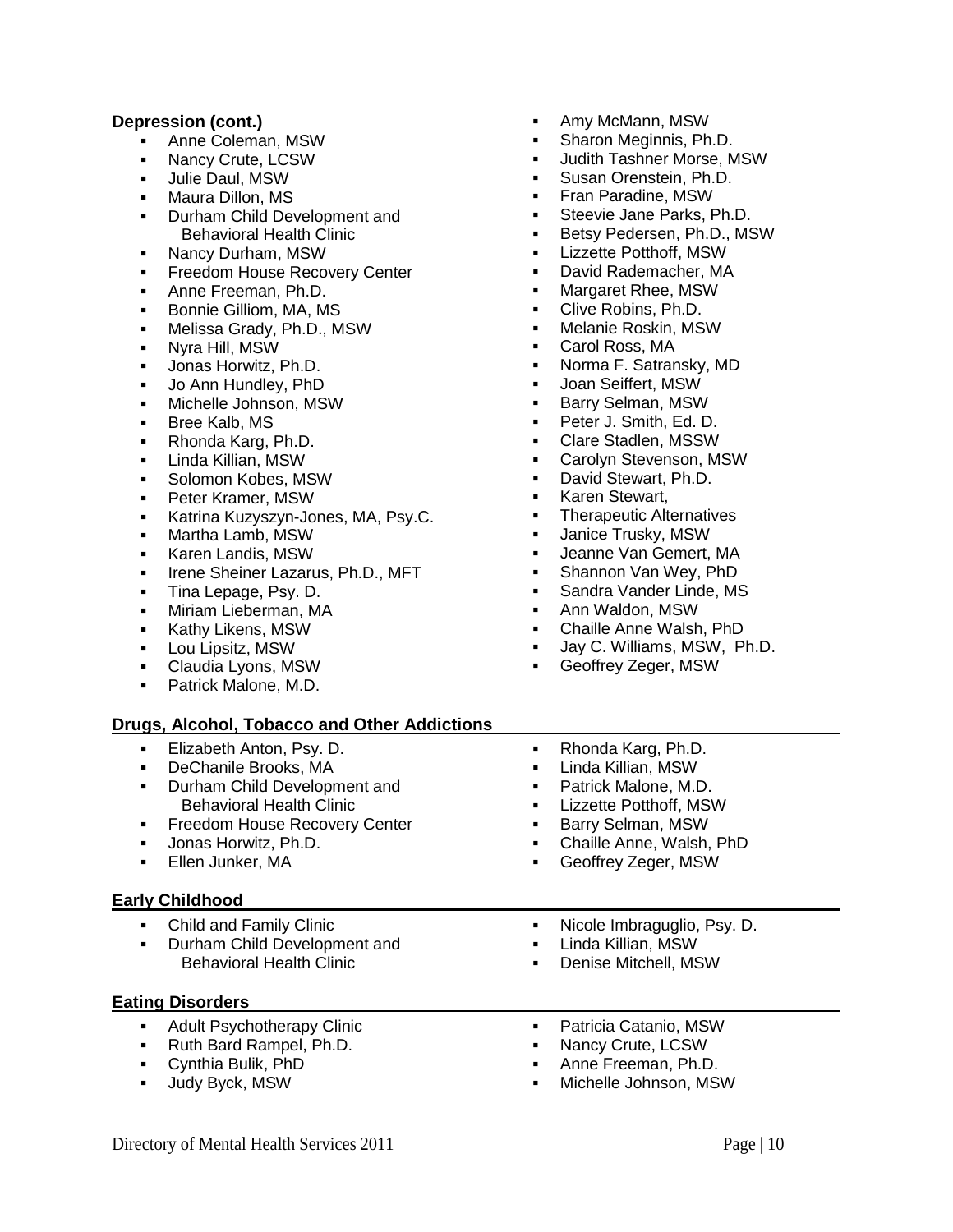# **Eating Disorders (cont.)**

- Deborah Klinger, MA
- Elizabeth McElhinny, MSW
- Amy McMann, MSW

## **Family Therapy**

- Roxanne Barksdale, MSW
- Sheila Broderick, MSW
- Alice Carlton, MSW
- Patricia Catanio, MSW
- Karen Catoe, MSW, MPH
- Child and Family Clinic
- **Nancy Durhan, MSW**
- **Freedom House Recovery Center**
- Melissa Grady, Ph.D., MSW
- Nyra Hill, MSW
- **Jonas Horwitz, Ph.D.**
- Deborah J. Jones, Ph.D.
- Linda Killian, MSW
- Martha Lamb, MSW
- Karen Landis, MSW
- Miriam Lieberman, MA

## **General Psychological Issues**

- **Adult Psychotherapy Clinic**
- Nicole Amundsen, MSW
- Elissa Baldwin, MSW
- Ruth Bard Rampel, Ph.D.
- DeChanile Brooks, MA
- Judy Byck, MSW
- Patricia Catanio, MSW
- Child and Family Clinic
- Anne Coleman, MSW
- M. Avery Cook, MSW
- Couples Clinic
- **Marquerite Dingman, MSW, M.Div.**
- David Donlon, MSW
- **Durham Child Development and** Behavioral Health Clinic
- Nancy Durhan, MSW
- **Freedom House Recovery Center**
- **Anne Freeman, Ph.D.**
- Bonnie Gilliom, MA, MS
- Melissa Grady, Ph.D., MSW
- Nyra Hill, MSW
- Jonas Horwitz, Ph.D.
- Jo Ann Hundley, PhD
- Deborah J. Jones, Ph.D.
- **Ellen Junker, MA**
- **Bree Kalb, MS**
- Linda Killian, MSW
- Solomon Kobes, MSW
- Melanie Roskin, MSW
- Clare Stadlen, MSW
- Sibyl Wagner, MSW
- John Mader, MA
- Denise Mitchell, MSW
- OASIS (Outreach and Support Intervention Services)
- **Steevie Jane Parks, Ph.D.**
- David Ratemacher, MA
- Peter J. Smith, Ed. D.
	- STEP Clinic (Schizophrenia Treatment and Evaluation Program)
- **STEP Community Mental Health** Clinic
- Wendy Stewart, MSW
- Jay C. Williams, MSW, Ph.D.
- Peter Kramer, MSW
- Martha Lamb, MSW
- Audrey Layden, MS
- Tina Lepage, Psy. D.
- **Stephanie Lerner, MS, BS**
- Miriam Lieberman, MA
- **Kathy Likens, MSW**
- Lou Lipsitz, MSW
- Michael David Loven, Ph.D.
- Claudia Lyons, MSW
- **Elizabeth McElhinny, MSW**
- Sharon Meginnis, Ph.D.
- Judith Tashner Morse, MSW
- **Susan Orenstein, Ph.D.**
- Fran Paradine, MSW
- **Betsy Pedersen, Ph.D., MSW**
- Johnna Pilipchuk, MA
- H. Cooke Read, MSW, M. Div.
- **Margaret Rhee, MSW**
- Melanie Roskin, MSW
- Carol Ross, MA
- Norma F. Satransky, MD
- Joan Seiffert, MSW
- Ilene Sperling, MA
- Carolyn Stevenson, MSW
- David Stewart, Ph.D.
- Karen Stewart
- Chaille Anne Walsh, PhD

Directory of Mental Health Services 2011 **Page | 11** Page | 11

- - -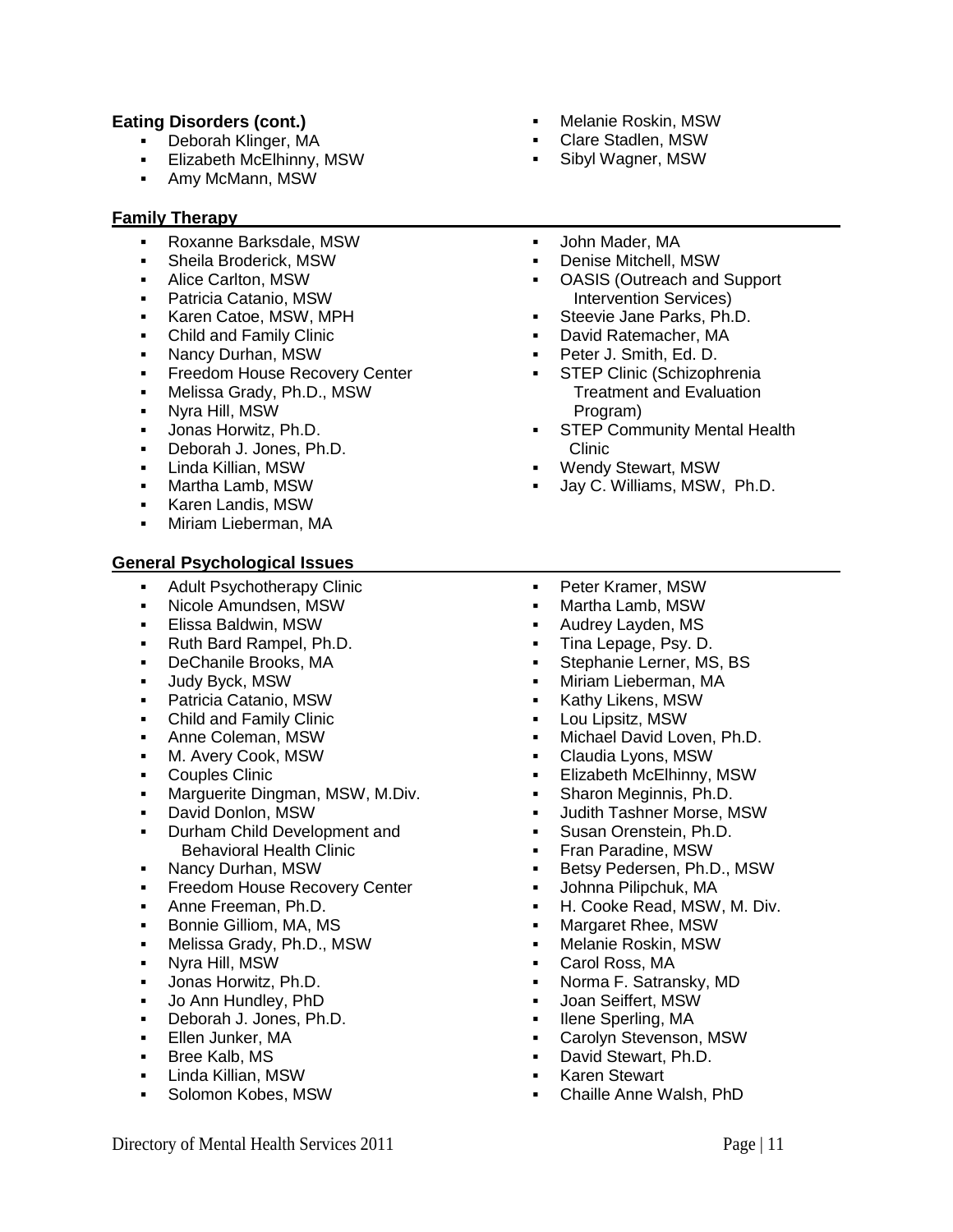## **General Psych Issues (cont.)**

• Peggy Williams, MSW

#### **Grief and Loss**

- Shelda Abdur-Razzaq, MA
- Adult Psychotherapy Clinic
- Tyler Beach, MSW
- **Paul Brinich, MA, Ph.D.**
- Sheila Broderick, MSW
- DeChanile Brooks, MA
- Patricia Catanio, MSW
- Betty Lou Chaika, M.Ed.
- Child and Family Clinic
- **Julie Daul, MSW**
- **Maura Dillon, MS**
- Marguerite Dingman, MSW, M.Div.
- **Freedom House Recovery Center**
- **Bonnie Gilliom, MA, MS**
- Melissa Grady, Ph.D., MSW
- Nyra Hill, MSW
- Jonas Horwitz, Ph.D.
- Nicole Imbraguglio, Psy. D.
- **Bree Kalb, MS**
- **-** Linda Killian, MSW

#### **Health**

- Child and Family Clinic
- Jonas Horwitz, Ph.D.
- Bree Kalb, MS

# **LGBTQ Issues**

- **Adult Psychotherapy Clinic**
- Tyler Beach, MSW
- Sheila Broderick, MSW
- Patricia Catanio, MSW
- Child and Family Clinic
- Melissa Grady, Ph.D., MSW
- Nyra Hill, MSW
- Rhonda Karg, Ph.D.
- Deborah Klinger, MA
- Katrina Kuzyszyn-Jones, MA, Psy.C.
- Miriam Lieberman, MA

#### **Major Mental Illness**

- Angela Annas, M.Ed., MSW
- **Elizabeth Anton, Psy. D.**
- Tyler Beach, MSW
- Child and Family Clinic
- Anne Coleman, MSW
- Durham Child Development and Behavioral Health Clinic
- **Audrey Layden, MS**
- Irene Lazarus, Ph.D., MFT
- Stephanie Lerner, MS, BS
- Miriam Lieberman, MA
- Claudia Lyons, MSW
- John Mader, MA
- Elizabeth McElhinny Hayden, MSW
- Fran Paradine, MSW
- Johnna Pilipchuk, MA
- Lizzette Potthoff, MSW
- Margaret Rhee, MSW
- Carol Ross, MA
- Norma F. Satransky, MD
- David Stewart, Ph.D.
- Karen Stewart,
- Wendy Stewart, MSW
- Therapeutic Alternatives
- Shannon Van Wey, PhD
- Sibyl Wagner, MSW
- Ann Waldon, MSW
- Martha Lamb, MSW
- Betsy Pedersen, Ph.D., MSW
- Jeanne Van Gemert, MA
- 
- Claudia Lyons, MSW
- Amy McMann, MSW
- Sharon Meginnis, Ph.D.
- Judith Tashner Morse, MSW
- Johnna Pilipchuk, MA
- Carolyn Stevenson, MSW
- Karen Stewart
- Shannon Van Wey, PhD
- Sibyl Wagner, MSW
- Chaille Anne Walsh, PhD
- **Freedom House Recovery Center**
- Nyra Hill, MSW
- Jonas Horwitz, Ph.D.
- Linda Killian, MSW
- Katrina Kuzyszyn-Jones, MA, Psy.C.
- Patrick Malone, M.D.
- Elizabeth McElhinny, MSW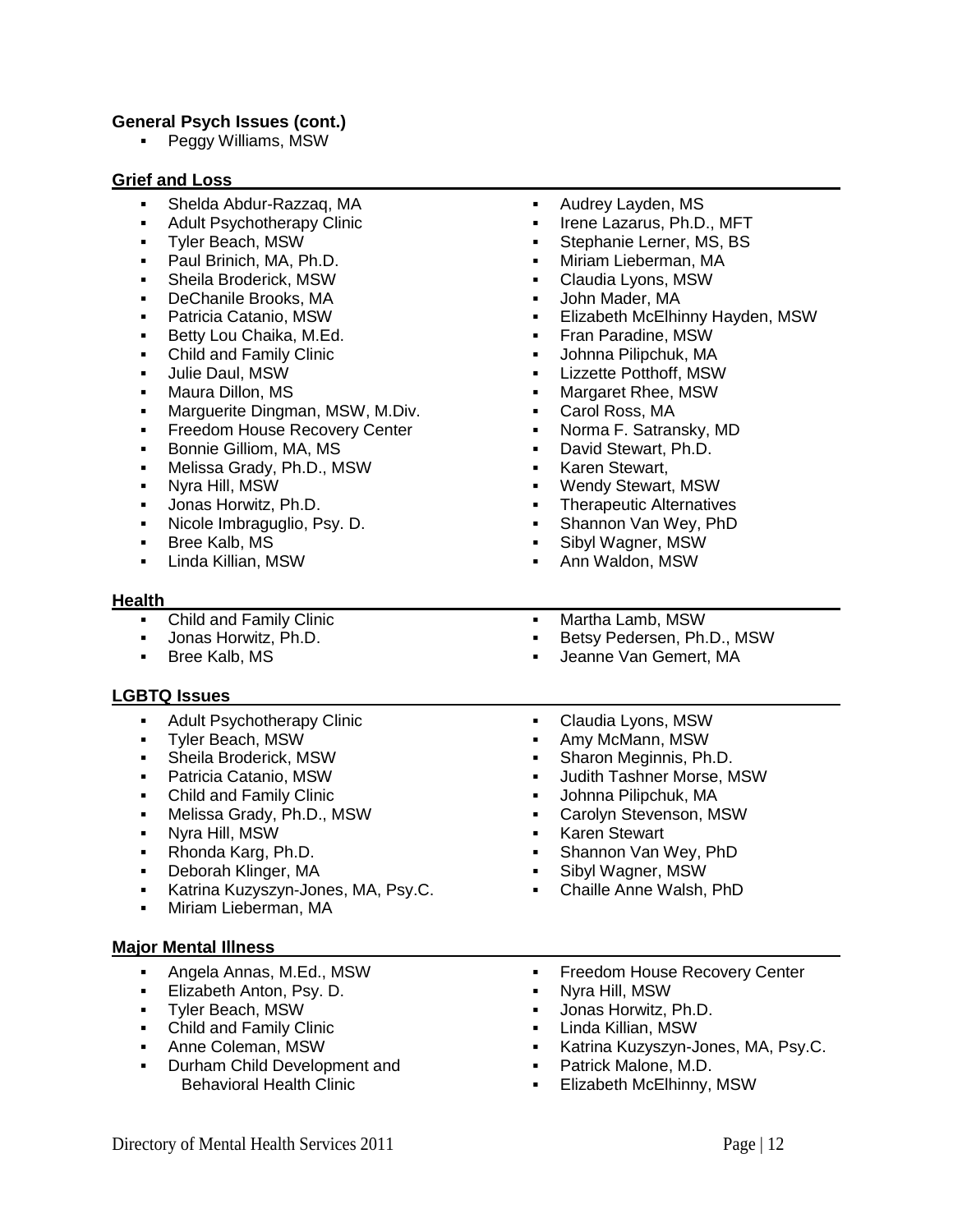# **Major Mental Illness (cont.)**

- Denise Mitchell, MSW
- OASIS (Outreach and Support Intervention Services)
- **Betsy Pedersen, Ph.D., MSW**
- Johnna Pilipchuk, MA
- **Clive Robins, Ph.D.**
- Carol Ross, MA
- Norma F. Satransky, MD
- Joan Seiffert, MSW

# **Parent-Child Interaction**

- **Judy Byck, MSW**
- Alice Carlton, MSW
- Child and Family Clinic
- **Marguerite Dingman, MSW, M.Div.**
- Nancy Durham, MSW
- **Freedom House Recovery Center**

# **Peer Relationships, Dating, Marital Relations, Divorce**

- Shelda Abdur-Razzaq, MA
- Adult Psychotherapy Clinic
- Nicole Amundsen, MSW
- Angela Annas, M.Ed., MSW
- **Elizabeth Anton, Psy. D.**
- Ruth Bard Rampel, Ph.D.
- Roxanne Barksdale, MSW
- **Sheila Broderick, MSW**
- Alice Carlton, MSW
- Patricia Catanio, MSW
- Child and Family Clinic
- Couples Clinic
- **Julie Daul, MSW**
- Maura Dillon, MS
- David Donlon, MSW
- Nancy Durham, MSW
- **Bonnie Gilliom, MA, MS**
- Melissa Grady, Ph.D., MSW
- Nyra Hill, MSW
- Jonas Horwitz, Ph.D.
- Nicole Imbraguglio, Psy. D.
- Michelle Johnson, MSW
- Deborah J. Jones, Ph.D.
- **Ellen Junker, MA**
- Linda Killian, MSW
- Deborah Klinger, MA
- **Solomon Kobes, MSW**
- **Peter Kramer, MSW**

## **School Issues**

- Adult Psychotherapy Clinic
- Elissa Baldwin, MSW
- Peter J. Smith, Ed. D.
- STEP Clinic (Schizophrenia Treatment and Evaluation Program)
- **STEP Community Mental Health** Clinic
- Therapeutic Alternatives
- Shannon Van Wey, PhD
- Sibyl Wagner, MSW
- Linda Killian, MSW
- Tina Lepage, Psy. D.
- Stephanie Lerner, MS, BS
- Amy McMann, MSW
- Denise Mitchell, MSW
- Janice Trusky, MSW
- Katrina Kuzyszyn-Jones, MA, Psy.C.
- Audrey Layden, MS
- **Irene Lazarus, Ph.D., MFT**
- Tina Lepage, Psy. D.
- Stephanie Lerner, MS, BS
- Miriam Lieberman, MA
- Claudia Lyons, MSW
- John Mader, MA
- Patrick Malone, M.D.
- **Sharon Meginnis, Ph.D.**
- Judith Tashner Morse, MSW
- Susan Orenstein, Ph.D.
- **Fran Paradine, MSW**
- Steevie Jane Parks, Ph.D.
- H. Cooke Read, MSW, M. Div.
- Margaret Rhee, MSW
- Norma F. Satransky, MD
- Barry Selman, MSW
- Clare Stadlen, MSSW
- Carolyn Stevenson, MSW
- Karen Stewart
- Wendy Stewart, MSW
- Jeanne Van Gemert, MA
- Shannon Van Wey, PhD
- Sandra Vander Linde, MS
- Melany Coopmans Vizithom, MA
- Sibyl Wagner, MSW
- Jay C. Williams, MSW, Ph.D.
- 
- 
-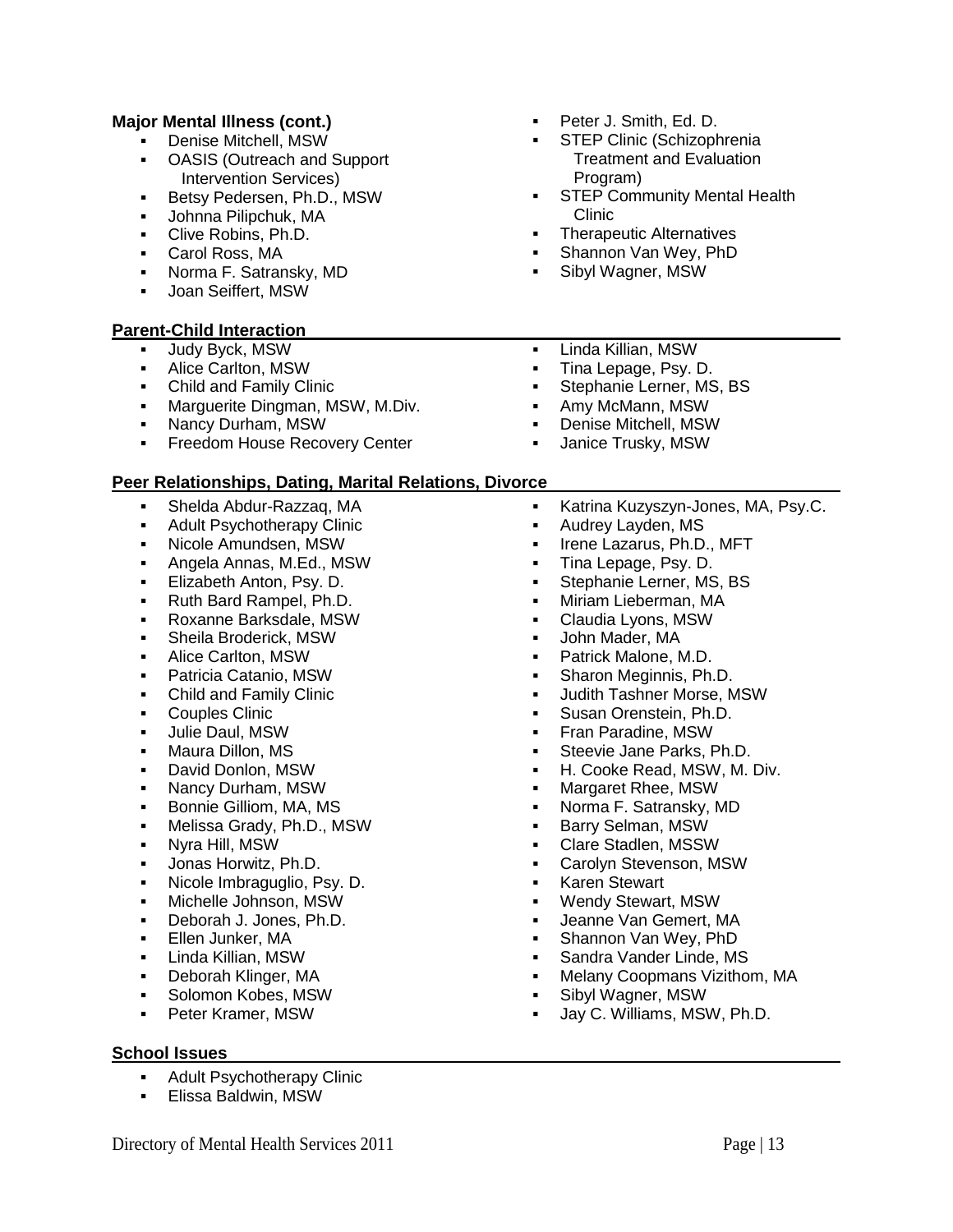## **School Issues (cont.)**

- Sheila Broderick, MSW
- Child and Family Clinic
- **Marguerite Dingman, MSW, M.Div.**
- **Durham Child Development and** Behavioral Health Clinic
- Melissa Grady, Ph.D., MSW
- Jonas Horwitz, Ph.D.
- **Ellen Junker, MA**
- Linda Killian, MSW
- **Solomon Kobes, MSW**

#### **Self-Esteem**

- 
- 
- Nicole Amundsen, MSW
- **Elissa Baldwin, MSW**
- 
- **Paul Brinich, MA, Ph.D.**
- 
- **Judy Byck, MSW**
- Patricia Catanio, MSW
- Child and Family Clinic
- **-** Anne Coleman, MSW
- 
- 
- 
- 
- Nyra Hill, MSW
- Jonas Horwitz, Ph.D.
- Jo Ann Hundley, PhD
- 
- 

### **Sexuality**

- 
- 
- Patricia Catanio, MSW

### **Spirituality**

- 
- Nyra Hill, MSW
- 
- **Irene Lazarus, Ph.D., LMFT**
- 

### **Victims of Domestic Violence**

- Shelda Abdur-Razzaq, MA
- **Adult Psychotherapy Clinic**
- Sheila Broderick, MSW
- Peter Kramer, MSW
- Miriam Lieberman, MA
- Amy McMann, MSW
- Margaret Rhee, MSW
- Peter J. Smith, Ed. D.
- Wendy Stewart, MSW
- Therapeutic Alternatives
- Janice Trusky, MSW
- Chaille Anne Walsh, PhD
- Peggy Williams, MSW
- Shelda Abdur-Razzaq, MA Adult Psychotherapy Clinic Roxanne Barksdale, MSW Sheila Broderick, MSW David Donlon, MSW **Freedom House Recovery Center Anne Freeman, Ph.D.**  Melissa Grady, Ph.D., MSW • Nicole Imbraguglio, Psy. D. **Ellen Junker, MA -** Linda Killian, MSW **Solomon Kobes, MSW**  Peter Kramer, MSW Miriam Lieberman, MA Kathy Likens, MSW Judith Tashner Morse, MSW Susan Orenstein, Ph.D. **Fran Paradine, MSW**  Steevie Jane Parks, Ph.D. H. Cooke Read, MSW, M. Div. **Nargaret Rhee, MSW**  Melanie Roskin, MSW Joan Seiffert, MSW Barry Selman, MSW • Ilene Sperling, MA **-** Karen Stewart Wendy Stewart, MSW Janice Trusky, MSW Jeanne Van Gemert, MA Peggy Williams, MSW Adult Psychotherapy Clinic Sheila Broderick, MSW Jo Ann Hundley, PhD Miriam Lieberman, MA Shelda Abdur-Razzaq, MA Patricia Catanio, MSW **Audrey Layden, MS Wiriam Lieberman, MA**  John Mader, MA Judith Tashner Morse, MSW H. Cooke Read, MSW, M. Div. Carolyn Stevenson, MSW David Stewart, Ph.D. Karen Stewart Jonas Horwitz, Ph.D. Linda Killian, MSW David Rademacher, MA
	- Ilene Sperling, MA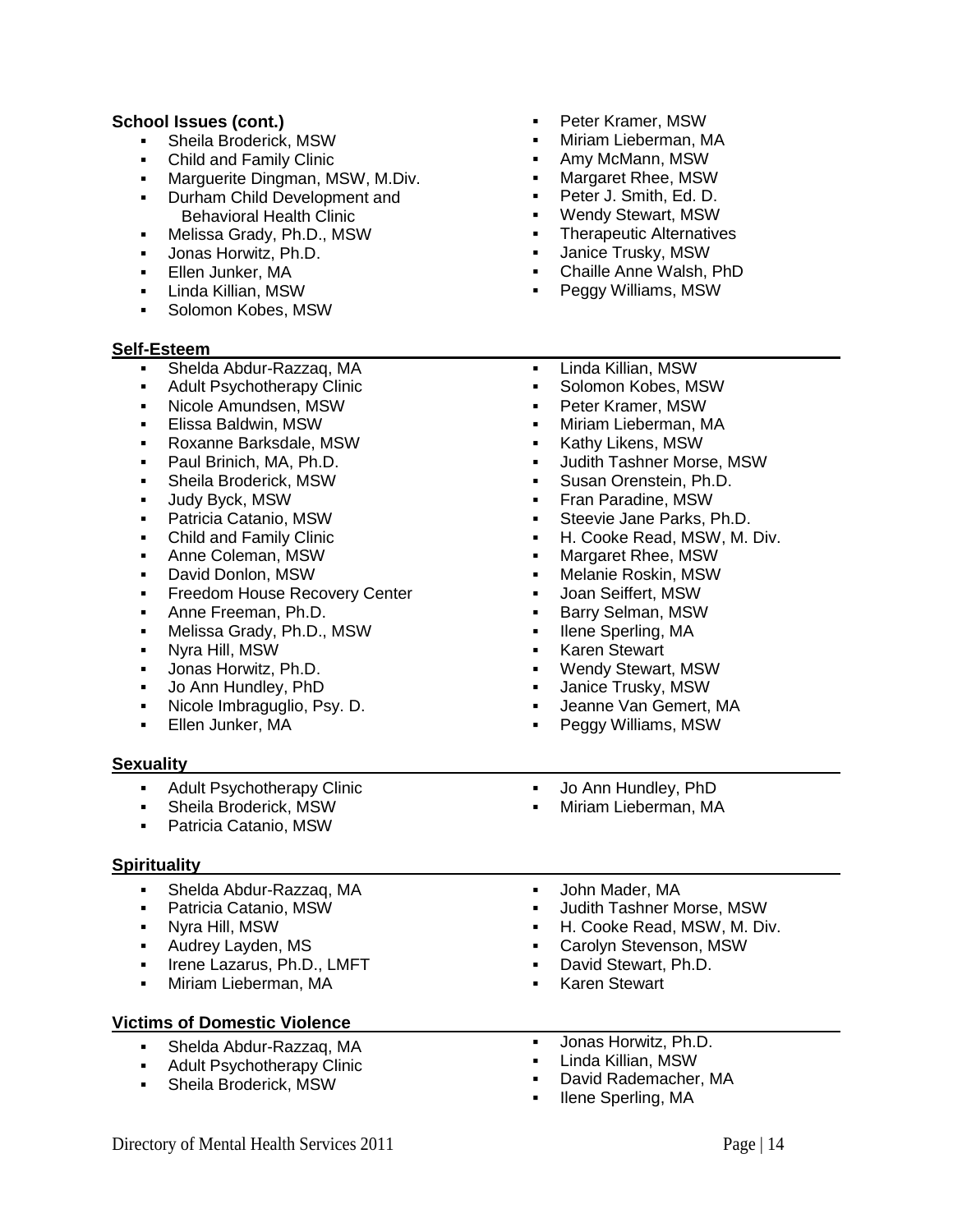#### **Violence**

- Sheila Broderick, MSW
- **Jonas Horwitz, Ph.D.**

#### **Other**

#### **Acculturation, Issues Facing Latino and Other Immigrants**

Amy McMann, MSW

#### **Adjustment Issues**

**Michael David Loven, Ph.D.** 

#### **Adoption**

• Paul Brinich, MA, Ph.D.

#### **Aging**

Audrey Layden, MS

#### **Autism Spectrum**

**Solomon Kobes, MSW** 

#### **Awareness and Existential Issues**

David Donlon, MSW

#### **Bipolar Disorder**

**Michael David Loven, Ph.D.** 

### **Borderline Personality Disorder**

Clive Robins, Ph.D.

#### **Childhood Behavior Problems**

Deborah J. Jones, Ph.D.

#### **Couples Relationships**

Couples Clinic

### **Criminal Forensic Issues**

**Katrina Kuzyszyn-Jones, MA, Psy.C.** 

## **DBT**

- Johnna Pilipchuk, MA
- **Linda Cherney, LPC**
- **Beth McElhinny Hayden, LCSW**
- **Katrina Kuzyszyn-Jones, MA, Psy.C.**
- Geoffrey Zeger, MSW

#### **Life Transitions, Men's Issues**

**-** Lou Lipsitz, MSW

#### **Migraines/Headaches/MS**

**Jonas Horwitz, Ph.D.** 

### **Mood Disturbances**

**Michael David Loven, Ph.D.** 

### **Obesity**

**Anne Freeman, Ph.D.** 

#### **Play Therapy, Art therapy**

**Ilene Sperling, MA** 

#### **Psychoeducational and Bipolar Assessment**

Child and Family Clinic

#### **Psychosis**

 OASIS (Outreach and Support Intervention Services)

### **PTSD**

- Angela Annas, M.Ed., MSW
- **E** Lizzette Potthoff, MSW
- Ann Waldon, MSW

### **Racial Identity Concerns and Issues**

Michelle Johnson, MSW

#### **Trauma Healing**

**Irene Lazarus, Ph.D., MFT**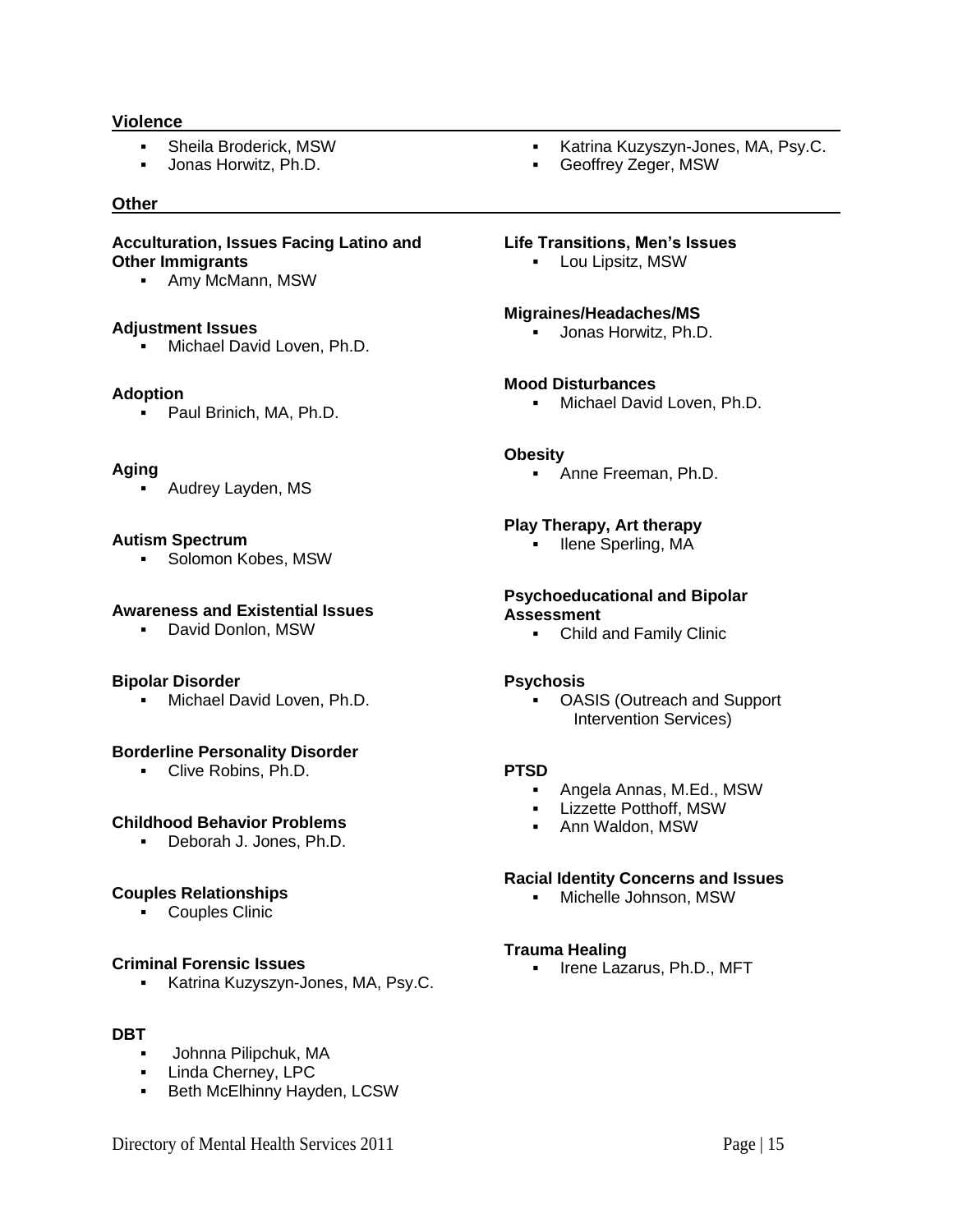# **ALPHABETICAL LISTING OF PROVIDERS**

This section lists each participating provider in alphabetical order by their last name. Each provider's listing includes contact information, types of services provided, fees, insurance accepted (including Medicaid/ Medicare) and other information the provider included.

**Shelda Abdur-Razzaq, MA Triangle Associates for Well Being 6208 Fayetteville Rd., Suite 106 Durham, NC 27713**

**Phone**: 317-1449 ext 106 **Office Hours**: M-T (8-5), Some evenings **Website**: www.shiftinward.com **Bus Lines**: Yes

**Education:** MA, NCCU

**Certificate/Licensure #** LPC, # 2126 and CEAP

**Client Populations**  Adults, Couples

# **Areas of Specialty**

Anxiety, Depression, Victims of Domestic Violence, Grief and Loss, Peer Relationships/Dating/Marital Relations/Divorce, Spirituality

**Support Groups**: Yes, call for groups

# **Foreign Languages Spoken**: No

# **Fee Structure**

Initial Consultation Fee: \$130 Offer initial consult by phone? No Regular Fee: \$110.00 Accept Insurance? All Accept Medicaid? Yes (adults only) Offer a sliding fee scale? Yes Lowest fee accepted w/insurance: \$55 Lowest fee accepted w/out insurance: \$75

**Adult Psychotherapy Clinic UNC Department of Psychology Community Clinic CB# 3207, Department of Psychology UNC Chapel Hill Chapel Hill, NC 27514**

**Phone**: 962-6906 **Office Hours**: Days and evenings **Website**: http://psychologyclinic.unc.edu/Adult **Bus Lines**: UNC Campus Routes

**Education:** UNC-CH

**Client Populations Adults** 

# **Areas of Specialty**

General Psychological Issues, Anxiety, Depression, Self-Esteem, Body Image, Eating Disorders, Abuse, Sexual Abuse and Incest, Victims of Domestic Violence, Children of Alcoholics, Co-Dependence, Sexuality, Lesbian, Gay, Bisexual, Transgender and Queer Issues, Career and Vocational, School Issues, Grief and Loss, Peer Relationships/Dating/Marital Relations/Divorce

# **Support Groups**: No

**Foreign Languages Spoken**: Spanish

# **Fee Structure**

Initial Consultation Fee: \$75 Offer initial consult by phone? Yes Regular Fee: \$75.00 Accept Insurance? Provide a master bill that can be submitted for reinbursment to many insurance providers Accept Medicaid? No Offer a sliding fee scale? Yes Lowest fee accepted w/insurance: \$20 Lowest fee accepted w/out insurance: \$20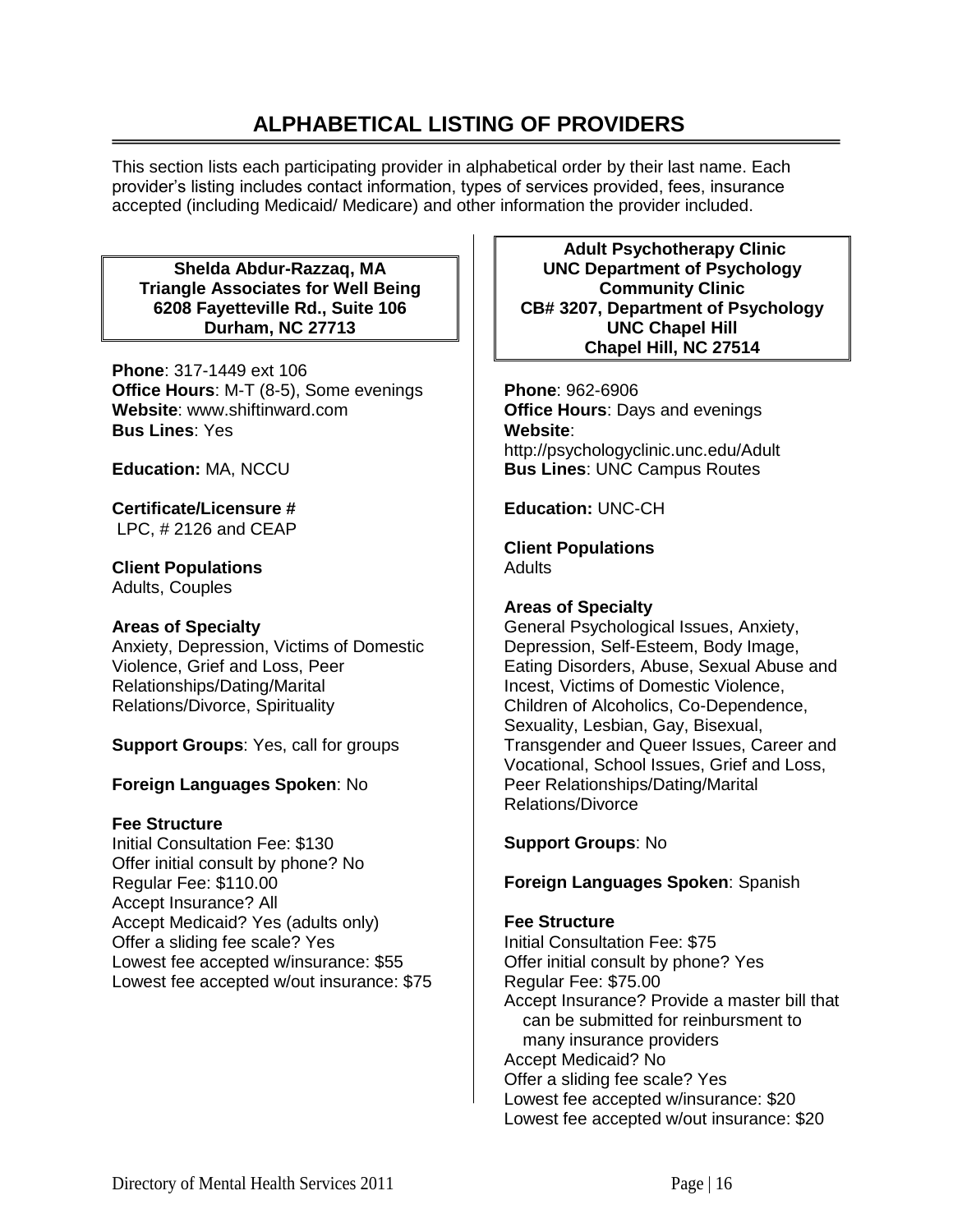# **Nicole Amundsen, LCSW 200 N. Greensboro St., Suite C-7 Carrboro, NC 27510**

**Phone**: 593-4501 **Office Hours**: M-F, Some evenings **Website**: www.psychologytoday.com **Bus Lines**: Yes

**Education:** MSW, UNC-CH

**Certificate/Licensure #** LCSW, # C003192

**Client Populations**  Adolescents, Adults

### **Areas of Specialty**

General Psychological Issues, Anxiety, Depression, Self-Esteem, Peer Relationships/ Dating/Marital Relations/Divorce

### **Support Groups**: No

**Foreign Languages Spoken**: No

#### **Fee Structure**

Initial Consultation Fee: n/a Offer initial consult by phone? Yes Regular Fee: Call for fee info. Accept Insurance? BCBS, State Health Plan, Medicaid Accept Medicaid? Yes Offer a sliding fee scale? Yes Lowest fee accepted w/insurance: n/a Lowest fee accepted w/out insurance: \$50

## **Angela Annas, M.Ed., MSW 976 Martin Luther King Blvd., Suite 250 Chapel Hill, NC 27516**

**Phone**: 942-8422 ext 12 **Email**: angela@annasresources.org **Bus Lines**: NS, T

**Education:** M.Ed., MSW, UNC-CH

**Certificate/Licensure #** LCSW, # C006112

**Client Populations**  Adolescents, Adults, Geriatric, Couples

#### **Areas of Specialty**

Major Mental Illness, Anxiety, Attention and Learning Problems, Peer Relationships/Dating/ Marital Relations/Divorce, PTSD

#### **Support Groups**: No

### **Foreign Languages Spoken**: No

### **Fee Structure**

Initial Consultation Fee: n/a Offer initial consult by phone? No Regular Fee: Call for fee info. Accept Insurance? BCBS, Medicaid, **Medicare** Accept Medicaid? Yes Offer a sliding fee scale? Yes Lowest fee accepted w/insurance: n/a Lowest fee accepted w/out insurance: n/a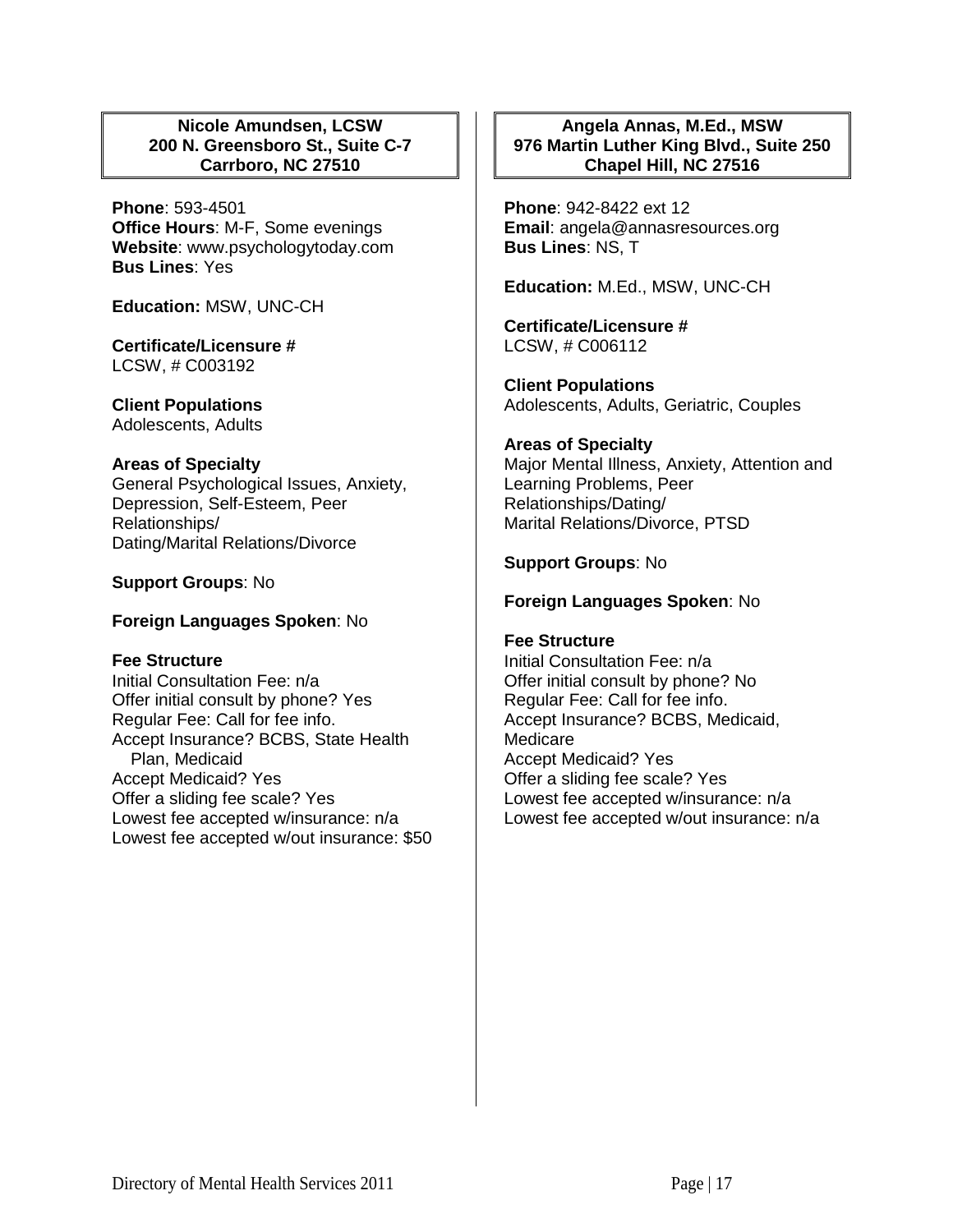**Elizabeth Anton, Psy. D. 1829 E. Franklin St., Suite 1200 D Chapel Hill, NC 27514 (In Siler City on Tuesdays)**

**Phone**: 942-9842 **Office Hours**: M, W, TH, F (8-4) **Bus Lines**: Franklin St. Routes

**Education:** Psy. D., Illinois School of Professional Psychology

## **Certificate/Licensure #**

Psychologist, # NC1640 Licensed Clinical Addiction Specialist, # 7002

# **Client Populations**

Adults, Couples

# **Areas of Specialty**

Major Mental Illness, Depression, Drug, Alcohol, Tobacco and other Addictions, Peer Relationships/Dating/Marital Relations/Divorce

**Support Groups**: Yes: Dual Diagnosis

# **Foreign Languages Spoken**: No

### **Fee Structure**

Initial Consultation Fee: \$140 Offer initial consult by phone? No Regular Fee: \$100.00 Accept Insurance? BCBS, UBH, UH, Aetna, Medcost, Wellpath, Medicare, Medicaid, Horizons, Compsych, Tricare Accept Medicaid? Yes (adults only) Offer a sliding fee scale? Yes, case-by-case basis Lowest fee accepted w/insurance: n/a

Lowest fee accepted w/out insurance: n/a

**Anxiety and Stress Disorders Clinic UNC Department of Psychology Community Clinic CB# 3207, Department of Psychology UNC Chapel Hill Chapel Hill, NC 27514**

**Phone**: 962-6906 **Office Hours**: Days and evenings **Website**: http://psychologyclinic.unc.edu/anxiety **Bus Lines**: UNC Campus Routes

**Education:** UNC-CH

**Client Populations Adults** 

**Areas of Specialty**  Anxiety

**Support Groups**: No

# **Foreign Languages Spoken**: Spanish

## **Fee Structure**

Initial Consultation Fee: \$200 Offer initial consult by phone? Yes Regular Fee: \$75.00 Accept Insurance? Provide a master bill that can be submitted for reinbursment to many insurance providers Accept Medicaid? No Offer a sliding fee scale? Yes Lowest fee accepted w/insurance: \$20 Lowest fee accepted w/out insurance: \$20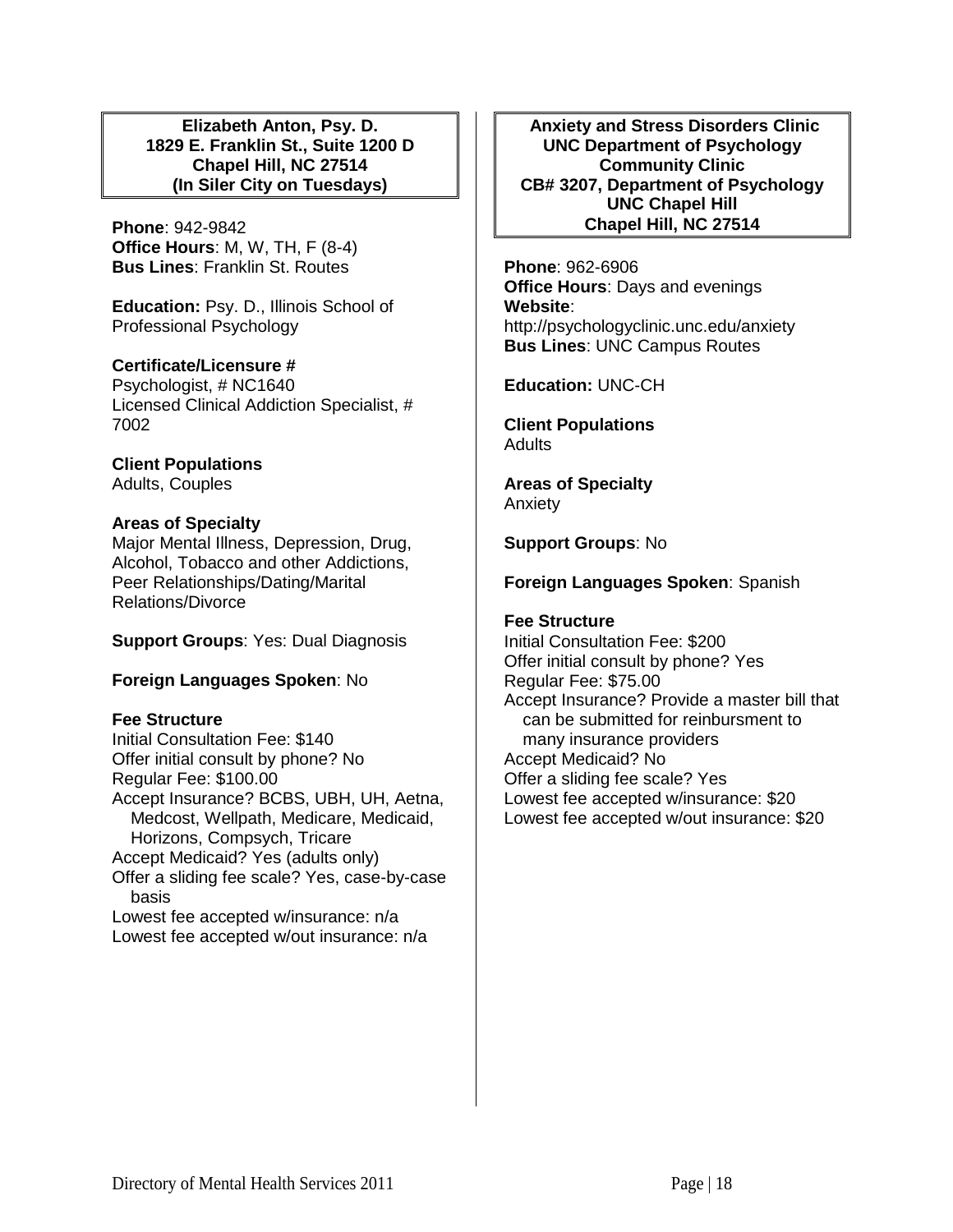## **Jennifer Baddour, LCSW 109 Conner Drive, Bldg 3, Suite 203 Chapel Hill, NC 27514**

**Phone**: 919- 919-3739 **Office Hours**: M, T 9am-5pm **Bus Lines**: Yes. Across from Univ. Mall

**Education:** BS, MSW; UNC-G, UNC-CH

**Certificate/Licensure #** LCSW # C004670

**Client Populations**  Adolescents, Adults, Families, Couples

## **Areas of Specialty**

General Psychological Issues, Depression, Anxiety, Grief and Loss, Relationship Issues, Parent-Child Interaction, Social **Skills** 

## **Support Groups**: No

## **Foreign Languages Spoken**: No

### **Fee Structure**

Initial Consultation Fee: \$150 Offer initial consult by phone? Yes Regular Fee: \$125 Accept Insurance? No, will help file out of network Accept Medicaid? No Offer a sliding fee scale? Yes, case by case Lowest fee accepted w/insurance: n/a Lowest fee accepted w/out insurance: n/a

## **Elissa Baldwin, MSW 1829 E. Franklin St., Suite 900-B Chapel Hill, NC 27514**

**Phone**: 673-8287 **Office Hours**: Flexible by appointment **Bus Lines**: D

**Education:** MSW, UNC-CH

**Certificate/Licensure #** LCSW, # C005030

**Client Populations**  School-aged Children, Adolescents, Adults, Families

# **Areas of Specialty**

General Psychological Issues, Anxiety, Depression, Self-Esteem, School Issues

# **Support Groups**: No

# **Foreign Languages Spoken**: No

## **Fee Structure**

Initial Consultation Fee: n/a Offer initial consult by phone? No Regular Fee: Call for fee info. Accept Insurance? BCBS, United, Health Choice, Cigna, Medicaid Accept Medicaid? Yes Offer a sliding fee scale? Yes Lowest fee accepted w/insurance: n/a Lowest fee accepted w/out insurance: n/a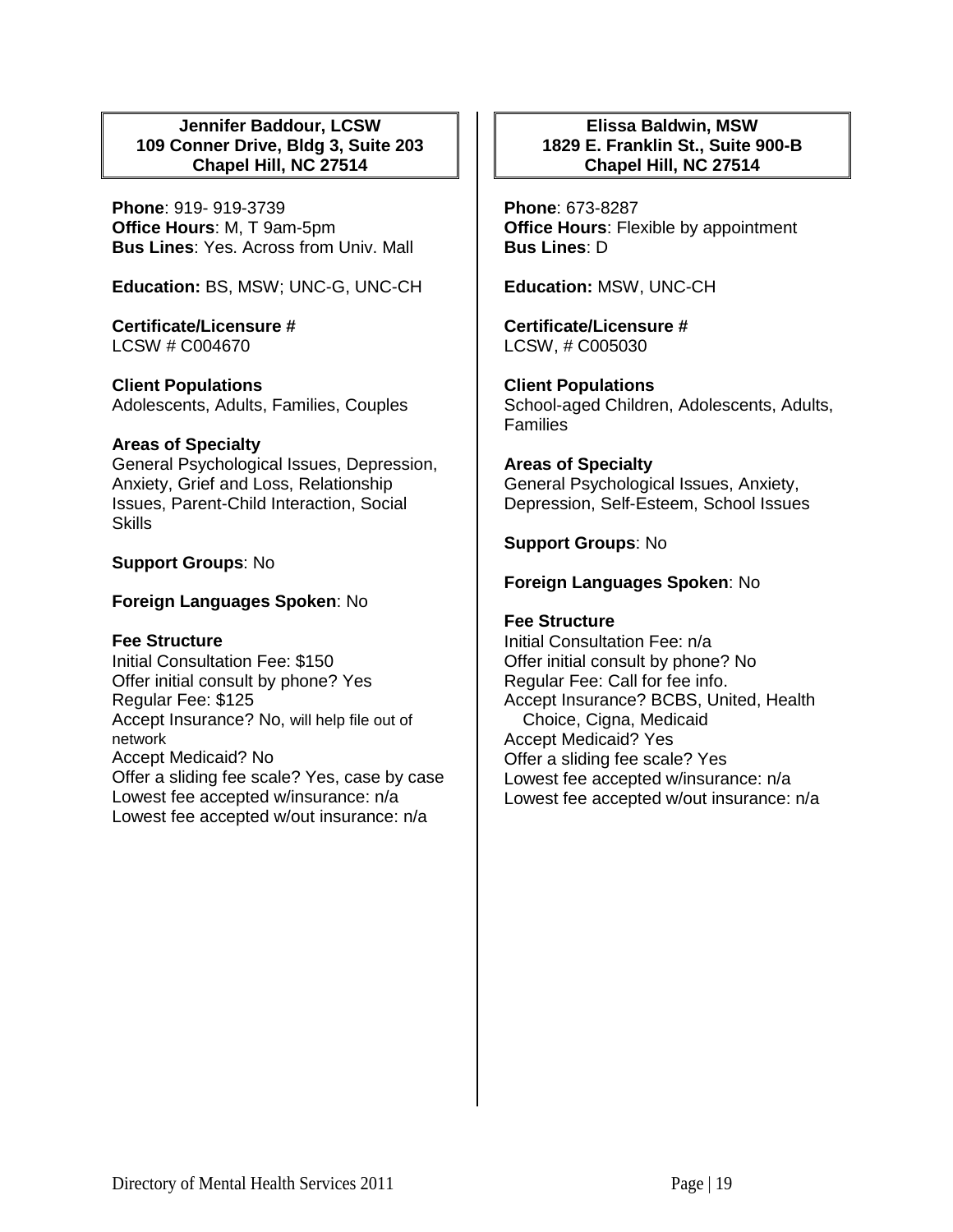## **Ruth Bard Rampel, Ph.D. 1829 E. Franklin St., Unit 100C Chapel Hill, NC 27514**

**Phone**: 967-9800 **Office Hours**: M-F (9-5) **Bus Lines**: D, TTA

**Education:** Ph.D., Adelphi University

**Certificate/Licensure #** Psychologist, # 3135

**Client Populations**  Adolescents, Adults, Geriatric, Couples

## **Areas of Specialty**

General Psychological Issues, Anxiety, Depression, Eating Disorders, Peer Relationships/Dating/Marital Relations/Divorce

## **Support Groups**: No

## **Foreign Languages Spoken**: No

### **Fee Structure**

Initial Consultation Fee: \$160 Offer initial consult by phone? Yes Regular Fee: \$140.00 Accept Insurance? BCBS, Aetna, Cigna, Medicaid, MHN Value Options, Megellan, State Health Plan, UBH Accept Medicaid? Yes (children only) Offer a sliding fee scale? Yes Lowest fee accepted w/insurance: \$75 Lowest fee accepted w/out insurance: \$75

## **Roxanne Barksdale, MSW 960 Corporate Dr., Suite 102 Hillsborough, NC 27278**

**Phone**: 919-732-8722 **Office Hours**: By appointment **Website**: www.roxannebarksdale.com **Bus Lines**: TTA near Sportsplex stop

**Education:** MSW, UNC-CH

**Certificate/Licensure #** LCSW, # C001339 and CTA

**Client Populations**  Adolescents, Adults, Geriatric, Couples, **Families** 

### **Areas of Specialty**

Anxiety, Depression, Self-Esteem, Peer Relationships/Dating/Marital Relations/Divorce, Family Therapy

**Support Groups**: Yes: TA, Gestalt, Couples Therapy

### **Foreign Languages Spoken**: No

### **Fee Structure**

Initial Consultation Fee: \$100 Offer initial consult by phone? No Regular Fee: \$100.00 Accept Insurance? Clients file their own claims. Accept Medicaid? No Offer a sliding fee scale? Yes, negotiable Lowest fee accepted w/insurance: n/a Lowest fee accepted w/out insurance: n/a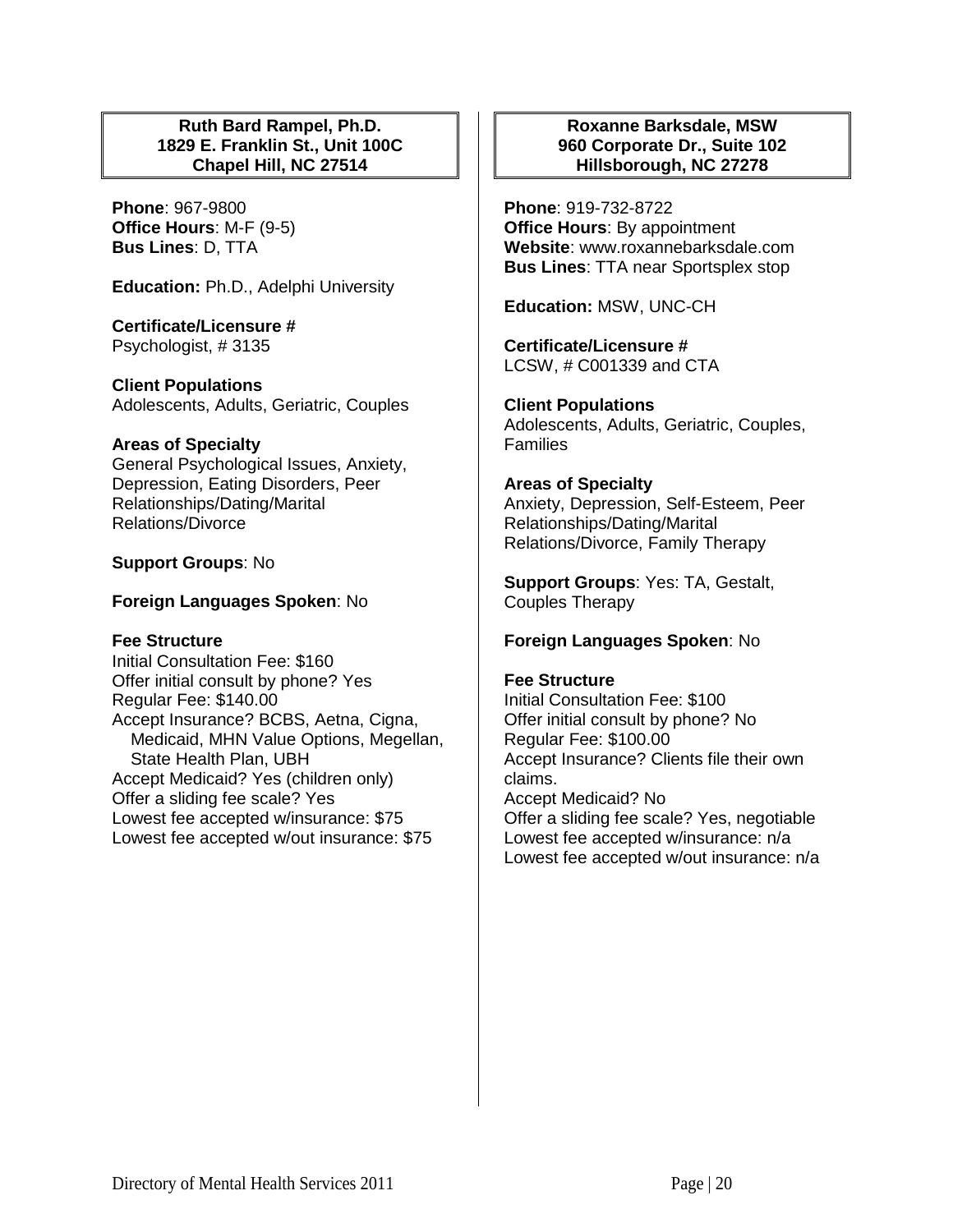## **Tyler Beach, MSW 1829 E. Franklin St., Suite 100-H Chapel Hill, NC 27514**

**Phone**: 428-8901 **Email**: tylerbeachlcsw@gmail.com **Office Hours**: Evenings and weekends **Website**: www.tylerbeachlcsw.com **Bus Lines**: D

**Education:** MSW, UNC-CH

**Certificate/Licensure #** LCSW, # C005800

**Client Populations Adults** 

## **Areas of Specialty**

Major Mental Illness, Anxiety, Depression, Body Image, Lesbian, Gay, Bisexual, Transgender and Queer Issues, Grief and Loss

# **Support Groups**: No

# **Foreign Languages Spoken**: No

### **Fee Structure**

Initial Consultation Fee: \$130 Offer initial consult by phone? Yes Regular Fee: \$100.00 Accept Insurance? Out of network Accept Medicaid? No Offer a sliding fee scale? Yes Lowest fee accepted w/insurance: n/a Lowest fee accepted w/out insurance: n/a

# **Lauren Bradley, LCSW 1829 E. Franklin Street, Suite 100C Chapel Hill, NC 27514**

**Phone**: 919- 942- 1250 **Office Hours**: weekdays, some evenings **Bus Lines**: D route

**Education:** BA, MSW (UNC-CH)

**Certificate/Licensure #** LCSW # C005788

**Client Populations**  Adolescents, Adults

## **Areas of Specialty**

General Psychological Issues, Anxiety, Depression, Body Image, Abuse/Trauma, School Issues, Grief and Loss, Relationship Issues, Parent-Child Interaction, Health, Violence, Spirituality

**Support Groups**: Yes, survivors of sexual assault

# **Foreign Languages Spoken**: No

### **Fee Structure**

Initial Consultation Fee: \$95 Offer initial consult by phone? No Regular Fee: \$95 Accept Insurance? No Accept Medicaid? No Offer a sliding fee scale? Yes Lowest fee accepted w/insurance: n/a Lowest fee accepted w/out insurance: \$50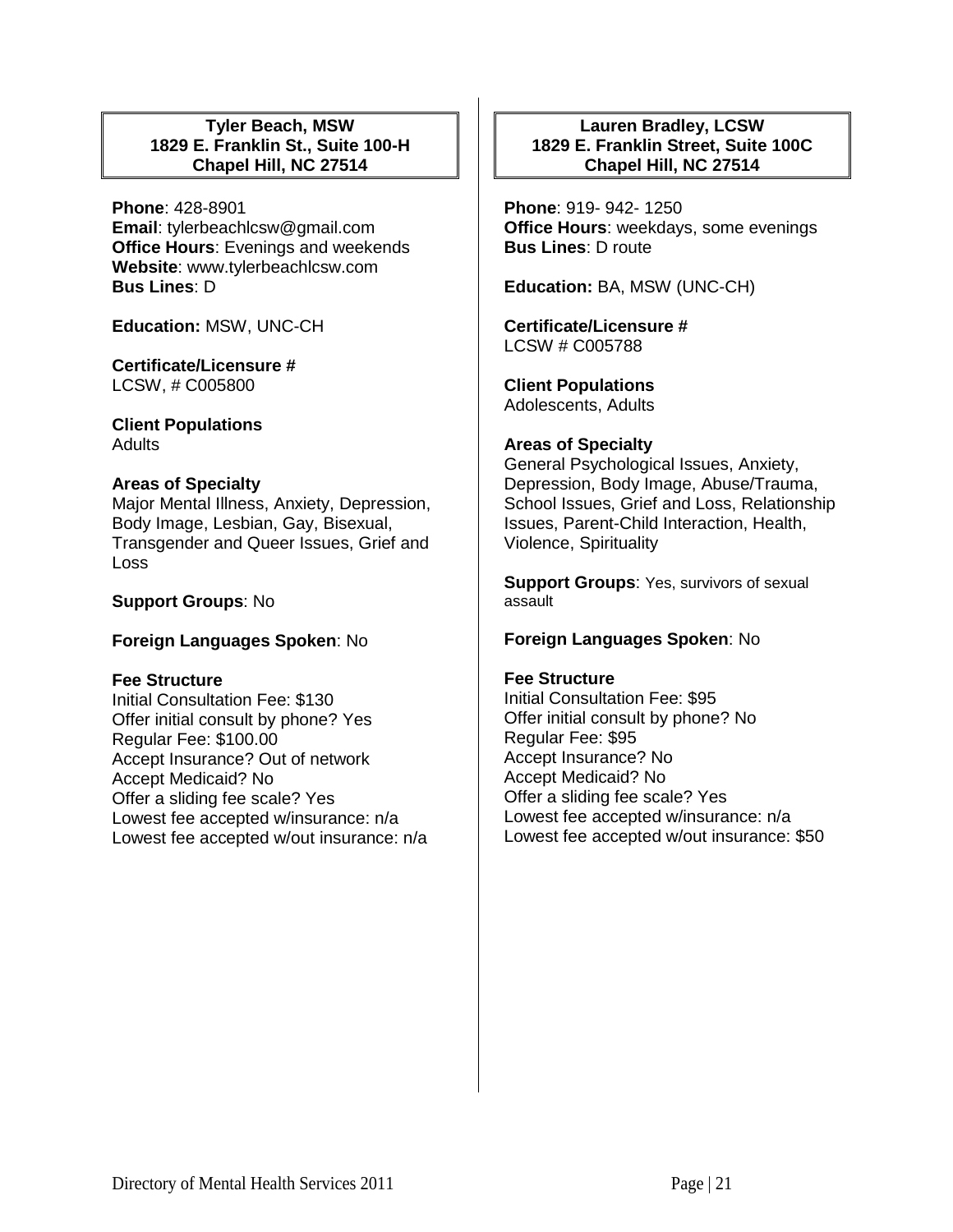## **Paul Brinich, MA, Ph.D. 320 Glendale Dr. Chapel Hill, NC 27514**

**Phone**: 942-7338 **Office Hours**: By appointment **Bus Lines**: Franklin St. Routes

**Education:** MA, Ph.D., University of Chicago

**Certificate/Licensure #** Psychologist, # 1556 HSP-P

**Client Populations**  School-aged Children, Adolescents, Adults, Couples, Families

**Areas of Specialty**  Anxiety, Depression, Self-Esteem, Grief and Loss, Adoption

## **Support Groups**: No

**Foreign Languages Spoken**: No

### **Fee Structure**

Initial Consultation Fee: \$140 Offer initial consult by phone? No Regular Fee: \$140.00 Accept Insurance? Will complete form for patient Accept Medicaid? No Offer a sliding fee scale? Yes Lowest fee accepted w/insurance: \$75 Lowest fee accepted w/out insurance: \$75

## **Virginia Bristol, LCSW 1911 Hillandale Road, Suite 1040 Durham, NC 27705**

**Phone**: 919-383-0055 **Office Hours**: M-Th, 8-5; F, 8-12am **Bus Lines**: Yes, Northgate

**Education:** BS, MSW; UNC-CH

**Certificate/Licensure #** LCSW, # C000919

**Client Populations**  Adults, Couples

**Areas of Specialty**  General Psychological Issues, Anxiety, Self-Esteem, LGBTQ Issues, Relationship **Issues** 

## **Support Groups**: No

## **Foreign Languages Spoken**: No

**Fee Structure**  Initial Consultation Fee:\$120 Offer initial consult by phone? No Regular Fee: \$100 Accept Insurance? Yes Accept Medicaid? Yes Offer a sliding fee scale? Yes Lowest fee accepted w/insurance: depends Lowest fee accepted w/out insurance: \$35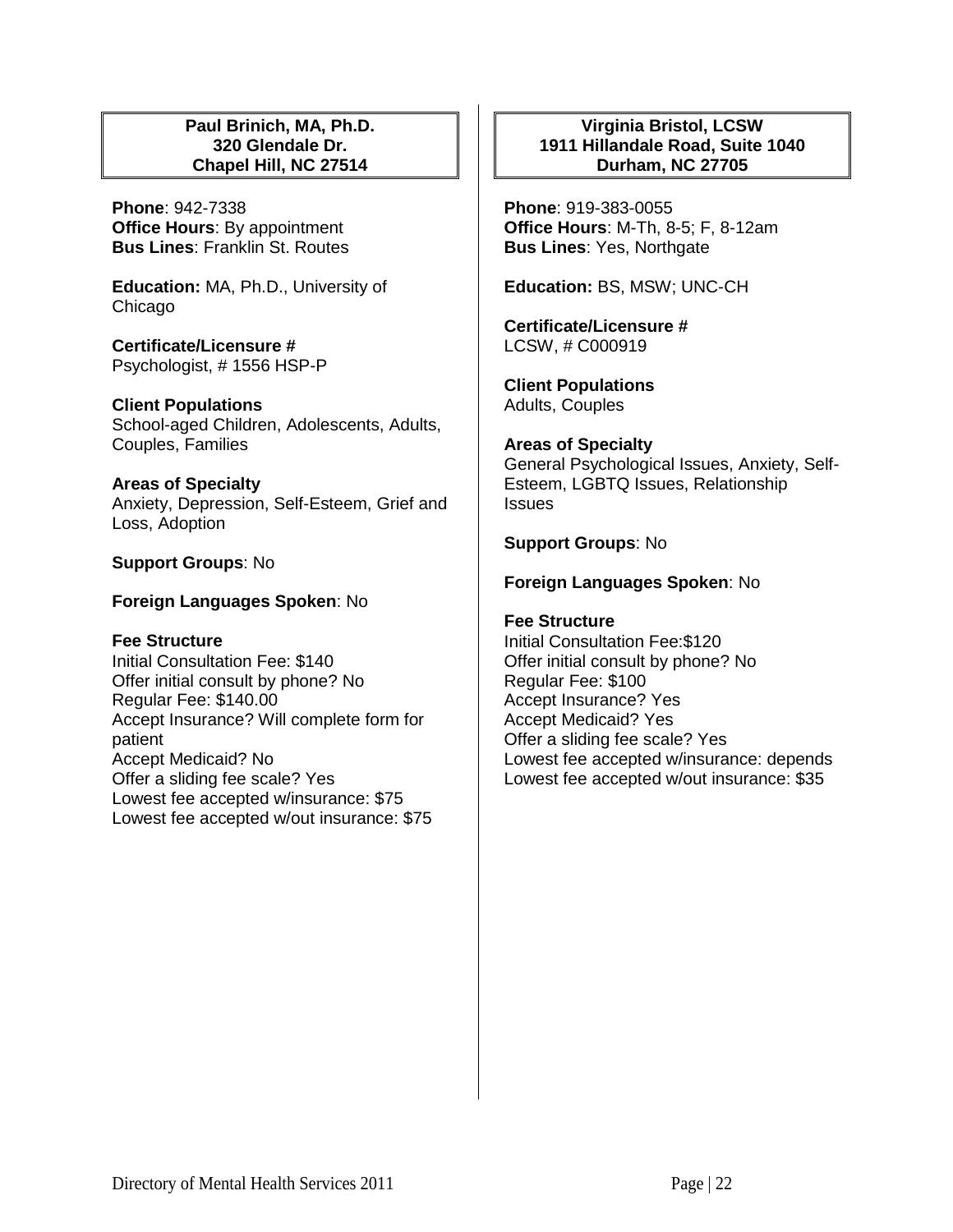## **Sheila Broderick, LCSW 100 Capitola Dr. Durham, NC 27713**

**Phone**: 451-8199 **Office Hours**: W-Th (5:30-8:30); Sundays (3-7) **Bus Lines**: Yes

**Education:** MSW, University of South **Carolina** 

**Certificate/Licensure #** LCSW, # C000912

**Client Populations**  Adolescents, Adults, Families

### **Areas of Specialty**

Anxiety, Depression, Self-Esteem, Abuse, Sexual Abuse and Incest, Victims of Domestic Violence

## **Support Groups**: No

## **Foreign Languages Spoken**: No

### **Fee Structure**

Initial Consultation Fee: n/a Offer initial consult by phone? Yes Regular Fee: \$90.00 Accept Insurance? All major insurers in this area Accept Medicaid? Yes Offer a sliding fee scale? Negotiable Lowest fee accepted w/insurance: n/a Lowest fee accepted w/out insurance: n/a

# **DeChanile Brooks, MA 180 Providence Rd., Suite 4 Chapel Hill, NC 27312**

**Phone**: 971-1152 **Office Hours:** weekdays **Bus Lines**: D

**Education:** MA, East Carolina University

**Certificate/Licensure #** LPA, # 1628

**Client Populations**  Children (10+ yrs), Adults, Couples, Families

### **Areas of Specialty**

General Psychological Issues, Anxiety, Depression, Drug, Alcohol, Tobacco and Other Addictions, Children of Alcoholics, Co-Dependance

# **Support Groups**: No

## **Foreign Languages Spoken**: No

# **Fee Structure**

Initial Consultation Fee: \$100 Offer initial consult by phone? Yes Regular Fee: \$100.00 Accept Insurance? BCBS Accept Medicaid? Yes Offer a sliding fee scale? No Lowest fee accepted w/insurance: n/a Lowest fee accepted w/out insurance: n/a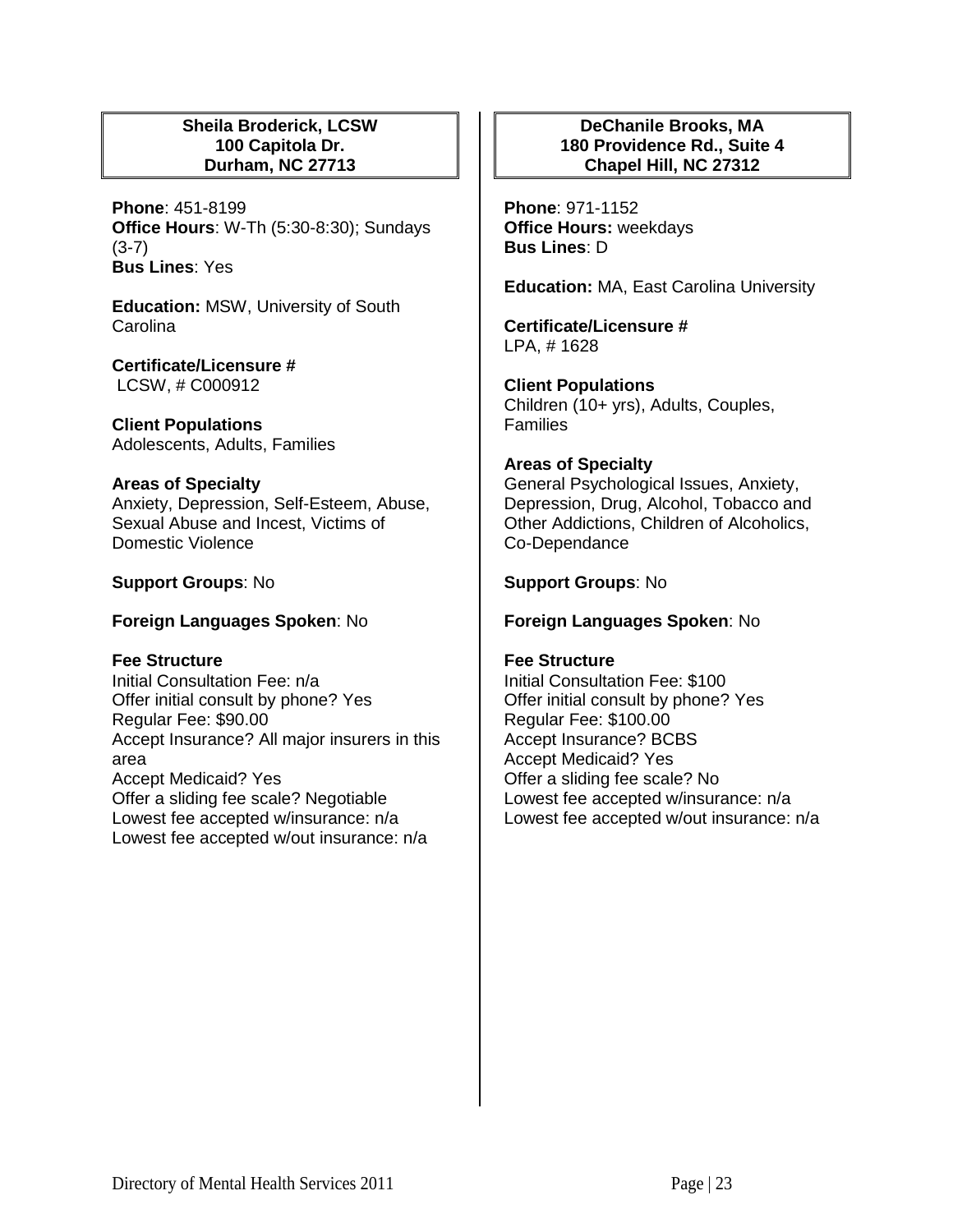## **Willard (Bill) Brown 960 Corporate Drive, Ste. 402 Hillsborough, NC 27278**

**Phone**: 919- 428-0890 **Office Hours**: most evenings and weekends **Bus Lines**: No.

**Education:** BA, MA; Columbia University, Goddard College

**Certificate/Licensure #** LCAS, # 1207

**Client Populations**  Adolescents, Adults, Couples, Families

# **Areas of Specialty**

Anxiety, Depression, Self-Esteem, Addiction, Victims of Domestic Violence, Family Therapy

**Support Groups**: No

**Foreign Languages Spoken**: No

**Fee Structure**  Initial Consultation Fee: \$130 Offer initial consult by phone? Yes Regular Fee: \$90 Accept Insurance? No Accept Medicaid? Yes Offer a sliding fee scale? Yes Lowest fee accepted w/insurance: \$40 Lowest fee accepted w/out insurance: \$40

**Cynthia Bulik, PhD UNC Department of Psychiatry UNC Department of Psychiatry, CB #7160 Chapel Hill, NC 27514**

**Phone**: 966-7012 **Email**: cbulik@med.unc.edu **Office Hours**: M-F (8-5) **Website**: www.unceatingdisorders.org **Bus Lines**: Yes

**Education:** PhD, UNC-CH

**Certificate/Licensure #** Psychologist, # 2950

**Client Populations**  School-aged Children, Adults, Couples, Families

**Areas of Specialty**  Body Image, Eating Disorders

**Support Groups**: Yes, call for groups

**Foreign Languages Spoken**: No

## **Fee Structure**

Initial Consultation Fee: n/a Offer initial consult by phone? No Regular Fee: Call for fee info. Accept Insurance? Call for insurance info. Accept Medicaid? Yes Offer a sliding fee scale? No Lowest fee accepted w/insurance: n/a Lowest fee accepted w/out insurance: n/a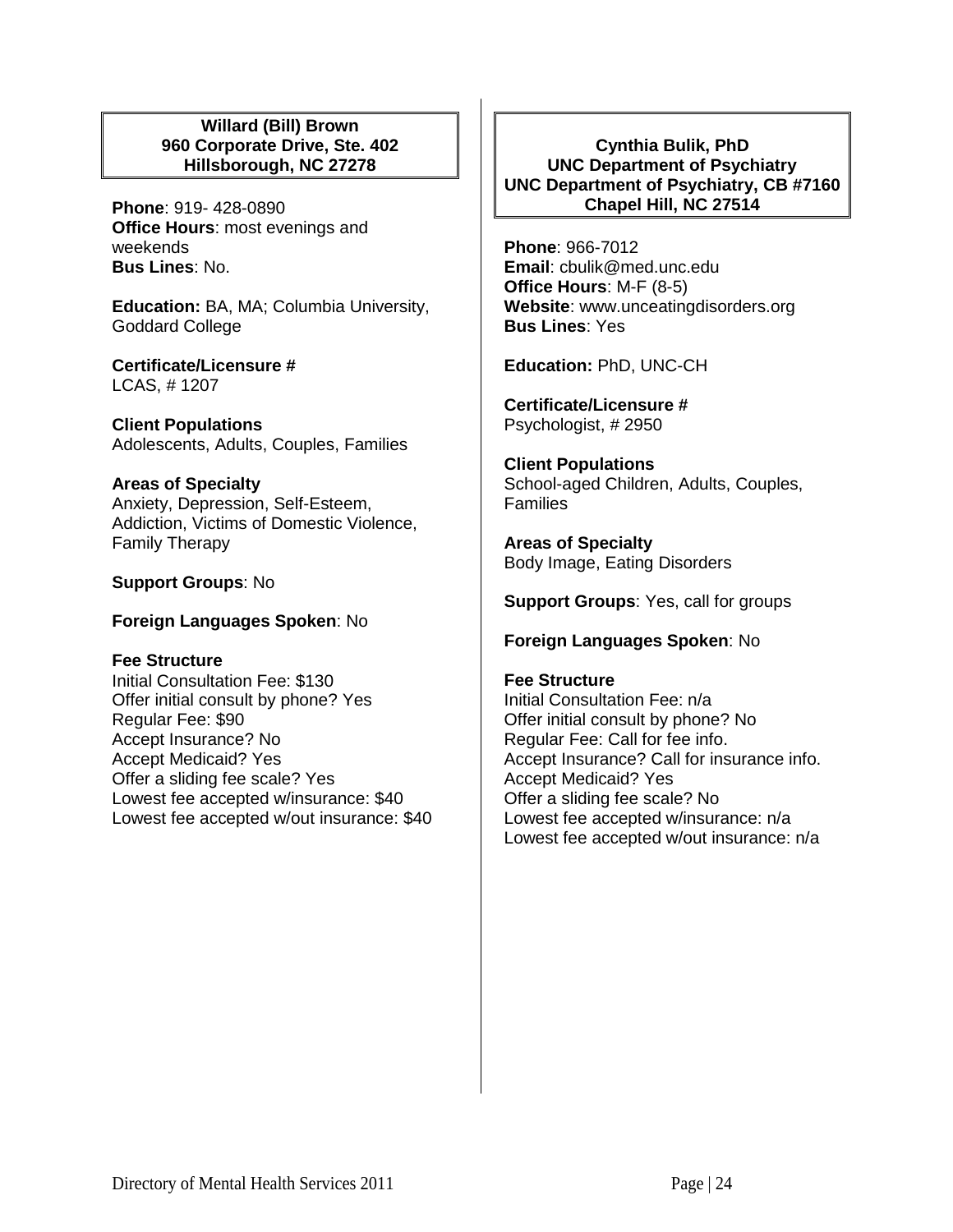## **Judy Byck, MSW 201 Albemarle St. Durham, NC 27701**

**Phone**: 682-1179 **Office Hours**: Varies **Bus Lines**: Yes, Brightleaf Sq.

**Education:** MSW, Smith College

**Certificate/Licensure #** LCSW, # C000851

**Client Populations** 

Adolescents, Adults, Geriatric, Couples, **Families** 

### **Areas of Specialty**

General Psychological Issues, Anxiety, Depression, Self-Esteem, Body Image

**Support Groups**: No

# **Foreign Languages Spoken**: French

# **Fee Structure**

Initial Consultation Fee: \$125 Offer initial consult by phone? Yes Regular Fee: \$125.00 Accept Insurance? Patient files directly Accept Medicaid? No Offer a sliding fee scale? Yes, variable Lowest fee accepted w/insurance: n/a Lowest fee accepted w/out insurance: n/a

# **Alice Carlton, MSW 304 Barclay Rd. Chapel Hill, NC 27516**

**Phone**: 942-3494 **Office Hours**: M-F (8-6:30) **Website**: www.alicecarlton.com **Bus Lines**: A, and near T, NS, NU

**Education:** MSW, UNC-CH

**Certificate/Licensure #** LCSW, # C000029 and Clinical Hypnosis (ASCH)

**Client Populations**  Children 3-5 yrs, School-aged Children, Adolescents, Adults, Geriatric, Couples, Families

# **Areas of Specialty**

Anxiety, Depression, Peer Relationships/ Dating/Marital Relations/Divorce, Family Therapy, Parent-Child Interaction

**Support Groups**: Yes: Conscious Dating Workshops/Groups

**Foreign Languages Spoken**: French

# **Fee Structure**

Initial Consultation Fee: n/a Offer initial consult by phone? Yes Regular Fee: \$100.00 Accept Insurance? Most Accept Medicaid? Yes Offer a sliding fee scale? Yes Lowest fee accepted w/insurance: \$55 Lowest fee accepted w/out insurance: \$50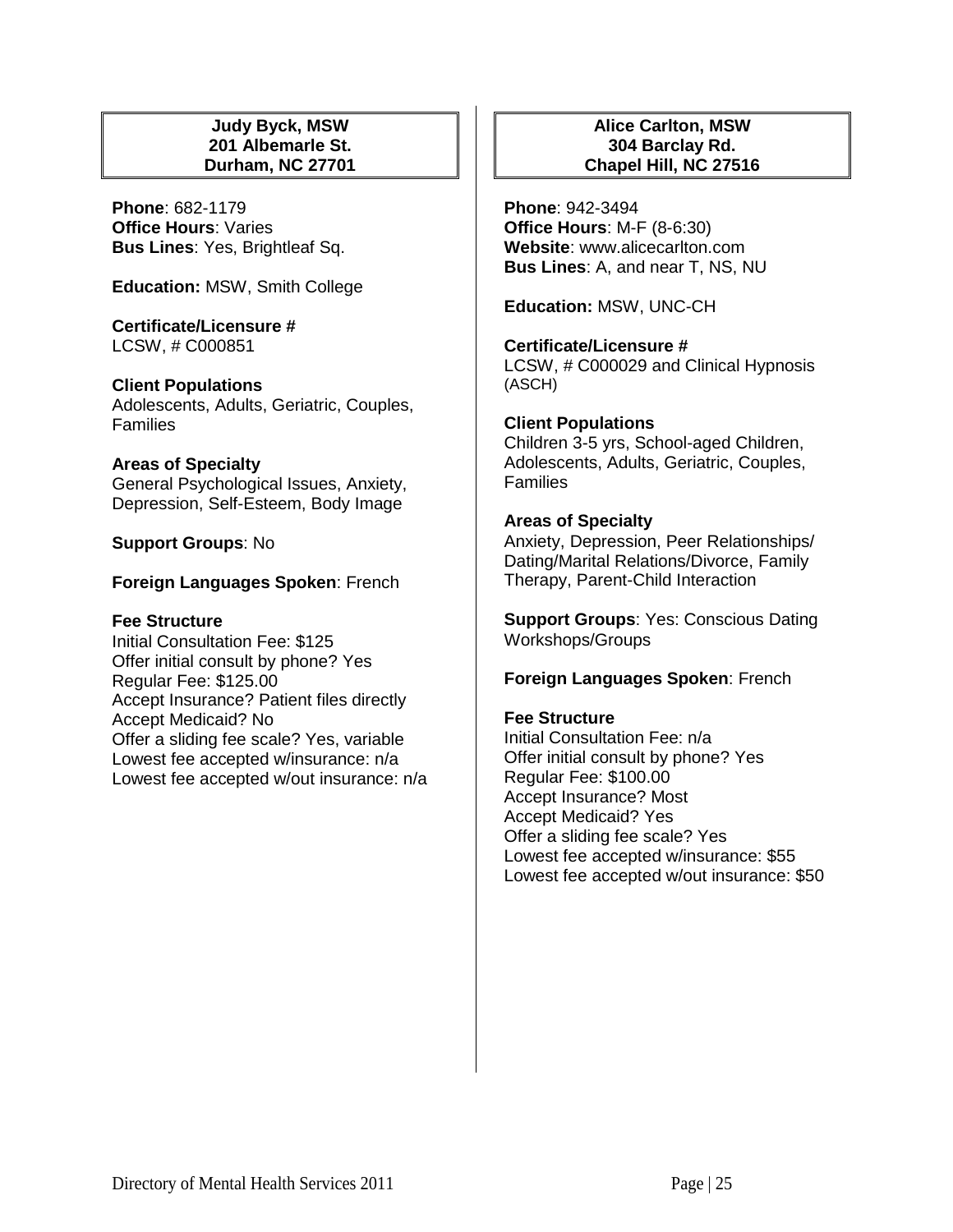## **Tiffany Castellanos, LCSW 102 Ashe Street Carrboro, NC 27510**

**Phone**: 919-360-1538 **Office Hours**: M-F, 10am-8pm **Bus Lines**: Yes, CW bus route

**Education:** MSW, UNC-CH

**Certificate/Licensure #** LCSW #C005374

**Client Populations**  Adults, Families

## **Areas of Specialty**

Anxiety, Depression, Abuse/Trauma, Family Therapy, Parent-Child Interaction

**Support Groups**: No

**Foreign Languages Spoken**: Yes, Spanish

# **Fee Structure**

Initial Consultation Fee: \$120 Offer initial consult by phone? Yes Regular Fee: \$100 Accept Insurance? Yes, BCBS, **Healthchoice** Accept Medicaid? Yes Offer a sliding fee scale? Yes Lowest fee accepted w/insurance: \$25 Lowest fee accepted w/out insurance: \$50

# **Patricia Catanio, MSW 121 S. Estes Dr., 204A Chapel Hill, NC 27514**

**Phone**: 967-2744 **Office Hours**: M-F (10-7); Some Sat. (11-2) **Website**: www.patriciacatanio.com **Bus Lines**: Yes

**Education:** MSW, Barry University

**Certificate/Licensure #** LCSW, # C002250

**Client Populations**  Adolescents, Adults, Couples, Families

**Areas of Specialty**  Anxiety, Depression, Self-Esteem, Body Image, Eating Disorders

**Support Groups**: Yes: Self-esteem, Eating Disorders

# **Foreign Languages Spoken**: No

# **Fee Structure**

Initial Consultation Fee: \$0 Offer initial consult by phone? Yes Regular Fee: \$95.00 Accept Insurance? BCBS, UBH, Magellan, Aetna, State Health Accept Medicaid? n/a Offer a sliding fee scale? Yes Lowest fee accepted w/insurance: \$60 Lowest fee accepted w/out insurance: \$60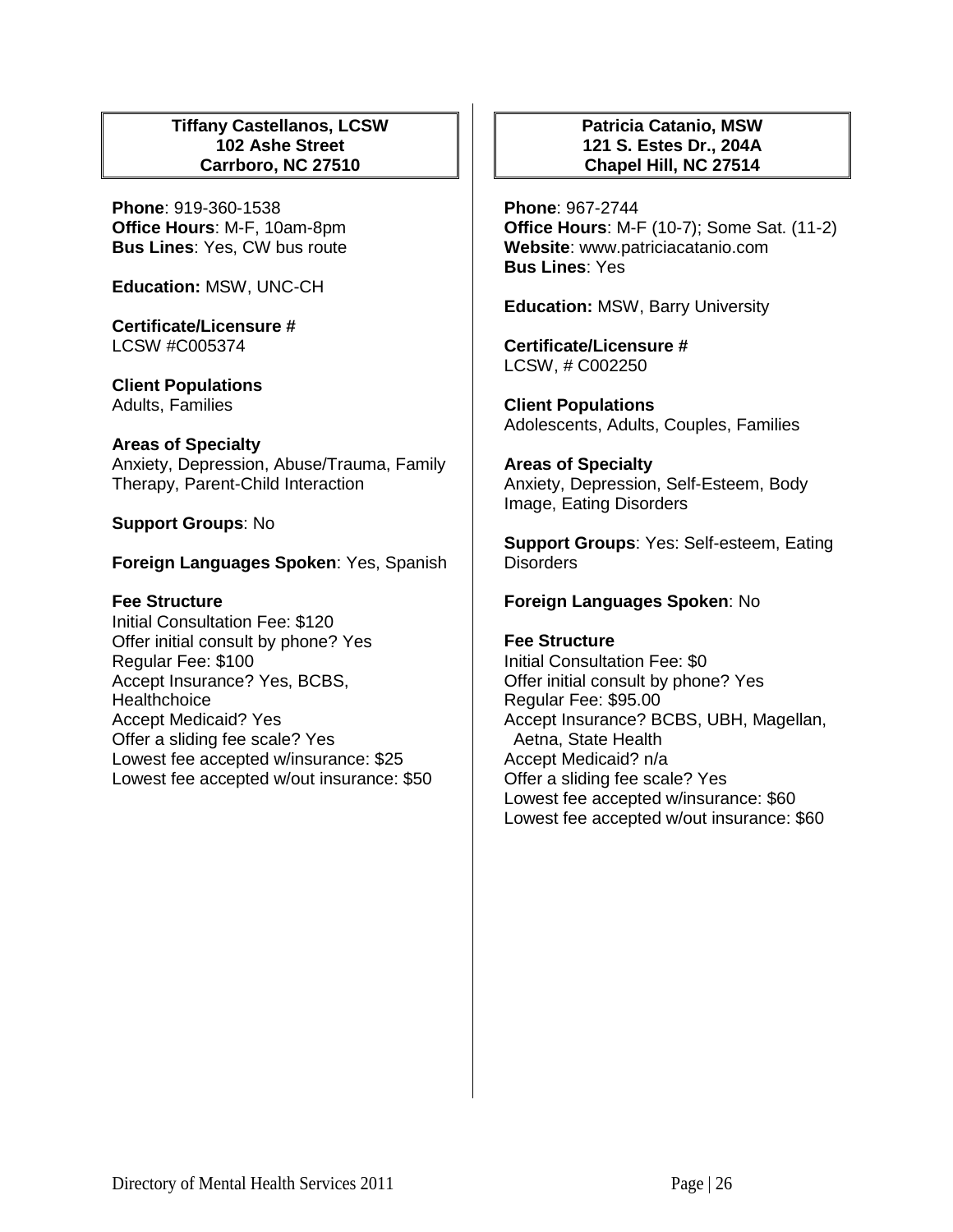## **Karen Catoe, MSW, MPH 1200 Broad St., Suite 200 Durham, NC 27715**

**Phone**: 286-5463 **Office Hours**: Weekdays, Evenings **Bus Lines**: DATA (Broad St. and Club Blvd.)

**Education:** MSW, MPH, UNC-CH

**Certificate/Licensure #** LCSW, # C004260

# **Client Populations**

Birth to 3 yrs, Children 3-5 yrs, School-Aged Children, Adolescents, Adults, Families

### **Areas of Specialty**

Anxiety, Depression, Abuse, Sexual Abuse and Incest, Attention and Learning Problems, Family Therapy

**Support Groups**: No

**Foreign Languages Spoken**: No

### **Fee Structure**

Initial Consultation Fee: \$110 Offer initial consult by phone? Yes Regular Fee: \$100.00 Accept Insurance? BCBS, Medicaid Accept Medicaid? Yes Offer a sliding fee scale? Negotiable Lowest fee accepted w/insurance: n/a Lowest fee accepted w/out insurance: n/a

## **Wanda Ceres, LPC 5011 Southpark Drive Durham, NC 27713**

**Phone**: 919-475-3731 **Email**: info@divakay.com **Bus Lines**: Yes

**Education:** MA, NCCU

**Certificate/Licensure #** LPC, #6760

**Client Populations**  Adolescents, Adults, Couples, Families

## **Areas of Specialty**

General Psychological Issues, Depression, Anxiety, Abuse and Trauma, Victims of Domestic Violence, Relationships/Dating/ Grief and Loss, Spirituality

## **Support Groups**: Yes

## **Foreign Languages Spoken**: No

### **Fee Structure**

Initial Consultation Fee: \$160.00 Offer initial consult by phone? No Regular Fee: \$110.00 Accept Insurance? Yes. Accept Medicaid? Yes Offer a sliding fee scale? Yes Lowest fee accepted w/insurance: n/a Lowest fee accepted w/out insurance: \$40.00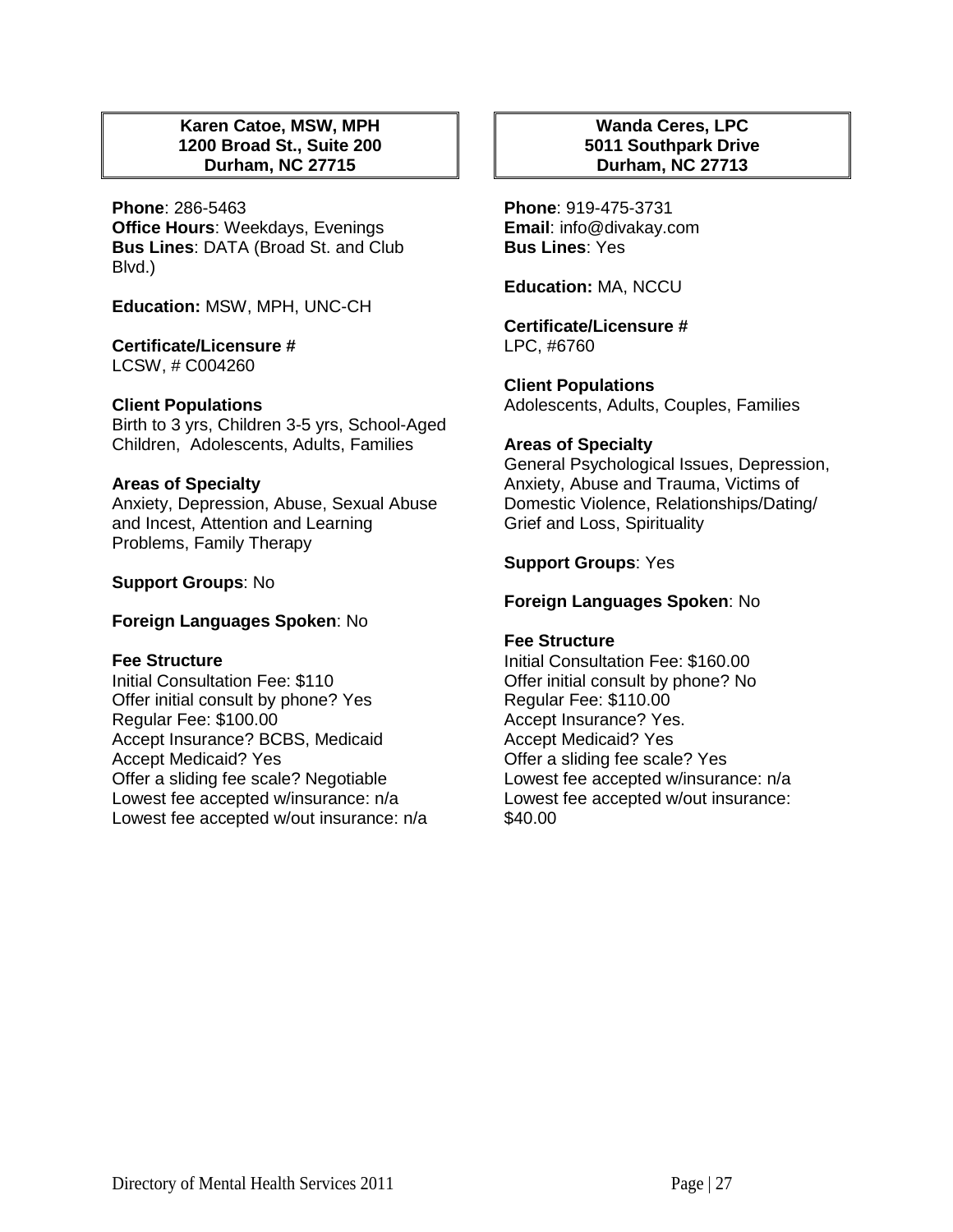## **Betty Lou Chaika, M.Ed. 104 Jones Ferry Rd., Suite F Carrboro, NC 27510**

**Phone**: 549-669 **Office Hours**: M-Th (11-7:30) **Bus Lines**: JFX, F, CM, CW

**Education:** M.Ed., NCSU

**Certificate/Licensure #** LPC, # 2737

**Client Populations**  Adults, Couples

### **Areas of Specialty**

Anxiety, Depression, Abuse, Sexual Abuse and Incest, Grief and Loss

**Support Groups**: Yes: Women's Psycho-Spiritual Therapy

## **Foreign Languages Spoken**: No

### **Fee Structure**

Initial Consultation Fee: \$0 Offer initial consult by phone? No Regular Fee: \$100.00 Accept Insurance? BCBS and others out-ofnetwork Accept Medicaid? No Offer a sliding fee scale? No Lowest fee accepted w/insurance: n/a Lowest fee accepted w/out insurance: n/a

## **Linda Cherney, LPC 1829 E. Franklin Street, Suite 100A Chapel Hill, NC 27514**

**Phone**: 919- 929- 3400 **Office Hours**: varies **Bus Lines**: Yes

**Education:** BS, MS; Univ of WI-Madison

**Certificate/Licensure #** LPC #2346 and LMFT #405

**Client Populations**  Adolescents, Adults, Geriatrics, Families, Couples

## **Areas of Specialty**  Anxiety, Depression, Children of Alcoholics, Relationship Issues, Parent-Child Interaction

**Support Groups**: Yes, DBT groups for parents

**Foreign Languages Spoken**: No

### **Fee Structure**

Initial Consultation Fee: no charge Offer initial consult by phone? Yes Regular Fee: \$115 Accept Insurance? Yes, but out of network Accept Medicaid? No Offer a sliding fee scale? Yes Lowest fee accepted w/insurance: n/a Lowest fee accepted w/out insurance: n/a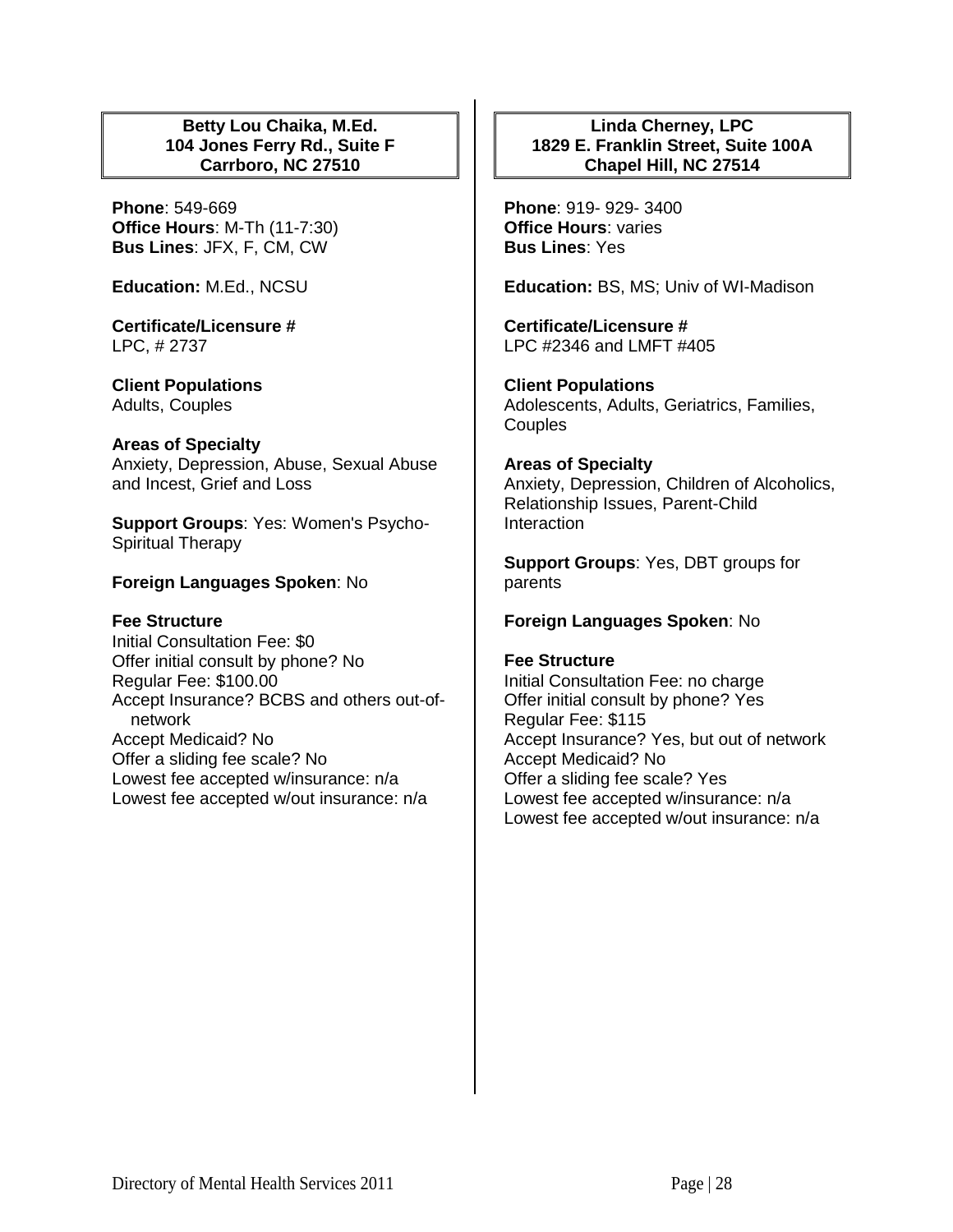### **Child and Family Clinic UNC Department of Psychology Community Clinic Finely Gold Course Road Chapel Hill, NC 27514**

**Phone**: 962-6906 **Office Hours**: Days and evenings **Website**:http://psychologyclinic.unc.edu/ChildF amily **Bus Lines**: On UNC Campus

**Education:** UNC-CH

## **Client Populations**

Children 3-5 yrs, School-aged Children, Adolescents, Families

## **Areas of Specialty**

General Psychological Issues, Major Mental Illness, Early Childhood, Anxiety, Depression, Self-Esteem, Body Image, Eating Disorders, Abuse, Sexual Abuse and Incest, ,Children of Alcoholics, Co-Dependence, Lesbian, Gay, Bisexual, Transgender and Queer Issues, Attention and Learning Problems, School Issues, Grief and Loss, Peer Relationships/Dating/ Marital Relations/Divorce, Family Therapy, Parent-Child Interaction, Health, Psychoeducational and Bipolar Assessment

**Support Groups**: Yes: Parent Training

# **Foreign Languages Spoken**: Spanish

# **Fee Structure**

Initial Consultation Fee: \$75 Offer initial consult by phone? Yes Regular Fee: \$75.00 Accept Insurance? Provide a master bill that can be submitted for reinbursment to many insurance providers Accept Medicaid? No Offer a sliding fee scale? Yes Lowest fee accepted w/insurance: \$20 Lowest fee accepted w/out insurance: \$20

**Nancy Ciocci, LCSW 125 E. King Street, Hillsborough, NC 27278 212 W. Main Street, Carrboro, NC 27510**

**Phone**: 919-245-0451, Ext. 1 **Office Hours**: M,T, W 10a-8p (Hillsborough); Thur 10a-8p (Carrboro) **Bus Lines**: Yes

**Education:** MSW, University of KY

**Certificate/Licensure #** LCSW #C002453

**Client Populations**  Adults, Couples

# **Areas of Specialty**

Anxiety, Depression, Relationship Issues, ADHD, Adoption, Divorce, Abuse/Trauma, LGBTQ Issues, Grief and Loss, Parenting, **Spirituality** 

# **Support Groups**: No

# **Foreign Languages Spoken**: No

### **Fee Structure**

Initial Consultation Fee: no charge Offer initial consult by phone? No Regular Fee: \$90 Accept Insurance? Yes, BCBS, Magillian, Cigna, UBH, Aetna, Medicare Part B, others Accept Medicaid? No Offer a sliding fee scale? Yes Lowest fee accepted w/insurance: n/a Lowest fee accepted w/out insurance: n/a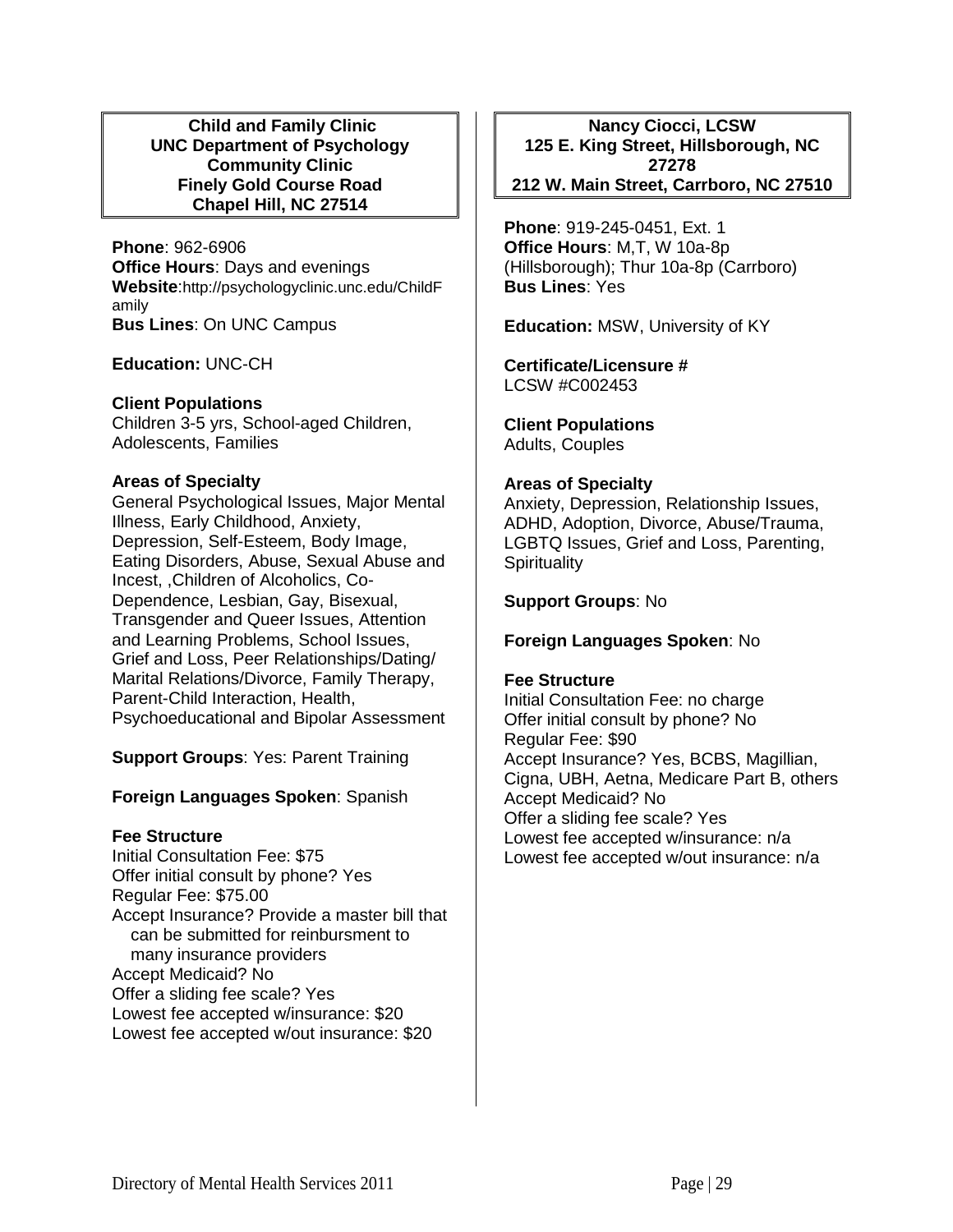## **Anne Coleman, LCSW 101 Cloister Court, Suite D Chapel Hill, NC 27514**

**Phone**: 360-0499 **Office Hours**: M-F 9-9 **Website:** www.annecolemanmsw.com **Email:** ormancoleman@hotmail.com

**Education:** MSW, UNC-CH

**Certificate/Licensure #** LCSW, # C005491

**Client Populations**  Adults, Geriatric

#### **Areas of Specialty**

General Psychological Issues, Major Mental Illness, Anxiety, Depression, Self-Esteem

## **Support Groups**: No

## **Foreign Languages Spoken**: No

### **Fee Structure**

Initial Consultation Fee: \$0 Offer initial consult by phone? Yes Regular Fee: \$100.00 Accept Insurance? BCBS, Medcost, Wellpath, and many others Accept Medicaid? No Offer a sliding fee scale? Yes, negotiable Lowest fee accepted w/insurance: n/a Lowest fee accepted w/out insurance: n/a

# **M. Avery Cook, LCSW 1829 E. Franklin St., Suite 900 B Chapel Hill, NC 27514**

**Phone**: 949-5000 **Office Hours**: Saturdays

**Education:** MSW, UNC-CH

**Certificate/Licensure # LCSW** 

**Client Populations**  School-aged Children, Adolescents, Adults, Geriatric, Couples, Families

**Areas of Specialty**  General Psychological Issues

**Support Groups**: No

## **Foreign Languages Spoken**: No

## **Fee Structure**

Initial Consultation Fee: \$95 Offer initial consult by phone? Yes, brief Regular Fee: \$95.00 Accept Insurance? Call for insurance info. Accept Medicaid? Call for insurance info. Offer a sliding fee scale? Yes Lowest fee accepted w/insurance: \$60 Lowest fee accepted w/out insurance: \$60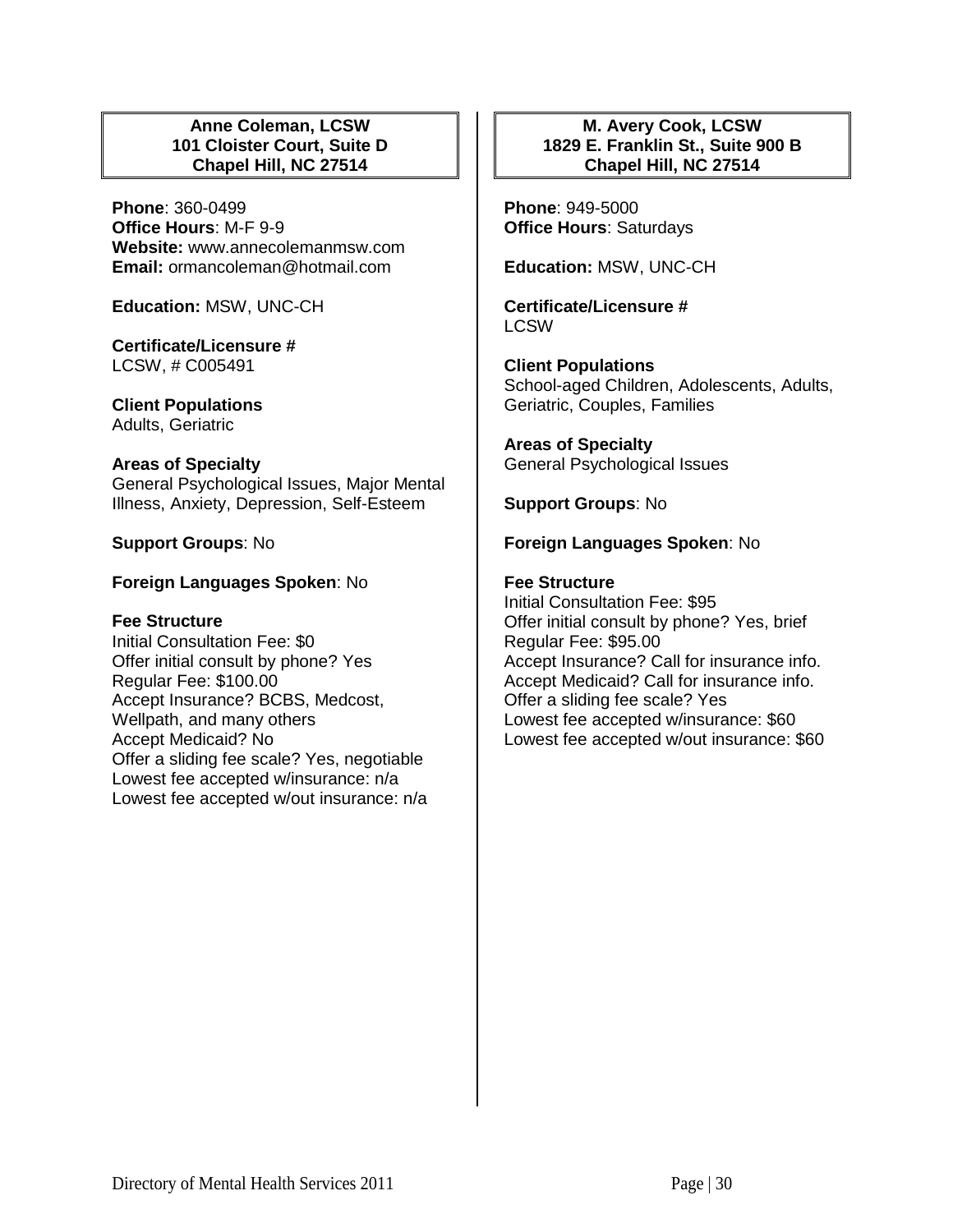**Couples Clinic UNC Department of Psychology Community Clinic CB# 3207, Department of Psychology UNC Chapel Hill Chapel Hill, NC 27514**

**Phone**: 962-6906 **Office Hours**: Days and evenings **Website**: http://psychologyclinic.unc.edu/Couples **Bus Lines**: UNC Campus Routes

**Education:** UNC-CH

**Client Populations Couples** 

## **Areas of Specialty**

General Psychological Issues, Peer Relationships/Dating/Marital Relations/Divorce, Couples Relationship Issues, Relationship Enhancement, Communication for Committed Couples

**Support Groups**: No

### **Foreign Languages Spoken**: Spanish

### **Fee Structure**

Initial Consultation Fee: \$75 Offer initial consult by phone? Yes Regular Fee: \$75.00 Accept Insurance? Provide a master bill that can be submitted for reinbursment to many insurance providers Accept Medicaid? No Offer a sliding fee scale? Yes Lowest fee accepted w/insurance: \$20 Lowest fee accepted w/out insurance: \$20

## **Nancy Crute, LCSW 307 North Columbia Street Carrboro, NC 27516**

**Phone**: 919-357-3505 **Bus Lines**: Columbia and Rosemary

**Education:** MSW, Catholic University

**Certificate/Licensure #** LCSW, # C006768

**Client Populations**  Children, Adolescents, Adults, Geriatrics,

### **Areas of Specialty**

General Psychological Issue, Anxiety, Depression, Eating Disorders/ Body Image, Attention and Learning Difficulties, Grief and Loss, Health Issues, Spirituality

## **Support Groups**: No

## **Foreign Languages Spoken**: No

### **Fee Structure**

Initial Consultation Fee: No Charge. Offer initial consult by phone? Yes Regular Fee: \$110 Accept Insurance? No, out of network coverage Accept Medicaid? Yes Offer a sliding fee scale? Yes Lowest fee accepted w/insurance: n/a Lowest fee accepted w/out insurance: \$55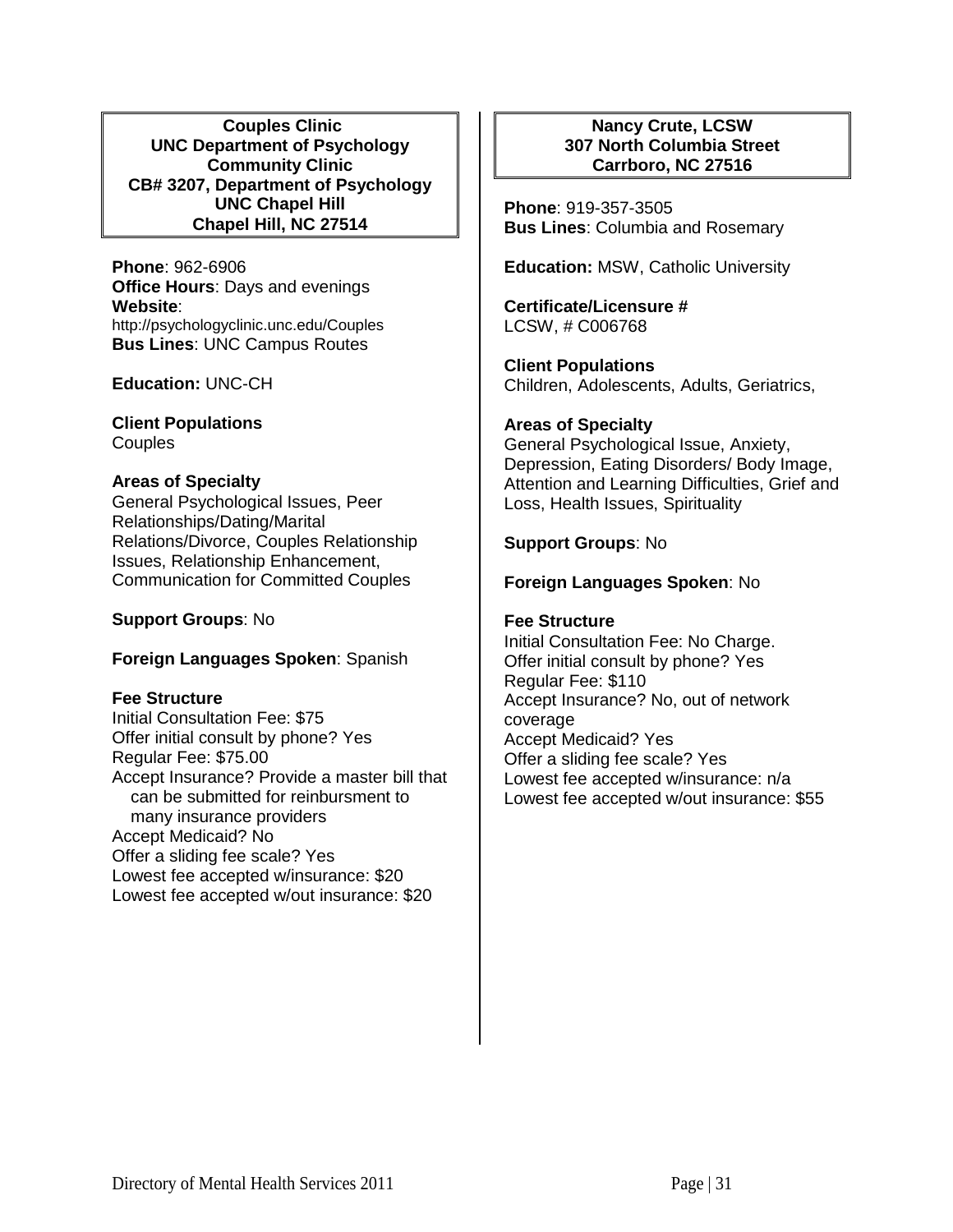## **Beverly Currence, LPC, NCC 104 Jones Ferry Road, Suite E Carrboro, NC 27510**

**Phone**: 919-417-0043

**Hours:** M-Friday, 9am-7pm; some Sat appt **Bus Lines**: Yes

**Education:** MS, UNC-CH

## **Certificate/Licensure #**

LPC # 809, NCC # 29344

### **Client Populations**

Children, Adolescents, Adults, Geriatrics,

### **Areas of Specialty**

General Psychological Issues, Depression, Anxiety, Abuse and Trauma, Victims of Domestic Violence, Relationships Issues, Career, LGBTQ Issues, Grief and Loss, Health Issues, Sexuality

## **Support Groups**: No

### **Foreign Languages Spoken**: No

### **Fee Structure**

Initial Consultation Fee: \$80.00 Offer initial consult by phone? Yes Regular Fee: \$80.00 Accept Insurance? BCBS (out of network), Medicaid, HealthChoice, Medcost Accept Medicaid? Yes Offer a sliding fee scale? Yes Lowest fee accepted w/insurance: n/a Lowest fee accepted w/out insurance: \$60.00

## **Edward Cvelich, LPC 1018 Berkley Street, Durham, NC 27705**

**Phone**: 919- 889- 2063 **Office Hours**: weekdays, 10a-7p **Bus Lines**: No

**Education:** MA, Colorado Christian **University** 

**Certificate/Licensure #** LPC #4001

**Client Populations**  Adolescents, Adults, Geriatrics

### **Areas of Specialty**

Anxiety, Abuse/Trauma, Addictions, Grief and Loss

**Support Groups**: Yes, Sexual Addiction

## **Foreign Languages Spoken**: No.

### **Fee Structure**

Initial Consultation Fee: no charge. Offer initial consult by phone? Yes. Regular Fee: \$100 Accept Insurance? No Accept Medicaid? No Offer a sliding fee scale? Yes Lowest fee accepted w/insurance: n/a Lowest fee accepted w/out insurance: n/a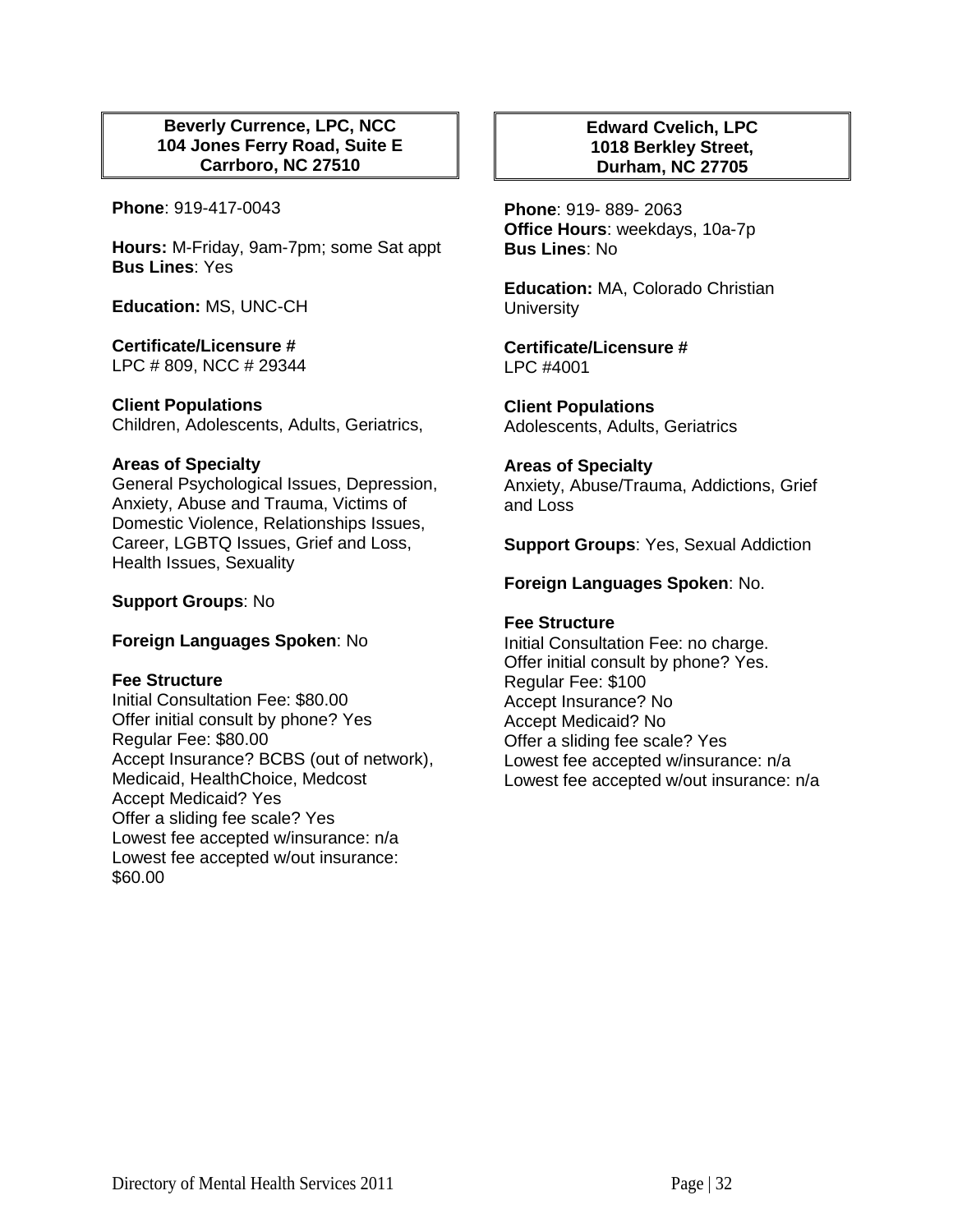## **Julie Daul, LCSW 35 Thompson St., Suite 203 Pittsboro, NC 27312**

**Phone**: 542-6183 **Email**: juliedaul.lcsw@gmail.com **Office Hours**: M-F (variable hours) **Bus Lines**: No

**Education:** MSW, UNC-CH

**Certificate/Licensure #** LCSW, # C004510

### **Client Populations**

School-aged Children, Adolescents, Adults, Families

### **Areas of Specialty**

Anxiety, Depression, Abuse, Sexual Abuse and Incest, Grief and Loss, Peer Relationships/Dating/Marital Relations/Divorce

**Support Groups**: Yes: Teen Girls Support and Skill-building, Coping with Divorce for Boys and Girls

### **Foreign Languages Spoken**: No

### **Fee Structure**

Initial Consultation Fee: \$120 Offer initial consult by phone? Yes Regular Fee: \$100.00 Accept Insurance? BCBS, Cigna, Aetna, Medcost Accept Medicaid? Yes Offer a sliding fee scale? Yes, variable Lowest fee accepted w/insurance: n/a Lowest fee accepted w/out insurance: n/a

## **Maura Dillon, MS 35 Thompson St., Suite 206 Pittsboro, NC 27312**

**Phone**: 542-6017 **Office Hours**: M, F (12-5); W, Th (11-7) **Bus Lines**: No

**Education:** MS, NCSU

**Certificate/Licensure #** LPC, # 4413

**Client Populations**  School-aged Children, Adolescents, Adults, Families

#### **Areas of Specialty**

Anxiety, Depression, Abuse, Sexual Abuse and Incest, Grief and Loss, Peer Relationships/Dating/Marital Relations/Divorce

**Support Groups**: Yes: Divorce for Kids and Teens, Teen Girls' Support

### **Foreign Languages Spoken**: German

## **Fee Structure**

Initial Consultation Fee: \$120 Offer initial consult by phone? Yes Regular Fee: \$90.00 Accept Insurance? BCBS, Medcost, Cigna, Health Choice, Medicaid Accept Medicaid? Yes Offer a sliding fee scale? Yes Lowest fee accepted w/insurance: \$55 Lowest fee accepted w/out insurance: \$30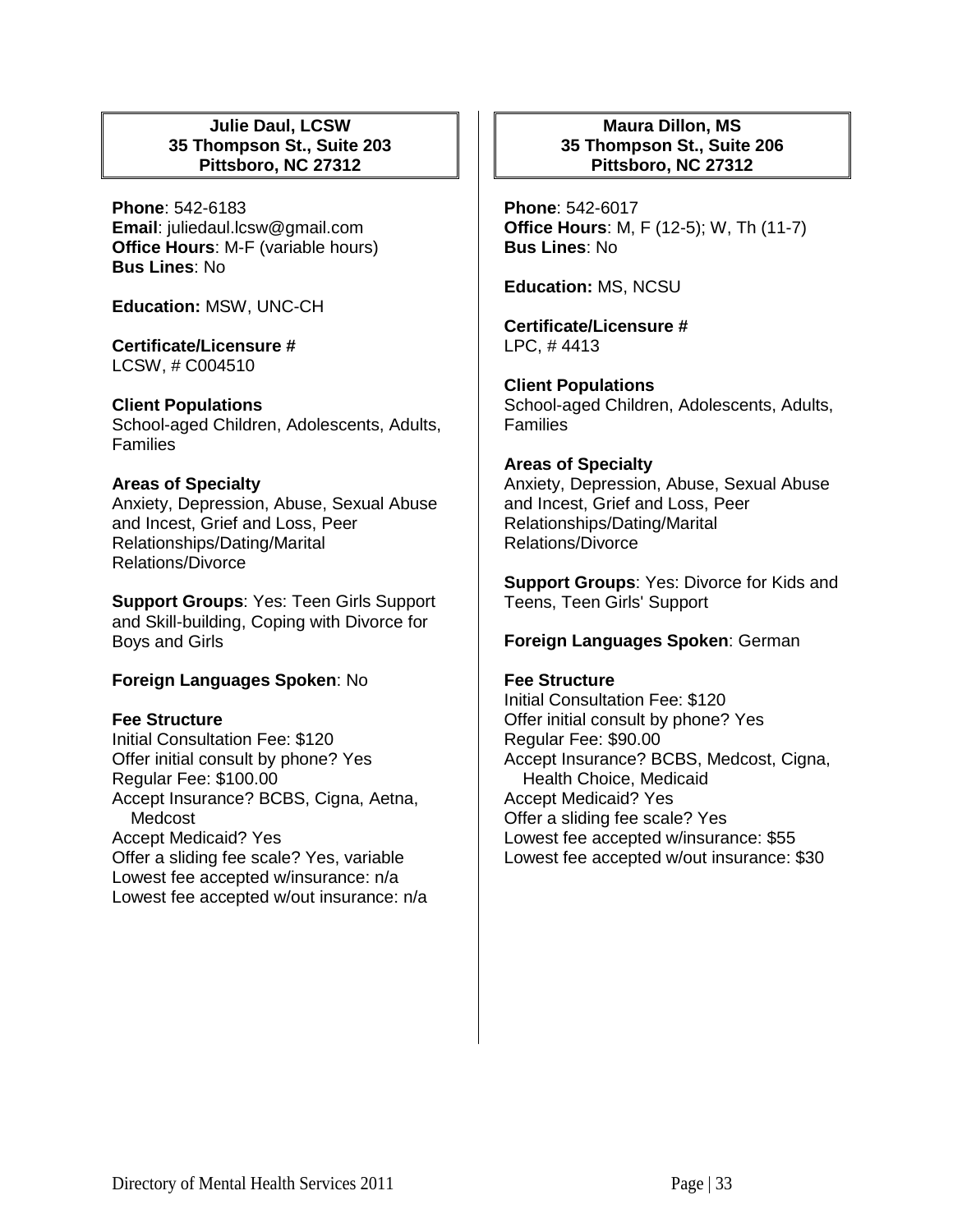## **Marguerite Dingman, MSW, M.Div. 1200 Broad St., Suite 202 Durham, NC 27705**

**Phone**: 493-7376 **Office Hours**: M-Th (days and some evenings) **Website**: http:/marguerite.dingman.org **Bus Lines**: DATA Route 1, Corner of Club and Broad

**Education:** MSW, M.Div., University of Illinois Urban, McCormick Theological Seminary

**Certificate/Licensure #** LCSW, # C002422

# **Client Populations**

Children 3-5 yrs, School-aged Children, Adolescents, Adults, Families

## **Areas of Specialty**

Abuse, Sexual Abuse and Incest, School Issues, Grief and Loss, Parent-Child **Interaction** 

### **Support Groups**: No

# **Foreign Languages Spoken**: No

### **Fee Structure**

Initial Consultation Fee: \$100 Offer initial consult by phone? Yes, brief Regular Fee: \$90.00 Accept Insurance? BlueCross PPO, Health Choice, Medicaid, UBH Accept Medicaid? Yes Offer a sliding fee scale? No Lowest fee accepted w/insurance: n/a Lowest fee accepted w/out insurance: n/a

## **David Donlon, MSW 1829 E. Franklin St., Suite 1200 D Chapel Hill, NC 27514**

**Phone**: 929-6445 **Office Hours**: Varies, some evenings **Bus Lines**: CL, D

**Education:** MSW, UNC-CH

**Certificate/Licensure #** LCSW, # C001155

**Client Populations**  Adults, Geriatric, Couples

### **Areas of Specialty**

General Psychological Issues, Anxiety, Self-Esteem, Peer Relationships/Dating/Marital Relations/Divorce, Awareness and Existential Issues

### **Support Groups**: No

### **Foreign Languages Spoken**: No

### **Fee Structure**

Initial Consultation Fee: \$80 Offer initial consult by phone? No Regular Fee: \$80.00 Accept Insurance? BCBS, others out of network Accept Medicaid? No Offer a sliding fee scale? Yes Lowest fee accepted w/insurance: \$80 Lowest fee accepted w/out insurance: \$0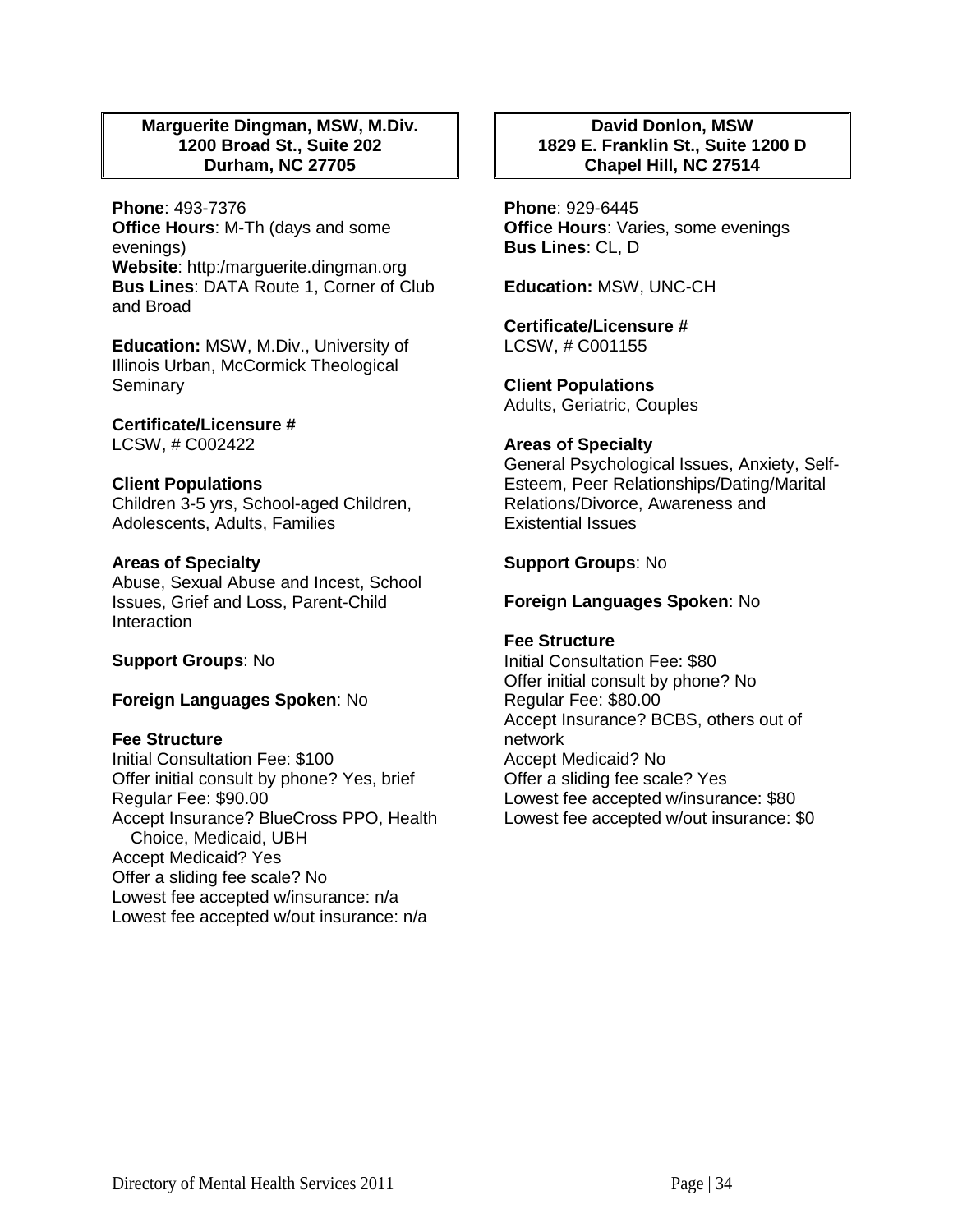## **Durham Child Development and Behavioral Health Clinic 402 Trent Dr. Durham, NC 27705**

**Phone**: 668-5559 **Office Hours**: M-F (8-5:30) **Bus Lines**: DATA

**Client Populations**  School-aged Children, Adolescents

# **Areas of Specialty**

General Psychological Issues, Major Mental Illness, Early Childhood, Anxiety, Depression, Drug, Alcohol, Tobacco and Other Addictions, School Issues

**Support Groups**: Yes: Drug Education

# **Foreign Languages Spoken**: No

# **Fee Structure**

Initial Consultation Fee: \$250 Offer initial consult by phone? No Regular Fee: \$150 (for individual), \$175 (for family), IOP \$165 per day, \$70 group Accept Insurance? BCBS PPO, BCBS State Plan, HC Health Choice, Medicaid, Cigna Behavioral Health for Duke Employees Accept Medicaid? Yes (children only) Offer a sliding fee scale? No Lowest fee accepted w/insurance: n/a Lowest fee accepted w/out insurance: n/a

## **Nancy Durham, LCSW 307 N. Columbia St. Chapel Hill, NC 27516**

**Phone**: 619-0811 **Office Hours**: M-Th (9-7); Fri (as needed) **Website**: www.NancyDurham.com **Bus Lines**: A, G, HS, N, NS, T

**Education:** MSW, University of Chicago

**Certificate/Licensure #** LCSW, # C002060

**Client Populations** 

Adolescents, Adults, Geriatric, Couples, **Families** 

# **Areas of Specialty**

General Psychological Issues, Depression, Peer Relationships/Dating/Marital Relations/Divorce, Family Therapy, Parent-Child Interaction

**Support Groups**: No

**Foreign Languages Spoken**: Spanish

### **Fee Structure**

Initial Consultation Fee: \$110 Offer initial consult by phone? No Regular Fee: \$90.00 Accept Insurance? BCBS, Cigna, UBH, MTIN, United Accept Medicaid? Yes Offer a sliding fee scale? Yes Lowest fee accepted w/insurance: \$50 Lowest fee accepted w/out insurance: \$50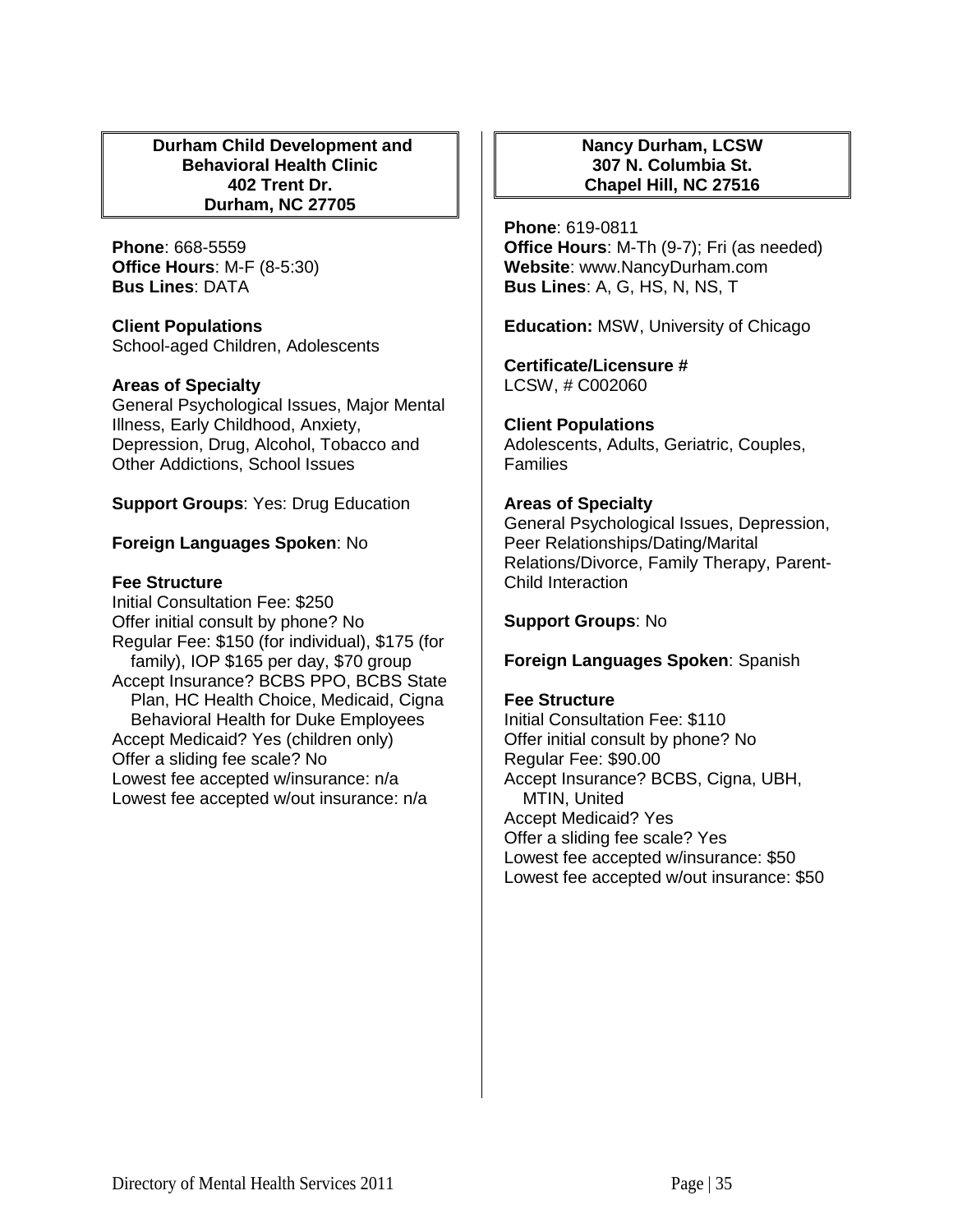**Cathy Edwards, LPC ThePittsboro Center for Natural Medicine 175 Salisbury St. Pittsboro, NC 27312**

**Phone**: 919- 548- 4963 **Office Hours**: M, 9-12:30; 6p-9p **Bus Lines**: No

**Education:** MS, SUNY at Plattsburgh

**Certificate/Licensure #** LPC # 2733

**Client Populations**  Children, Adults, Couples, Adolescents, Families

## **Areas of Specialty**

General, Depression, Eating Disorders, Abuse, Grief and Loss, Relationship Issues, Parent Child Interaction, Spirituality

**Support Groups**: No

### **Foreign Languages Spoken**: No

**Fee Structure** 

Initial Consultation Fee: \$75 Offer initial consult by phone? Yes Regular Fee: \$75 Accept Insurance? No Accept Medicaid? No Offer a sliding fee scale? No Lowest fee accepted w/insurance: n/a Lowest fee accepted w/out insurance: n/a

## **Jane Finch, LCSW 909 Broad Street Durham, NC 27705**

**Phone**: 919- 416- 4800, ext. 2 **Office Hours**: M-Th 12-6:30pm **Bus Lines**: DATA

**Education:** BA Dartmouth College; MSSW Columbia University

**Certificate/Licensure #** LCSW, #C003557

**Client Populations**  Adults, Couples, Adolescents, Families

### **Areas of Specialty**

General Psychological Issues, Substance Abuse, Children of Alcoholics, Grief and Loss, Relationship Issues

**Support Groups**: Yes

**Foreign Languages Spoken**: Spanish

### **Fee Structure**

Initial Consultation Fee: \$120 Offer initial consult by phone? No Regular Fee: \$100 Accept Insurance? Cigna, BCBS, MHN, United StudentCare Accept Medicaid? No Offer a sliding fee scale? Yes Lowest fee accepted w/insurance: \$65 Lowest fee accepted w/out insurance: \$70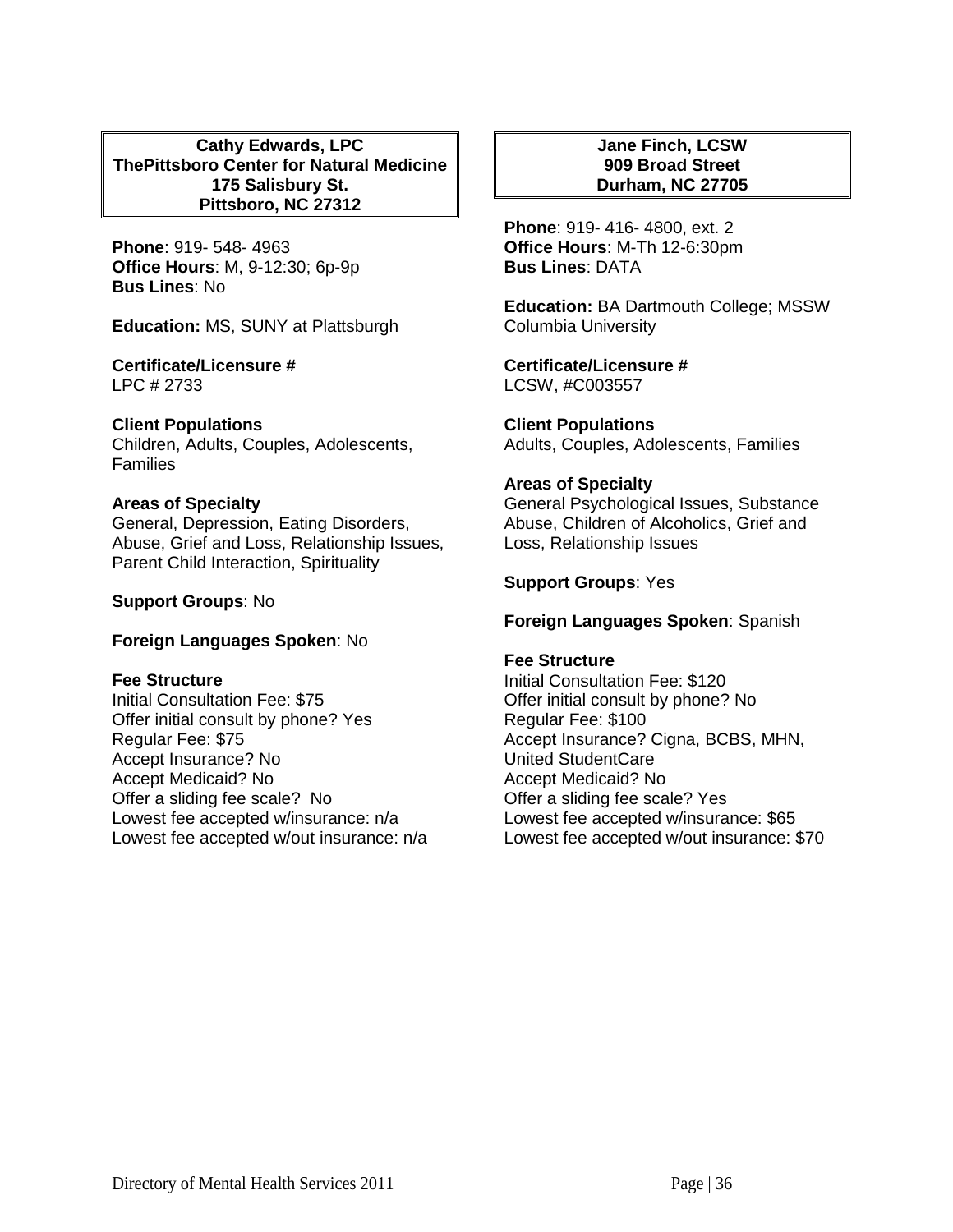## **Christian Fisher, LCSW 310 West Street Pittsboro, NC 27312**

**Phone**: 919- 883-7771 **Office Hours**: M-F 9-6 **Bus Lines**: Yes

**Education:** MSW East Carolina University

### **Certificate/Licensure #**

LCSW, C004628

### **Client Populations**

Children, Adults, Adolescents, Families

### **Areas of Specialty**

General Psychological Issues, Severe and Persistent Mental Illness, Depression, Anxiety Disorders, Abuse, Relationship Issues

### **Support Groups**: No

### **Foreign Languages Spoken**: No

### **Fee Structure**

Initial Consultation Fee: \$150 Offer initial consult by phone? Yes Regular Fee: \$85 Accept Insurance? Medicaid, Healthchoice, Out-of Network for other Insurances Accept Medicaid? Yes Offer a sliding fee scale? Yes Lowest fee accepted w/insurance: n/a Lowest fee accepted w/out insurance: n/a

## **Holly Fitzgerald, LCSW 213 Oxford Hills Drive Chapel Hill, NC 27514**

**Phone**: 919- 942-4778 **Office Hours**: M-Th **Website**: www.hollyfitzgerald.com

**Bus Lines**: Yes, "G" Bus on Franklin St and Elliot Road

**Education:** MS, Columbia Pacific University

**Certificate/Licensure #** LCSW, C002252

### **Client Populations**

Children, Adolescents, Adults, Geriatrics, Families, Couples

### **Areas of Specialty**

General Psychological Issues, Depression, Anxiety Disorders, Eating Disorders/ Body Image, Abuse/Trauma, Victims of Domestic Violence, LGBTQ Issues, Attention/Learning Problems, Grief and Loss, Relationship **Issues** 

**Support Groups**: No

### **Foreign Languages Spoken**: No

#### **Fee Structure**

Initial Consultation Fee: \$110 Offer initial consult by phone? No Regular Fee: \$80 Accept Insurance? BCBS, Medicaid, Healthchoice, Medcost, and others Accept Medicaid? Yes Offer a sliding fee scale? Yes Lowest fee accepted w/insurance: \$55 Lowest fee accepted w/out insurance: \$55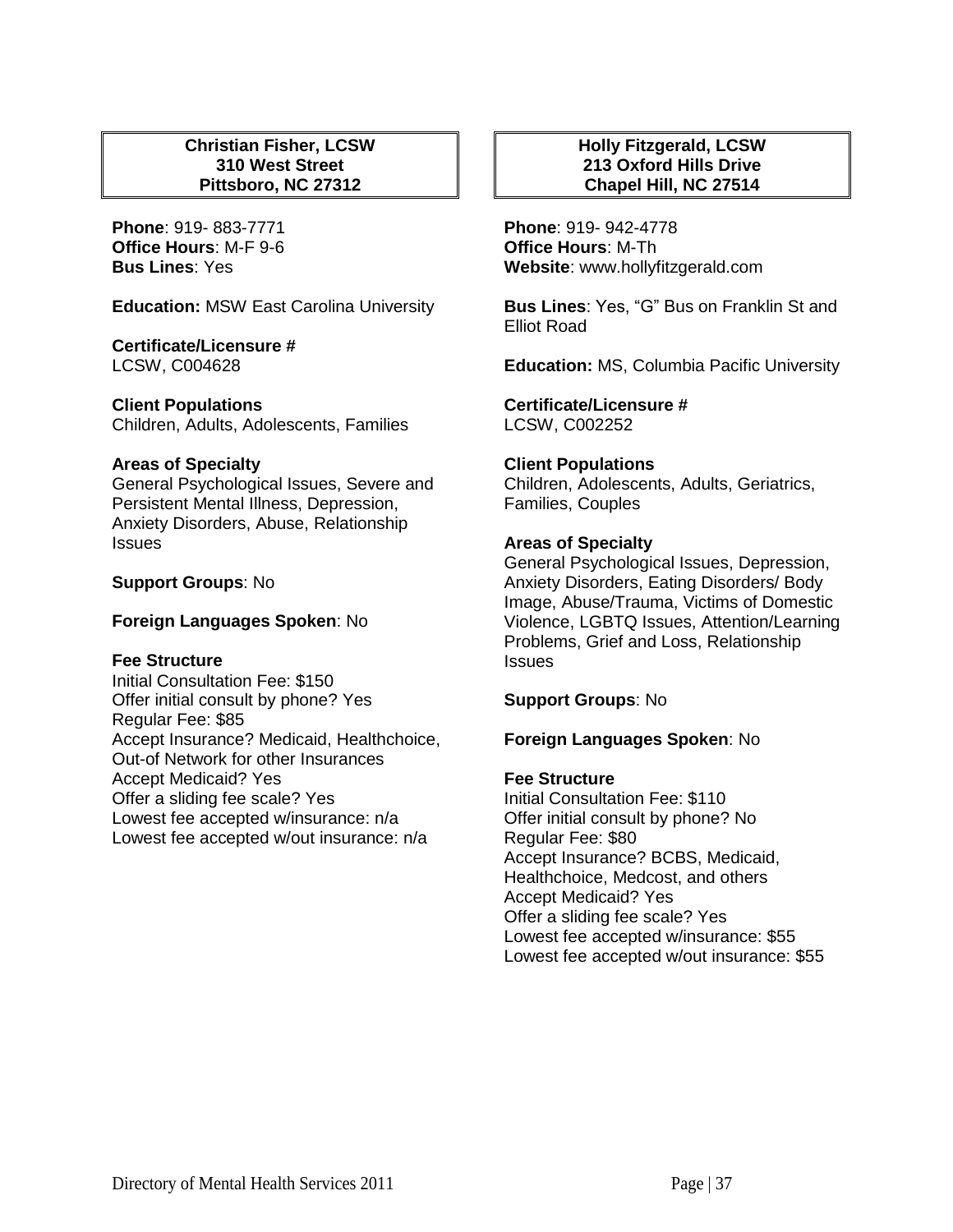## **Renee Flam, LCSW 200 N. Greensboro Street, #D14 Carrboro, NC 27510**

**Phone**: 919- 406- 6562 **Office Hours**: M,W 8-2:45; T,Th 8-8 **Bus Lines**: C, F

**Education:** MSW, Simmons School of Social Work

**Certificate/Licensure #** LCSW, #C002347

**Client Populations**  Adults, Couples

#### **Areas of Specialty**

Anxiety Disorders, Depression, Eating Disorders, Abuse, Sexuality, Attention Problems, Grief and Loss, Spirituality

**Support Groups**: No

**Foreign Languages Spoken**: No

#### **Fee Structure**

Initial Consultation Fee: \$110 Offer initial consult by phone? No Regular Fee: \$95 Accept Insurance? Yes Accept Medicaid? No Offer a sliding fee scale? Yes Lowest fee accepted w/insurance: n/a Lowest fee accepted w/out insurance:n/a

# **Freedom House Recovery Center Offices in Orange, Person and Chatham Counties**

**Phone**: 942-2803 (Chapel Hill) 336-599-8366 (Roxboro) 542-4422 (Pittsboro) 742-5612 (Siler City) **Office Hours**: M-F (8-5) **Website**: www.freedomhouserecovery.org **Bus Lines**: Chapel Hill Transit: F, M, CL, G, D, DM, FG, D

**Certificate/Licensure#** LCSW, LPC, LMFT, Psychiatrists

# **Client Populations**

School-aged Children, Adolescents, Adults, Geriatric, Families

## **Areas of Specialty**

General Psychological Issues, Major Mental Illness, Anxiety, Depression, Self-Esteem, Drug, Alcohol, Tobacco and Other Additions, Attention/Learning Problems, Grief and Loss, Family Therapy, Parent-Child Interaction

**Support Groups**: No

#### **Foreign Languages Spoken**: No

#### **Fee Structure**

Initial Consultation Fee: \$88-\$140 Offer initial consult by phone? n/a Regular Fee: \$91.36 Accept Insurance? BCBS, Cigna Accept Medicaid? Yes Offer a sliding fee scale? Yes Lowest fee accepted w/insurance: n/a Lowest fee accepted w/out insurance: 10% or 5% of household income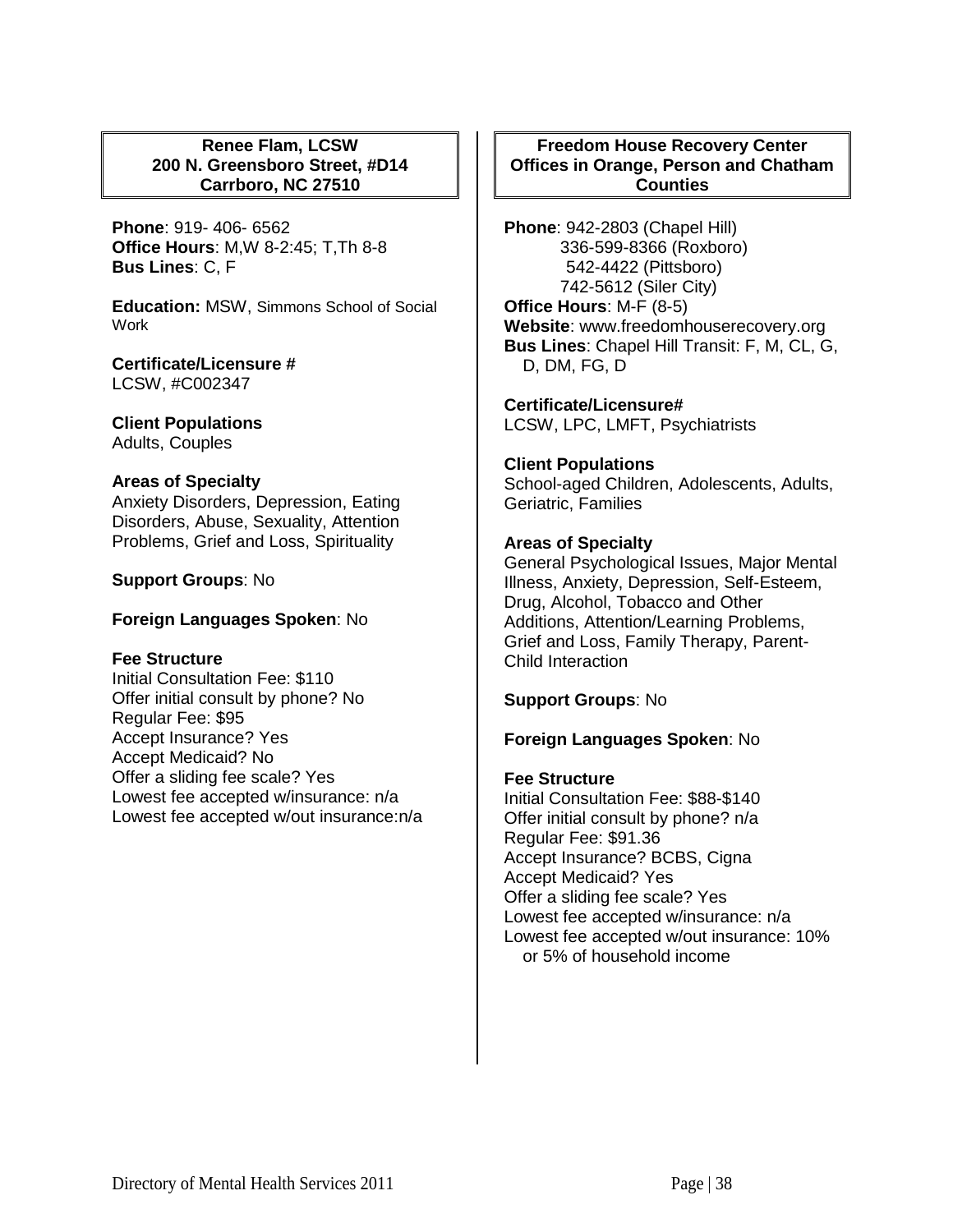## **Anne Freeman, Ph.D. 180 Providence Rd., Suite 5 Chapel Hill, NC 27514**

**Phone**: 408-0811 **Office Hours**: M-F (9-4) **Bus Lines**: D

**Education:** Ph.D., Univ. of Alabama

**Certificate/Licensure #** Licensed Psychologist, # 1643

**Client Populations**  Adolescents, Adults, Geriatric

**Areas of Specialty**  Anxiety, Depression, Self-Esteem, Eating Disorders, Obesity

**Support Groups**: No

## **Foreign Languages Spoken**: No

#### **Fee Structure**

Initial Consultation Fee: \$135 Offer initial consult by phone? No Regular Fee: \$135.00 Accept Insurance? All Accept Medicaid? No Offer a sliding fee scale? No Lowest fee accepted w/insurance: n/a Lowest fee accepted w/out insurance: n/a

# **Bonnie Gilliom, MA, MS 113 Steeplechase Rd. Chapel Hill, NC 27514**

**Phone**: 636-0994 **Office Hours**: M-TH (7-7) **Website**: www.bonniegilliom.com **Bus Lines**: T

**Education:** MA, MS, Occidental College

**Certificate/Licensure #** LPC, # NC4705

**Client Populations**  Adults, Couples

#### **Areas of Specialty**

General Psychological Issues, Anxiety, Depression, Grief and Loss, Peer Relationships/ Dating/Marital Relations/Divorce

**Support Groups**: Yes: Couples

**Foreign Languages Spoken**: No

#### **Fee Structure**

Initial Consultation Fee: \$90 Offer initial consult by phone? Yes Regular Fee: \$90.00 Accept Insurance? BCBS, Cigna, UBH, Aetna, American Behavioral, Value **Options** Accept Medicaid? No Offer a sliding fee scale? Yes Lowest fee accepted w/insurance: \$60 Lowest fee accepted w/out insurance: \$65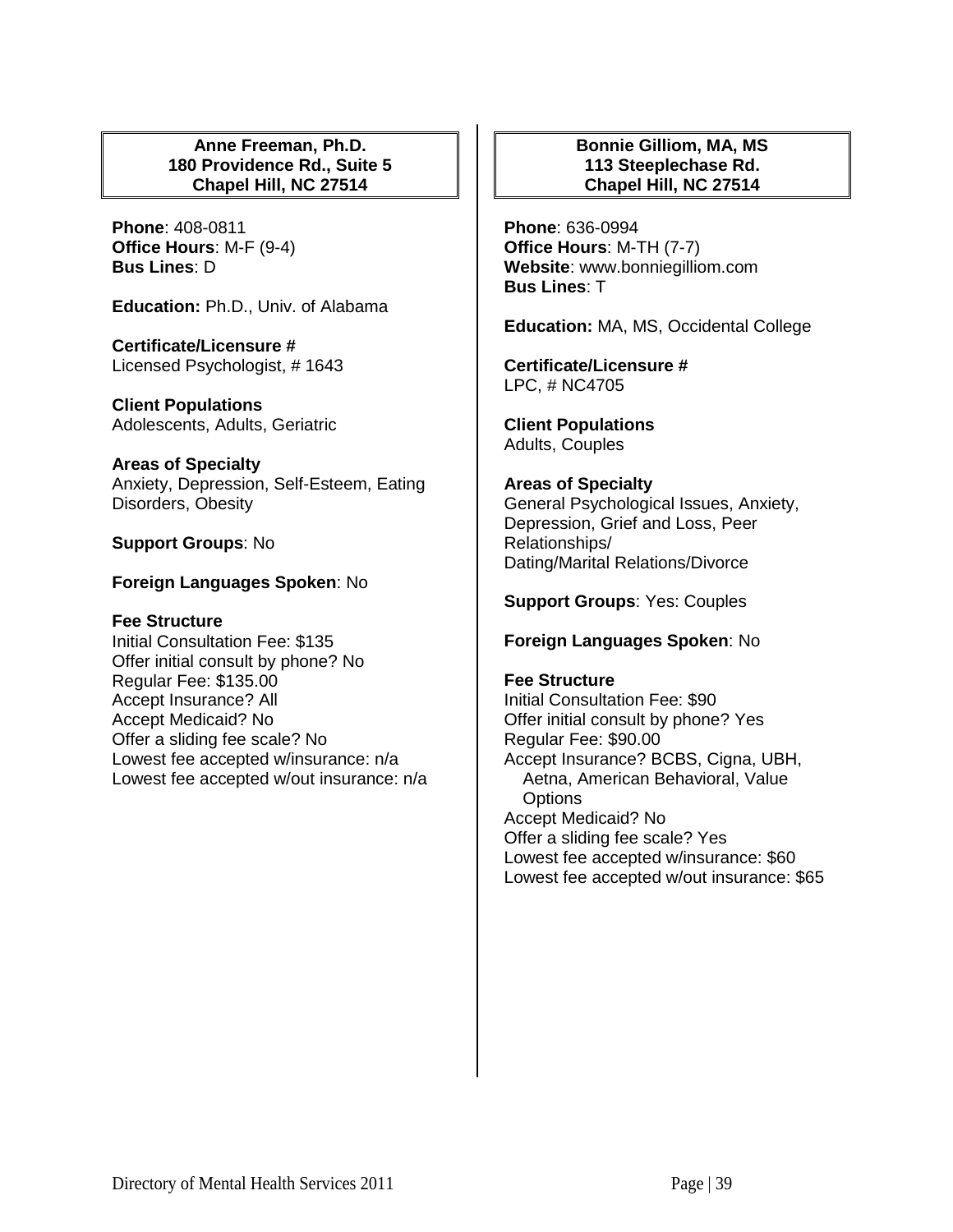## **Mark Gough, LPC 224 East Street, Suite A Pittsboro, NC 27312**

**Phone**: 919- 542- 0747 **Office Hours**: M-F 8-7 **Website:** www.markgough.com **Bus Lines**: Yes

**Education:** BA, Rutgers College

#### **Certificate/Licensure #** NC LPC, #2369

# **Client Populations**

Children, Adults, Couples, Adolescents, **Families** 

#### **Areas of Specialty**

Severe, Depression, Anxiety Disorders, Substance Abuse, Relationship Issues

## **Support Groups**: No

**Foreign Languages Spoken**: No

#### **Fee Structure**

Initial Consultation Fee: \$0 Offer initial consult by phone? Yes Regular Fee: \$95 Accept Insurance? No Accept Medicaid? Yes Offer a sliding fee scale? No Lowest fee accepted w/insurance: n/a Lowest fee accepted w/out insurance: n/a

## **Mary Grigsby, LPC 1010 Lamond Ave. Durham, NC 27701**

**Phone**: 919- 286-9659 **Office Hours**: 11am-7pm **Bus Lines**: Yes

**Education:** Med, University of North Texas

**Certificate/Licensure #** LPC, #2263

**Client Populations**  Adults, Couples, Geriatric

## **Areas of Specialty**

General Psychological Issues, Anxiety Disorders, Self-Esteem, Abuse, Addiction, Children of Alcoholics, Sexuality, Homosexual and Transgender Issues, Grief and Loss, Relationship Issues

# **Support Groups**: No

#### **Foreign Languages Spoken**: No

#### **Fee Structure**

Initial Consultation Fee: \$150 Offer initial consult by phone? Yes Regular Fee: \$110 Accept Insurance? Yes Accept Medicaid? No Offer a sliding fee scale? Yes Lowest fee accepted w/insurance: n/a Lowest fee accepted w/out insurance: \$65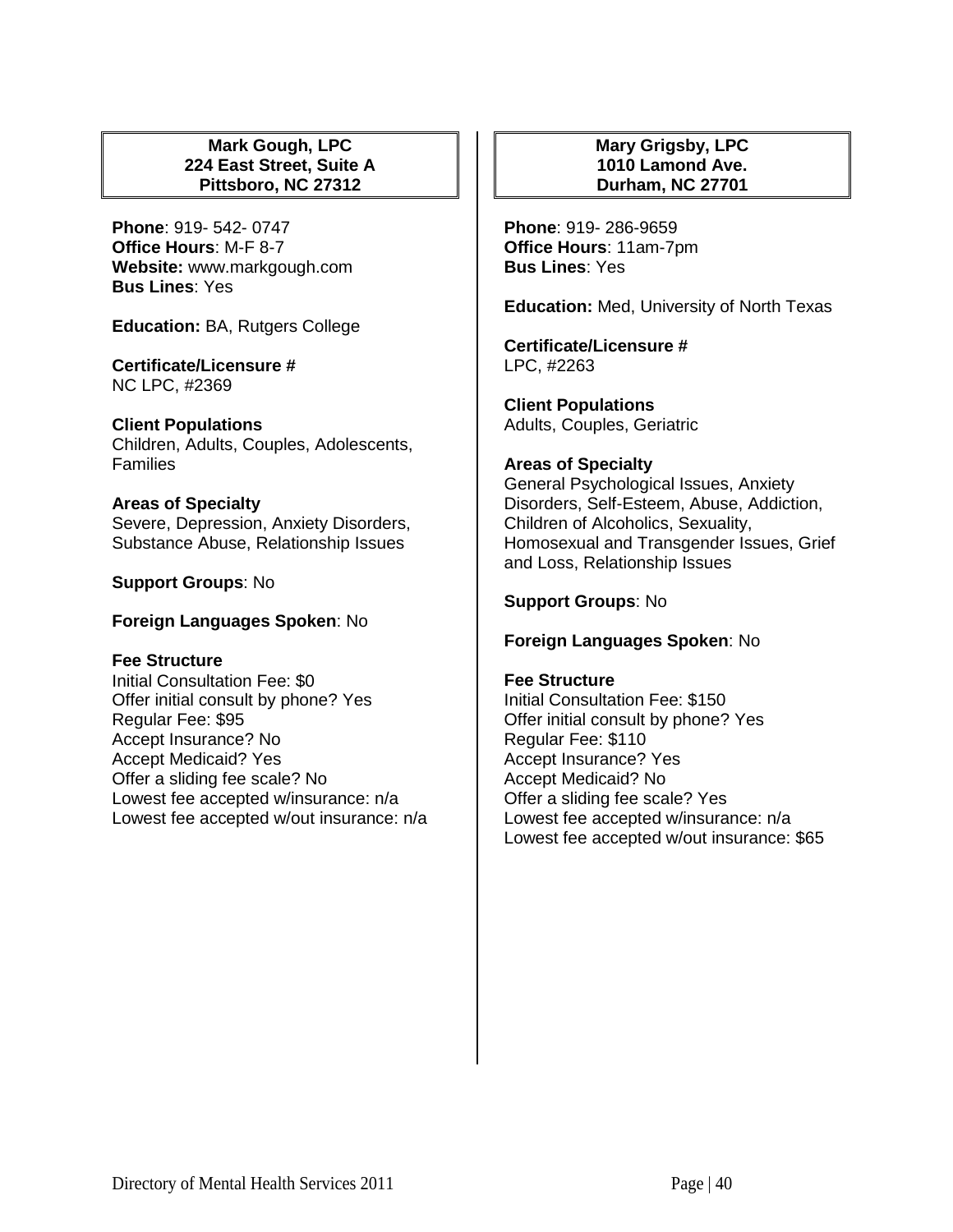## **Melissa Grady, Ph.D., MSW 112 Swift Ave. Durham, NC 27705**

**Phone**: 423-4793 **Office Hours**: Tuesday (a.m.) **Bus Lines**: No

**Education:** Ph.D., MSW, Smith College

**Certificate/Licensure #** LCSW, # C003321

**Client Populations**  Adolescents, Adults, Couples, Families

#### **Areas of Specialty**

General Psycholoical Issues, Anxiety, Depression, Self-Esteem, Abuse, Sexual Abuse and Incest

#### **Support Groups**: No

**Foreign Languages Spoken**: No

#### **Fee Structure**

Initial Consultation Fee: \$100 Offer initial consult by phone? Yes Regular Fee: \$100.00 Accept Insurance? No, give clients receipt to file their own Accept Medicaid? No Offer a sliding fee scale? Yes, depends on insurance Lowest fee accepted w/insurance: n/a Lowest fee accepted w/out insurance: \$60

## **Marilyn Grubbs, LPC 304 W. Weaver Street Carrboro, NC 27510**

**Phone**: 919- 885-0121 **Office Hours**: by appointment **Bus Lines**: Yes

**Education:** MA, North Carolina Central **University** 

**Certificate/Licensure #** LPC # 7005

**Client Populations**  Children, Adolescents, Adults

**Areas of Specialty**  General Psychological Issues, Depression, Anxiety, Relationship Issues

#### **Support Groups**: Art therapy workshops

#### **Foreign Languages Spoken**: No

#### **Fee Structure**

Initial Consultation Fee: \$130 Offer initial consult by phone? Yes Regular Fee: \$115 Accept Insurance? Yes, Student Health Plan and others Accept Medicaid? Yes Offer a sliding fee scale? Yes Lowest fee accepted w/insurance: n/a Lowest fee accepted w/out insurance:n/a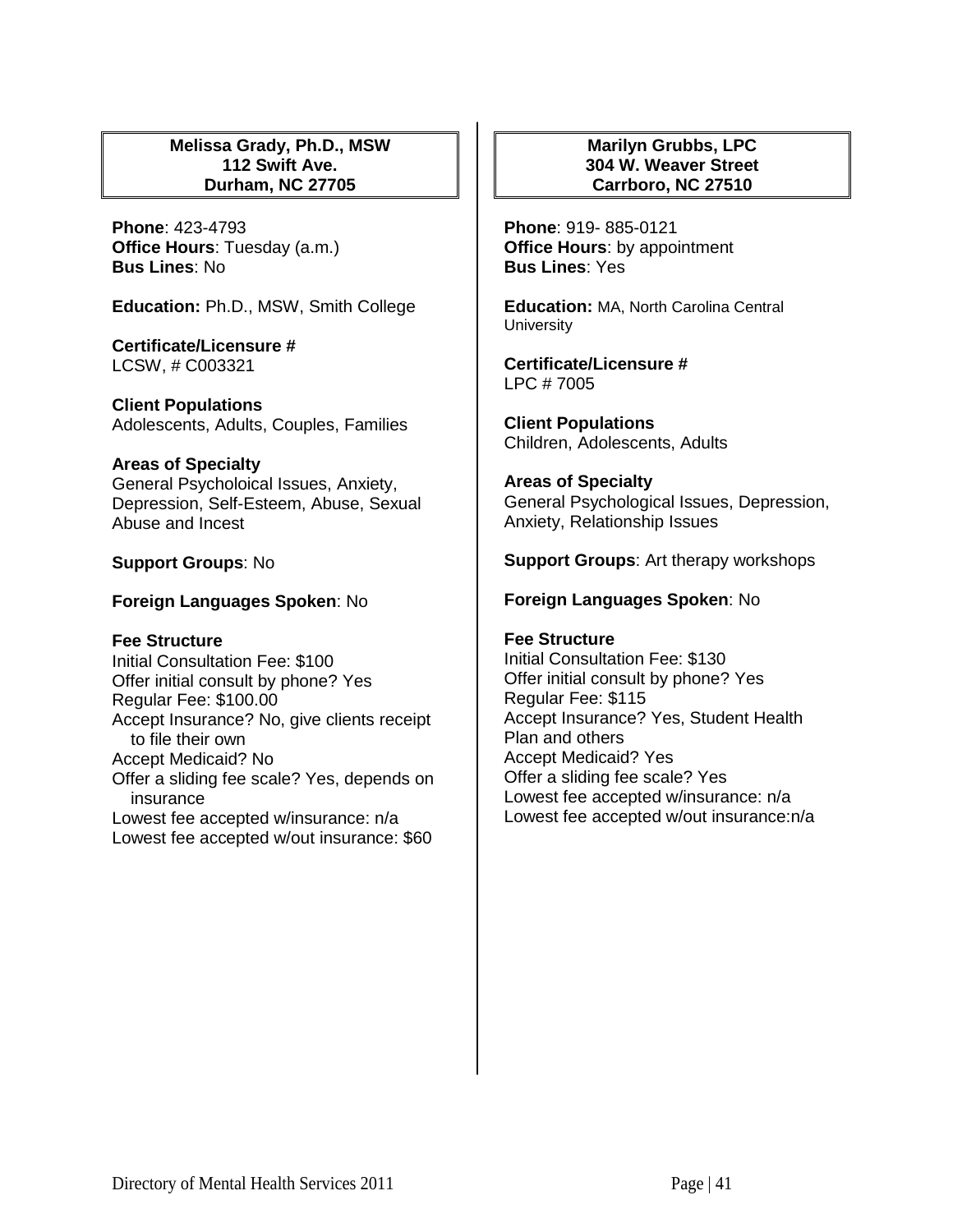## **Mildred Harris, LCSW 5011 Southpark Drive, Suite 130 Durham, NC 27713**

**Phone**: 919- 806- 0130 **Office Hours**: By Appointment **Bus Lines**: Yes

**Education:** MSW, Atlanta University

**Certificate/Licensure #** LCSW, #C000605

# **Client Populations**

Children, Adults, Couples, Adolescents, Geriatric, Families

## **Areas of Specialty**

General Psychological Issues, Depression, Self-Esteem, Attention Problems, Family **Therapy** 

**Support Groups**: No

**Foreign Languages Spoken**: No

# **Fee Structure**

Initial Consultation Fee: \$125 Offer initial consult by phone? No Regular Fee: \$100 Accept Insurance? Yes Accept Medicaid? Yes Offer a sliding fee scale? Yes Lowest fee accepted w/insurance: Contact Lowest fee accepted w/out insurance: **Contact** 

# **Nyra Hill, LCSW 115 N. Duke St, St 1-B Durham, NC 27701**

**Phone**: 286-3453 ext 107 **Office Hours**: M,W,F (9-5); T (11-7) **Website**: www.mainstreetclinical.com

**Education:** MSW, UNC-CH

**Certificate/Licensure #** LCSW, # 198

**Client Populations**  Adolescents, Adults, Couples, Families

## **Areas of Specialty**

General Psychological Issues, Major Mental Illness, Anxiety, Depression, Self-Esteem

**Support Groups**: Yes: DBT

# **Foreign Languages Spoken**: No

## **Fee Structure**

Initial Consultation Fee: \$145 Offer initial consult by phone? No Regular Fee: \$120.00 Accept Insurance? Call for insurance info. Accept Medicaid? No Offer a sliding fee scale? Yes Lowest fee accepted w/insurance: \$10 Lowest fee accepted w/out insurance: \$50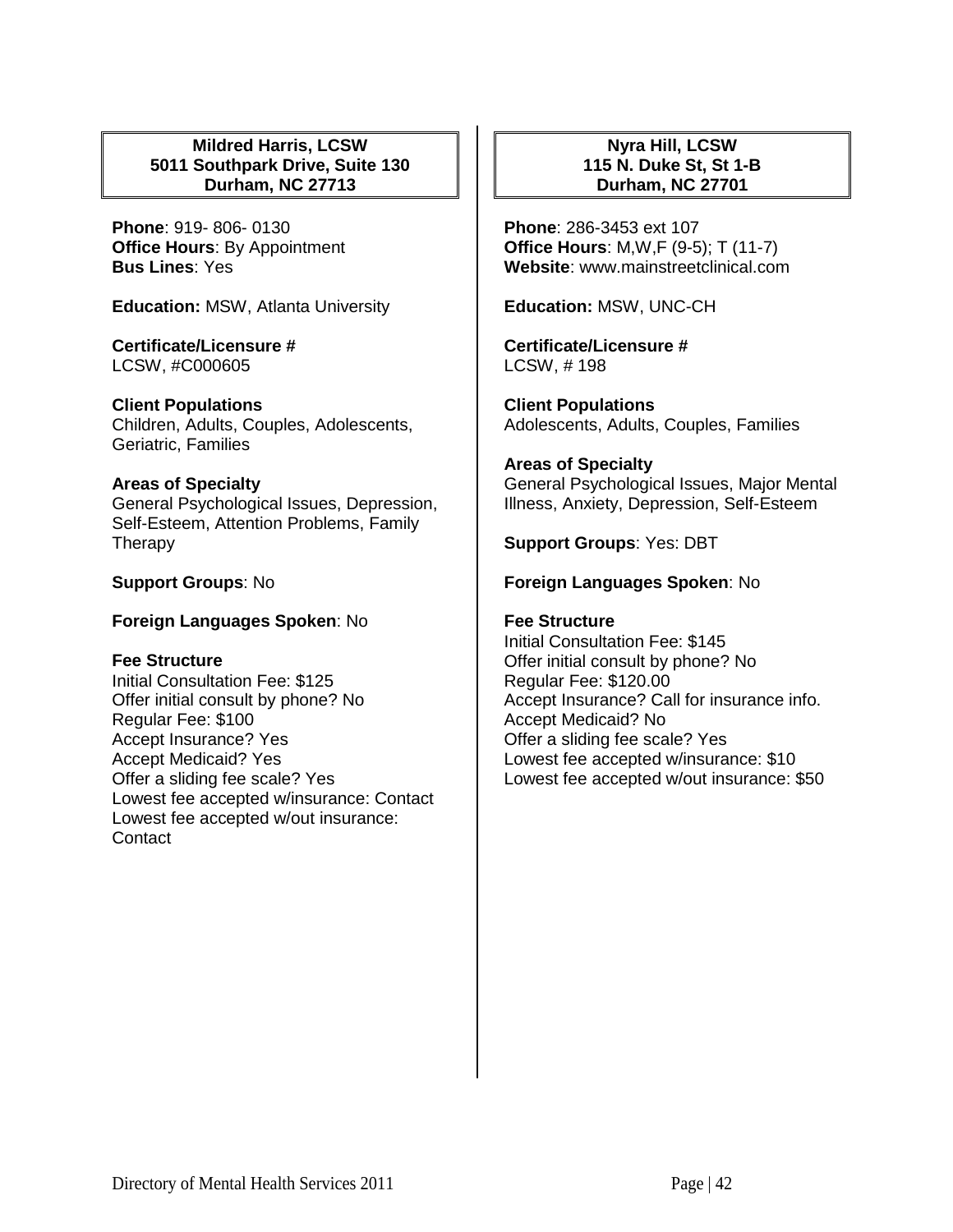## **Jonas Horwitz, Ph.D. 3721 University Dr., Suite C Durham, NC 27707**

**Phone**: 401-6171 **Office Hours**: M-F (8-8); Sundays (12-6) **Website**: www.jonashorwitz.com **Bus Lines**: Yes

**Education:** Ph.D., VCU

# **Certificate/Licensure #**

Psychologist, # 102778

# **Client Populations**

Adolescents, Adults, Geriatric, Couples, **Families** 

## **Areas of Specialty**

Major Mental Illness, Anxiety, Depression, Self-Esteem, Migraines/Headaches/MS

**Support Groups**: Yes: Migraines/Headaches, Adults with MS

# **Foreign Languages Spoken**: No

#### **Fee Structure**

Initial Consultation Fee: \$110 Offer initial consult by phone? Yes Regular Fee: \$110.00 Accept Insurance? BCBS, Cigna, Aetna, Medicaid, United Accept Medicaid? Yes Offer a sliding fee scale? Yes Lowest fee accepted w/insurance: \$50 Lowest fee accepted w/out insurance: \$50

# **Jo Ann Hundley, PhD 211 Providence Road, Chapel Hill, NC 27514**

**Phone**: 408-0960 **Office Hours**: M-F (10-6) **Bus Lines**: D

**Education:** PhD, UNC-CH

**Client Populations**  Adolescents, Adults, Couples

# **Areas of Specialty**

General Psychological Issues, Anxiety, Depression, Self-Esteem, Sexuality

**Support Groups**: No

## **Foreign Languages Spoken**: No

## **Fee Structure**

Initial Consultation Fee: \$0 Offer initial consult by phone? No Regular Fee: Please call Accept Insurance? Call for insurance info. Accept Medicaid? No Offer a sliding fee scale? No Lowest fee accepted w/insurance: n/a Lowest fee accepted w/out insurance: n/a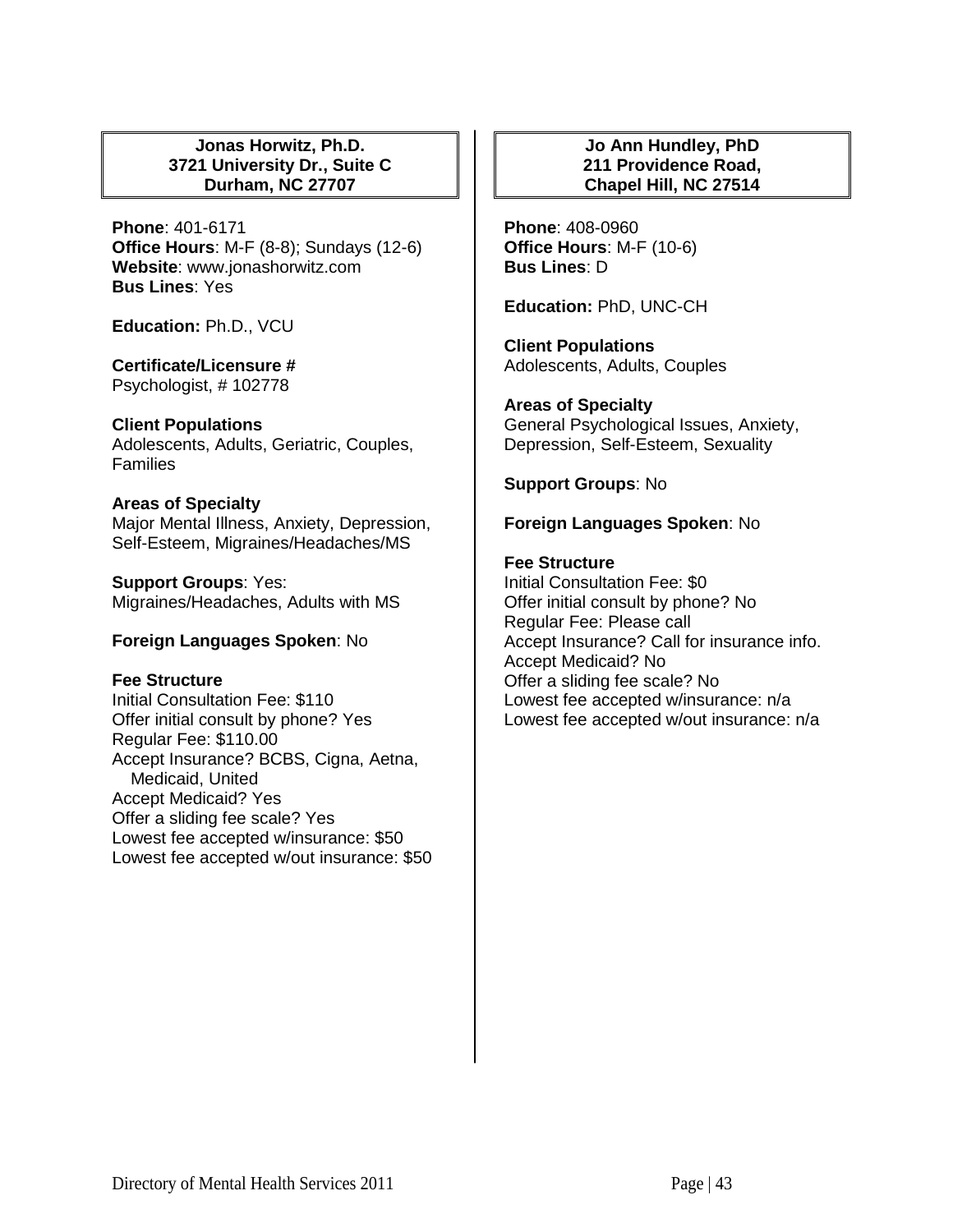## **Nicole Imbraguglio, Psy. D. 5836 Fayetteville Rd., Suite 104 Durham, NC 27713**

**Phone**: 572-0000 **Office Hours**: M-Sat. (evenings) **Website**: www.lepageassociates.com **Bus Lines**: DATA 7, TTA 402, 403, 412, 413

**Education:** Psy. D., Virginia Consortium Program in Clinical Psychology

**Certificate/Licensure #** Psychologist # 102764

#### **Client Populations**

Birth to 3 yrs, Children 3-5 yrs, School-aged Children, Adolescents, Adults, Geriatric, Couples, Families

#### **Areas of Specialty**

Early Childhood, Self-Esteem, Abuse, Sexual Abuse and Incest, Grief and Loss, Peer Relationships/Dating/Marital Relations/Divorce

**Support Groups**: Yes: Social Skills, Divorce Support for Children

# **Foreign Languages Spoken**: No

#### **Fee Structure**

Initial Consultation Fee: \$155 Offer initial consult by phone? Yes Regular Fee: \$125 Accept Insurance? Out-of-network provider Accept Medicaid? Yes Offer a sliding fee scale? Yes, case-by-case basis Lowest fee accepted w/insurance: n/a Lowest fee accepted w/out insurance: n/a

## **Kimberly Jeffs, LPC 102 Ashe Street Carrboro, NC 27510**

**Phone**: 919-323-2071 **Office Hours**: M, W (evenings); Sat (mornings) **Bus Lines**: CW route **Website:** www.psychologytoday.com

**Education:** MA, Institute of Transpersonal Psychology

**Certificate/Licensure #** LPC, # 7954

**Client Populations**  Adults, Couples, Families

#### **Areas of Specialty**

General Psycholgocia Issues, Depression, Anxiety, Abuse/Trauma, Sexuality, Relationships, LGBTQ Issues, Grief and Loss, Health, Spirituality

**Support Groups**: Yes, sometimes timelimited

**Foreign Languages Spoken**: No

#### **Fee Structure**

Initial Consultation Fee: No Charge Offer initial consult by phone? Yes Regular Fee: \$90 Accept Insurance? BCBS, Medcost Accept Medicaid? No Offer a sliding fee scale? Yes Lowest fee accepted w/insurance: \$40-70 Lowest fee accepted w/out insurance: \$40- 70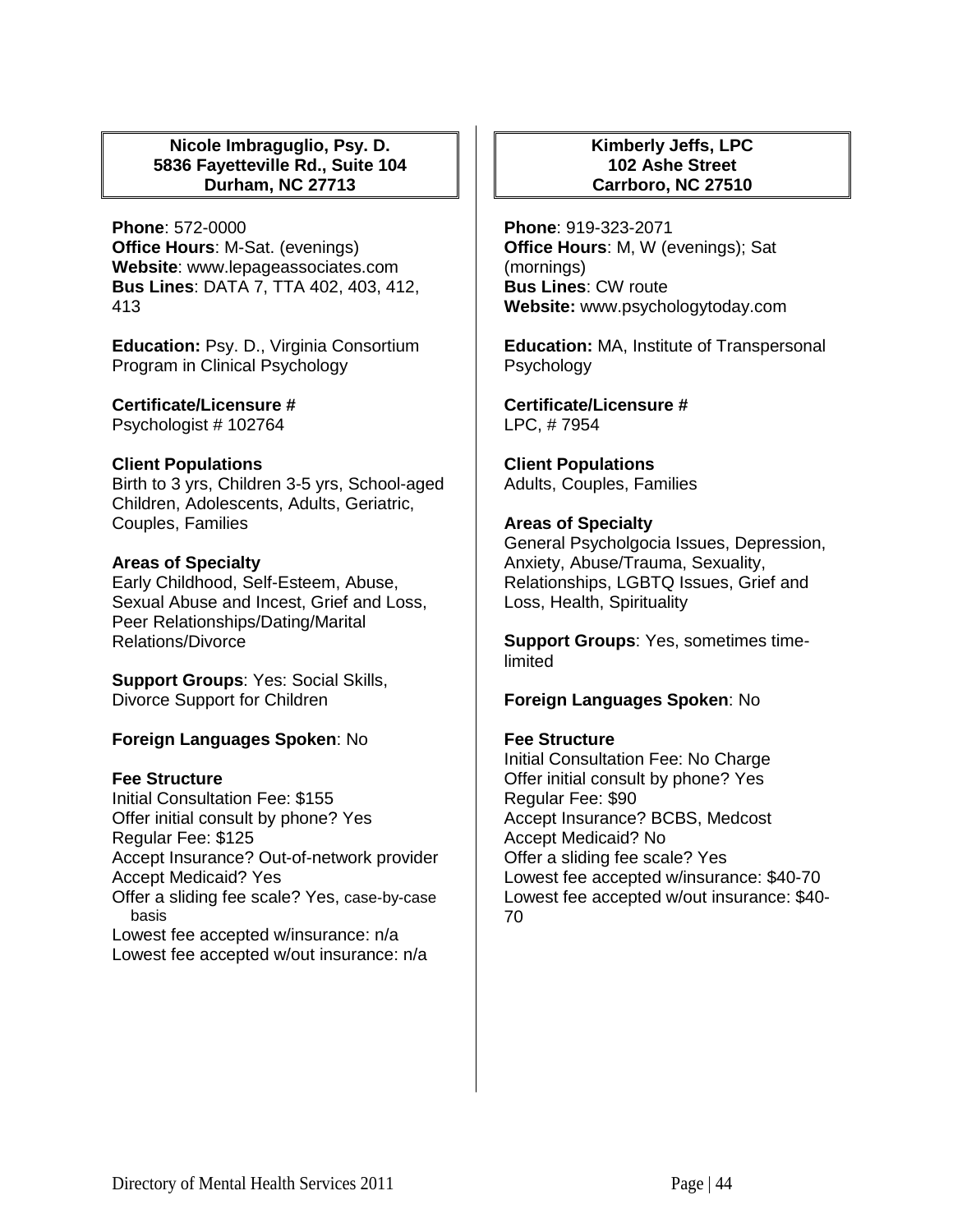# **Michelle Johnson, LCSW 302 Weaver Street Carrboro, NC 27510**

**Phone**: 260-2145 **Office Hours**: M-F (afternoons, evenings) **Bus Lines**: D, CL **Website:** http://www.michellesocialworker.com

**Education:** MSW, UNC-CH

**Certificate/Licensure #** LCSW, # C003883

**Client Populations**  Adolescents, Adults

## **Areas of Specialty**

Depression, Eating Disorders, Abuse, Sexual Abuse and Incest, Peer Relationships/Dating/ Marital Relations/Divorce, Racial Identity Concerns and Issues

**Support Groups**: Yes: Cognitive Behavioral Group for Women, Eating Disorders Group

# **Foreign Languages Spoken**: No

#### **Fee Structure**

Initial Consultation Fee: \$95 Offer initial consult by phone? No Regular Fee: Call for fee info. Accept Insurance? BCBS, Medicaid, UBH Accept Medicaid? Yes Offer a sliding fee scale? Yes Lowest fee accepted w/insurance: \$60 Lowest fee accepted w/out insurance: \$35

# **Michael Jokich, LCSW 101 Cloister Court, Suite E/F Chapel Hill, NC 27514**

**Phone**: 636-5982 **Office Hours**: M-F, 9am-6pm **Bus Lines**: Yes **Website**: www.cohesivepathways.com

**Education:** MSW, Catholic University

**Certificate/Licensure** #C006238

**Client Populations** Children, Adolescents, Adults, Couples, Families

**Areas of Specialty**  Depression, Anxiety, Relationship Issues, Life transitions, Parent-Child Interactions

#### **Support Groups**: No

#### **Foreign Languages Spoken**: No

# **Fee Structure**  Initial Consultation Fee:\$150 Offer initial consult by phone? Yes Regular Fee: \$110 Accept Insurance? Yes, BCBS, Cigna, Medicare, Medcost, Healthchoice, Tricare,

State Plan Accept Medicaid? Yes Offer a sliding fee scale? Yes, Lowest fee accepted w/insurance: n/a Lowest fee accepted w/out insurance: n/a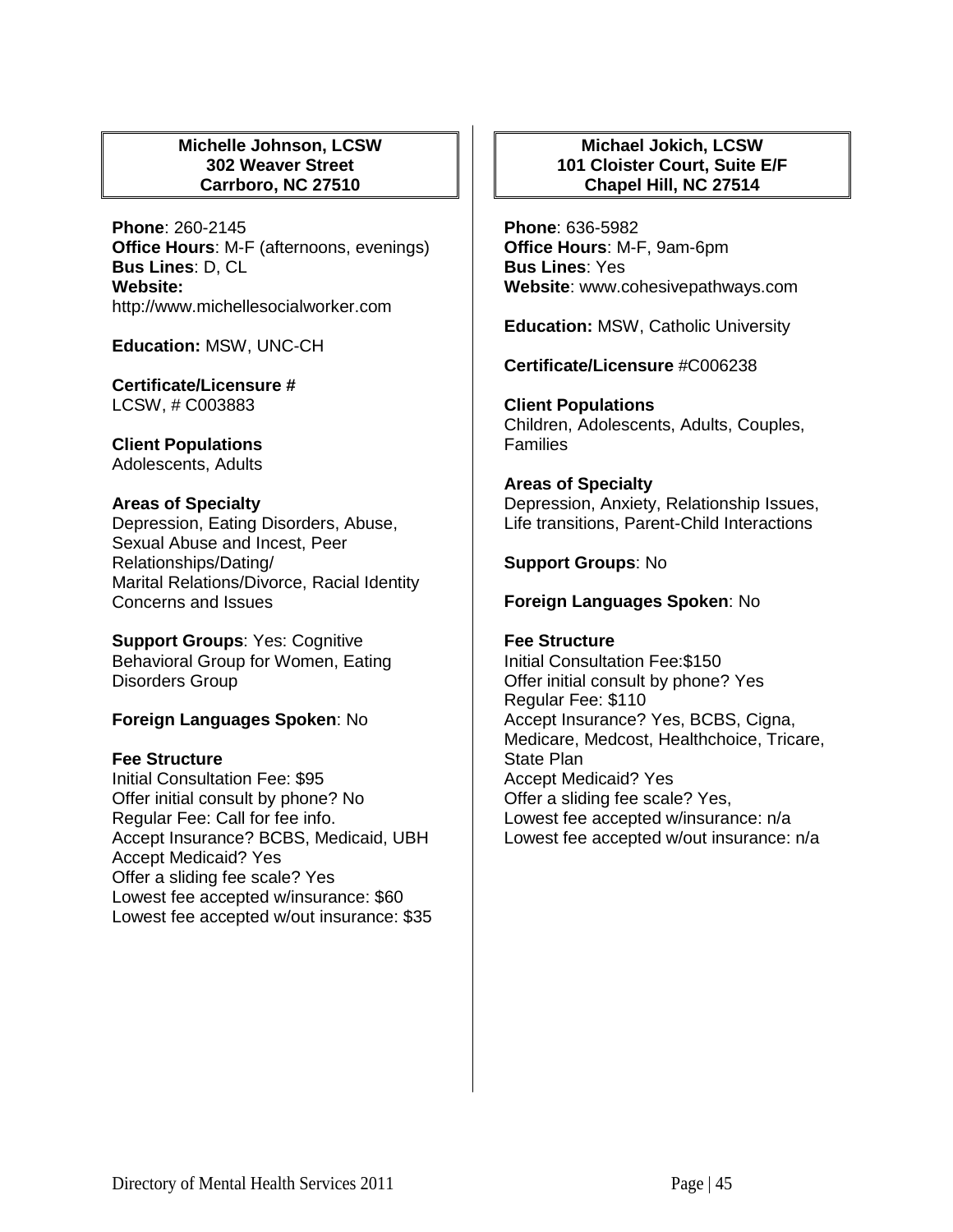#### **Deborah J. Jones, Ph.D. Village Pediatrics of Chapel Hill 300 Market St. Chapel Hill, NC 27516**

**Phone**: 816-2211 **Office Hours**: Family friendly hours by appt **Website**: www.djones-practice.com **Bus Lines**: CCX, NS, V

**Education:** Ph.D., University of Georgia

**Certificate/Licensure #** Psychologist, # 3199

**Client Populations**  Children 3-5 yrs, School-aged Children, Adolescents, Families

## **Areas of Specialty**

General Psychological Issues, Peer Relationships/Dating/Marital Relations/Divorce, Family Therapy, Childhood Behavior Problems, Parenting/Parent-Child Conflict

**Support Groups**: No

**Foreign Languages Spoken**: No

#### **Fee Structure**

Initial Consultation Fee: \$0 Offer initial consult by phone? Yes Regular Fee: Call for fee info. Accept Insurance? None Accept Medicaid? No Offer a sliding fee scale? Call for fee info. Lowest fee accepted w/insurance: n/a Lowest fee accepted w/out insurance: n/a

# **Ellen Junker, LPC 104 S. Estes Dr., Suite 206 Chapel Hill, NC 27510**

**Phone**: 923-7437 **Office Hours**: Days, Evenings (as needed) **Bus Lines**: Yes

**Education:** MA, Wright State University

**Certificate/Licensure #** LPC, # 4342

**Client Populations**  Adolescents, Adults, Couples, Families

#### **Areas of Specialty**

General Psychological Issues, Anxiety, Self-Esteem, Abuse, Sexual Abuse and Incest

**Support Groups**: Yes: Rape Crisis Center, Adult Survivors, Secondary Trauma-**Partners** 

# **Foreign Languages Spoken**: No

#### **Fee Structure**

Initial Consultation Fee: \$95 Offer initial consult by phone? Yes Regular Fee: \$80.00 Accept Insurance? BCBS, Cigna, Aetna Accept Medicaid? No Offer a sliding fee scale? Yes Lowest fee accepted w/insurance: n/a Lowest fee accepted w/out insurance: n/a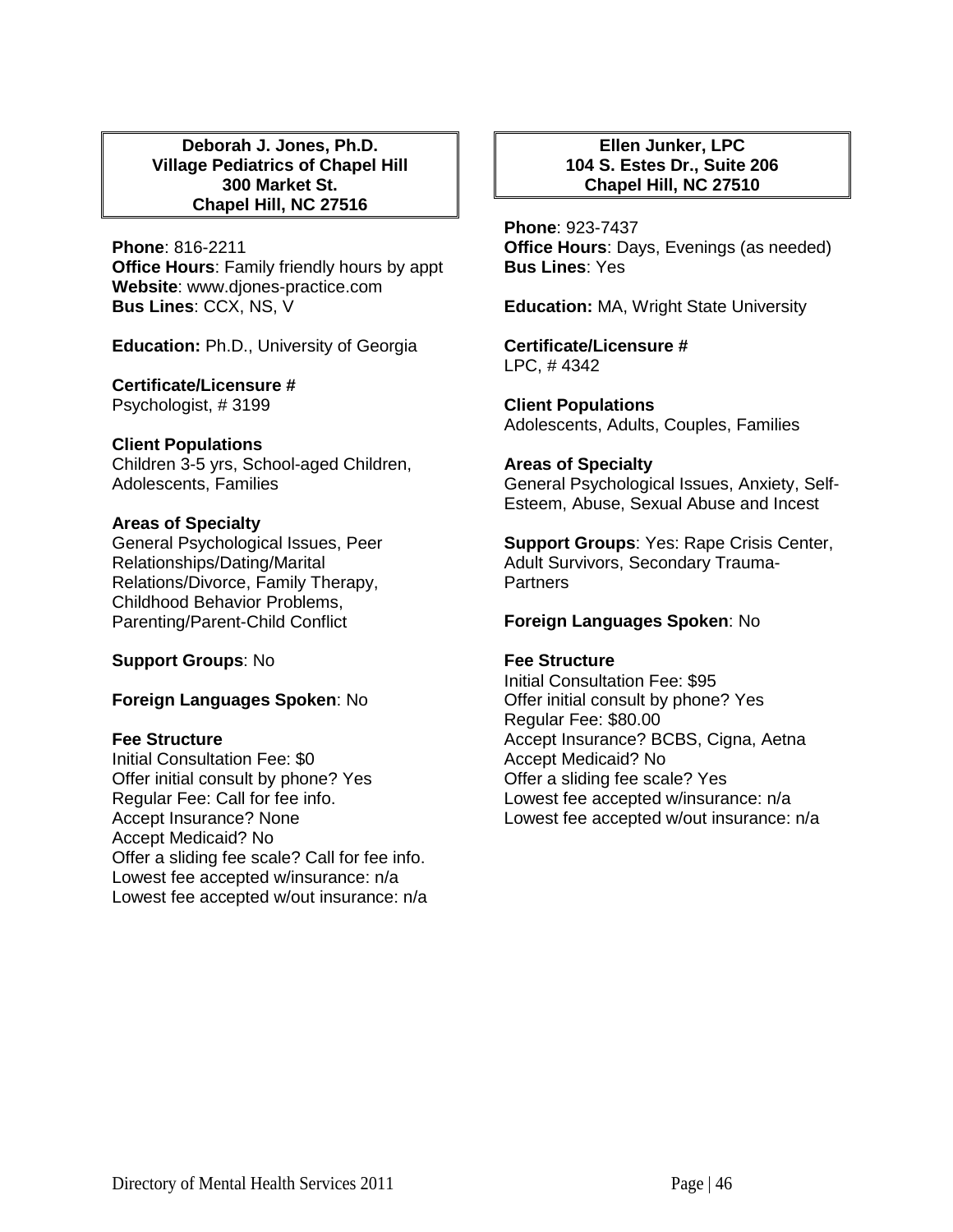## **Bree Kalb, LCSW 301 W. Weaver St. Carrboro, NC 27510**

**Phone**: 932-6262 ext 16 **Office Hours**: M-Th (9-6) **Website**: www.thewellnessalliance.com **Bus Lines**: CW, F

**Education:** MSW, UNC-CH

**Certificate/Licensure #** LCSW, # C001401

**Client Populations**  Adults, Geriatric

#### **Areas of Specialty**

General Psychological Issues, Anxiety, Depression, Grief and Loss, Health

**Support Groups**: No

**Foreign Languages Spoken**: No

# **Fee Structure**

Initial Consultation Fee: \$90 Offer initial consult by phone? Yes (10-15 min) Regular Fee: \$90.00 Accept Insurance? BCBS, Medcost, Medicare Accept Medicaid? No Offer a sliding fee scale? No Lowest fee accepted w/insurance: n/a Lowest fee accepted w/out insurance: n/a

# **Rhonda Karg, Ph.D. 5836 Fayetteville Rd., Suite 104 Durham, NC 27713**

**Phone**: 572-0000 **Office Hours**: M-Sat. (9-6) **Website**: www.lepageassociates.com **Bus Lines**: DATA and TTA 402, 403

**Education:** Ph.D., Auburn University

**Certificate/Licensure #** Psychologist, # 3235

**Client Populations**  Adolescents, Adults, Geriatric, Couples, **Families** 

# **Areas of Specialty**  Anxiety, Depression, Drug, Alcohol,

Tobacco and Other Addictions, Children of Alcoholics, Co-Dependence, Lesbian, Gay, Bisexual, Transgender and Queer Issues

**Support Groups**: Yes: Couples Counseling, Women's Group, Social Skills for Teens, Substance Abuse

# **Foreign Languages Spoken**: No

**Fee Structure**  Initial Consultation Fee: \$155 Offer initial consult by phone? Yes Regular Fee: \$125.00 Accept Insurance? Out-of-network provider Accept Medicaid? Yes Offer a sliding fee scale? Sometimes, caseby- case basis Lowest fee accepted w/insurance: n/a Lowest fee accepted w/out insurance: n/a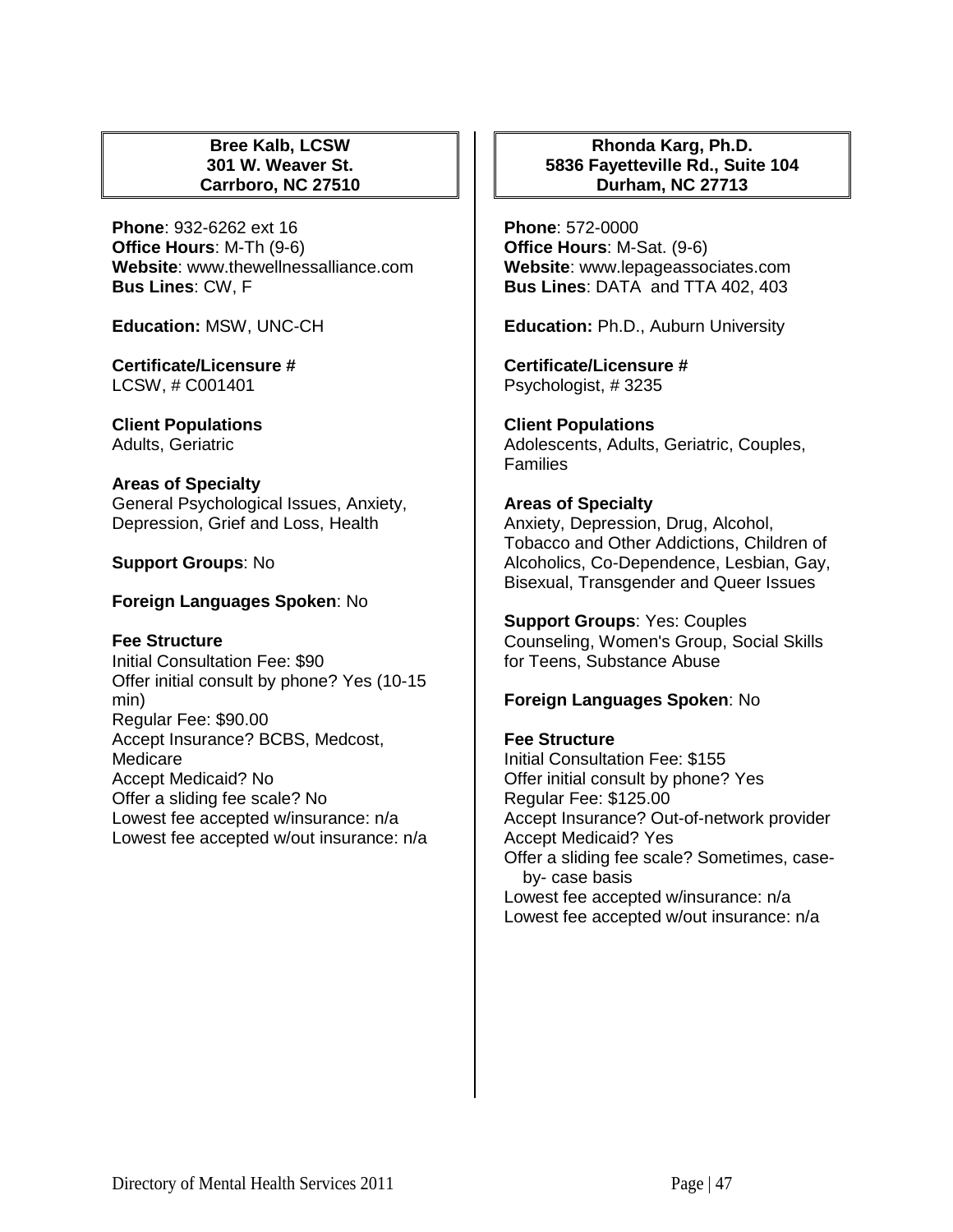## **Linda Killian, LCSW, LCAS 241 St Mary's Rd. Hillsborough, NC 27278**

**Phone**: 732-3504 **Office Hours**: By appointment **Bus Lines**: No

**Education:** MSW, Michigan State **University** 

**Certificate/Licensure #** LCSW, # C002075 LCAS, # 367

**Client Populations** 

Birth to 3 yrs, Children 3-5 yrs, School-aged Children, Adolescents, Adults, Couples, Families

# **Areas of Specialty**

General Psychological Issues, Major Mental Illness, Early Childhood, Anxiety, **Depression** 

**Support Groups**: Yes: Becoming a Love and Logic Parents

# **Foreign Languages Spoken**: No

# **Fee Structure**

Initial Consultation Fee: \$150 Offer initial consult by phone? No Regular Fee: \$100.00 Accept Insurance? Medicaid, Health Choice, BCBS, United, Cigna, Medcost Accept Medicaid? Yes Offer a sliding fee scale? Yes Lowest fee accepted w/insurance: \$65 Lowest fee accepted w/out insurance: \$65

# **Deborah Klinger, MA 1829 E. Franklin St., Suite 100-D Chapel Hill, NC 27514**

**Phone**: 990-1143 **Office Hours**: M-F **Website**: www.pizzadreams.com/dk **Bus Lines**: D, F

**Education:** MA, Phillips Graduate Institute

**Certificate/Licensure #** LMFT, # 637 Certified Eating Disorders Specialist

**Client Populations**  Adolescents, Adults, Couples, Families

# **Areas of Specialty**

Body Image, Eating Disorders, Children of Alcoholics, Co-Dependence, Lesbian, Gay, Bisexual, Transgender and Queer Issues, Peer Relationships/Dating/Marital Relations/Divorce

**Support Groups**: Yes: Anorexia/Bulimia, Overeater/Obesity

# **Foreign Languages Spoken**: No

# **Fee Structure**

Initial Consultation Fee: \$125 Offer initial consult by phone? Yes Regular Fee: \$105.00 Accept Insurance? BCBS, MHN, Duke Student Resources Accept Medicaid? No Offer a sliding fee scale? No Lowest fee accepted w/insurance: n/a Lowest fee accepted w/out insurance: n/a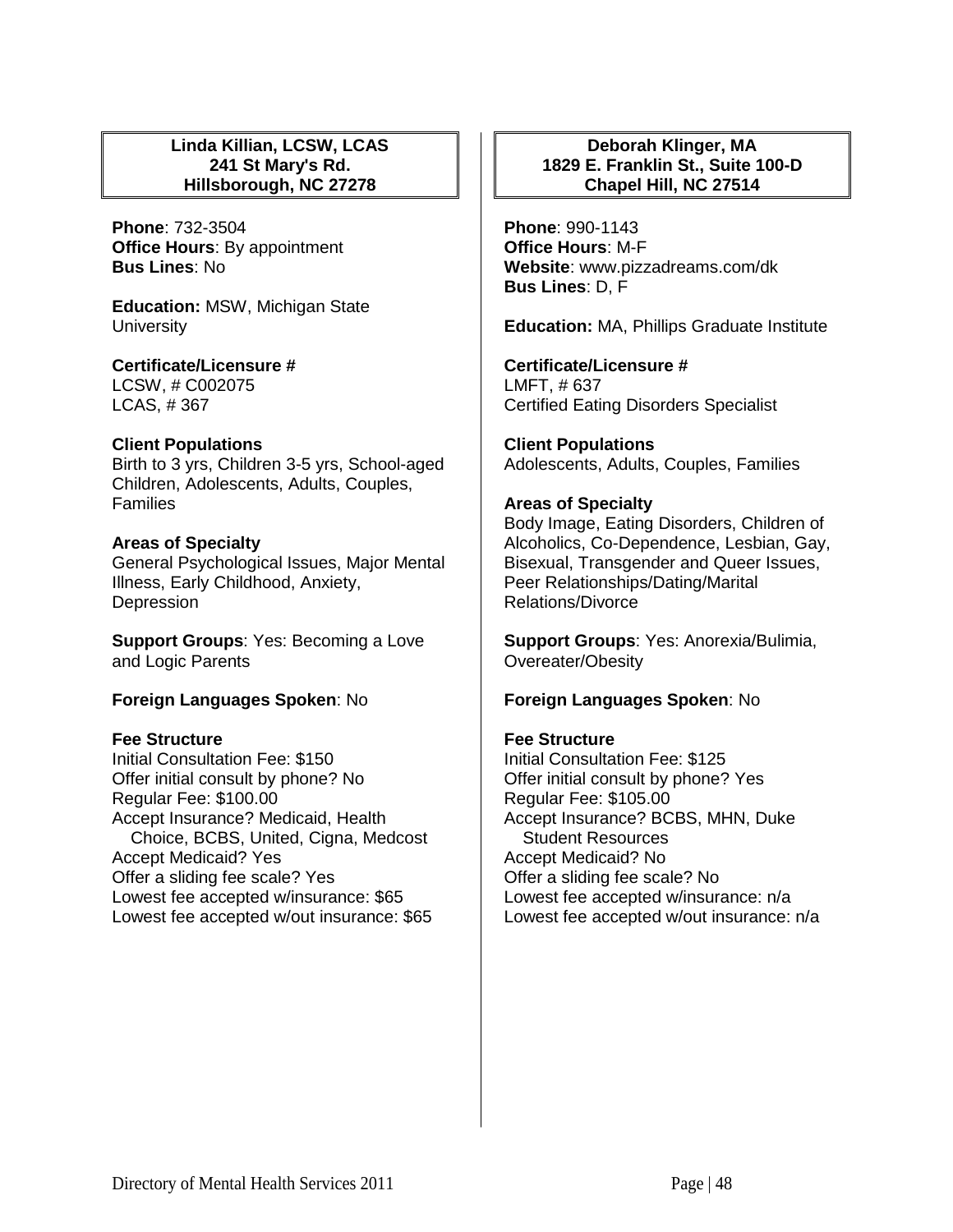# **Solomon Kobes, LCSW 205 W. Main St., Suite 216 Carrboro, NC 27510**

**Phone**: 338-2865 **Office Hours**: M-F **Website**: www.SolomonLCSW.com **Bus Lines**: CW, J

**Education:** MSW, Catholic University of America

**Certificate/Licensure #** LCSW, # C004956

**Client Populations**  School-aged Children, Adolescents

**Areas of Specialty**  Anxiety, Depression, Self-Esteem, Attention and Learning Problems, Autism Spectrum

**Support Groups**: Yes: Social Skills

**Foreign Languages Spoken**: No

#### **Fee Structure**

Initial Consultation Fee: \$165 Offer initial consult by phone? No Regular Fee: \$165.00 Accept Insurance? BCBS Accept Medicaid? Yes Offer a sliding fee scale? No Lowest fee accepted w/insurance: n/a Lowest fee accepted w/out insurance: n/a

**Peter Kramer, MSW 126 W. King St. Hillsborough, NC 27278**

**Phone**: 452-8873 **Office Hours**: Evenings **Bus Lines**: No

**Education:** MSW, UNC-CH

**Certificate/Licensure #** LCSW, # C00116

**Client Populations**  Adolescents, Adults, Families, Couples

#### **Areas of Specialty**

General Psychological Issues, Depression, Self-Esteem, School Issues, Peer Relationships/Dating/Marital Relations/Divorce

**Support Groups**: No

**Foreign Languages Spoken**: No

# **Fee Structure**

Initial Consultation Fee: \$80 Offer initial consult by phone? Yes Regular Fee: \$80.00 Accept Insurance? Call for insurance info. Accept Medicaid? Yes Offer a sliding fee scale? No Lowest fee accepted w/insurance: n/a Lowest fee accepted w/out insurance: n/a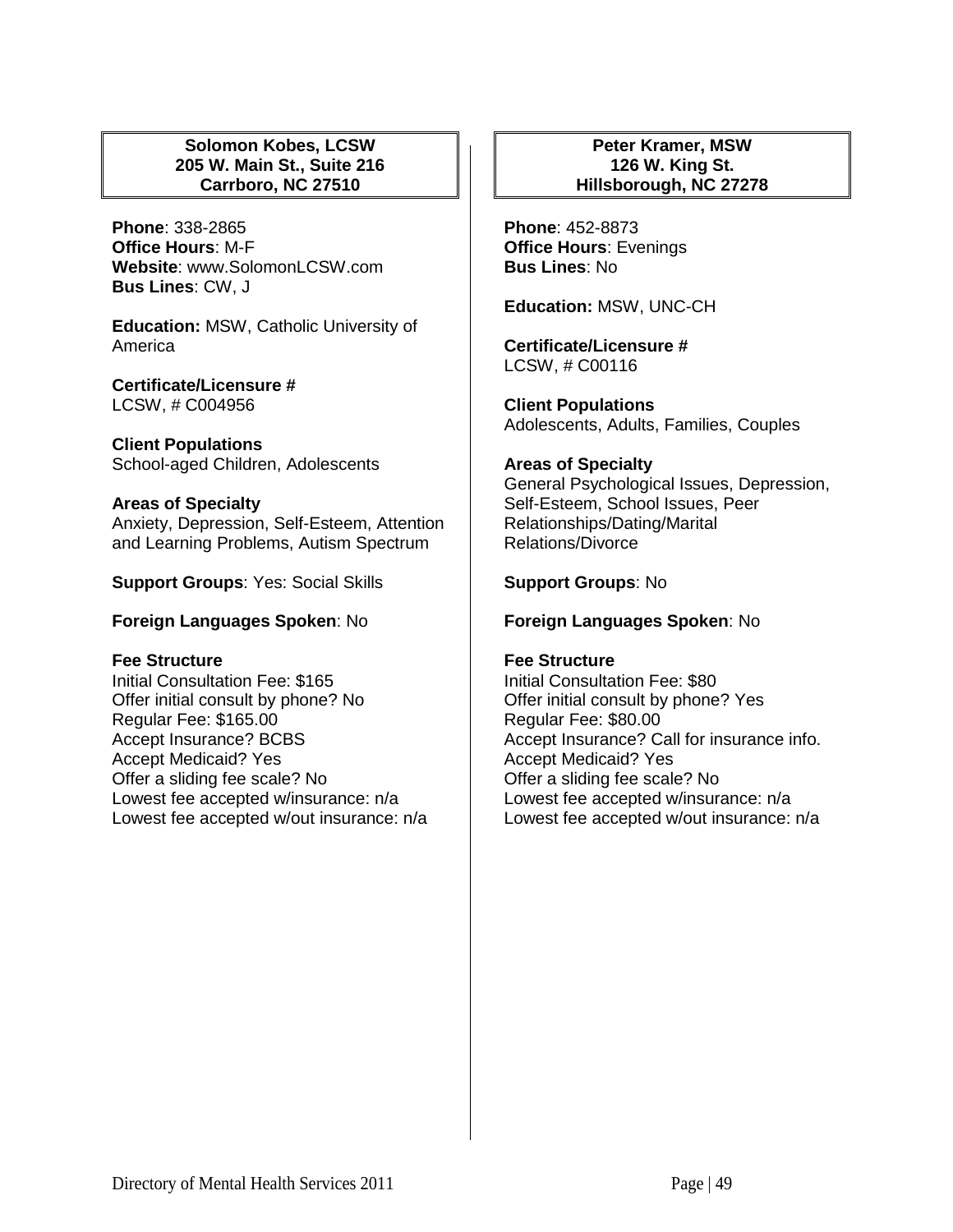# **Katrina Kuzyszyn-Jones, MA, Psy.D. 5836 Fayetteville Rd., Suite 104 Durham, NC 27713**

**Phone**: 572-0000 **Office Hours**: (M-Sat.); evenings **Website**: www.lepageassociates.com **Bus Lines**: DATA 7, TTA 402 & 403

**Education:** MA, American School of Professional Psychology

**Certificate/Licensure #** Psychologist, # 102749

**Client Populations**  Adolescents, Adults, Geriatric, Couples, Families

## **Areas of Specialty**

General Psychological Issues, Anxiety, Depression, Lesbian, Gay, Bisexual, Transgender and Queer Issues, Criminal Forensic Issues

**Support Groups**: Yes: DBT, Social Skills for Teenagers, Collaborative Parenting in Divorce, Support for Professionals

# **Foreign Languages Spoken**: No

#### **Fee Structure**

Initial Consultation Fee: \$155 Offer initial consult by phone? Yes Regular Fee: \$125.00 Accept Insurance? Out-of-network provider Accept Medicaid? Yes Offer a sliding fee scale? Yes, case-by-case basis Lowest fee accepted w/insurance: n/a Lowest fee accepted w/out insurance: n/a

## **Stephanie Anderson Ladd, LPC 117 Winsome Lane Chapel Hill, NC 27516**

**Phone**: 919- 883- 9093 **Office Hours**: M-Th, 10 - 8 **Website:** www.saladd.com **Bus Lines**: Yes

**Education:** MA, Clinical Psychology, Antioch College

**Certificate/Licensure #** NC LPC, #7380; NC MFTA, #6040A

**Client Populations**  Children, Adults, Couples, Adolescents, Families

# **Areas of Specialty**

Depression, Self-Esteem, Relationship Issues, Family Therapy, Parent-Child **Interaction** 

**Support Groups**: Yes

#### **Foreign Languages Spoken**: No

#### **Fee Structure**

Initial Consultation Fee: \$120 Offer initial consult by phone? No Regular Fee: \$100/hr Accept Insurance? MHN, UBH, Pacificare, Tricare, BCBS, Medicaid Accept Medicaid? Yeis Offer a sliding fee scale? Yes Lowest fee accepted w/insurance: \$60 Lowest fee accepted w/out insurance: \$35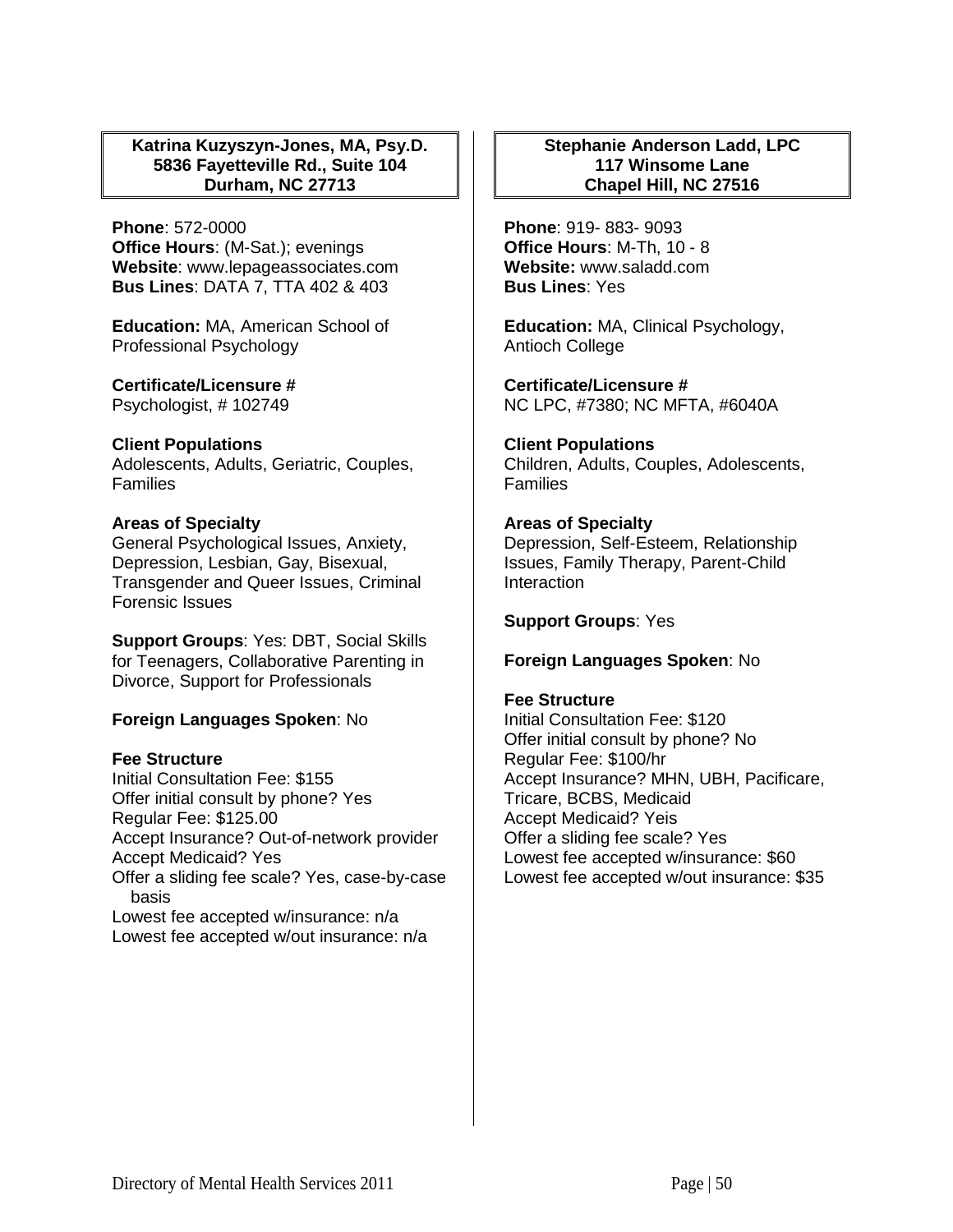## **Martha Lamb, LCSW 871 Washington St. Durham, NC 27701**

**Phone**: 819-4084 **Office Hours**: Evenings and weekends **Bus Lines**: Yes

**Education:** MSW, UNC-CH

**Certificate/Licensure #** LCSW # C000226

**Client Populations**  Adults, Geriatric, Couples, Families

# **Areas of Specialty**

General Psychological Issues, Anxiety, Depression, Family Therapy, Health

**Support Groups**: Yes: Greener Lifestyles Support, Women's Support

## **Foreign Languages Spoken**: No

#### **Fee Structure**

Initial Consultation Fee: n/a Offer initial consult by phone? No Regular Fee: \$80.00 Accept Insurance? BCBS Accept Medicaid? No Offer a sliding fee scale? No Lowest fee accepted w/insurance: n/a Lowest fee accepted w/out insurance: n/a

## **Karen Landis, LCSW 245 Scmora Rd. Roxboro, NC 27573**

**Phone**: 336-330-0100 **Office Hours**: 11 a.m. to 5 p.m. **Bus Lines**: No

**Education:** MSW, UNC-CH

**Certificate/Licensure #** 13 yrs, LCSW, # C002481

**Client Populations**  School-aged Children, Adolescents, **Families** 

## **Areas of Specialty**

Anxiety, Depression, Abuse, Sexual Abuse and Incest, Attention and Learning Problems, Family Therapy

## **Support Groups**: No

#### **Foreign Languages Spoken**: No

#### **Fee Structure**

Initial Consultation Fee: \$100 Offer initial consult by phone? No Regular Fee: \$100.00 Accept Insurance? BCBS, Cigna, Medicaid, Health Choice Accept Medicaid? Yes (children only) Offer a sliding fee scale? No Lowest fee accepted w/insurance: n/a Lowest fee accepted w/out insurance: n/a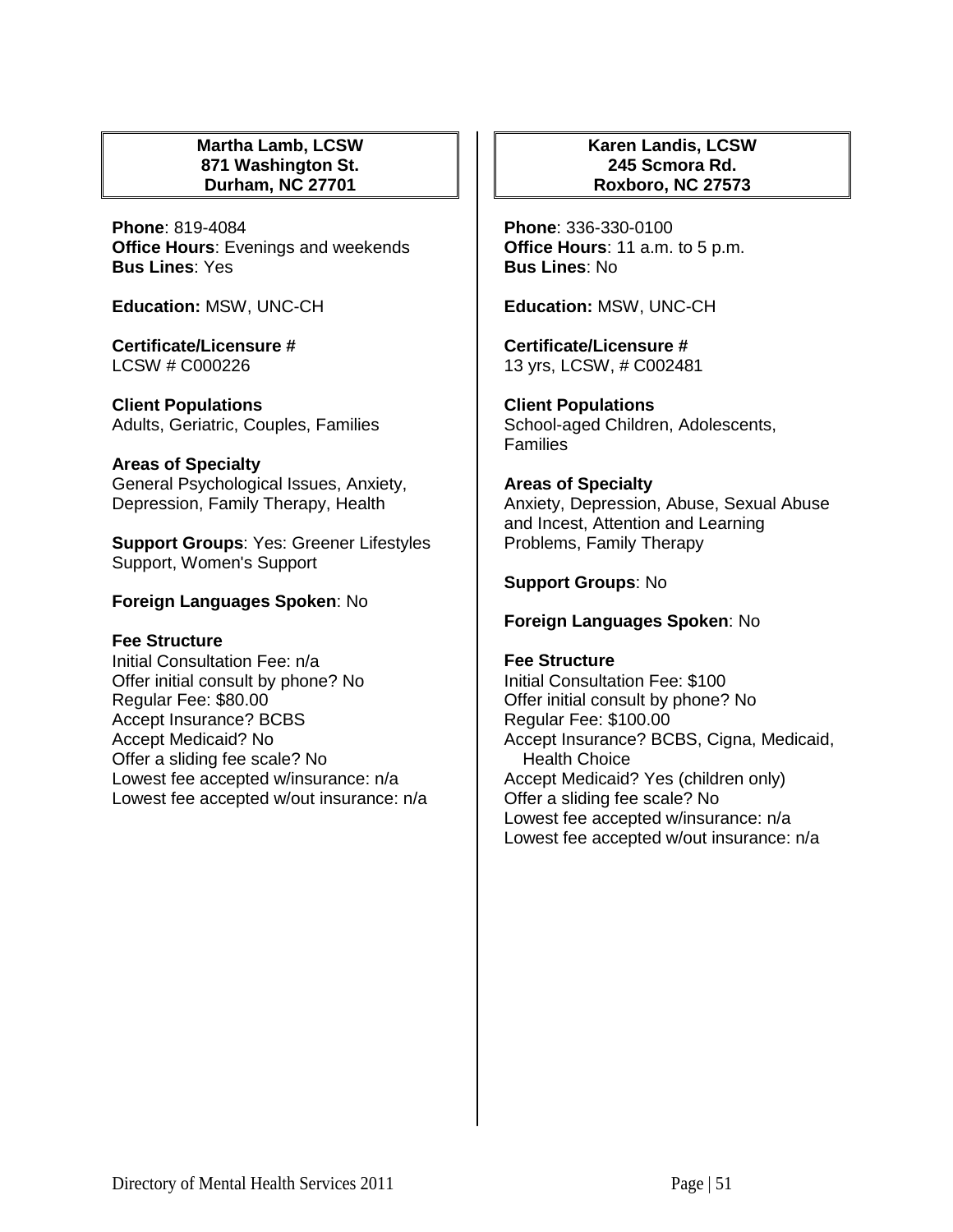## **Lauri Langham, LCSW 1502 W Hwy 54, Suite 603 Durham, NC 27707**

**Phone**: 919- 419- 3110, ext. 113 **Office Hours**: T, W 9-8; Th 9-3 **Bus Lines**: TTA

**Education:** MSW, UNC-CH

**Certificate/Licensure #** LCSW #C000650

**Client Populations**  Adults, Couples, Adolescents, Families

#### **Areas of Specialty**

General Psychological Issues, Anxiety Disorders, Eating Disorders, Relationship Issues, Family Therapy

## **Support Groups**: No

## **Foreign Languages Spoken**: No

# **Fee Structure**

Initial Consultation Fee: \$125 Offer initial consult by phone? n/a Regular Fee: \$95 Accept Insurance? Yes Accept Medicaid? Yes Offer a sliding fee scale? Yes Lowest fee accepted w/insurance: n/a Lowest fee accepted w/out insurance: \$60

# **Robert Laws, LCSW 100 Capitola Dr, Suite 108 Durham, NC 27713**

**Phone**: 919- 484- 0702 **Office Hours**: M-F 8:30-5:30 **Bus Lines**: Yes

**Education:** MSW, UNC-CH

**Certificate/Licensure #** LCSW #C000145

**Client Populations**  Birth to 3 years, Children, Adults, Couples, Adolescents, Families

# **Areas of Specialty**

General Psychological Issues, Early Childhood, Anxiety Disorders, Abuse, Sexuality, Homosexual and Transgender, Attention Problems, Career, Grief and Loss, Relationship Issues, Parent Child Interaction, Health Issues

**Support Groups**: No

**Foreign Languages Spoken**: No

# **Fee Structure**

Initial Consultation Fee: \$125 Offer initial consult by phone? Yes Regular Fee: \$125 Accept Insurance? Yes Accept Medicaid? Yes Offer a sliding fee scale? Yes Lowest fee accepted w/insurance: \$55 Lowest fee accepted w/out insurance: \$35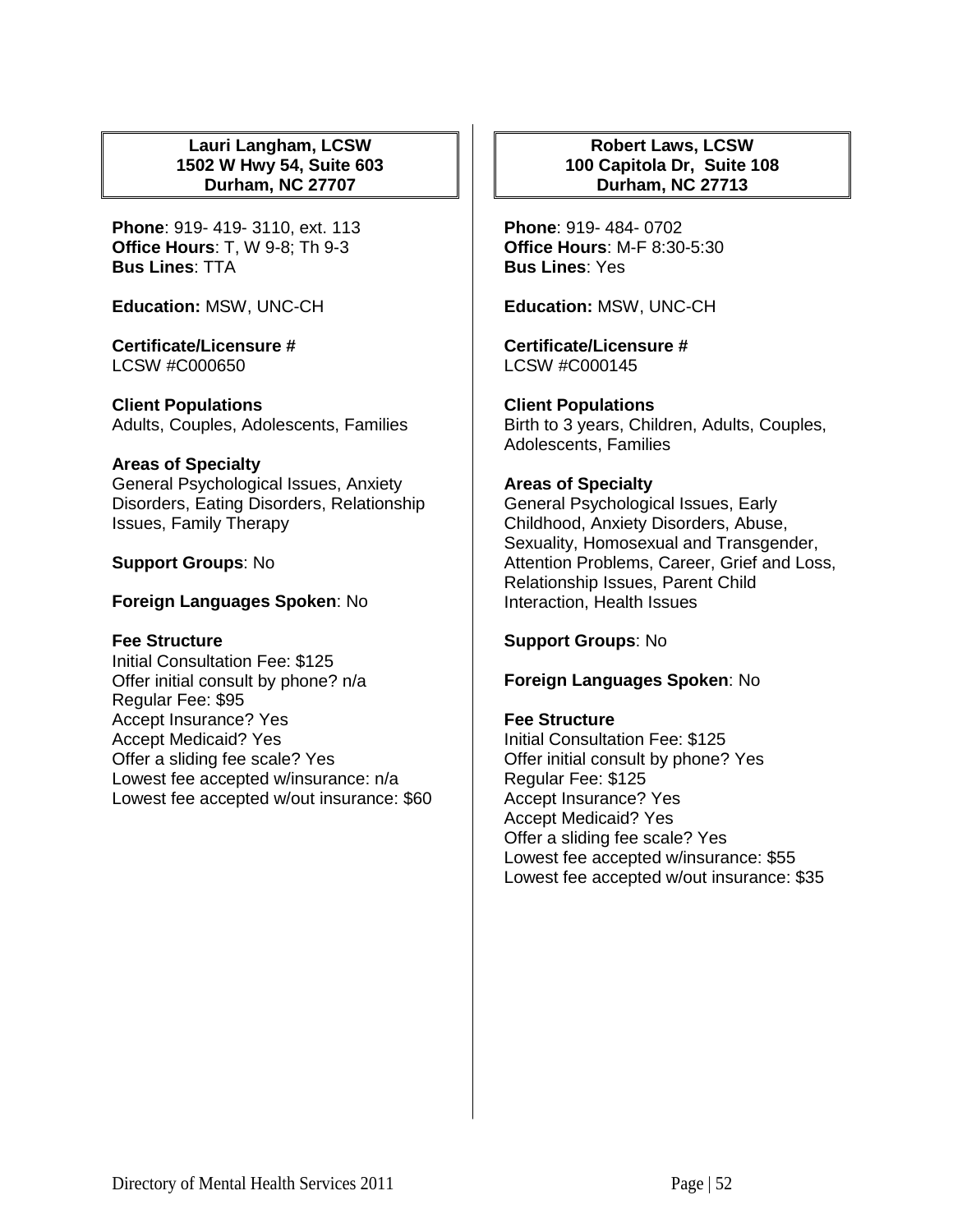### **Audrey Layden, MS 200 W. Weaver St, #6 Carrboro, NC 27510**

**Phone**: 942-7624 **Office Hours**: Flexible by appointment **Website**: www.choice-counseling.com **Bus Lines**: C, CW

**Education:** MS, UNC-CH

#### **Certificate/Licensure #** CRC, # 47952

Cert. in Aging

**Client Populations**  Adults, Geriatric

# **Areas of Specialty**

General Psychological Issues, Grief and Loss, Peer Relationships/Dating/Marital Relations/Divorce, Spirituality, Aging

**Support Groups**: Yes: Aging Transitions

# **Foreign Languages Spoken**: No

# **Fee Structure**

Initial Consultation Fee: \$50 Offer initial consult by phone? Yes Regular Fee: \$75.00 Accept Insurance? Call for insurance info. Accept Medicaid? No Offer a sliding fee scale? Yes Lowest fee accepted w/insurance: n/a Lowest fee accepted w/out insurance: \$50

# **Irene Lazarus, Ph.D., LMFT 1829 E. Franklin St., Suite 100A Chapel Hill, NC 27514**

**Phone**: 990-2444 **Office Hours**: M-W (12-6:30), TH (9-6:30) **Website:** www.irenelazarus.com **Bus Lines**: Franklin St. Routes

**Education:** Ph.D., MFT, Institute of Transpersonal Psychology

**Certificate/Licensure #** LMFT, # 807

**Client Populations**  Adults, Geriatric, Couples

# **Areas of Specialty**

Depression, Grief and Loss, Peer Relationships/Dating/Marital Relations/Divorce, Spirituality, Trauma **Healing** 

**Support Groups**: Yes: Dreams, Journaling, Women

# **Foreign Languages Spoken**: No

# **Fee Structure**

Initial Consultation Fee: \$170 Offer initial consult by phone? No Regular Fee: \$130.00 Accept Insurance? BCBS, Tricare, others Accept Medicaid? No Offer a sliding fee scale? Yes Lowest fee accepted w/insurance: \$130 Lowest fee accepted w/out insurance: \$90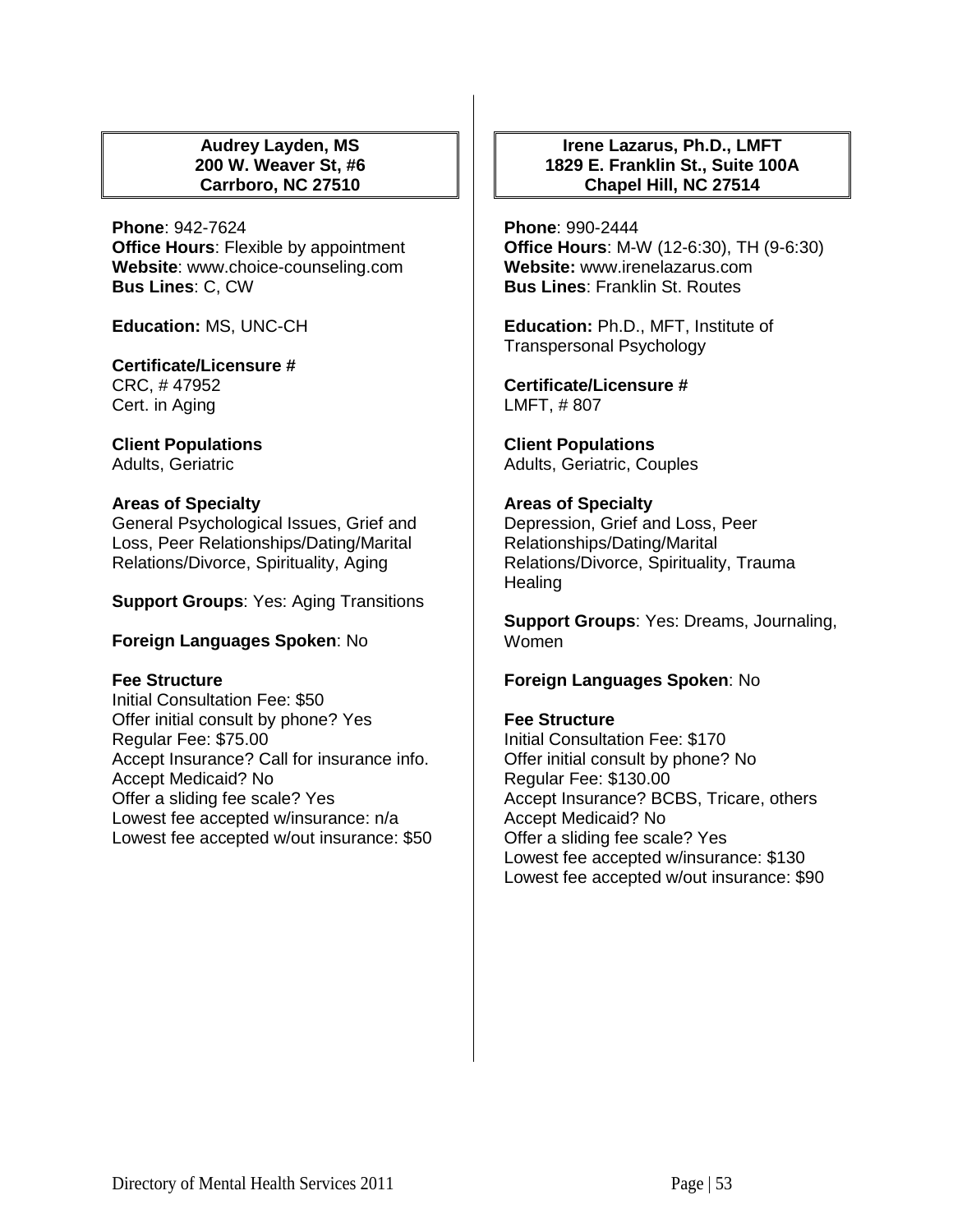## **Tina Lepage, Psy. D. 5836 Fayetteville Rd., Suite 104 Durham, NC 27713**

**Phone**: 572-0000 **Office Hours**: M-Sat. (9-6) **Website**: www.lepageassociates.com **Bus Lines**: DATA and TTA 402, 403

**Education:** Psy. D., American School of Professional Psychology

**Certificate/Licensure #** Psychologist, # 2865

## **Client Populations**

Birth to 3 yrs, Children 3-5 yrs, School-aged Children, Adolescents, Adults, Geriatric, Couples, Families

## **Areas of Specialty**

General Psychological Issues, Anxiety, Depression, Peer Relationships/Dating/Marital Relations/Divorce, Parent-Child Interaction

**Support Groups**: Yes: Couples Counseling, Parenting, Social Skills for Children & Teens, Substance Abuse

# **Foreign Languages Spoken**: No

# **Fee Structure**

Initial Consultation Fee: \$155 Offer initial consult by phone? Yes Regular Fee: \$125.00 Accept Insurance? Out-of-network provider Accept Medicaid? Yes Offer a sliding fee scale? Sometimes, caseby-case basis Lowest fee accepted w/insurance: n/a Lowest fee accepted w/out insurance: n/a

#### **Stephanie Lerner, LPC Turning Point Counseling 201 Providence Rd. Chapel Hill, NC 27514**

**Phone**: 403-1007 **Office Hours**: M, T-F (flexible) **Bus Lines**: D

**Education:** MS, BS, Dominican University, Univ. of Chicago

**Certificate/Licensure #** LPC, # 3831

**Client Populations**  School-aged Children, Adolescents, Adults, **Couples** 

# **Areas of Specialty**

General Psychological Issues, Anxiety, Grief and Loss, Peer Relationships/Dating/Marital Relations/Divorce, Parent-Child Interaction

**Support Groups**: No

**Foreign Languages Spoken**: Dutch

# **Fee Structure**

Initial Consultation Fee: n/a Offer initial consult by phone? Yes Regular Fee: \$110.00 Accept Insurance? BCBS, Value Options, **PHCS** Accept Medicaid? No Offer a sliding fee scale? Negotiable Lowest fee accepted w/insurance: n/a Lowest fee accepted w/out insurance: n/a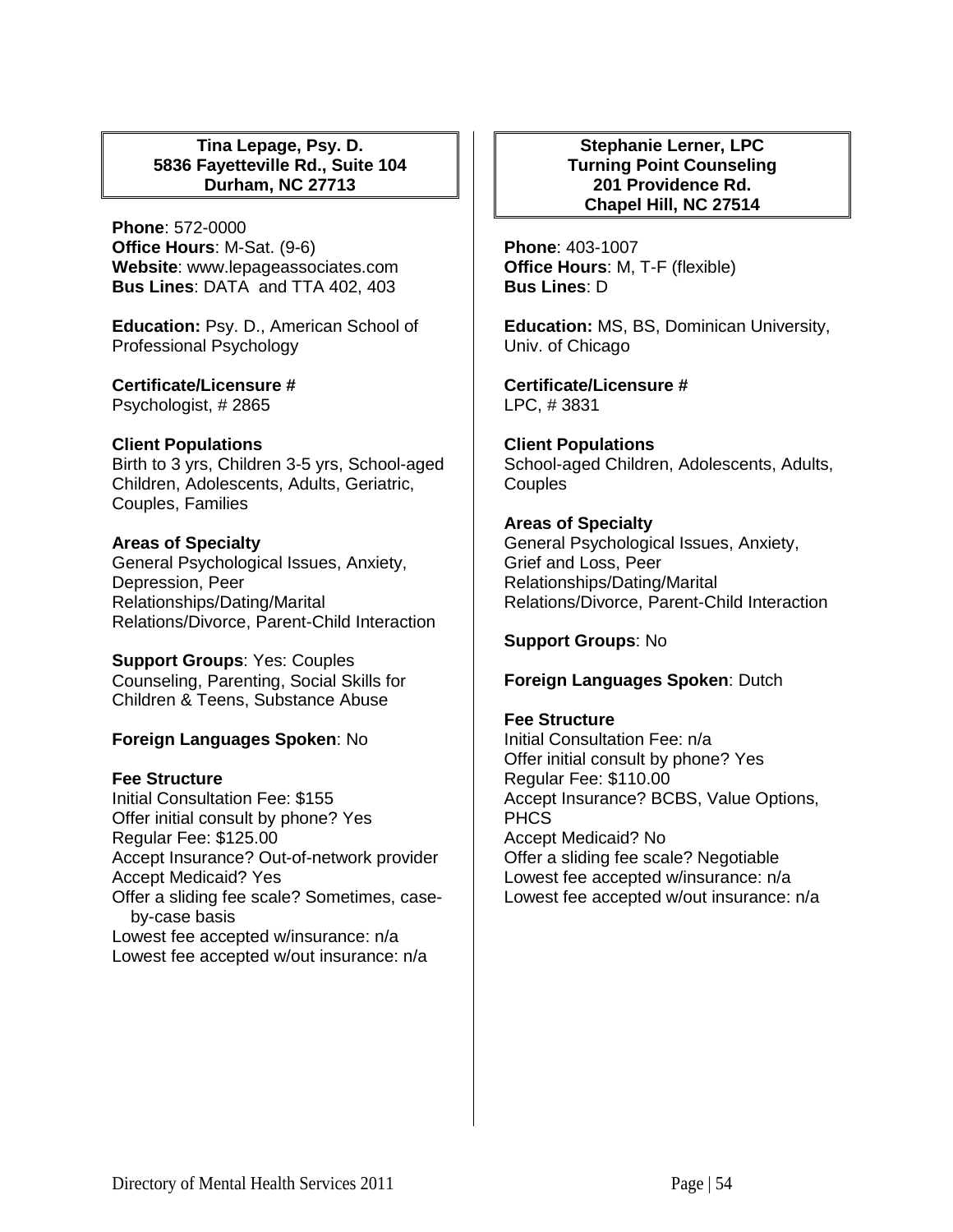## **Miriam Lieberman, LPC 1920 Western Trail Chapel Hill, NC 27516**

**Phone**: 304-5754 **Office Hours**: Th, F (9-6) **Website**: www.integralcounselingservices.com **Bus Lines**: No

**Education:** MA, Goddard College

**Certificate/Licensure #** LPC, # 3203

**Client Populations**  School-aged Children, Adolescents, Adults, Couples, Families

**Areas of Specialty**  General Psychological Issues, Anxiety, Depression, Self-Esteem, Sexuality

**Support Groups**: Yes: Parenting with Love and Logic; Women's Groups

#### **Foreign Languages Spoken**: Spanish

#### **Fee Structure**

Initial Consultation Fee: \$120 Offer initial consult by phone? No Regular Fee: \$100.00 Accept Insurance? BCBS, Cigna, Medcost, Aetna Accept Medicaid? Yes Offer a sliding fee scale? Yes Lowest fee accepted w/insurance: \$65 Lowest fee accepted w/out insurance: \$65

# **Kathy Likens, LCSW 3622 Lycken Parkway, Suite 4003 Durham, NC 27707**

**Phone**: 490-8473 ext 2 **Office Hours**: M-Th (evenings available) **Bus Lines**: Yes

**Education:** MSW, Fordham University

**Certificate/Licensure #** LCSW, # C004201

**Client Populations**  School-aged Children, Adolescents, Adults, **Families** 

**Areas of Specialty**  General Psychological Issues, Anxiety,

Depression, Self-Esteem, Abuse, Sexual Abuse and Incest

**Support Groups**: No

**Foreign Languages Spoken**: No

**Fee Structure**  Initial Consultation Fee: \$140 Offer initial consult by phone? Yes (10 mins.) Regular Fee: \$140.00 Accept Insurance? BCBS, Duke EAP Accept Medicaid? Yes Offer a sliding fee scale? Yes, negotiable Lowest fee accepted w/insurance: n/a Lowest fee accepted w/out insurance: n/a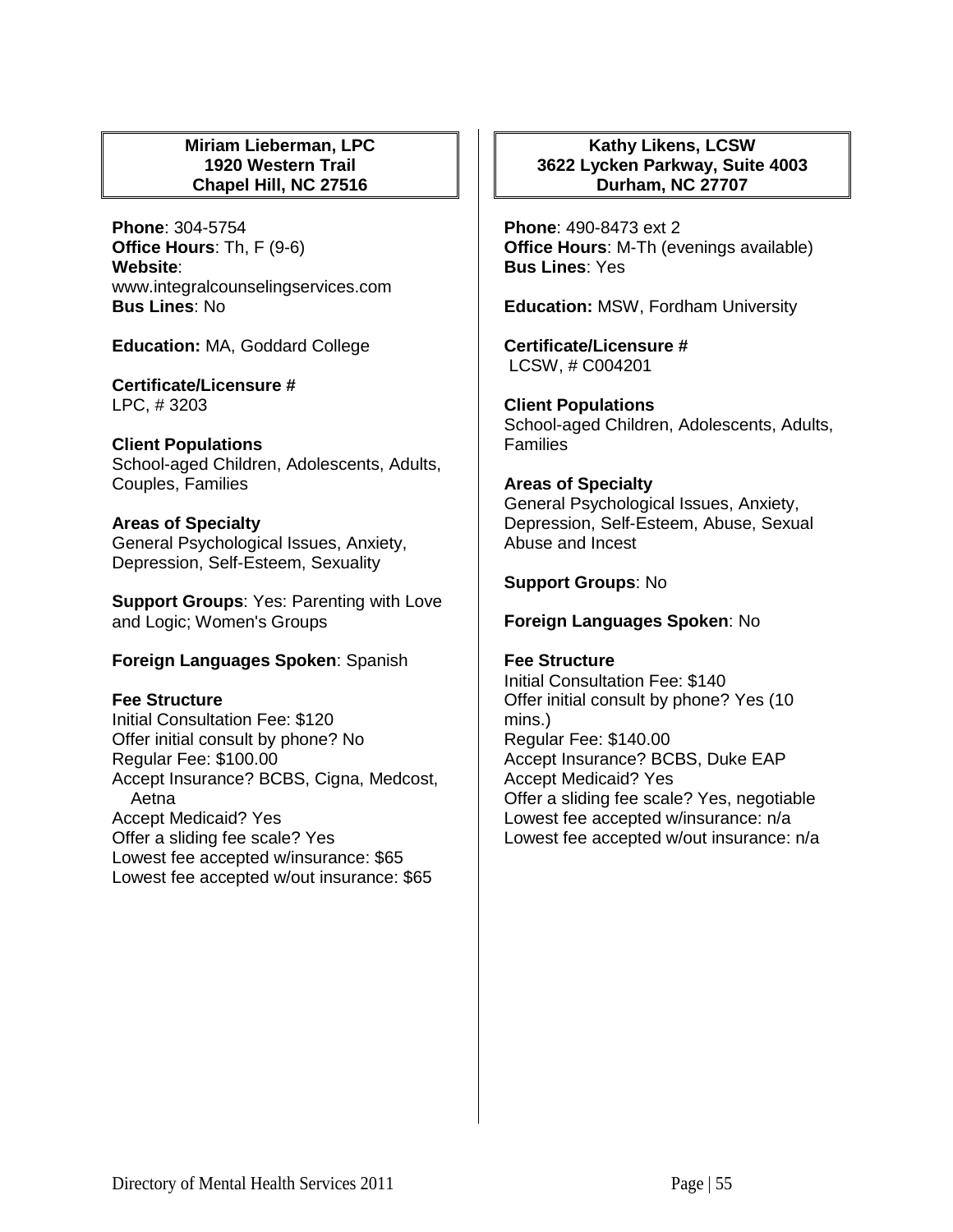## **Lou Lipsitz, LCSW 111 Cloister Crt, Suite 100 Chapel Hill, NC 27514**

**Phone**: 942-9574 **Office Hours**: MWF (11-5) **Website**: www.psychotherapyresources.com **Bus Lines**: D

**Education:** MSW, UNC-CH

**Certificate/Licensure #** LCSW # C002067

**Client Populations**  Adults, Couples

**Areas of Specialty**  General Psychological Issues, Anxiety, Depression, Life Transitions, Mens Issues

**Support Groups**: No

**Foreign Languages Spoken**: No

#### **Fee Structure**

Initial Consultation Fee: \$100 Offer initial consult by phone? No Regular Fee: \$100.00 Accept Insurance? BCBS, Medicase, many others Accept Medicaid? Yes (adults only) Offer a sliding fee scale? Yes Lowest fee accepted w/insurance: n/a Lowest fee accepted w/out insurance: n/a

# **Michael David Loven, Ph.D. 800 Eastowne Dr., Suite 201 Chapel Hill, NC 27514**

**Phone**: 493-6329 ext 2 **Office Hours**: M-TH (10:30-8); F (10-3) **Bus Lines**: Chapel Hill Transit Routes

**Education:** Ph.D., UNC-CH

**Certificate/Licensure #** Psychologist, # 849

**Client Populations**  Children 3-5 yrs, School-aged Children, Adolescents, Adults, Families

# **Areas of Specialty**

General Psychological Issues, Anxiety, Adjustment Issues, Mood Disturbances, Dipolar Disorder

**Support Groups**: No

**Foreign Languages Spoken**: No

# **Fee Structure**

Initial Consultation Fee: \$160 Offer initial consult by phone? Yes, brief Regular Fee: Call for fee info. Accept Insurance? BCBS Accept Medicaid? No Offer a sliding fee scale? Yes Lowest fee accepted w/insurance: \$90 Lowest fee accepted w/out insurance: \$90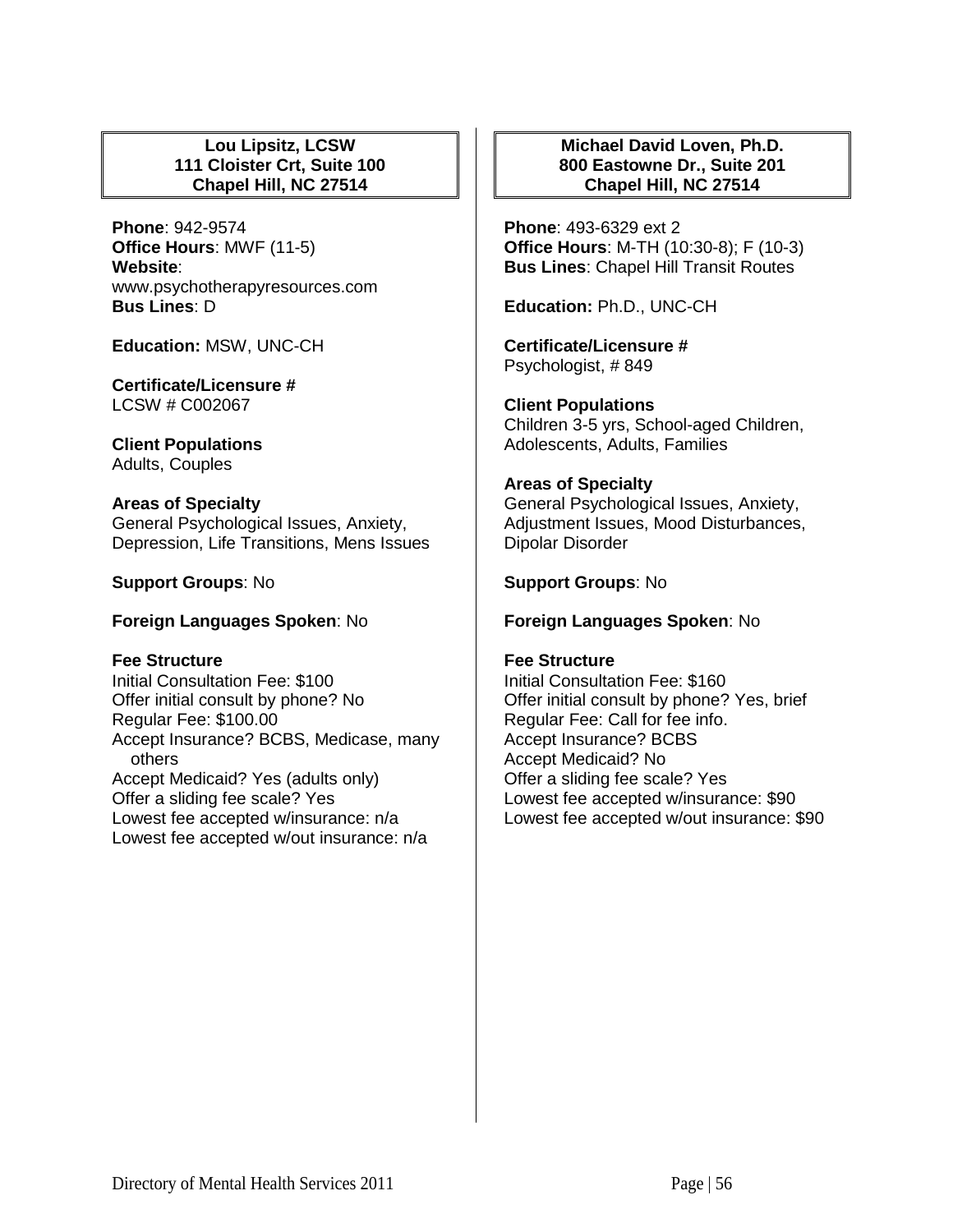## **Claudia Lyons, LCSW 115 North Duke Street, Suite1-B Durham, NC 27701**

**Phone**: 286-3453 ext 110 **Office Hours**: 9 a.m. to 5:30 p.m. **Website**: www.mainstreetclinical.com

**Education:** MSW, UNC-CH

**Certificate/Licensure #** LCSW, # C001314

**Client Populations**  Adolescents, Adults, Geriatric, Couples

## **Areas of Specialty**

General Psychological Issues, Depression, Lesbian, Gay, Bisexual, Transgender and Queer Issues, Grief and Loss, Peer Relationships/ Dating/Marital Relations/Divorce

## **Support Groups**: No

# **Foreign Languages Spoken**: No

#### **Fee Structure**

Initial Consultation Fee: \$140 Offer initial consult by phone? yes Regular Fee: \$120.00 Accept Insurance? All major insurers in this area Accept Medicaid? No Offer a sliding fee scale? Yes, based on insurance company mandate Lowest fee accepted w/insurance: n/a Lowest fee accepted w/out insurance: n/a

# **John Mader, LMFT 1506 E. Franklin St., Suite 202 Chapel Hill, NC 27514**

**Phone**: 968-0231 **Office Hours**: M, T, TH, F **Bus Lines**: CL, F, M

**Education:** MA, John F. Kennedy **University** 

**Certificate/Licensure #** LMFT, # 470 AAMFT Supervisor

# **Client Populations**

Adolescents, Adults, Geriatric, Couples, **Families** 

## **Areas of Specialty**

Anxiety, Grief and Loss, Peer Relationships/Dating/Marital Relations/Divorce, Family Therapy, **Spirituality** 

**Support Groups**: Yes: DBT, Coed Group, DBT Family Skills, Couple Skills

# **Foreign Languages Spoken**: No

#### **Fee Structure**

Initial Consultation Fee: \$120 Offer initial consult by phone? No Regular Fee: \$105.00 Accept Insurance? BCBS, United, others Accept Medicaid? No Offer a sliding fee scale? Yes, call for rates Lowest fee accepted w/insurance: n/a Lowest fee accepted w/out insurance: n/a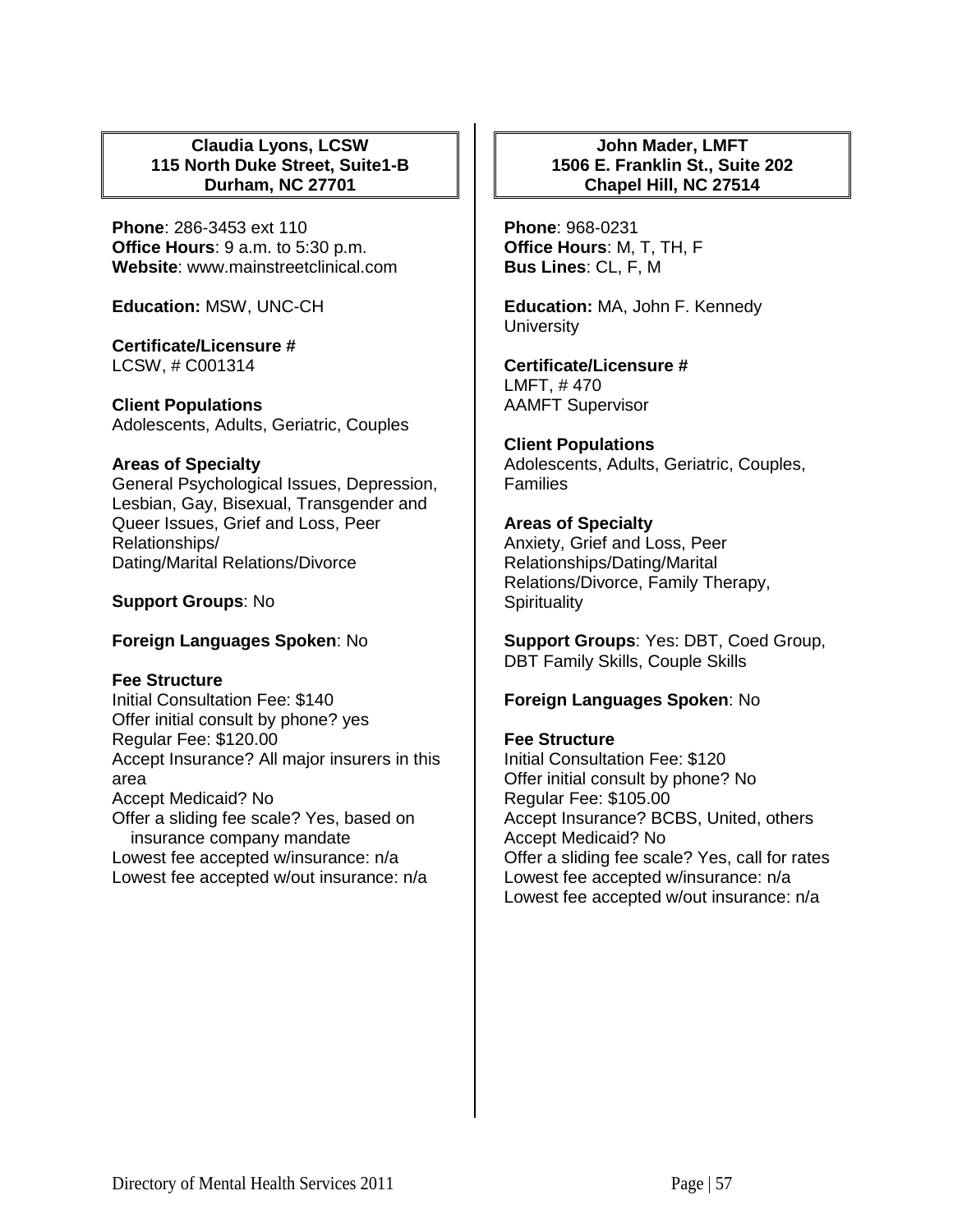#### **Patrick Malone, M.D. 307 N. Columbia St. Chapel Hill, NC 27516**

**Phone**: 428-6388 **Office Hours**: M-Th (9-5) **Bus Lines**: Most Chapel Hill and UNC Routes

**Education:** M.D., UNC-CH

**Certificate/Licensure #** NC Medical, # 15972

## **Client Populations**

Adolescents, Adults, Geriatrics, Couples, **Families** 

# **Areas of Specialty**

Major Mental Illness, Anxiety, Depression, Drug, Alcohol, Tobacco and other Addictions, Peer Relationships/Dating/Marital Relations/Divorce

# **Support Groups**: Yes: PTSD, Cancer, A&D

# **Foreign Languages Spoken**: No

# **Fee Structure**

Initial Consultation Fee: \$250 Offer initial consult by phone? No Regular Fee: \$160.00 Accept Insurance? Patient receives a HICF form Accept Medicaid? No Offer a sliding fee scale? No Lowest fee accepted w/insurance: n/a Lowest fee accepted w/out insurance: n/a

# **Sally Maslansky, MFTA 104 Jones Ferry Road, Suite E Carrboro, NC 27510**

**Phone**: 919- 260- 9799 **Office Hours**: Flexible **Bus Lines**: Yes, CPX

**Education:** MA, Antioch University

**Certificate/Licensure #** LMFT# 6046A

**Client Populations**  Children, Adolescents, Adults, Geriatrics, Couples, Families

## **Areas of Specialty**

General Psychological Issues, Abuse/Trauma, Relationships, Family Therapy, Parent-Child Interaction

**Support Groups**: Yes, Parenting Support Group

# **Foreign Languages Spoken**: No.

#### **Fee Structure**

Initial Consultation Fee: \$0 Offer initial consult by phone? Yes. Regular Fee: \$90.00 Accept Insurance? No Accept Medicaid? No Offer a sliding fee scale? Yes Lowest fee accepted w/insurance: n/a Lowest fee accepted w/out insurance: n/a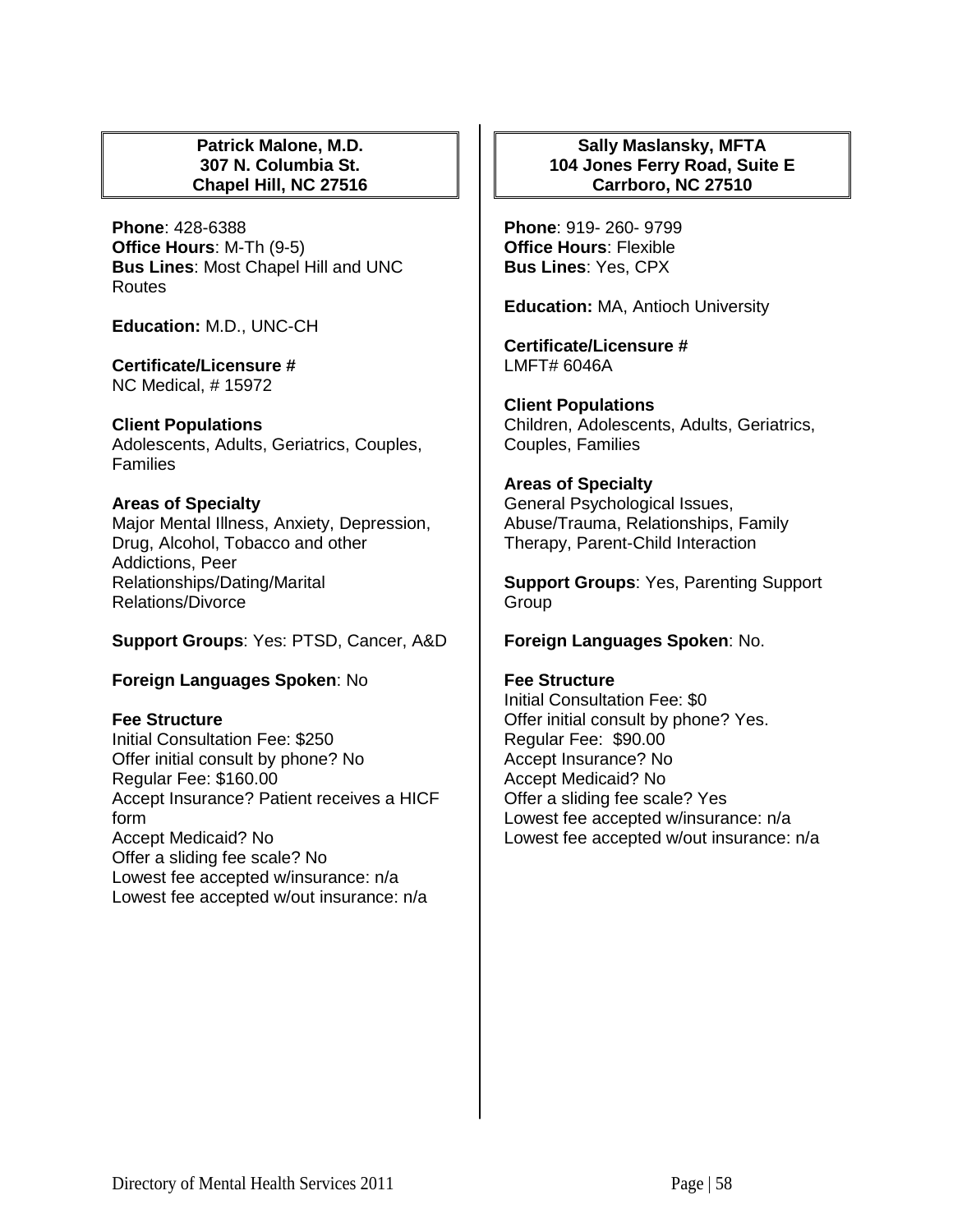# **Elizabeth McElhinny Hayden, LCSW 1829 West Franklin St., Suite 900 B Chapel Hill, NC 27514**

**Phone**: 919-410-7189 **Office Hours**: Varies **Website**: www.trianglelcsw.com **Email**: beth@trianglelcsw.com **Bus Lines**: D, CL

**Education:** MSW, UNC-CH

**Certificate/Licensure #** LCSW # C005471

## **Client Populations**

Children (7+ yrs), Adolescents, Adults, **Families** 

## **Areas of Specialty**

General Psychological Issues, Major Mental Illness, Eating Disorders, Abuse, Sexual Abuse and Incest, Grief and Loss

**Support Groups**: Yes: DBT, Positive Psychology, CBT for Depression and Anxiety

# **Foreign Languages Spoken**: No

#### **Fee Structure**

Initial Consultation Fee: \$95 Offer initial consult by phone? No Regular Fee: \$95.00 Accept Insurance? BCBS, Medicaid, Medicare Accept Medicaid? Yes Offer a sliding fee scale? Yes, negotiable Lowest fee accepted w/insurance: n/a Lowest fee accepted w/out insurance: n/a

# **John Mclain, LCSW 100 Capitola Dr, Suite 108 Durham, NC 27713**

**Phone**: 919- 484- 0601 **Office Hours**: M-F 8:30-5:30 **Bus Lines**: DTA

**Education:** MSW UNC-CH

**Certificate/Licensure #** LCSW #C000338

# **Client Populations**

Birth to 3 years, Children, Adults, 3 to 5 years, Adolescents, Geriatrics, Families

## **Areas of Specialty**

General Psychological Issues, Early Childhood, Abuse, Sexuality, Attention Problems, Career, Grief and Loss, Relationship Issues, Parent-Child Interaction, Health Issues

**Support Groups**: No

#### **Foreign Languages Spoken**: No

#### **Fee Structure**

Initial Consultation Fee: \$125 Offer initial consult by phone? Yes Regular Fee: \$125 Accept Insurance? MHN, UBH, BCBS, Cigna, Medicaid, Medicare, Magellan, Value Options, NC Health Choice Accept Medicaid? Yes Offer a sliding fee scale? Yes Lowest fee accepted w/insurance: \$55 Lowest fee accepted w/out insurance: \$35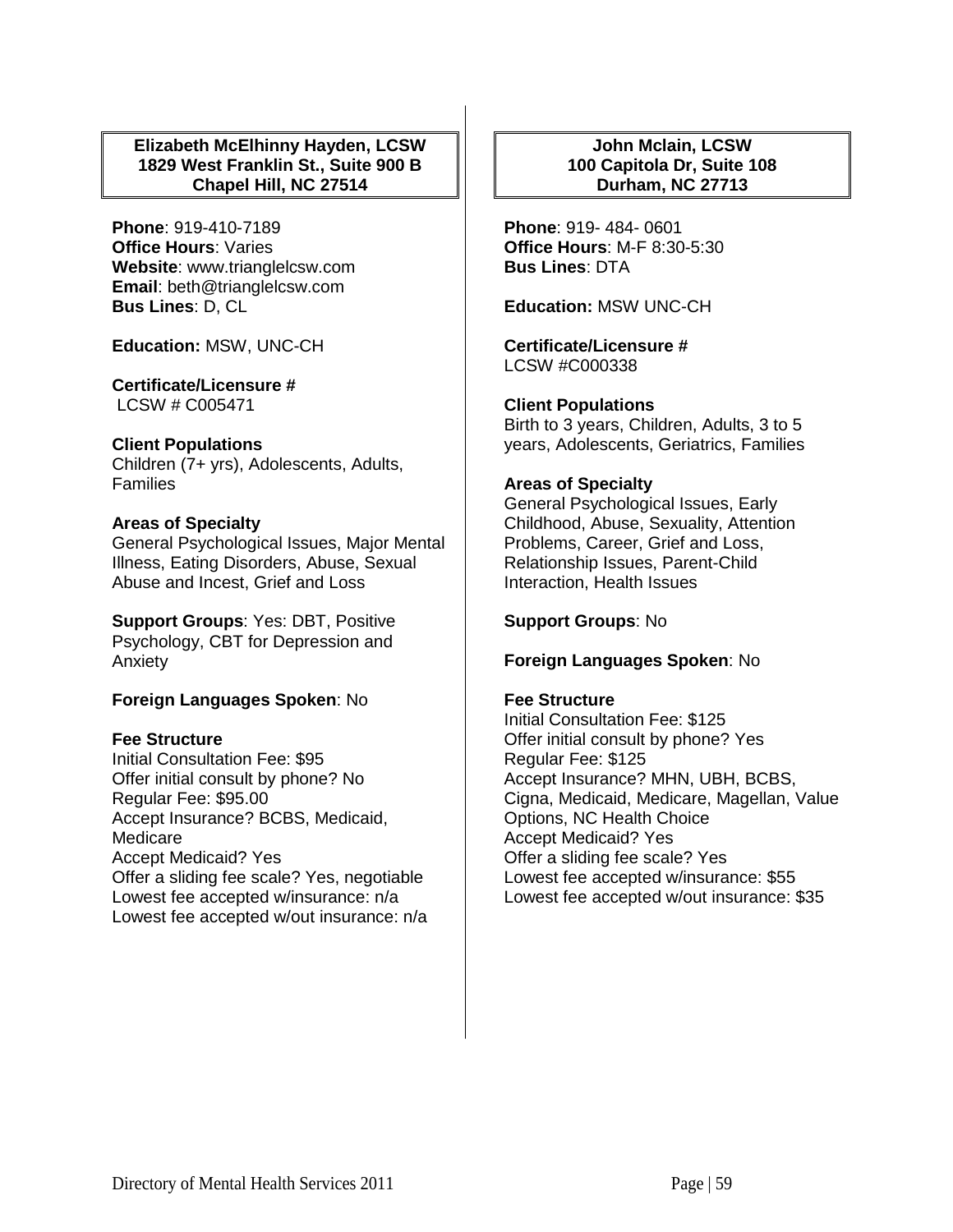# **Amy McMann, LCSW 910 Broad Street Durham, NC 27705**

**Phone**: 257-9634 **Office Hours**: 9 a.m.-6:15 p.m. **Website**: www.amymcmann.com **Bus Lines**: Route 4, walking distance from Route 9

**Education:** MSW, UNC-CH

**Certificate/Licensure #** LCSW, # C004182

**Client Populations**  Children 3-5 yrs, School-aged Children, Adolescents, Adults, Geriatric, Families

#### **Areas of Specialty**

Major Mental Illness, Anxiety, Depression, Acculturation, Issues Facing Latino and Other Immigrants

**Support Groups**: Yes, DBT skills group.

**Foreign Languages Spoken**: Fluent Spanish

# **Fee Structure**

Initial Consultation Fee: \$0 Offer initial consult by phone? Yes Regular Fee: \$90.00 Accept Insurance? BCBS, State Health Plan Accept Medicaid? Yes Offer a sliding fee scale? Yes, according to fee schedule Lowest fee accepted w/insurance: n/a Lowest fee accepted w/out insurance: \$65

# **Sharon Meginnis, Ph.D. 137 E. Franklin St., Suite 30 Chapel Hill, NC 27514**

**Phone**: 967-6170 **Office Hours**: M-F (8-5) **Bus Lines**: Downtown Chapel Hill Routes

**Education:** Ph.D., UNC-CH

**Certificate/Licensure #** Psychologist, # 824

**Client Populations**  Adults, Couples

## **Areas of Specialty**

General Psychological Issues, Depression, Abuse, Sexual Abuse and Incest, Lesbian, Gay, Bisexual, Transgender and Queer Issues, Peer Relationships/Dating/Marital Relations/Divorce

## **Support Groups**: No

# **Foreign Languages Spoken**:

Conversational Spanish

#### **Fee Structure**

Initial Consultation Fee: \$150 Offer initial consult by phone? No Regular Fee: \$140.00 Accept Insurance? State Health Plan, BCBS Accept Medicaid? No Offer a sliding fee scale? No Lowest fee accepted w/insurance: n/a Lowest fee accepted w/out insurance: n/a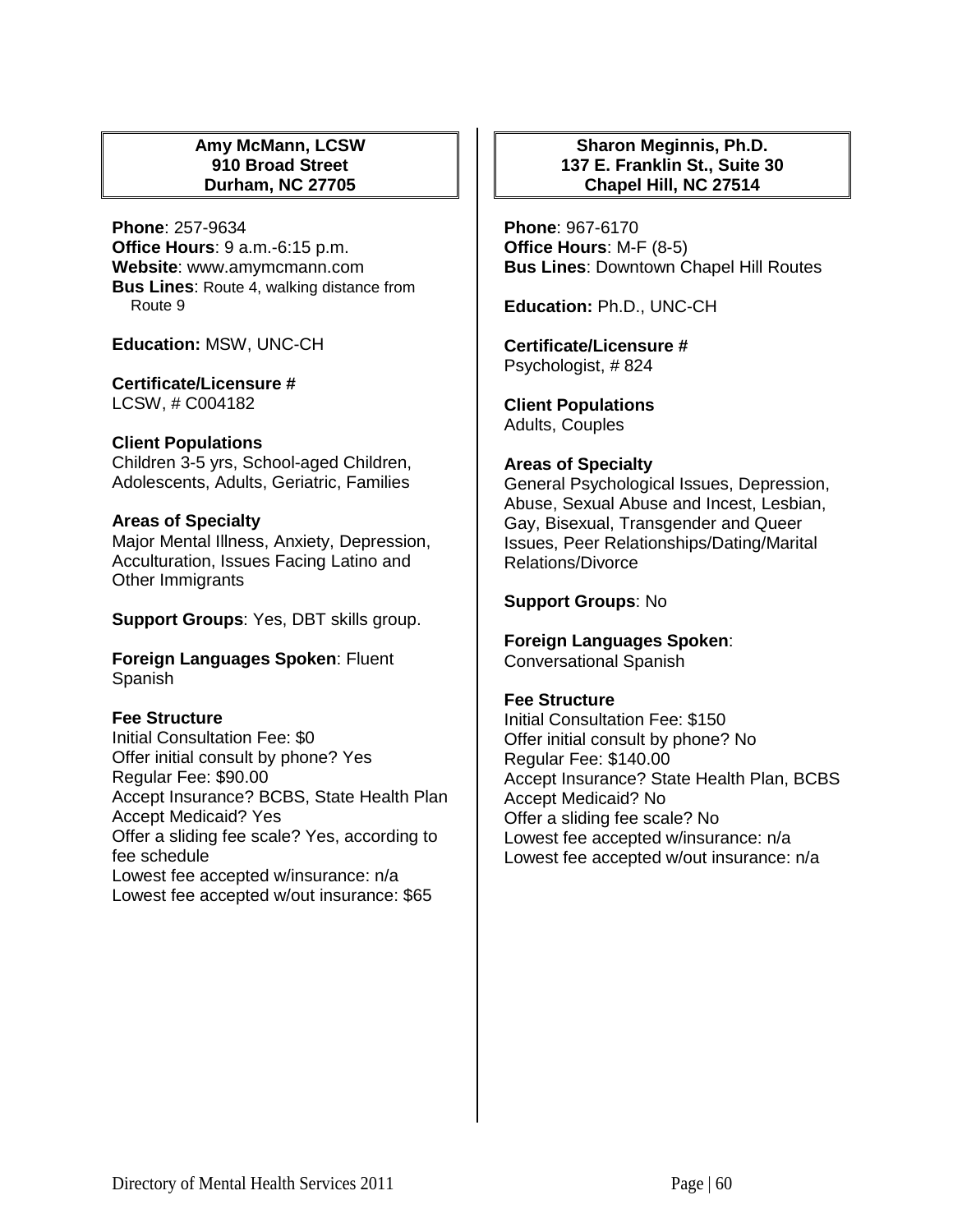## **Maria Michalski, LCAS 909 Broad Street Durham, NC 27705**

**Phone**: 919- 416-4800, ext. 4 **Office Hours**: M,T,W,F 10-5 **Bus Lines**: No

**Education:** MS, Villanova University

**Certificate/Licensure #** LCAS #762

**Client Populations**  Adults, Couples, Adolescents, Families

# **Areas of Specialty**

Anxiety, Depression, Self-Esteem, Substance Abuse, Children of Alcoholics

**Support Groups**: Yes

# **Foreign Languages Spoken**: No

# **Fee Structure**

Initial Consultation Fee: \$75 Offer initial consult by phone? Yes Regular Fee: \$75 individual, \$90 Family Accept Insurance? No Accept Medicaid? No Offer a sliding fee scale? Yes Lowest fee accepted w/insurance: \$60 individual \$75 Family Lowest fee accepted w/out insurance: \$60 individual \$75 Family

## **Denise Mitchell, LCSW 212 W. Main St. Carrboro, NC 27510**

**Phone**: 960-7711 **Office Hours**: M-F (9-6) **Bus Lines**: Carrboro Routes

**Education:** MSW, Fordham University

**Certificate/Licensure #** LCSW, # C003889

**Client Populations**  Birth to 3 yrs, Children 3-5 yrs, School-aged Children, Adolescents, Adults, Families

# **Areas of Specialty**

Major Mental Illness, Early Childhood, Anxiety, Trauma Resolution, Family Therapy, Parent-Child Interaction, Acceptance and Commitment Therapy

**Support Groups**: No

# **Foreign Languages Spoken**: No

## **Fee Structure**

Initial Consultation Fee: n/a Offer initial consult by phone? Yes Regular Fee: \$95.00 Accept Insurance? BCBS, NC Health Choice, Medicaid Accept Medicaid? Yes Offer a sliding fee scale? Yes Lowest fee accepted w/insurance: \$60 Lowest fee accepted w/out insurance: \$60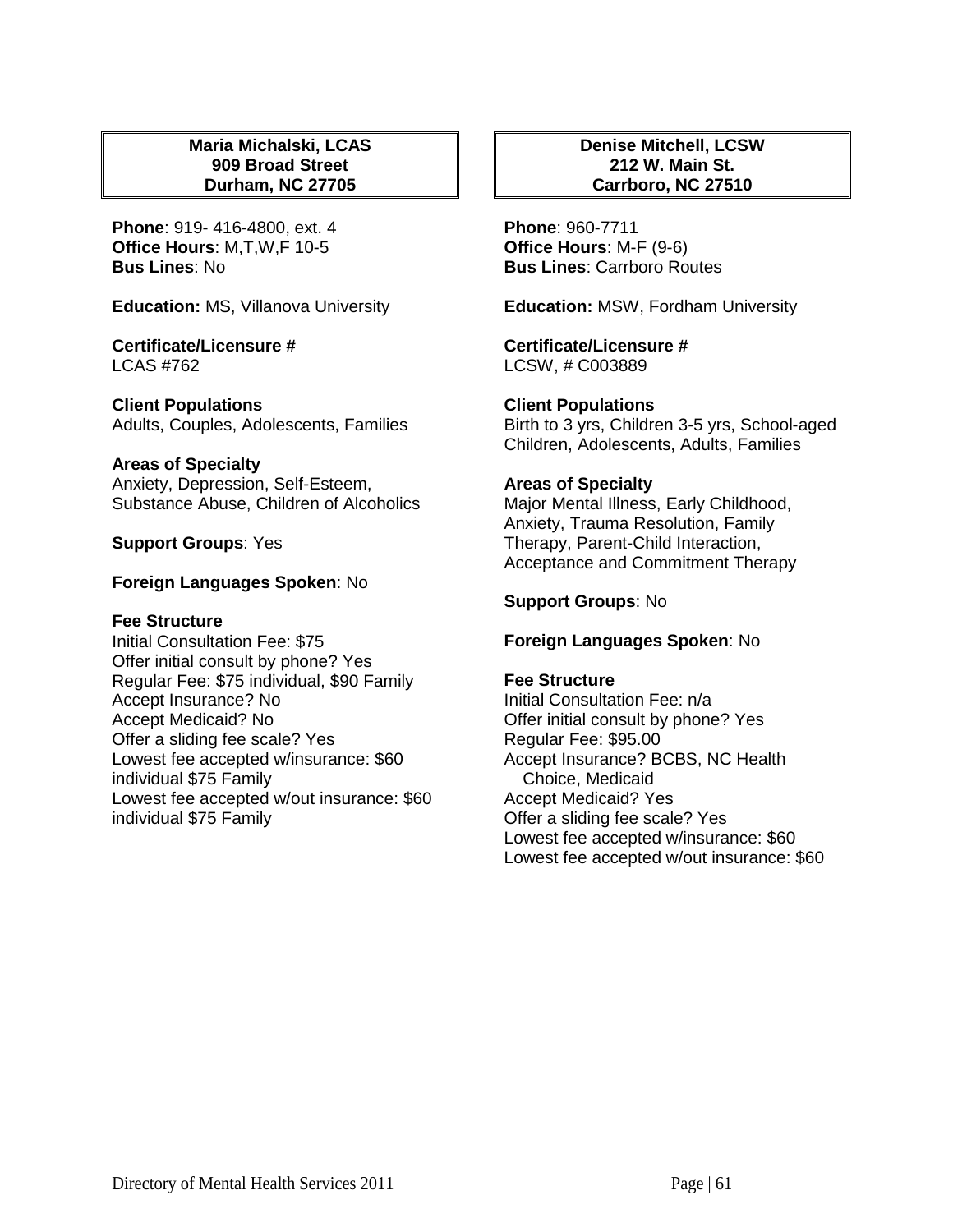## **Sarah Moore, LCSW 301 N. Mebane Street Mebane, NC 27302**

**Phone**: 919- 451- 0036 **Office Hours**: By appointment **Bus Lines**: No

**Education:** BA, MSW; DePaul Unv., UNC-CH

**Certificate/Licensure #** LCSW #C004996

**Client Populations**  Adults, Couples, Adolescents, Geriatric

#### **Areas of Specialty**  General Psychological Issues, Depression, Grief and Loss, Relationship Issues, Health,

**Support Groups**: Yes

## **Foreign Languages Spoken**: No

#### **Fee Structure**

Initial Consultation Fee: \$110 Offer initial consult by phone? Yes Regular Fee: \$75 Accept Insurance? BCBS, UBH, Cigna, Aetna, Humana, Medicare, Medicaid Accept Medicaid? Yes Offer a sliding fee scale? Yes Lowest fee accepted w/insurance: \$55 Lowest fee accepted w/out insurance: \$30

# **Judith Tashner Morse, LCSW 1829 E. Franklin St., Suite 100 H Chapel Hill, NC 27514**

**Phone**: 968-3224 **Office Hours**: By appointment **Bus Lines**: BCX, CL

**Education:** MSW, Virginia Commonwealth **University** 

**Certificate/Licensure #** LCSW, # C000358

**Client Populations**  Adults, Couples

#### **Areas of Specialty**

General Psychological Issues, Depression, Self-Esteem, Lesbian, Gay, Bisexual, Transgender and Queer Issues, Peer Relationships/ Dating/Marital Relations/Divorce

**Support Groups**: Yes: Variable

#### **Foreign Languages Spoken**: No

#### **Fee Structure**

Initial Consultation Fee: \$125 Offer initial consult by phone? No Regular Fee: \$100.00 Accept Insurance? Most Accept Medicaid? No Offer a sliding fee scale? Yes Lowest fee accepted w/insurance: \$0 Lowest fee accepted w/out insurance: \$0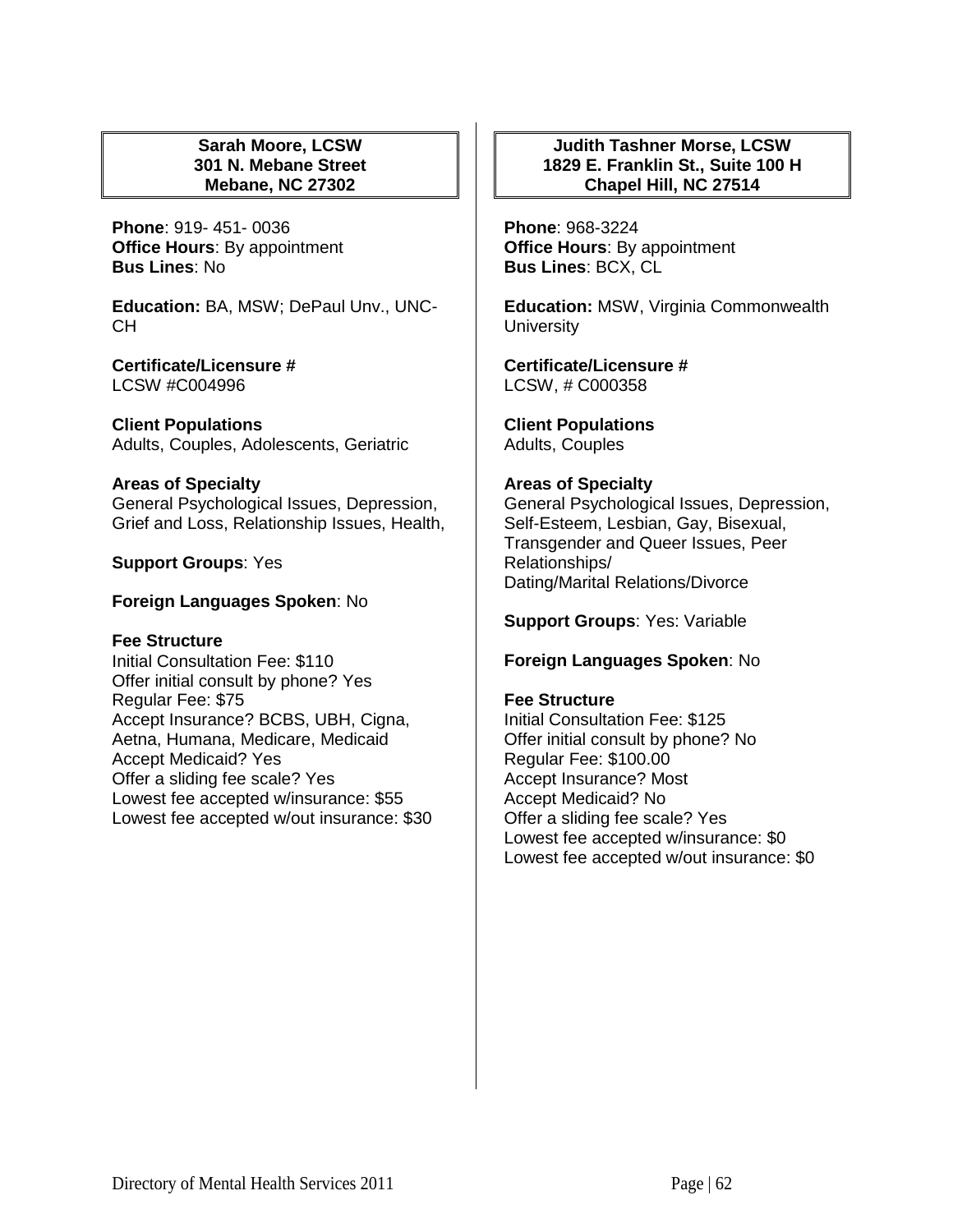**National Alliance on Mental Illness of Orange County P.O. Box 4201 Chapel Hill, NC 27514**

**Phone**: 929-7822 **Website**: www.namiorange.org

**Support Groups**: Yes: Family to Family

# **Foreign Languages Spoken**: No

#### **Fee Structure**

Initial Consultation Fee: n/a Offer initial consult by phone? No Regular Fee: Call for fee info. Accept Insurance? Call for insurance info. Accept Medicaid? Call for insurance info. Offer a sliding fee scale? n/a Lowest fee accepted w/insurance: n/a Lowest fee accepted w/out insurance: n/a

**OASIS (Outreach and Support Intervention Services) UNC Department of Psychiatry Carr Mill Mall, 200 N. Greensboro St., Ste C-6 Carrboro, NC 27510**

**Phone**: 929-2311 **Office Hours**: M-F (8:30-5, some evenings) **Website**: http://www.unccmh.org **Bus Lines**: UNC Campus Routes

**Education:** MSW, PhD, MD, Various

**Client Populations**  Adolescents, Adults

#### **Areas of Specialty**

Major Mental Illness, Family Therapy, **Psychosis** 

**Support Groups**: Yes: Multiple Family Groups, Psychoeducational Groups, Therapy Groups

**Foreign Languages Spoken**: Arabic, French, Spanish, Greek

## **Fee Structure**

Initial Consultation Fee: n/a Offer initial consult by phone? yes Regular Fee: n/a Accept Insurance? Most Accept Medicaid? Yes Offer a sliding fee scale? No Lowest fee accepted w/insurance: n/a Lowest fee accepted w/out insurance: n/a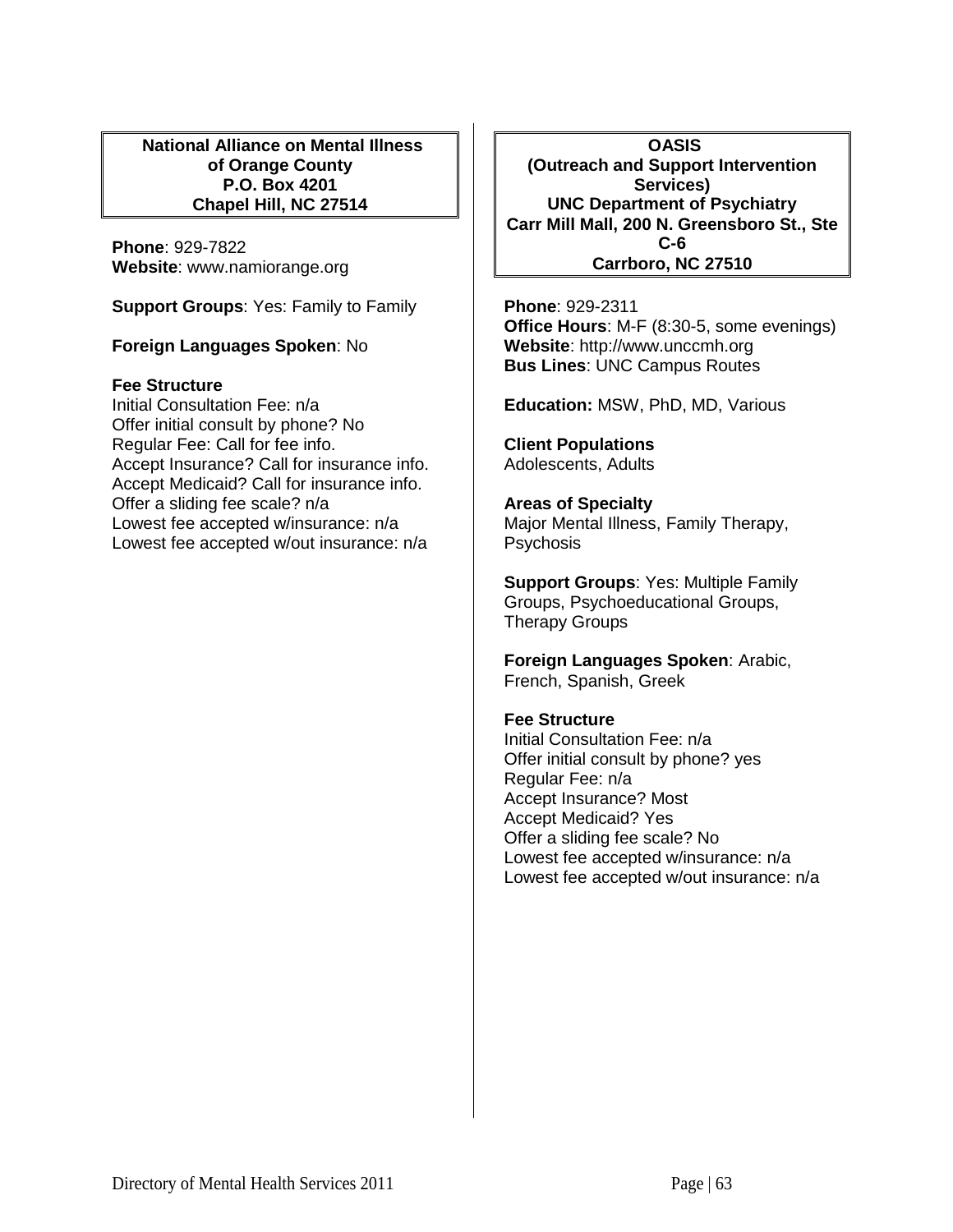**Orange County Rape Crisis Center 1506 E.Franklin St., Ste. 302 Chapel Hill, NC 27514** *and* **109 B Millstone Dr., Hillsborough, NC 27278**

## **Phone**:

Chapel Hill: 968-4647 Hillsborough: 643-0722 Crisis line: 1-866-WE LISTEN or 919-967- 7273 **Office Hours**: M-F (9-5) and 24 hour crisis line Website: www.ocrcc.org **Bus Lines**: NS, G

**Client Populations Adults** 

**Areas of Specialty**  Abuse, Sexual Abuse and Incest

**Support Groups**: Yes: Primary and Secondary Survivors of Sexual Violence, Groups for Men, Survivors of Childhood Sexual Abuse, Survivors of Rape and Sexual Assault

**Foreign Languages Spoken**: Spanish speaking volunteers work on the crisis lines

# **Fee Structure**

Initial Consultation Fee: \$0 Offer initial consult by phone? No Regular Fee: Free Accept Insurance? n/a Accept Medicaid? n/a Offer a sliding fee scale? n/a Lowest fee accepted w/insurance: \$0 Lowest fee accepted w/out insurance: \$0

# **Susan Orenstein, Ph.D. 180 Providence Rd., Suite 9 Chapel Hill, NC 27514**

**Phone**: 428-2766 **Office Hours**: M-Th (9-6) **Website**: www.orensteinsolutions.com **Bus Lines**: East Towne

**Education:** Ph.D., Temple University

**Certificate/Licensure #** Psychologist, # 2603

**Client Populations**  Adults, Couples

## **Areas of Specialty**

General Psychological Issues, Anxiety, Depression, Self-Esteem, Peer Relationships/ DatingMarital Relations/Divorce

## **Support Groups**: Yes: Couples Counseling

#### **Foreign Languages Spoken**: No

## **Fee Structure**

Initial Consultation Fee: n/a Offer initial consult by phone? Yes (brief 10 min.) Regular Fee: Call for fee info. Accept Insurance? Out-of-network provider Accept Medicaid? Yes (adults only) Offer a sliding fee scale? No Lowest fee accepted w/insurance: n/a Lowest fee accepted w/out insurance: n/a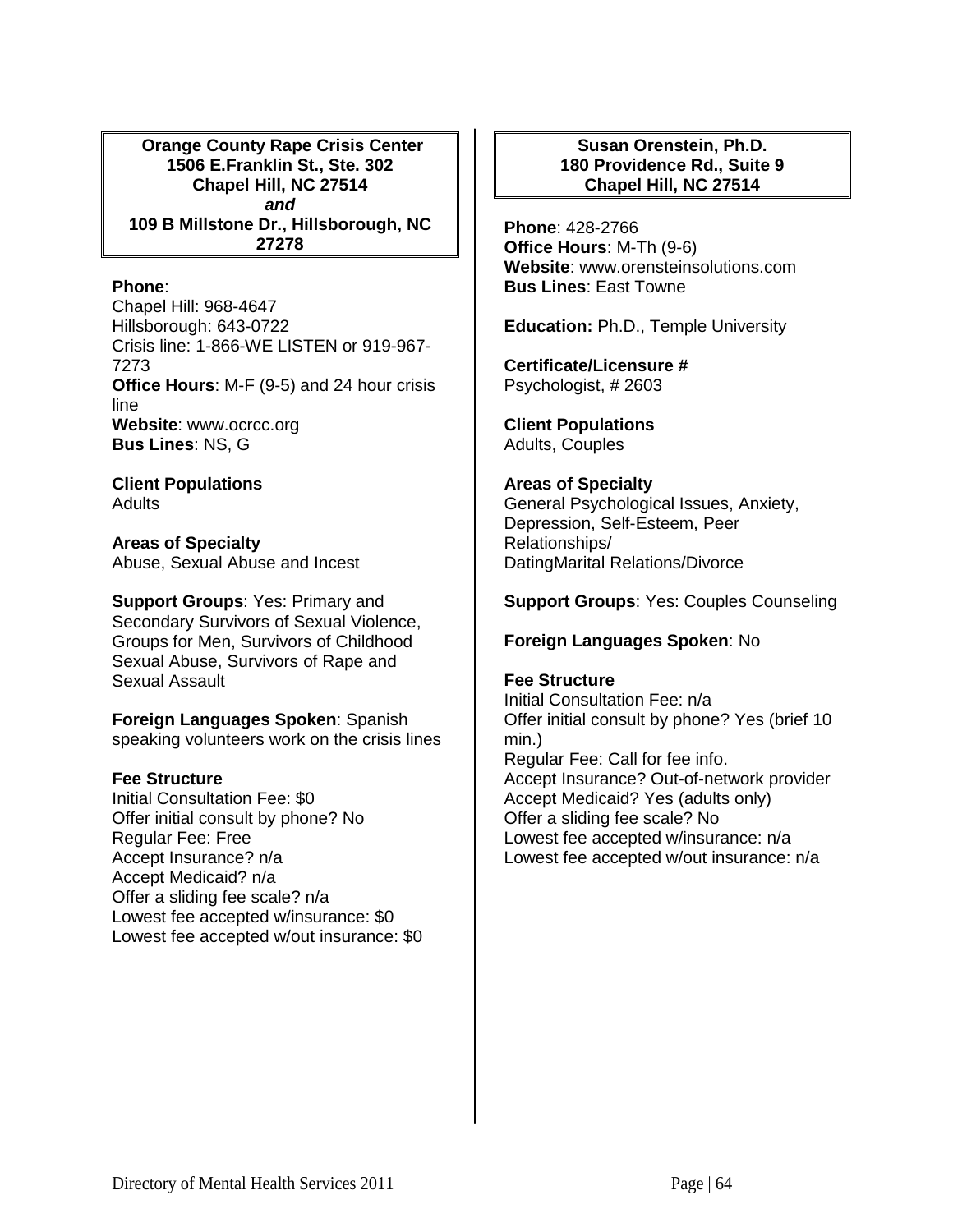## **Steevie Jane Parks, Ph.D. 304 Springvalley Rd. Carrboro, NC 27510**

**Phone**: 918-1014 **Office Hours**: M-F (9-8) **Website**: www.drsteeviejaneparks.com **Bus Lines**: F line

**Education:** Ph.D., University of Maine

# **Certificate/Licensure #**

Psychologist, # 2223

## **Client Populations**

Children 3-5 yrs, School-aged Children, Adolescents, Adults, Couples, Families

## **Areas of Specialty**

Anxiety, Depression, Self-Esteem, Attention and Learning Problems, Peer Relationships/ Dating/Marital Relations/Divorce, Family **Therapy** 

**Support Groups**: Yes: Divorce and Separation, Social Skills for Adolescents/Young Adults

# **Foreign Languages Spoken**: No

#### **Fee Structure**

Initial Consultation Fee: \$250 Offer initial consult by phone? Yes Regular Fee: Call for fee info. Accept Insurance? BCBS, Medcost Accept Medicaid? Yes (children only) Offer a sliding fee scale? Yes Lowest fee accepted w/insurance: \$75 Lowest fee accepted w/out insurance: \$50

# **Catrenia Parks-Hodges 6208 Fayetteville Road, Suite 106 Durham, NC 27713**

**Phone**: 919-317-1449, ext. 203 **Office Hours**: 9:00-5:00 (evening upon request) **Bus Lines**: yes

**Education:** BA NCCU; MSW UNC-CH

**Certificate/Licensure #** LCSW # C001528

**Client Populations**  Adults, Geriatric

## **Areas of Specialty**

General Psychological Issues, Anxiety Disorders, Depression, Self-Esteem, Grief and Loss, Relationship Issues, Health, **Spirituality** 

## **Support Groups**: No

#### **Foreign Languages Spoken**: No

#### **Fee Structure**

Initial Consultation Fee: \$130 Offer initial consult by phone? No Regular Fee: \$110 Accept Insurance? Yes BCBS, Cigna, Megellon, UBH, Medicaid, United HealthCare, Aetna Accept Medicaid? Yes Offer a sliding fee scale? No, negotiate Pro Bono charges Lowest fee accepted w/insurance: \$60 Lowest fee accepted w/out insurance: \$50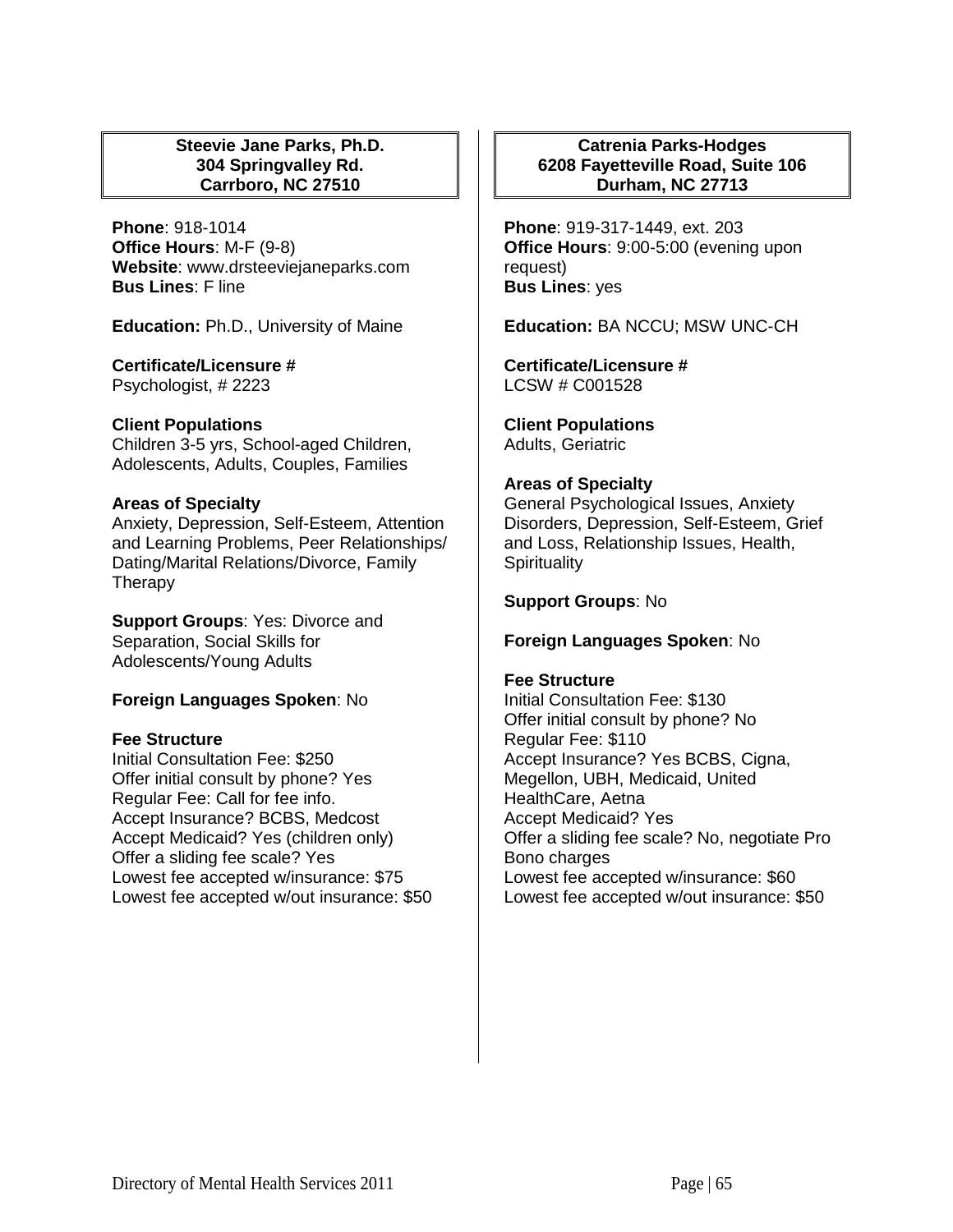## **Sara Peach, LCSW 400 Crutchfield Street, Suite C Durham, NC 27704**

**Phone**: 919-471-6501 ext. 8 **Office Hours**: M, W 10-7; Th 1-6 **Bus Lines**: yes (goes by Regional Hosp)

**Education:** MSW UNC-CH

**Certificate/Licensure #** LCSW, #C000578

**Client Populations**  Adults

## **Areas of Specialty**

Self-Esteem, Eating Disorders (Obesity/Overeating), Children of Alcoholics, Grief and Loss, Other (Weight Loss, Coaching and Counseling by Telephone)

## **Support Groups**: No

# **Foreign Languages Spoken**: No

#### **Fee Structure**

Initial Consultation Fee: \$150 Offer initial consult by phone? Yes Regular Fee: \$100 Accept Insurance? BCBS, Aetna, Cigna, Magellon, MHN, Value Option, United, Medcost Accept Medicaid? Yes Offer a sliding fee scale? Yes Lowest fee accepted w/insurance: \$55 Lowest fee accepted w/out insurance: \$50

# **Betsy Pedersen, Ph.D., MSW 104 S. Estes Dr., Suite 206 Chapel Hill, NC 27514**

**Phone**: 966-4671 **Office Hours**: TH (12-5); F(9-5) **Bus Lines**: BCX, CL, D, F

**Education:** Ph.D., MSW; NCSU, Univ. of Georgia

#### **Certificate/Licensure #** Psychologist LCSW

**Client Populations**  Adults, Geriatric

## **Areas of Specialty**

General Psychological Issues, Major Mental Illness, Anxiety, Depression, Health

# **Support Groups**: No

## **Foreign Languages Spoken**: No

#### **Fee Structure**

Initial Consultation Fee: \$165 Offer initial consult by phone? Yes Regular Fee: \$145.00 Accept Insurance? BCBS, Cigna, Medicare Accept Medicaid? No Offer a sliding fee scale? No Lowest fee accepted w/insurance: n/a Lowest fee accepted w/out insurance: n/a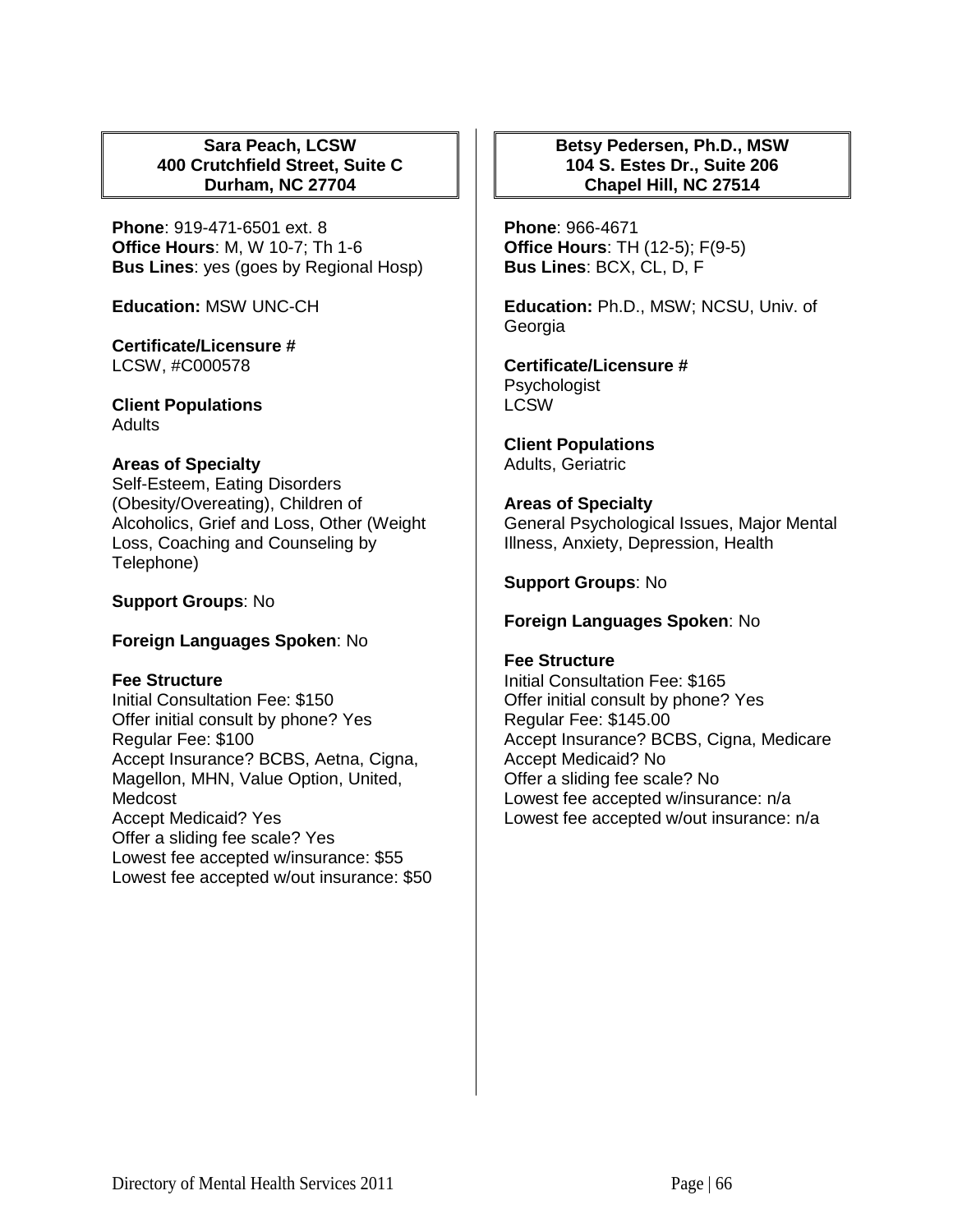## **Johnna Pilipchuk, MA 1502 NC Hwy 54 West, Suite 505 Durham, NC 27707**

**Phone**: 270-1991 **Office Hours**: M-Th (9-7) **Bus Lines**: TTA Durham

**Education:** MA, Goddard College

**Certificate/Licensure #** NC Psychology Board, # 1967

**Client Populations**  Adults, Adolescents, Geriatric

#### **Areas of Specialty**

General Psychological Issues, Major Mental Illness, Lesbian, Gay, Bisexual, Transgender and Queer Issues, Grief and Loss, DBT

**Support Groups**: Yes: DBT for **Adolescents** 

#### **Foreign Languages Spoken**: No

#### **Fee Structure**

Initial Consultation Fee: \$125 Offer initial consult by phone? Yes Regular Fee: \$125.00 Accept Insurance? BCBS, State Health Plan, Medicaid, NC Health Choice Accept Medicaid? Yes Offer a sliding fee scale? Yes Lowest fee accepted w/insurance: \$0 Lowest fee accepted w/out insurance: \$63

# **Lizzette Potthoff, LCSW 610 Jones Ferry Rd., Suite 208 Carrboro, NC 27510**

**Phone**: 338-2918 **Office Hours**: T,W,Th (10-2, some evening) **Bus Lines**: J

**Education:** MSW, Oberlin College

**Certificate/Licensure #** LCSW, # C003953 LCAS, # 772

**Client Populations**  Adolescents (15+ yrs), Adults, Geriatric

## **Areas of Specialty**

Anxiety, Depression, Drug, Alcohol, Tobacco and Other Addictions, Grief and Loss, PTSD and Trauma

**Support Groups**: No

#### **Foreign Languages Spoken**: No

#### **Fee Structure**

Initial Consultation Fee: \$150 Offer initial consult by phone? yes Regular Fee: Call for fee info. Accept Insurance? BCBS, UBH, UHC, Magellan, Mediacre, Medicaid, Cigna Accept Medicaid? Yes (adults only) Offer a sliding fee scale? No Lowest fee accepted w/insurance: n/a Lowest fee accepted w/out insurance: n/a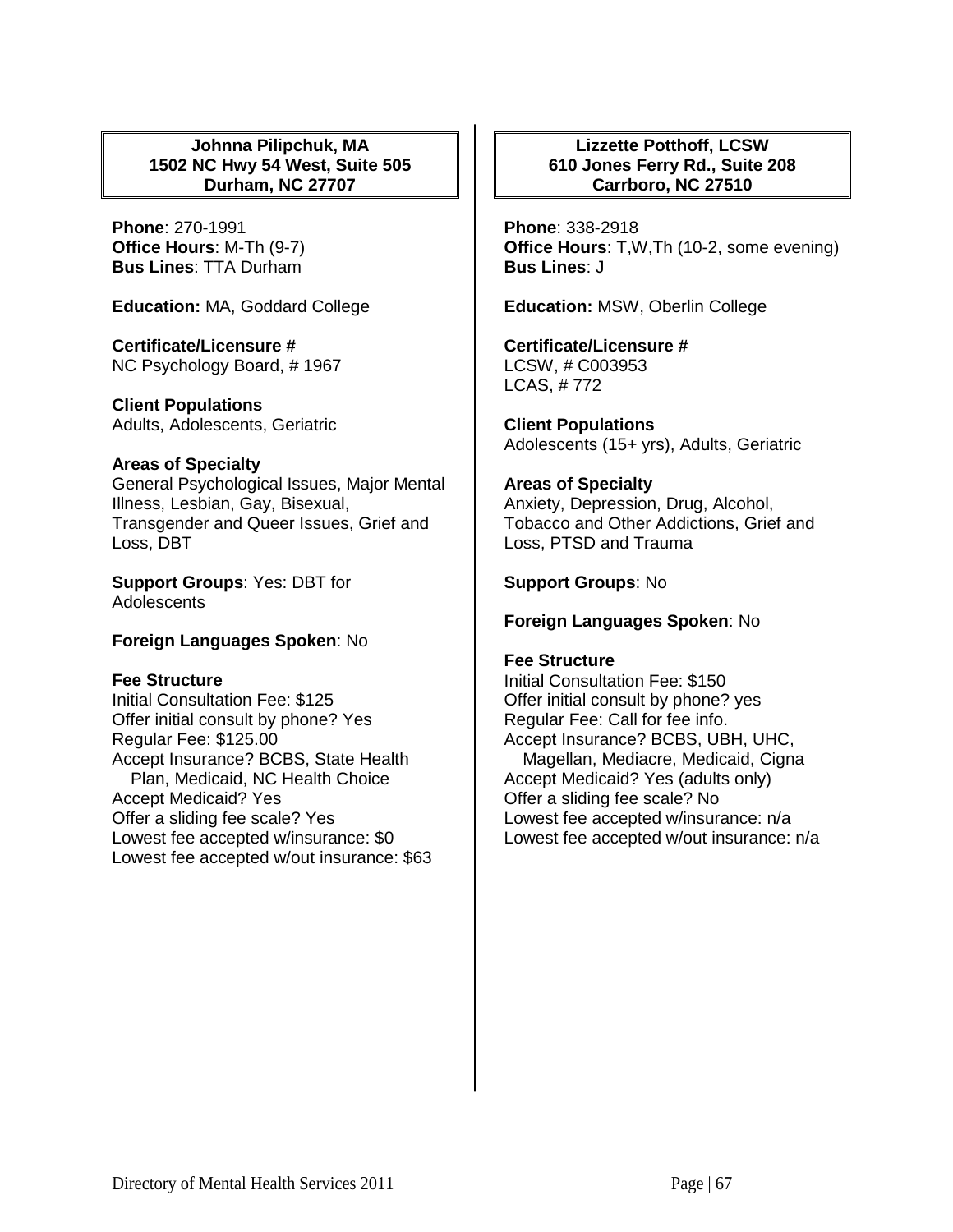#### **Andrew Preston, PhD Chapel Hill Pediatric Psychology 205 Sage Road, Suite 201 Chapel Hill, NC 27514**

**Phone**: 919-942-4166 **Office Hours**: M-F, 8-5 **Bus Lines**: Yes **Website**: www.chppnc.com

**Education:** PhD, University of Florida

**Certificate/Licensure #** NC Psychologist #3797

**Client Populations**  Children, Adolescents, Young Adults

**Areas of Specialty**  Attention/ Learning Problems, Neuropsychological Evaluations

**Support Groups**: Yes, Brief problemfocused therapy group

# **Foreign Languages Spoken**: No

# **Fee Structure**

Initial Consultation Fee: \$185 Offer initial consult by phone? yes Regular Fee: \$185 Accept Insurance? BCBS Accept Medicaid? No Offer a sliding fee scale? No Lowest fee accepted w/insurance: n/a Lowest fee accepted w/out insurance: n/a

**David Rademacher, MA 7 Branch St., Chapel Hill, NC 27516 and 35 Thompson St., Ste. 205, Pittsboro, NC**

**Phone**: 542-1726 **Office Hours**: M-F (9-5) **Website**: www.davidrademacher.com **Bus Lines**: HS, NU, A, G,

**Education:** MA, California Institute of Integral Studies

**Certificate/Licensure #** LPA, # 1642 NCLPC, # 4368

**Client Populations**  School-aged Children, Adolescents, Adults, Couples, Families

**Areas of Specialty**  Anxiety, Depression, Abuse, Sexual Abuse and Incest, Victims of Domestic Violence, Family Therapy

**Support Groups**: No

**Foreign Languages Spoken**: No

**Fee Structure**  Initial Consultation Fee: \$140 Offer initial consult by phone? Yes Regular Fee: \$100.00 Accept Insurance? BCBS, Health Choice, Medicaid, State health plan, out-ofnetwork Accept Medicaid? Yes Offer a sliding fee scale? Yes Lowest fee accepted w/insurance: \$70 Lowest fee accepted w/out insurance: \$50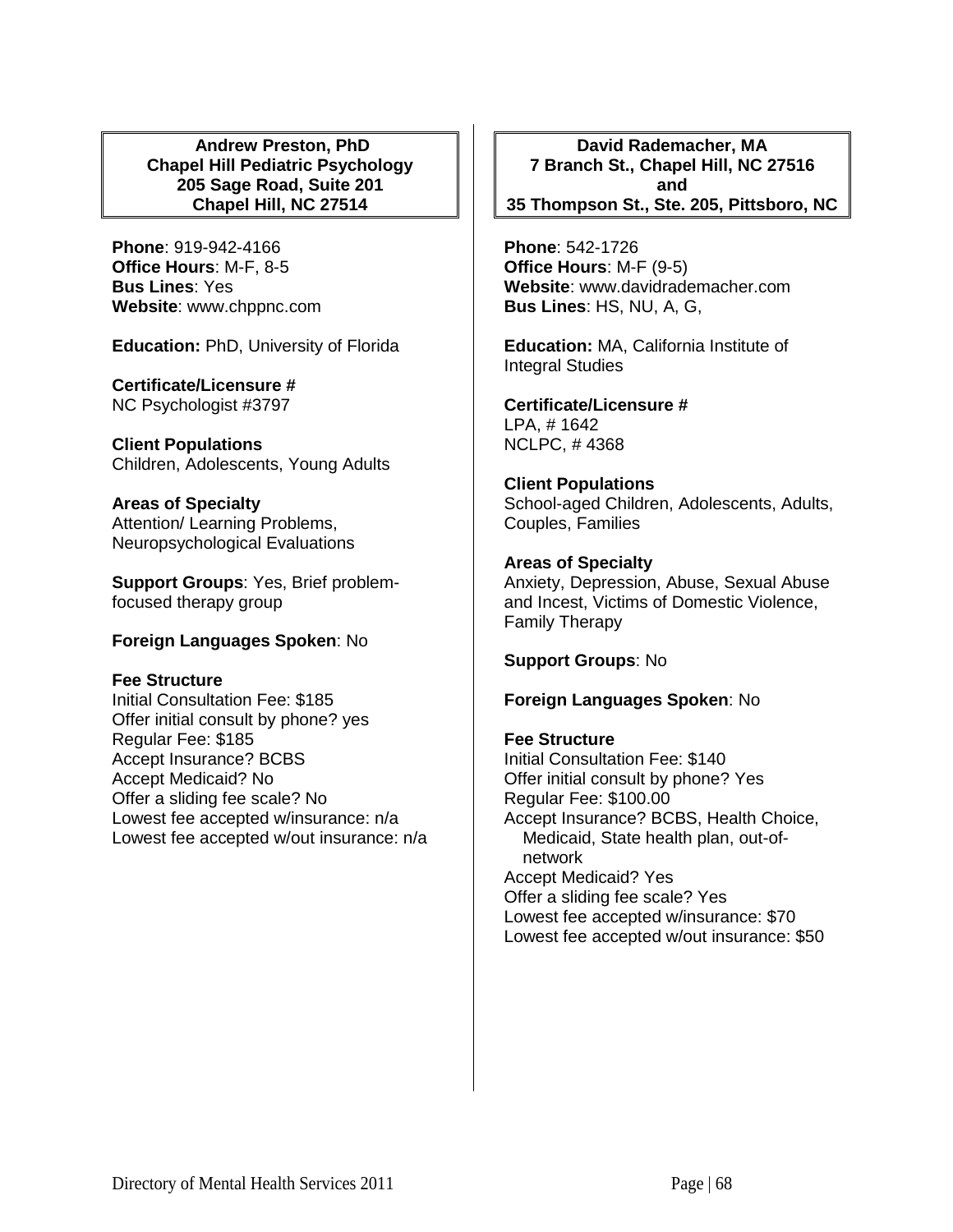## **H. Cooke Read, MSW, M. Div. 1622 E. NC Hwy 54 Durham, NC 27713**

**Phone**: 429-7461 **Office Hours**: M,T,TH (3-8); W, F(9-3) **Bus Lines**: Yes

**Education:** MSW, M. Div., Catholic University of America

**Certificate/Licensure #** LCSW, # C004533 Certified Group Psychotherapist

**Client Populations**  Adults, Couples

## **Areas of Specialty**

General Psychological Issues, Self-Esteem, Peer Relationships/Dating/Marital Relations/Divorce, Spirituality

**Support Groups**: Yes: Relationships, Intimacy, Self Image

#### **Foreign Languages Spoken**: No

#### **Fee Structure**

Initial Consultation Fee: \$115 Offer initial consult by phone? No Regular Fee: \$105.00 Accept Insurance? BCBS Accept Medicaid? No Offer a sliding fee scale? No Lowest fee accepted w/insurance: n/a Lowest fee accepted w/out insurance: n/a

## **Margaret Rhee, LCSW 102 Ashe St. Carrboro, NC 27510**

**Phone**: 824-3610 **Office Hours**: M,T,F **Website**: www.margaretrhee.com **Bus Lines**: CW

**Education:** MSW, UNC-CH

**Certificate/Licensure #** LCSW, # C004535

**Client Populations**  Adolescents, Adults, Geriatric

**Areas of Specialty**  General Psychological Issues, Anxiety, Depression, Self-Esteem, Body Image

**Support Groups**: No

## **Foreign Languages Spoken**: No

**Fee Structure**  Initial Consultation Fee: \$120 Offer initial consult by phone? Yes Regular Fee: \$100.00 Accept Insurance? BCBS Accept Medicaid? No Offer a sliding fee scale? Yes Lowest fee accepted w/insurance: \$20 Lowest fee accepted w/out insurance: \$50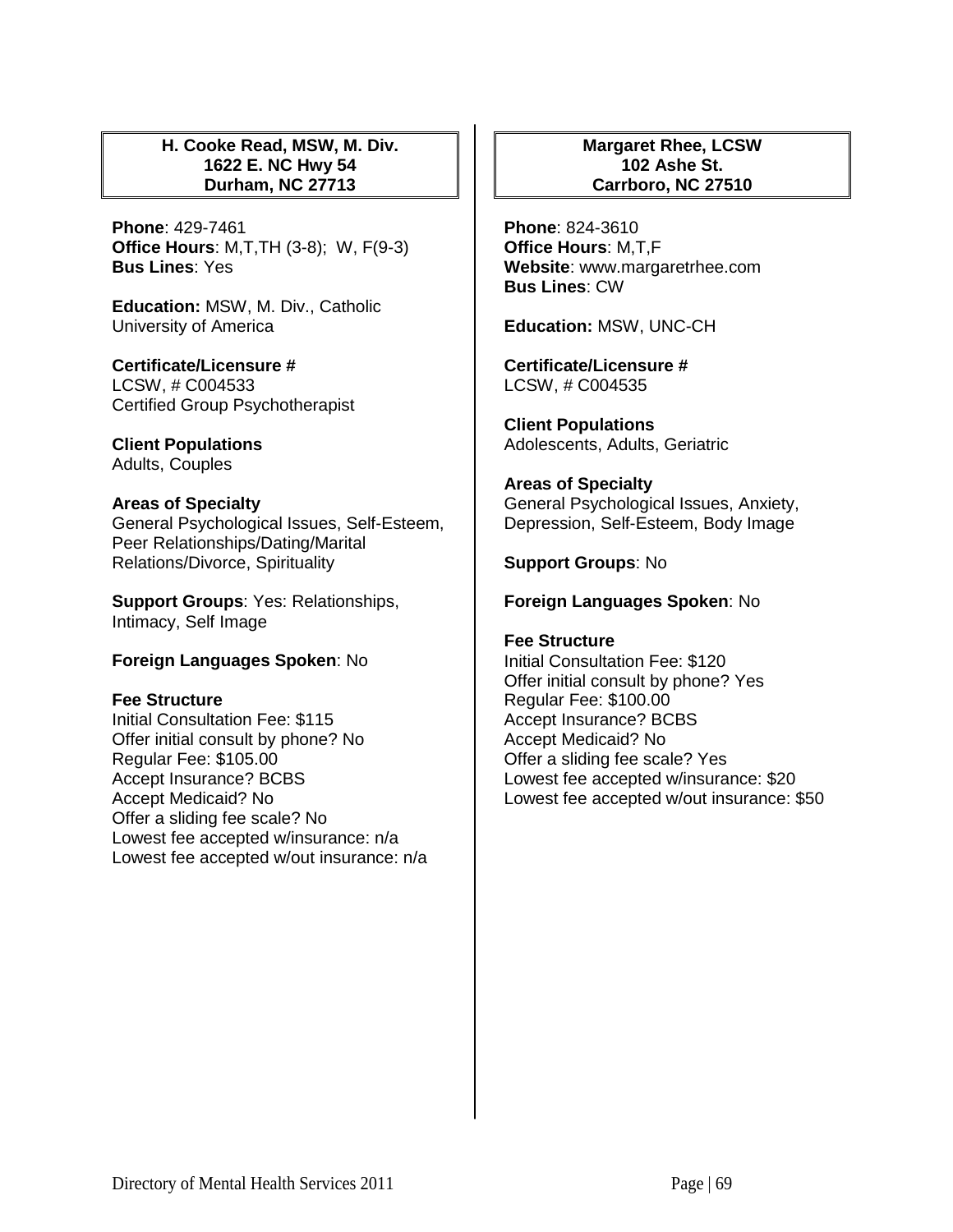**Clive Robins, Ph.D. Department of Psychiatry Room 215, Civitan Building Duke University Medical Center Durham, NC 27710**

**Phone**: 684-4464 **Office Hours**: M-Th (9-7); F (9-5)

**Education:** Ph.D., State Univ. of NY at Stony Brook

**Certificate/Licensure #** Psychologist, # 1421

**Client Populations**  Adults, Geriatric

**Areas of Specialty**  Major Mental Illness, Anxiety, Depression, Borderline Personality Disorder

**Support Groups**: Yes: DBT

**Foreign Languages Spoken**: No

#### **Fee Structure**

Initial Consultation Fee: \$290 Offer initial consult by phone? No Regular Fee: \$190 Ind., \$70 group Accept Insurance? Most Accept Medicaid? Yes (adults only) Offer a sliding fee scale? No Lowest fee accepted w/insurance: n/a Lowest fee accepted w/out insurance: n/a

# **Melanie Roskin, LCSW 150 Providence Rd., Suite 201 Chapel Hill, NC 27514**

**Phone**: 403-3888 **Office Hours**: M-F (8:30-7) **Bus Lines**: D

**Education:** MSW, UNC-CH

**Certificate/Licensure #** LCSW, # NC000239

**Client Populations**  Adolescents, Adults, Geriatric, Couples, **Families** 

**Areas of Specialty**  General Psychological Issues, Depression, Self-Esteem, Eating Disorders, Abuse, Sexual Abuse and Incest

**Support Groups**: No

**Foreign Languages Spoken**: No

# **Fee Structure**

Initial Consultation Fee: \$125 Offer initial consult by phone? Yes Regular Fee: \$110.00 Accept Insurance? Medicare, BCBS, MHN, UBH Accept Medicaid? No Offer a sliding fee scale? Yes Lowest fee accepted w/insurance: \$60 Lowest fee accepted w/out insurance: \$60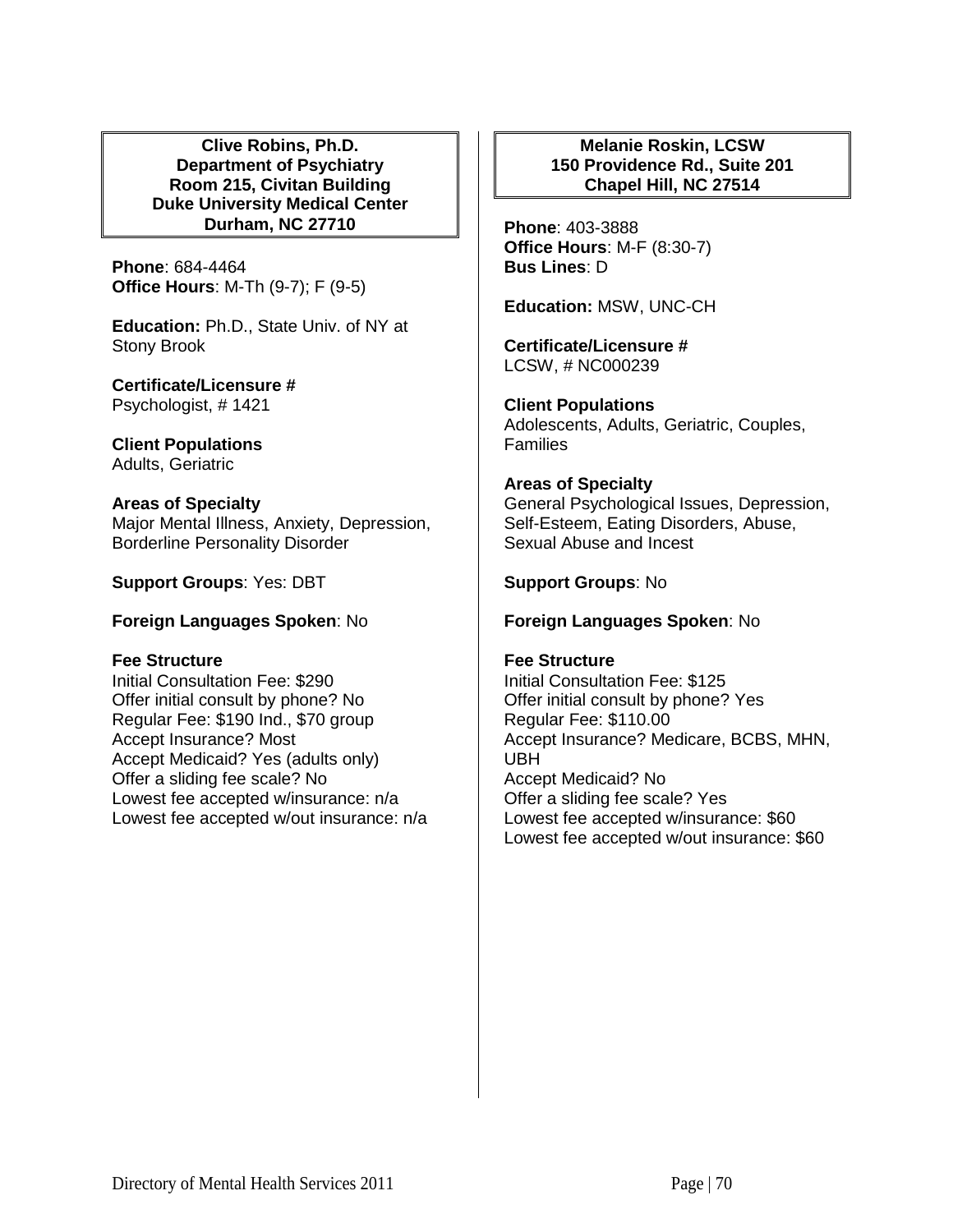## **Carol Ross, MA 318 W. University Dr. Chapel Hill, NC 27516 (Home visits on housebound elderly in Chapel Hill)**

**Phone**: 929-9684 **Office Hours**: By appointment **Bus Lines**: Chapel Hill Transit, Pittsboro St.

**Education:** MA, St. Joseph College

# **Certificate/Licensure #**

RN, # 215365 APRN Clinical Nurse Specialist

**Client Populations**  Adults, Geriatric, Couples

## **Areas of Specialty**

General Psychological Issues, Major Mental Illness, Anxiety, Depression, Grief and Loss

**Support Groups**: Yes: Sexual Abuse, Assertiveness

# **Foreign Languages Spoken**: No

#### **Fee Structure**

Initial Consultation Fee: \$100 Offer initial consult by phone? No Regular Fee: Call for fee info. Accept Insurance? Yes, patient submits claim Accept Medicaid? No Offer a sliding fee scale? Yes Lowest fee accepted w/insurance: \$50 Lowest fee accepted w/out insurance: \$50

# **Norma F. Safransky, MD 130 Circadian Way Chapel Hill, NC 27516**

**Phone**: 968-8422 **Office Hours**: M-Th (8-6) **Bus Lines**: F

**Education:** MD, UNC-CH

**Certificate/Licensure #** MD, # NC39324

**Client Populations**  Adults, Couples

# **Areas of Specialty**

Genral Psychological Issues, Major Mental Illness, Anxiety, Depression, Grief and Loss

**Support Groups**: Yes: Anxiety, Depression

## **Foreign Languages Spoken**: No

# **Fee Structure**

Initial Consultation Fee: \$250 Offer initial consult by phone? No Regular Fee: \$160 and \$110 medication management Accept Insurance? Out-of-network provider Accept Medicaid? No Offer a sliding fee scale? For groups Lowest fee accepted w/insurance: n/a Lowest fee accepted w/out insurance: n/a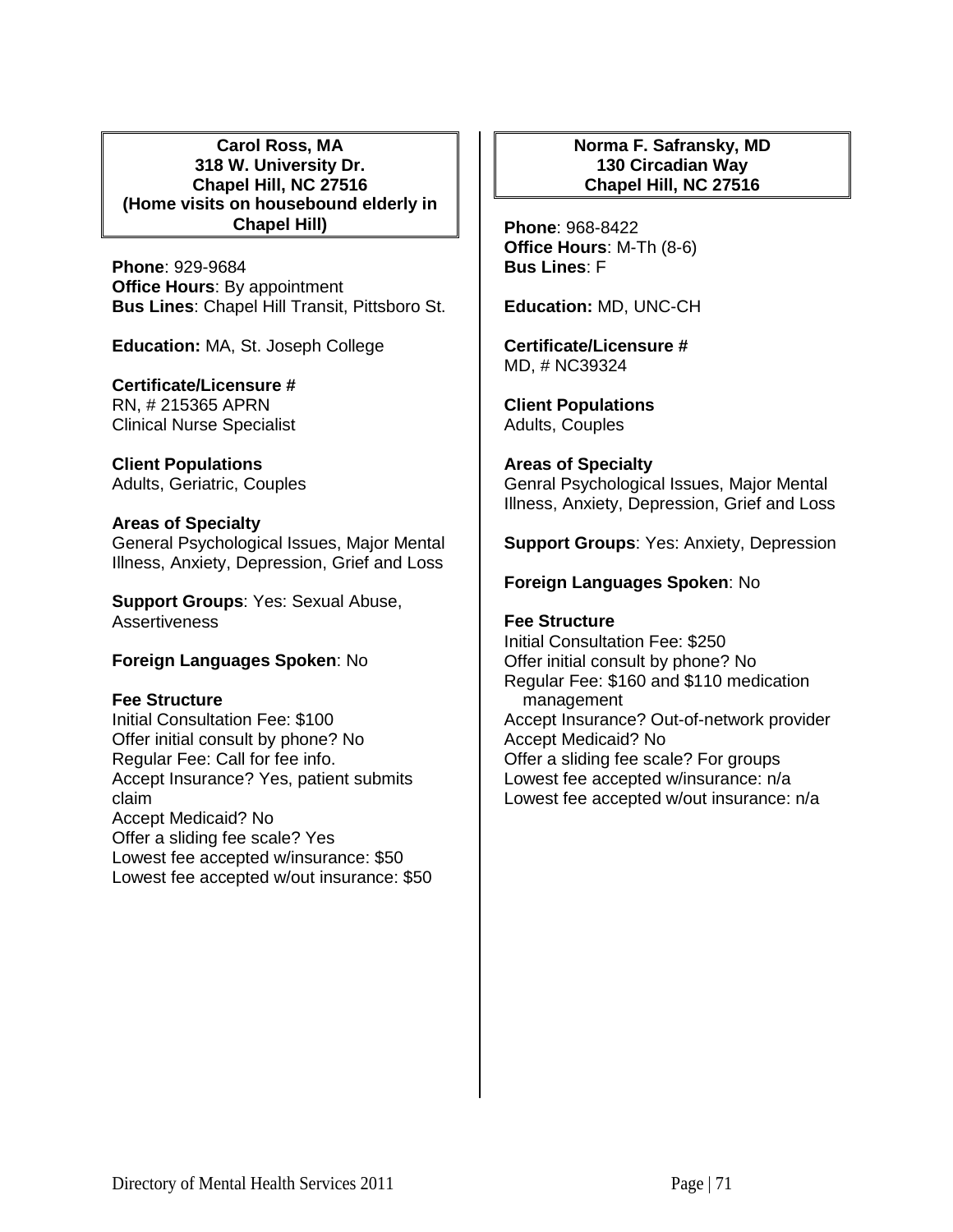## **Joan Seiffert, MSW 1603 West Cornwallis Rd. Durham, NC 27705**

**Phone**: 403-8616 **Office Hours**: By appointment **Education:** MSW, University of South Carolina

**Certificate/Licensure #** LCSW, # 619 Certified Group Psychotherapist

**Client Populations**  Adults, Couples, Families

## **Areas of Specialty**

General Psychological Issues, Major Mental Illness, Anxiety, Depression, Self-Esteem

# **Support Groups**: Yes

# **Foreign Languages Spoken**: No

# **Fee Structure**

Initial Consultation Fee: \$110 Offer initial consult by phone? Yes Regular Fee: \$110.00 Accept Insurance? Call for insurance info. Accept Medicaid? No Offer a sliding fee scale? Yes Lowest fee accepted w/insurance: n/a Lowest fee accepted w/out insurance: n/a

# **Barry Selman, LCSW 1709 Legion Rd., Suite 112 Chapel Hill, NC 27517**

**Phone**: 824-8880 **Office Hours**: 8 am-6 pm **Website**: www.barrykselman.com

**Education:** MSW, Columbia University

**Certificate/Licensure #** LCSW, # C003487

**Client Populations**  Adolescents, Adults, Couples, Families

## **Areas of Specialty**

Depression, Self-Esteem, Drug, Alcohol, Tobacco and Other Addictions, Children of Alcoholics, Co-Dependence, Peer Relationships/Dating/Marital Relations/Divorce

**Support Groups**: Yes: Addiction, Divorce

# **Foreign Languages Spoken**: No

#### **Fee Structure**

Initial Consultation Fee: \$125 Offer initial consult by phone? Yes Regular Fee: \$125.00 Accept Insurance? BCBS Accept Medicaid? No Offer a sliding fee scale? Yes, depends on income Lowest fee accepted w/insurance: n/a Lowest fee accepted w/out insurance: n/a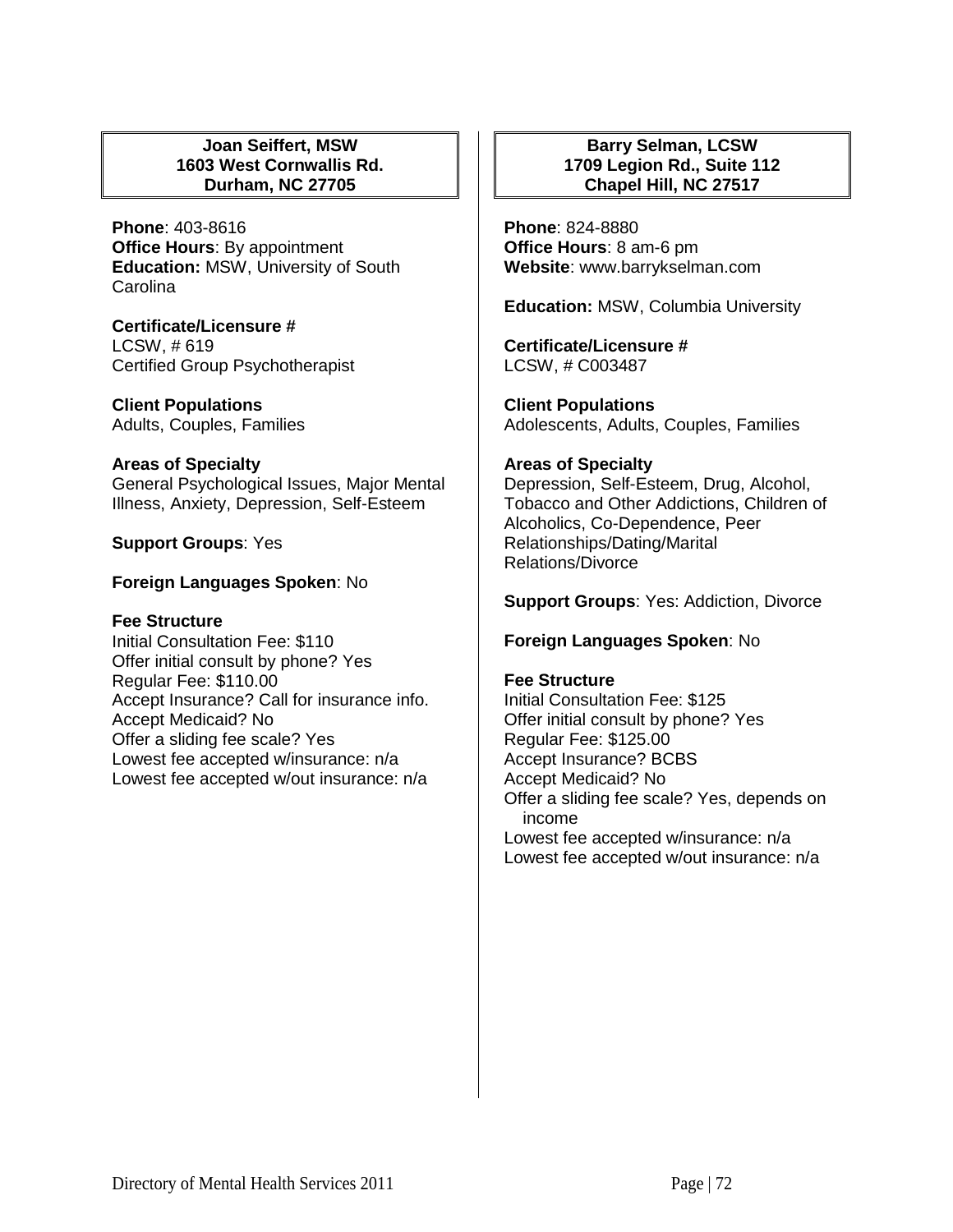## **David Shanks, LCSW 212 West Main Street Carrboro, NC 27510**

**Phone**: 919-260-7213 **Office Hours**: M-F, afternoons, some Sat **Bus Line**: Yes

**Education:** MSW, UNC-CH; MBA, ECU

**Certificate/Licensure #** LCSW, # C005588

# **Client Populations**

Children (Early Childhood through Adolescence), Adolescents, Adults, Geriatrics, Couples, Families

## **Areas of Specialty**

General Psychological Issues, Early Childhood Mental Health, Anxiety, Depression, Abuse/Trauma, Relationships, Sexuality, Substance Abuse, Grief and Loss, Health, Spirituality, LGBTQ Issues

# **Support Groups**: No

**Foreign Languages Spoken**: Yes, Spanish and Porteguese

# **Fee Structure**

Initial Consultation Fee: \$105 Offer initial consult by phone? Yes Regular Fee: \$105 Accept Insurance? BCBS, Medicaid, Health Choice Accept Medicaid? Yes Offer a sliding fee scale? Yes Lowest fee accepted w/insurance: \$75 Lowest fee accepted w/out insurance: \$75

## **Peter J. Smith, Ed. D. 976 Martin Luther King Jr. Blvd., Ste 100 Chapel Hill, NC 27514**

**Phone**: 933-6500 **Office Hours**: M-Th (10-9); F (10-6) **Website**: www.DrPeterJSmith.com **Bus Lines**: A, G, NS, T

**Education:** Ed. D., University of Mass.

**Certificate/Licensure #** Psychologist, # 2105

**Client Populations**  Children (9+ yrs) , Adolescents, Adults, Geriatric, Couples, Families

## **Areas of Specialty**

Major Mental Illness, Anxiety, Depression, School Issues, Family Therapy

#### **Support Groups**: No

## **Foreign Languages Spoken**: No

#### **Fee Structure**

Initial Consultation Fee: \$180 Offer initial consult by phone? Yes Regular Fee: \$125.00 Accept Insurance? BCBS, MHN, Medcost, United, Cigna Accept Medicaid? No Offer a sliding fee scale? No Lowest fee accepted w/insurance: n/a Lowest fee accepted w/out insurance: n/a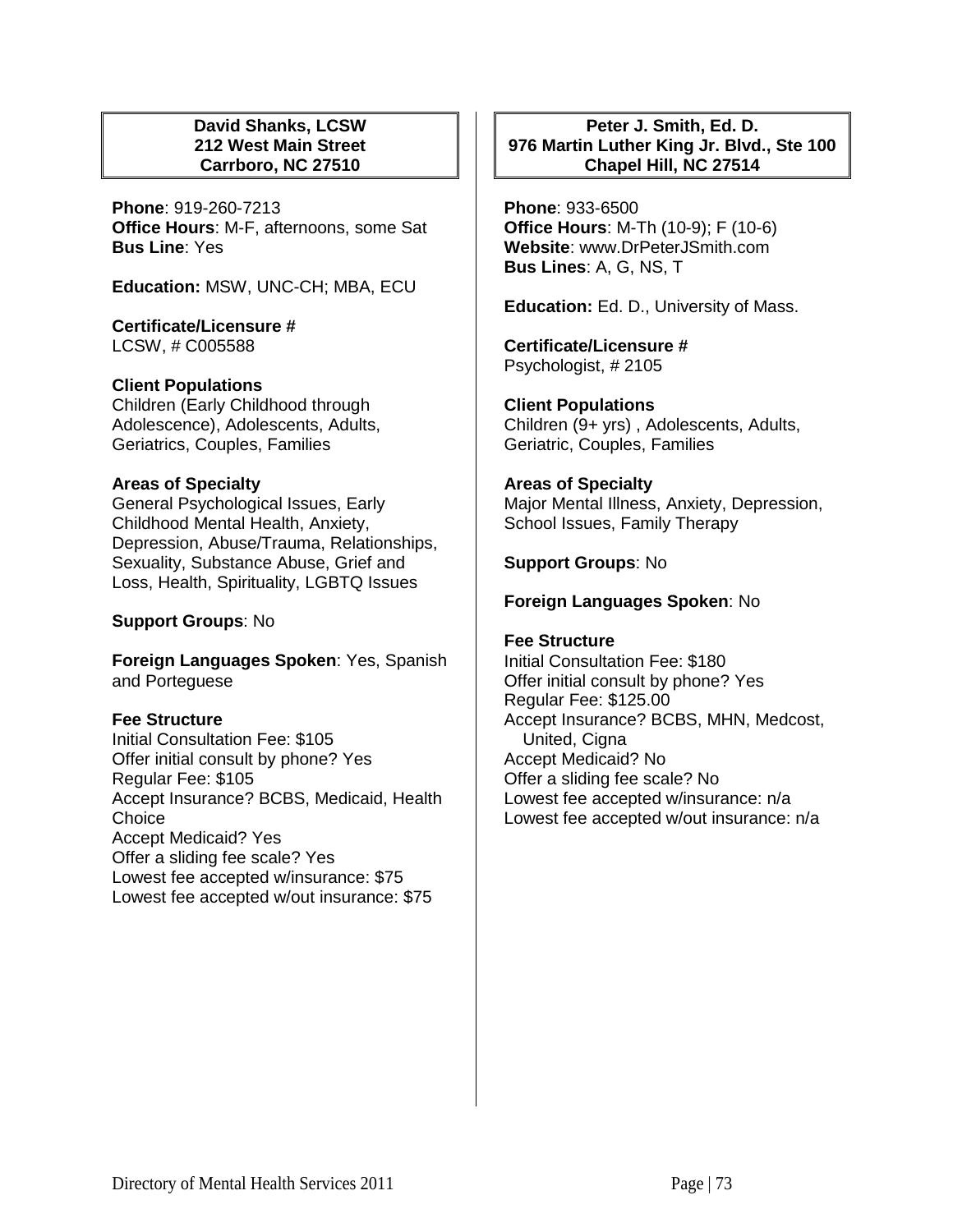## **Ilene Sperling, LPC 762 Ninth St., #631 Durham, NC 27705**

**Phone**: 225-5124 **Office Hours**: M-F, Saturday mornings **Website**: www.ncati.org

**Education:** MA, Lesley

#### **Certificate/Licensure #** LPC, # 4105 ATR

## **Client Populations**

Children 3-5 yrs, School-aged Children, Adults, Families

## **Areas of Specialty**

General Psychological Issues, Self-Esteem, Victims of Domestic Violence, Play Therapy, Art Therapy

**Support Groups**: Art Therapy Supervision

## **Foreign Languages Spoken**: Spanish

## **Fee Structure**

Initial Consultation Fee: \$110 Offer initial consult by phone? Yes Regular Fee: \$100.00 Accept Insurance? UBH, Cigna, Magellan, BCBS Accept Medicaid? Yes (children only) Offer a sliding fee scale? Yes Lowest fee accepted w/insurance: \$60 Lowest fee accepted w/out insurance: \$60

## **Clare Stadlen, LCSW 1829 E. Franklin St., Suite 100-H Chapel Hill, NC 27514**

**Phone**: 602-6766 **Office Hours**: M-Th, some evening hours **Website**: http://cas.typepad.com **Bus Lines**: D

**Education:** MSW, Columbia University

**Certificate/Licensure #** LCSW, # C0003990

**Client Populations**  Adolescents, Adults, Geriatric

## **Areas of Specialty**

Anxiety, Depression, Body Image, Eating Disorders, Peer Relationships/Dating/Marital Relations/Divorce

**Support Groups**: Yes: Overeaters (nondiet approach), Eating Disorders

## **Foreign Languages Spoken**: Spanish

## **Fee Structure**

Initial Consultation Fee: \$175 Offer initial consult by phone? Yes Regular Fee: \$110.00 Accept Insurance? All (as an out of network provider) Accept Medicaid? Yes (children only) Offer a sliding fee scale? Yes, case-by-case basis Lowest fee accepted w/insurance: n/a Lowest fee accepted w/out insurance: n/a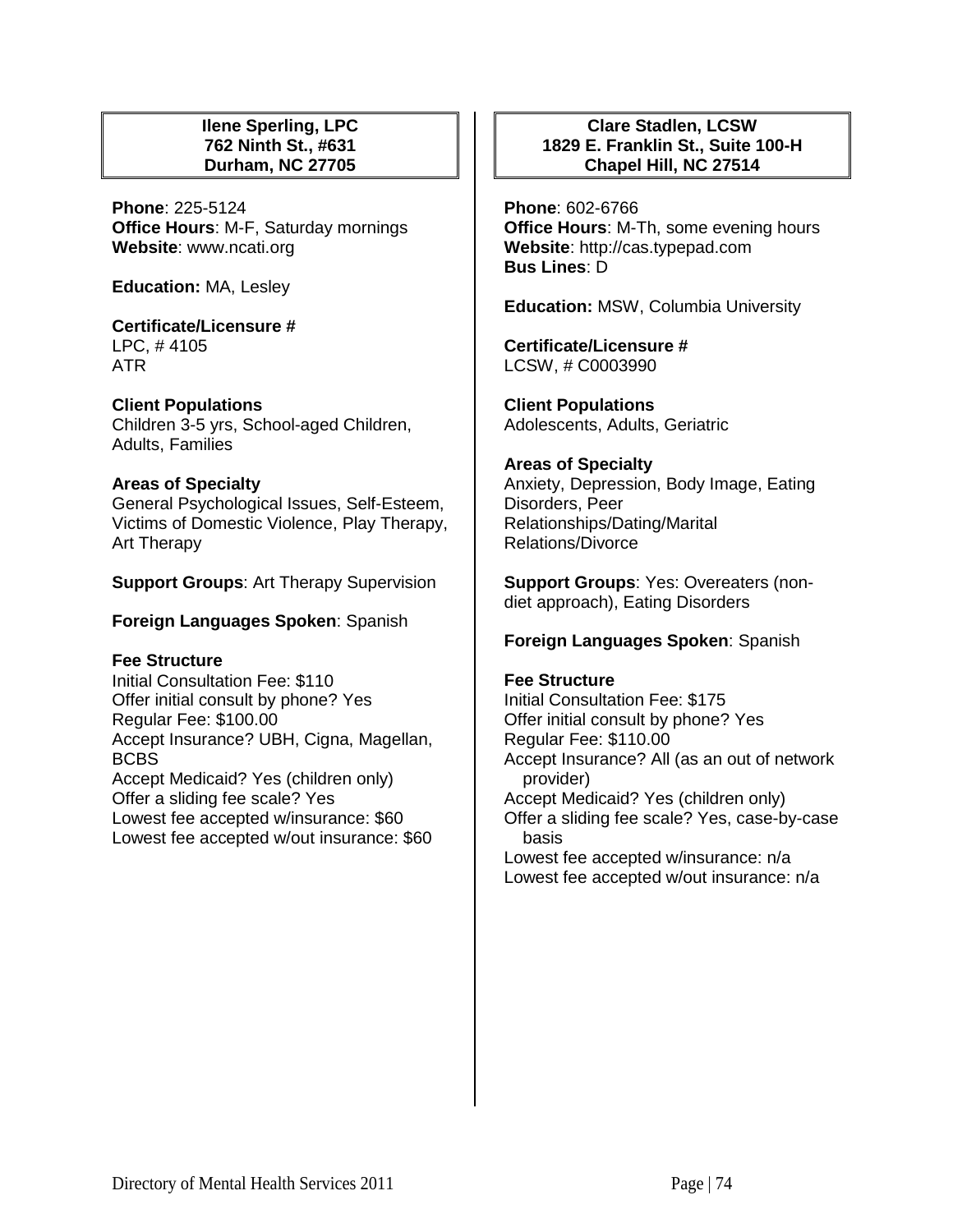## **Donna Stanley, LCSW 1829 E. Franklin Street, Suite 900B Chapel Hill, NC 27514**

**Phone**: 919- 990- 1011 **Office Hours**: M-Th 8-6 or 7 **Bus Lines**: D, CL

**Education:** MSW UNC-G, NC A&T

**Certificate/Licensure #** LCSW# C004443

**Client Populations**  Children, Adults, Adolescents

## **Areas of Specialty**

General Psychological Issues, Anxiety Disorders, Depression, Abuse, Spirituality (Christian specifically)

**Support Groups**: No

## **Foreign Languages Spoken**: No

## **Fee Structure**

Initial Consultation Fee: \$100 Offer initial consult by phone? No Regular Fee: \$100 Accept Insurance? Yes Accept Medicaid? Yes Offer a sliding fee scale? Yes Lowest fee accepted w/insurance: \$50 Lowest fee accepted w/out insurance: \$50

**STEP Clinic (Schizophrenia Treatment and Evaluation Program) UNC Department of Psychiatry, CB 7160 1st Floor Neurosciences Hospital UNC Department of Psychiatry Chapel Hill, NC 27599**

**Phone**: 966-8033 **Office Hours**: M-F (8:30-5, some evening) **Website**: www.unccmh.org **Bus Lines**: UNC Campus Routes

**Education:** MD, MSW, PhD

**Client Populations**  Adults, Families

**Areas of Specialty**  Major Mental Illness, Family Therapy

**Support Groups**: Yes: Family Psychoeducation (multiple family group therapy)

## **Foreign Languages Spoken**:

#### **Fee Structure**

Initial Consultation Fee: n/a Offer initial consult by phone? Yes Regular Fee: n/a Accept Insurance? Most Accept Medicaid? Yes Offer a sliding fee scale? No Lowest fee accepted w/insurance: \$0 Lowest fee accepted w/out insurance: n/a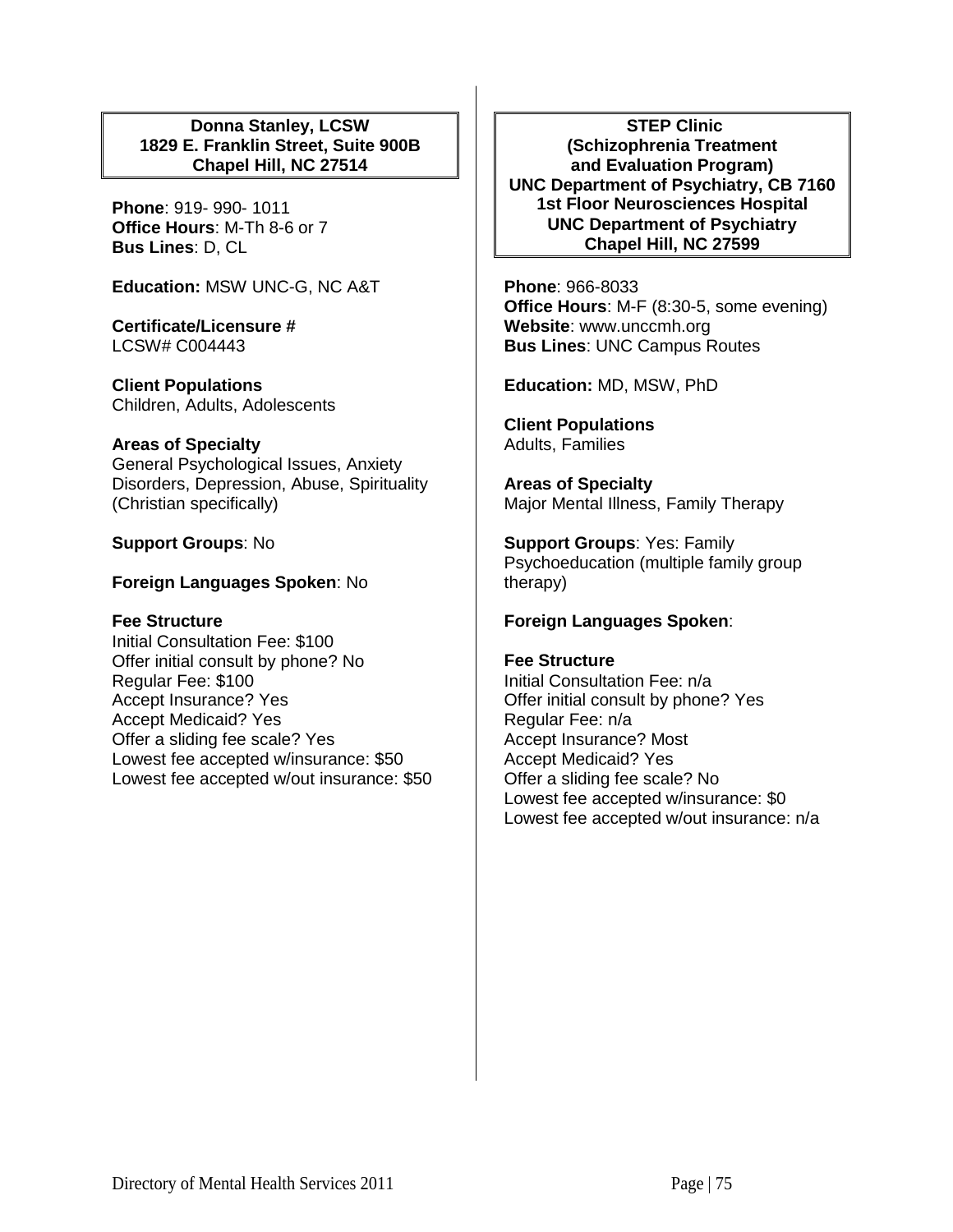**STEP Community Mental Health Clinic UNC Department of Psychiatry Carr Mill Mall, 200 N. Greensboro St., Ste C-6 Carrboro, NC 27510**

**Phone**: 942-7363 **Office Hours**: M-F (8:30-5, some evenings) **Website**: www.unccmh.org **Bus Lines**: UNC Campus Routes

**Education:** MSW, MD, PhD

**Client Populations**  Adults, Families

**Areas of Specialty**  Major Mental Illness, Family Therapy

**Support Groups**: Yes: Family Psychoeducation (multiple family group therapy), Supportive Therapy Groups, Cognitive Behavioral Therapy Groups

#### **Foreign Languages Spoken**: No

#### **Fee Structure**

Initial Consultation Fee: \$0 Offer initial consult by phone? Yes Regular Fee: n/a Accept Insurance? Most Accept Medicaid? Yes Offer a sliding fee scale? No Lowest fee accepted w/insurance: \$0 Lowest fee accepted w/out insurance: n/a

## **Carolyn Stevenson, LCSW, MDiv 762 Ninth St. Durham, NC 27705**

**Phone**: 699-4933 **Office Hours**: 8:30 a.m.-8- p.m. **Website**: www.carolynstevenson.com **Bus Lines**: Route 11

**Education:** MSW, Smith College

**Certificate/Licensure #** LCSW, # C005997

**Client Populations**  Adolescents, Adults, Geriatric, Couples

#### **Areas of Specialty**

General Psychological Issues, Depression, Lesbian, Gay, Bisexual, Transgender and Queer Issues, Peer Relationships/Dating/Marital Relations/Divorce, Spirituality,

## **Support Groups**: No

#### **Foreign Languages Spoken**: No

#### **Fee Structure**

Initial Consultation Fee: \$75 Offer initial consult by phone? No Regular Fee: \$130.00 Accept Insurance? None Accept Medicaid? No Offer a sliding fee scale? Yes Lowest fee accepted w/insurance: \$75 Lowest fee accepted w/out insurance: \$75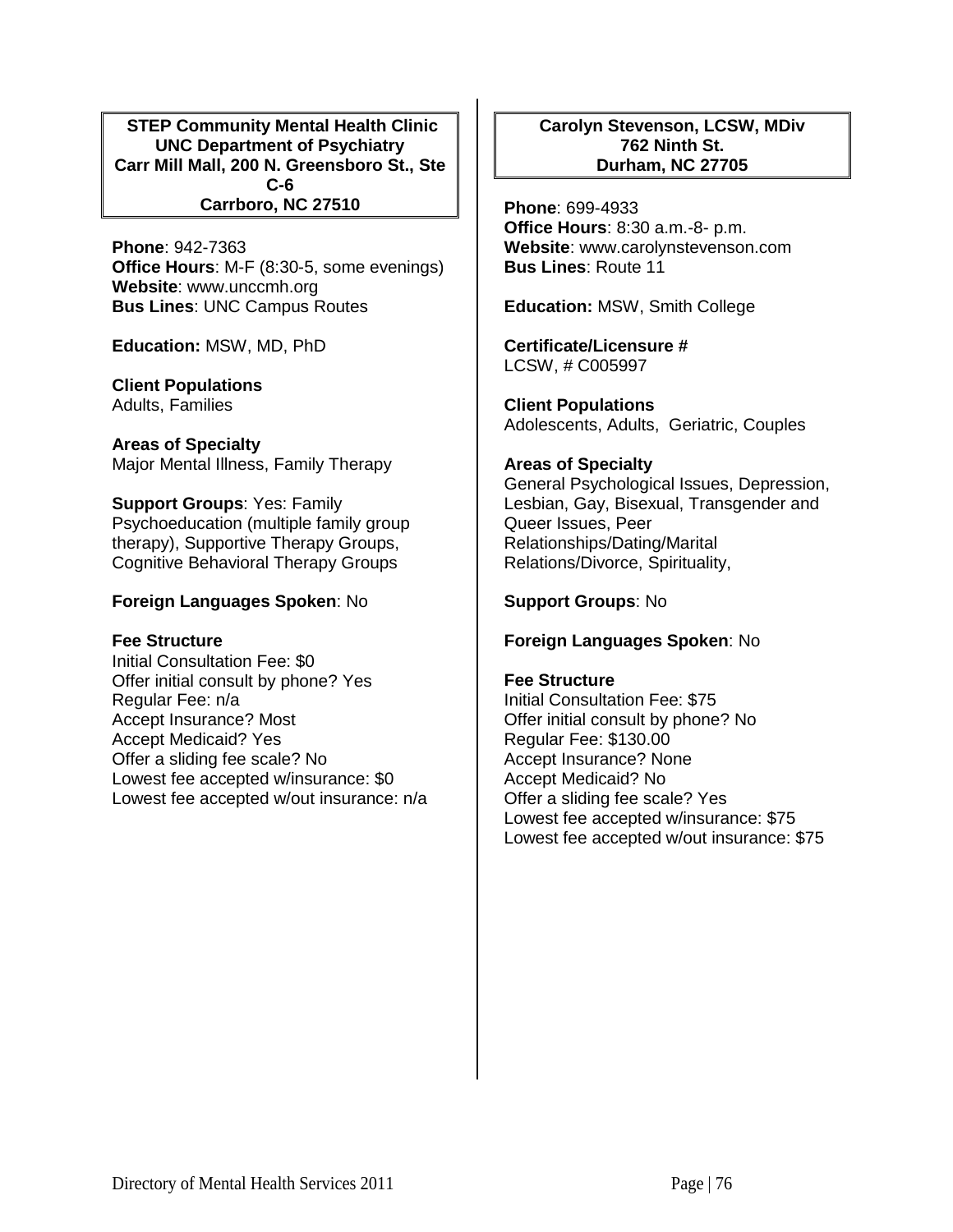**David Stewart, Ph.D. and Karen Stewart, MA 811 Ninth St., Suite 220 Durham, NC 27705**

**Phone**: 286-5051 **Office Hours**: Varies by appointment **Website:** http://www.stewartpsychologists.com/ **Bus Lines**: 9th St. Club Blvd

**Education:** Ph.D., Univ. of Tennessee; MA, Trinity University

**Certificate/Licensure #** Psychologist, # 1043 Psychologist Associate, # 1049

## **Client Populations**

Adolescents, Adults, Geriatric, Couples, Families

#### **Areas of Specialty**

General Psychological Issues, Anxiety, Depression, Grief and Loss, Self Esteem, Children of Alcoholics, Co-Dependence, **Spirituality** 

**Support Groups**: No

#### **Foreign Languages Spoken**: No

#### **Fee Structure**

Initial Consultation Fee: \$0 Offer initial consult by phone? Yes Regular Fee: \$110.00 Accept Insurance? BCBS, Cigna, Others Accept Medicaid? Yes Offer a sliding fee scale? Depends. Lowest fee accepted w/insurance: n/a Lowest fee accepted w/out insurance: n/a

## **Lili Sznaidman, LPC 910 Broad Street Durham, NC 27705**

**Phone**: 919- 403- 8571 **Office Hours**: Tues-Thurs by Appointment **Bus Lines: 9<sup>th</sup> Street** 

**Education:** MS & EdS, UNC-G

**Certificate/Licensure #** LPC, ACS #3407

**Client Populations**  Adults, Couples, Adolescents (16 & up), Families (Adolescents 16 & up)

#### **Areas of Specialty**

Depression, Self-Esteem, Grief and Loss, Relationship Issues, Spirituality, Other (Bicultural Concerns)

#### **Support Groups**: No

#### **Foreign Languages Spoken**: Spanish

#### **Fee Structure**

Initial Consultation Fee: \$120 Offer initial consult by phone? Yes Regular Fee: \$90 (Individual) \$100 (Couples or Families) Accept Insurance? Aetna, BSNSNC, MHN, UBH, some EAP programs Accept Medicaid? No Offer a sliding fee scale? Yes Lowest fee accepted w/insurance: n/a Lowest fee accepted w/out insurance: client's circumstances, discussed at the time of making the first appointment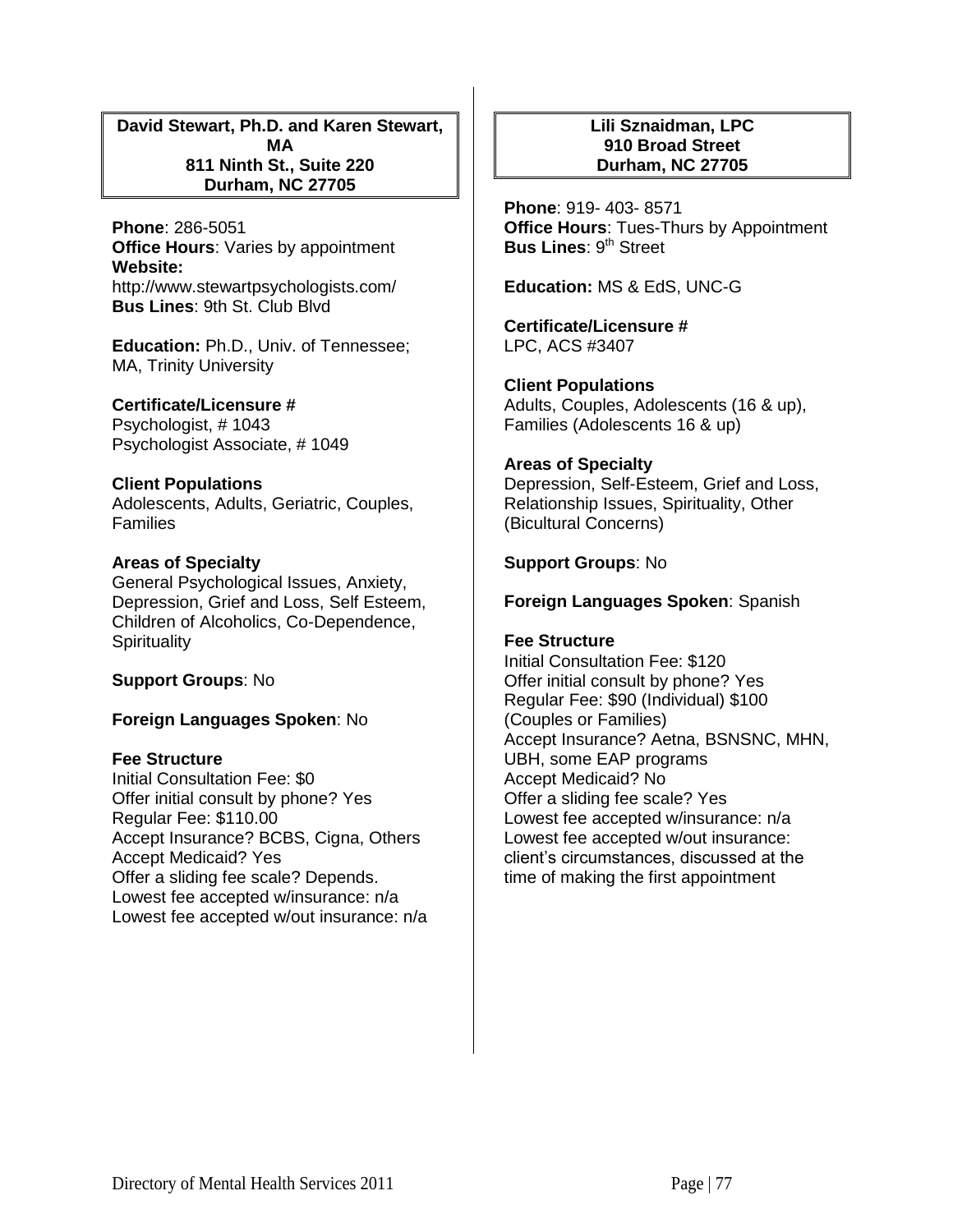## **Joyce Tennison, LPC 212 West Main Street Carrboro, NC 27510**

**Phone**: 919- 887- 2115 **Office Hours**: M 8-7 **Bus Lines**: CW & J

**Education:** MS Community Counseling; EdS Marriage and Family Counseling, Med Special Ed UNC-G, Boston Univ., California State, LA

**Certificate/Licensure #** LPC, NC #4156

#### **Client Populations**

Adults, Couples, Other (Adoptive Families)

#### **Areas of Specialty**

General Psychological Issues, Severe and Persistent Mental Illness, Depression, Anxiety Disorders, Abuse, Domestic Violence, Homosexual and Transgender, Grief and Loss, Relationship Issues, Health Issues, Spirituality, Other (Adoption, Confidential Intermediary for birth family reunion)

#### **Support Groups**: No

## **Foreign Languages Spoken**: No

#### **Fee Structure**

Initial Consultation Fee: \$80 Offer initial consult by phone? Yes Regular Fee: \$60 Accept Insurance? Yes Accept Medicaid? Yes Offer a sliding fee scale? Yes Lowest fee accepted w/insurance: \$25 Lowest fee accepted w/out insurance: \$25

## **Merideth Tomlinson, PhD 104 South Estes Drive, Suite 206 Chapel Hill, NC 27514**

**Phone**: 919- 967- 7242 **Office Hours**: T, Th 8-12 **Bus Lines**: F, D, C

**Education:** MS & PhD; Univ of Central Arkansas, Univ of MD

**Certificate/Licensure #** LP #3347

**Client Populations**  Adults, Couples, Geriatric, Families

#### **Areas of Specialty**

General Psychological Issues, Abuse, Homosexual & Transgender, Grief and Loss, Spirituality

#### **Support Groups**: No

#### **Foreign Languages Spoken**: No

#### **Fee Structure**

Initial Consultation Fee: \$100 Offer initial consult by phone? Yes 15 min no charge Regular Fee: \$100 Accept Insurance? No Accept Medicaid? No Offer a sliding fee scale? Yes Lowest fee accepted w/insurance: n/a Lowest fee accepted w/out insurance: \$40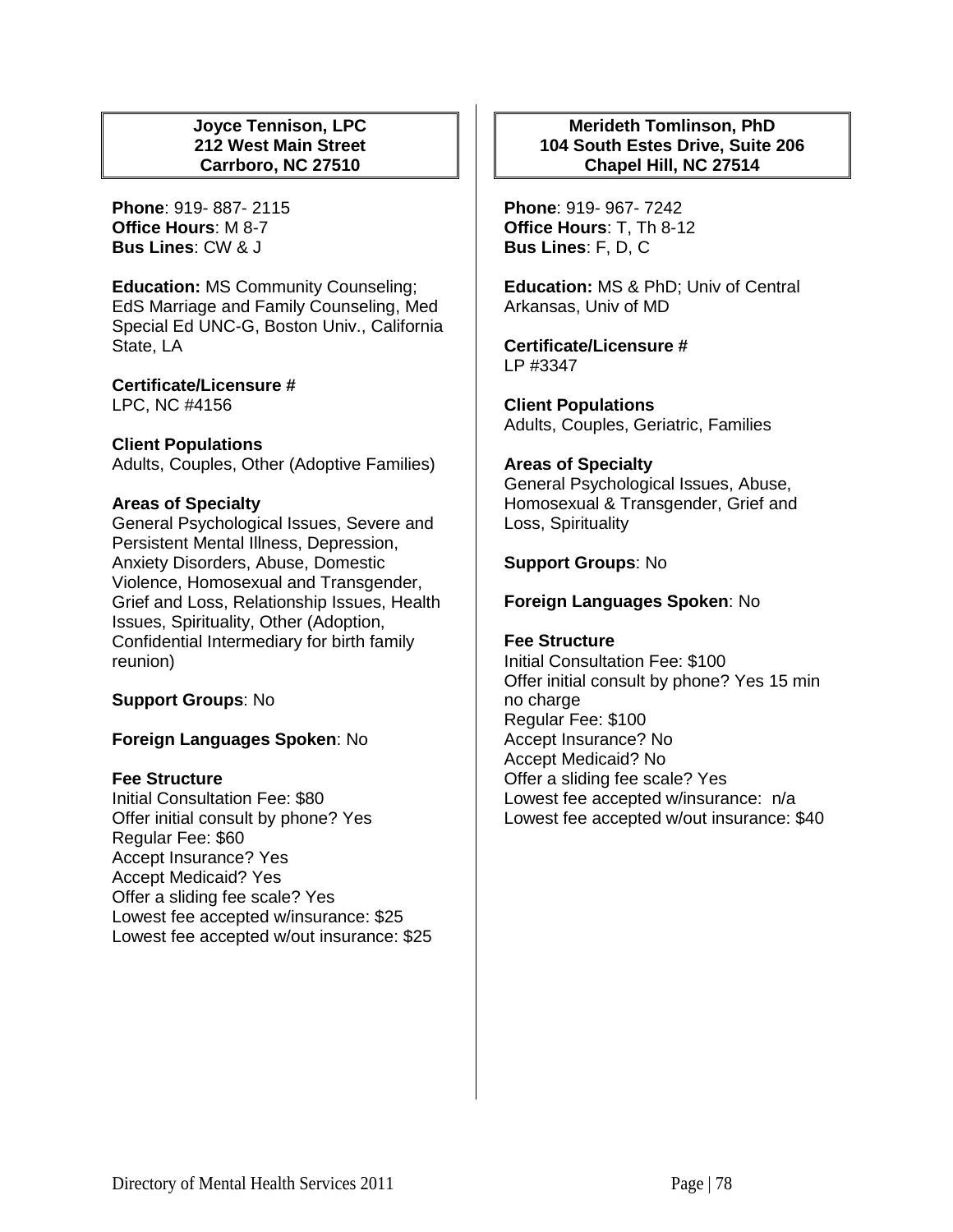#### **Therapeutic Alternatives 4270 Heath Dairy Rd. Randleman, NC 27317 (Offices in Pittsboro and Siler City)**

**Phone**: 336-495-2700 **Office Hours**: M-F (8-5) **Website**: www.mytahome.com

## **Client Populations**

Children 3-5 yrs, School-aged Children, Adolescents, Adults, Geriatric, Families

## **Areas of Specialty**

Major Mental Illness, Anxiety, Depression, Abuse, Sexual Abuse and Incest, Career and Vocational, School Issues, Grief and Loss

**Support Groups**: Yes: Substance Abuse

## **Foreign Languages Spoken**: Spanish

## **Fee Structure**

Initial Consultation Fee: n/a Offer initial consult by phone? No Regular Fee: Call for fee info. Accept Insurance? Medicaid, IPRS, some Medicare and private insurance plans Accept Medicaid? Yes Offer a sliding fee scale? Yes Lowest fee accepted w/insurance: n/a Lowest fee accepted w/out insurance: n/a

## **Janice Trusky, MSW 180 Providence Rd., #4 Chapel Hill, NC 27514**

**Phone**: 260-8613 **Office Hours**: T, TH (8-8) **Bus Lines**: Yes

**Education:** MSW, Virginia Commonwealth **University** 

**Certificate/Licensure #** LCSW, # C003463

**Client Populations**  School-aged Children, Adolescents, Families

#### **Areas of Specialty**

Depression, Self-Esteem, Abuse, Sexual Abuse and Incest, School Issues, Parent-Child Interaction

## **Support Groups**: No

## **Foreign Languages Spoken**: No

#### **Fee Structure**

Initial Consultation Fee: \$100 Offer initial consult by phone? Yes Regular Fee: \$100.00 Accept Insurance? BCBS, Cigna, Medicaid, Health Choice Accept Medicaid? Yes Offer a sliding fee scale? No Lowest fee accepted w/insurance: n/a Lowest fee accepted w/out insurance: n/a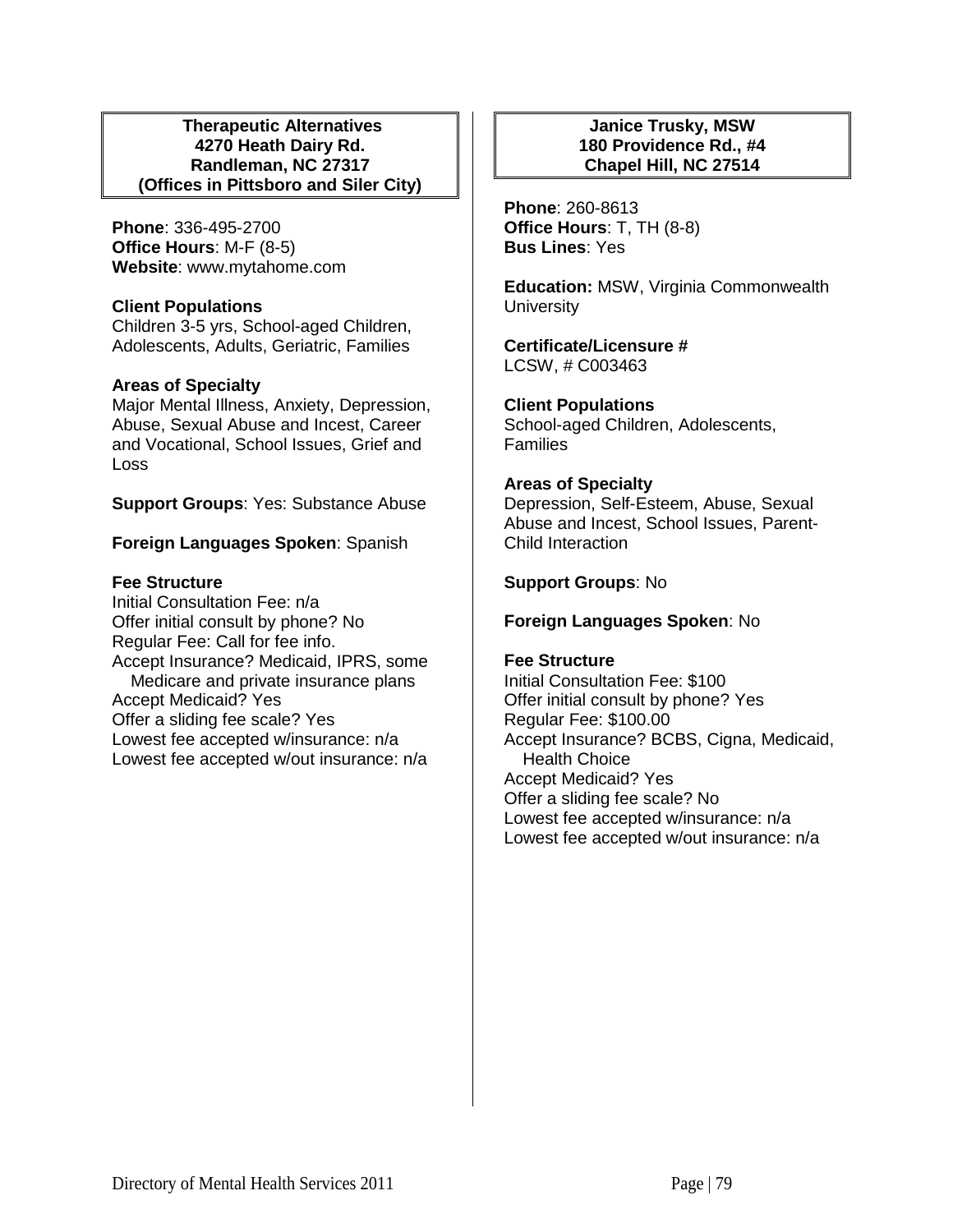## **Janet Urman, LCSW 137 E. Franklin Street, Suite 30 Chapel Hill, NC 27514**

**Phone**: 919- 967- 6170 **Office Hours**: T-F 8-4, Mon as needed **Bus Lines**: Yes

**Education:** MSW Boston College

**Certificate/Licensure #** LCSW # C000072

**Client Populations**  Adults, Adolescents

## **Areas of Specialty**

General Psychological Issues, Depression, Anxiety Disorders, Abuse, Grief and Loss, Relationship Issues

## **Support Groups**: No

## **Foreign Languages Spoken**: No

## **Fee Structure**

Initial Consultation Fee: \$120 Offer initial consult by phone? Yes (Prefer Face to Face) Regular Fee: \$120 Accept Insurance? BCBS, ComPsych, Medicare, United Health Accept Medicaid? No Offer a sliding fee scale? Yes Lowest fee accepted w/insurance: n/a Lowest fee accepted w/out insurance: n/a

### **Jeanne Van Gemert, LPC, LMBT Duke Integrative Medicine 3475 Erwin Rd Durham, NC 27705**

**Phone**: 684-9857 **Office Hours**: M-TH (7-5) **Website**: www.dukeintegrativemedicine.org **Bus Lines**: Erwin Rd.

**Education:** MA, Lesley University

**Certificate/Licensure #** LPC, # 2898

**Client Populations Adults** 

**Areas of Specialty**  Anxiety, Depression, Self-Esteem, Peer Relationships/Dating/Marital Relations/Divorce, Health

## **Support Groups**: No

## **Foreign Languages Spoken**: No

#### **Fee Structure**

Initial Consultation Fee: \$175 Offer initial consult by phone? No Regular Fee: \$115.00 Accept Insurance? No, but will give Superbill Accept Medicaid? No Offer a sliding fee scale? No Lowest fee accepted w/insurance: n/a Lowest fee accepted w/out insurance: n/a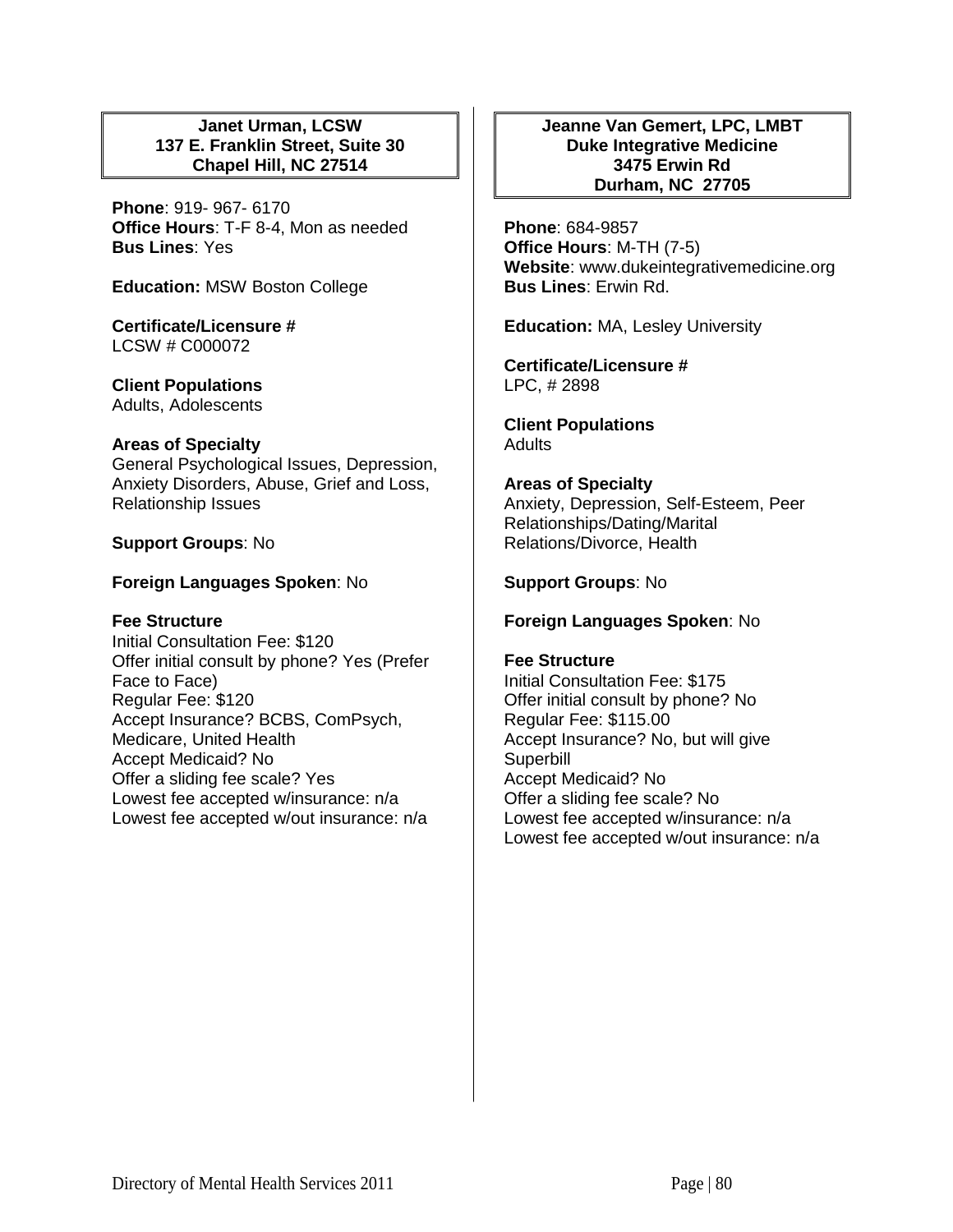## **Shannon Van Wey, PhD Main St. Clinical Associates 115 N. Duke St. Durham, NC 27701**

**Phone**: 286-3453 ext 108 **Office Hours**: M-F (10-7, varies) **Website**: www.mainstreetclinical.com **Bus Lines**: Yes

**Education:** PhD, UNC-CH

**Certificate/Licensure #** Clinical Psychologist, # 808

**Client Populations**  Adults, Geriatric, Couples

## **Areas of Specialty**

Major Mental Illness, Depression, Lesbian, Gay, Bisexual, Transgender and Queer Issues, Grief and Loss, Peer Relationships/Dating/Marital Relations/Divorce

**Support Groups**: No

## **Foreign Languages Spoken**: No

**Fee Structure** 

Initial Consultation Fee: \$145 Offer initial consult by phone? Yes Regular Fee: \$120.00 Accept Insurance? Most insurers in Triangle area Accept Medicaid? No Offer a sliding fee scale? Negotiated on individual basis Lowest fee accepted w/insurance: n/a Lowest fee accepted w/out insurance: n/a

## **Sandra Vander Linde, MS, LMFT 1502 NC Hwy 54 West, Suite 505 Durham, NC 27707**

**Phone**: 641-1211 **Office Hours**: M, W (11-7); T,TH (9-5) **Website**: www.sandravanderlinde.com **Bus Lines**: DATA & TTA

**Education:** MS, Fuller Theological Seminary

**Certificate/Licensure #** LMFT, # 763

**Client Populations**  Adults, Couples

## **Areas of Specialty**

Anxiety, Depression, Abuse, Sexual Abuse and Incest, Children of Alcoholics, Co-Dependence, Peer Relationships/Dating/Marital Relations/Divorce

**Support Groups**: No

## **Foreign Languages Spoken**: No

## **Fee Structure**

Initial Consultation Fee: \$135 Offer initial consult by phone? Yes Regular Fee: \$110 (Individual); \$120 (Couples) Accept Insurance? BCBS, State Health Plan, Medicaid Accept Medicaid? Yes (DBT therapy only) Offer a sliding fee scale? Yes Lowest fee accepted w/insurance: n/a Lowest fee accepted w/out insurance: \$60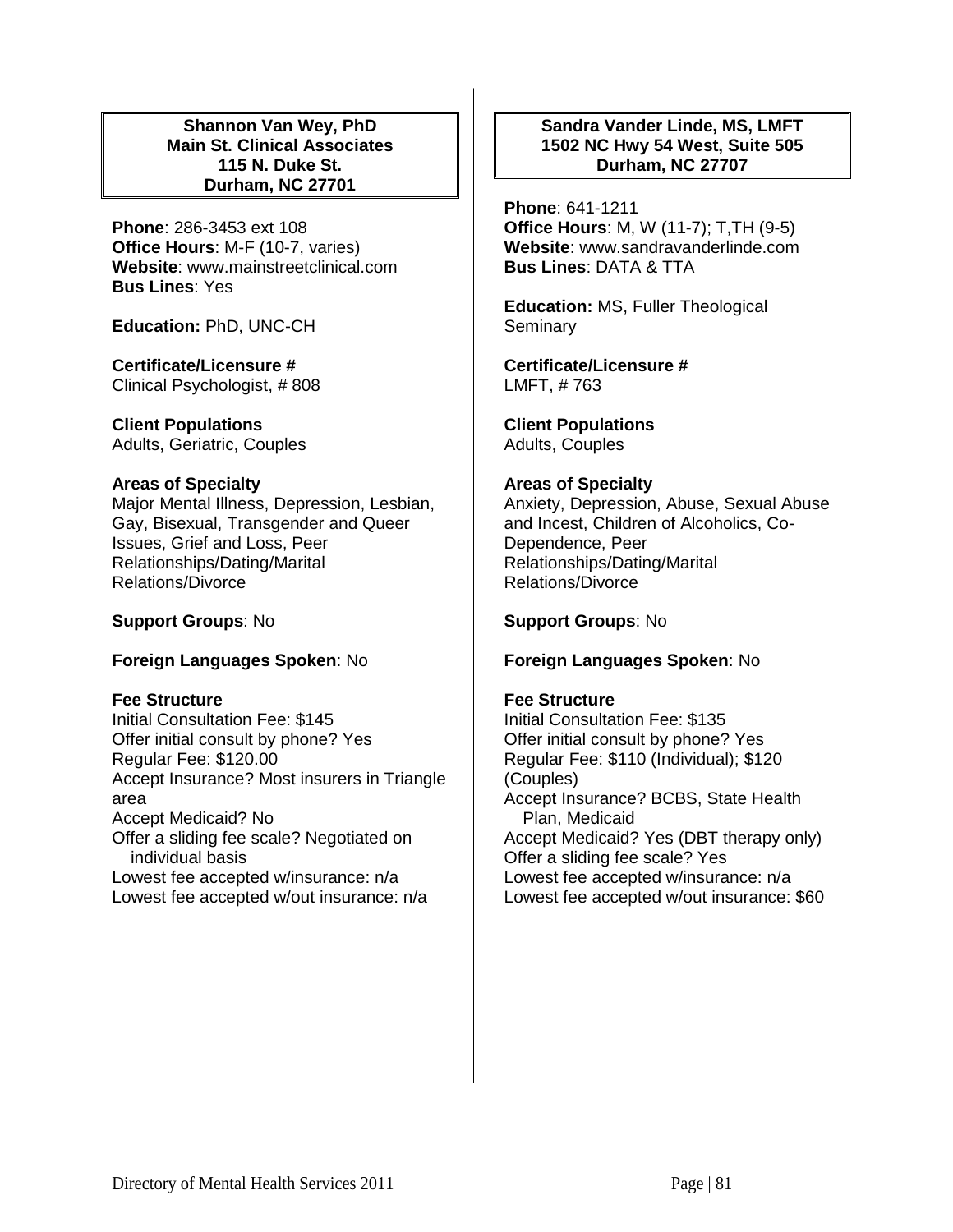## **Melany Coopmans Vizithom, MA 200 W. Weaver St, #2 Carrboro, NC 27510**

**Phone**: 636-0984 **Office Hours**: M,T, TH ( 8-4) **Bus Lines**: CW, J

**Education:** MA, Univ. of Chicago

**Certificate/Licensure #** LCSW, # C004091

**Client Populations**  Adults, Couples

**Areas of Specialty**  Peer Relationships/Dating/Marital Relations/Divorce

**Support Groups**: Yes: DBT Single Module

**Foreign Languages Spoken**: No

**Fee Structure**  Initial Consultation Fee: \$0 Offer initial consult by phone? Yes Regular Fee: \$95.00 Accept Insurance? BCBS Accept Medicaid? No Offer a sliding fee scale? No Lowest fee accepted w/insurance: n/a Lowest fee accepted w/out insurance: n/a

## **Sibyl Wagner, LCSW 1829 E. Franklin St., Suite 1200 D Chapel Hill, NC 27514**

**Phone**: 967-9733 **Office Hours**: 9 a.m. - 6 p.m. **Bus Lines**: CL,D,DM

**Education:** MSW, University of Penn.

**Certificate/Licensure #** LCSW, # C000628

**Client Populations**  Adolescents, Adults, Geriatric, Couples, Families

#### **Areas of Specialty**

Major Mental Illness, Eating Disorders, Lesbian, Gay, Bisexual, Transgender and Queer Issues, Grief and Loss, Peer Relationships/Dating/ Marital Relations/Divorce

## **Support Groups**: No

**Foreign Languages Spoken**: Conversational French

#### **Fee Structure**

Initial Consultation Fee: \$115 Offer initial consult by phone? Yes Regular Fee: \$115.00 Accept Insurance? BCBS Accept Medicaid? No Offer a sliding fee scale? Yes Lowest fee accepted w/insurance: \$70 Lowest fee accepted w/out insurance: \$50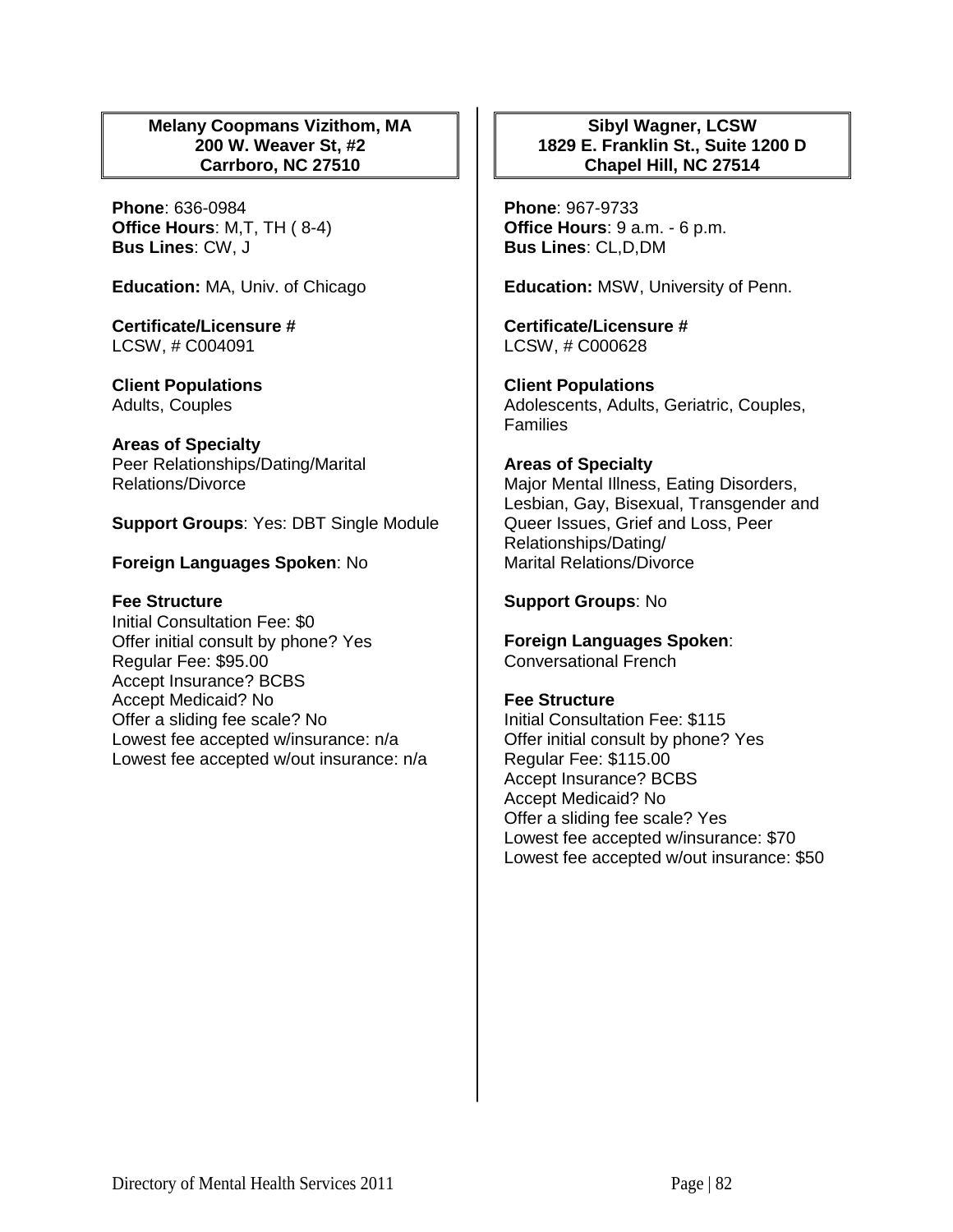## **Ann Waldon, LCSW 212 West Main St. Carrboro, NC 27510**

**Phone**: 932-3908 **Office Hours**: M,Th (8-6:30); T(10:30-6:30);W (8-2) **Website**: www.annwaldon.com **Bus Lines**: J

**Education:** MSW, UNC-CH

#### **Certificate/Licensure #** LCSW, # C000180

## **Client Populations**

Birth to 3 yrs, Children 3-5 yrs, School-aged children, Adults

#### **Areas of Specialty**

Anxiety, Depression, Abuse, Sexual Abuse and Incest, Grief and Loss, PTSD

## **Support Groups**: No

## **Foreign Languages Spoken**: No

## **Fee Structure**

Initial Consultation Fee: \$100 Offer initial consult by phone? Yes, brief Regular Fee: \$100.00 Accept Insurance? BCBS, Value Options Accept Medicaid? Yes (children only) Offer a sliding fee scale? Yes Lowest fee accepted w/insurance: \$70 Lowest fee accepted w/out insurance: \$70

## **Chaille Anne Walsh, PhD 115 N. Duke Street, Suite 1-B Durham, NC 27701**

**Phone**: 9286-3453, ext. 102 **Office Hours**: M-F 8am – 8pm **Website**: www.mainstreetclinical.com **Bus Lines**: City Bus and Duke Univ Bus lines

**Education:** PhD, Marquette University

**Certificate/Licensure #** Psychologist, # 3309

## **Client Populations**

Children, Adolescents, Adults, Geriatrics, Couples, Familes, Groups

## **Areas of Specialty**

General Psychological Issues, Anxiety, Depression, Abuse/Trauma, Eating Disorders/Body Image, Substance Abuse, LBGTQ Issues, Attention/Learning Issues, Career Issues, Grief and Loss, Relationships, Parent Child Interaction, Health, Spirituality

**Support Groups**: Yes

## **Foreign Languages Spoken**: No

#### **Fee Structure**

Initial Consultation Fee: \$145 Offer initial consult by phone? No Regular Fee: \$120.00 Accept Insurance? Yes Accept Medicaid? No Offer a sliding fee scale? Yes Lowest fee accepted w/insurance: n/a Lowest fee accepted w/out insurance: n/a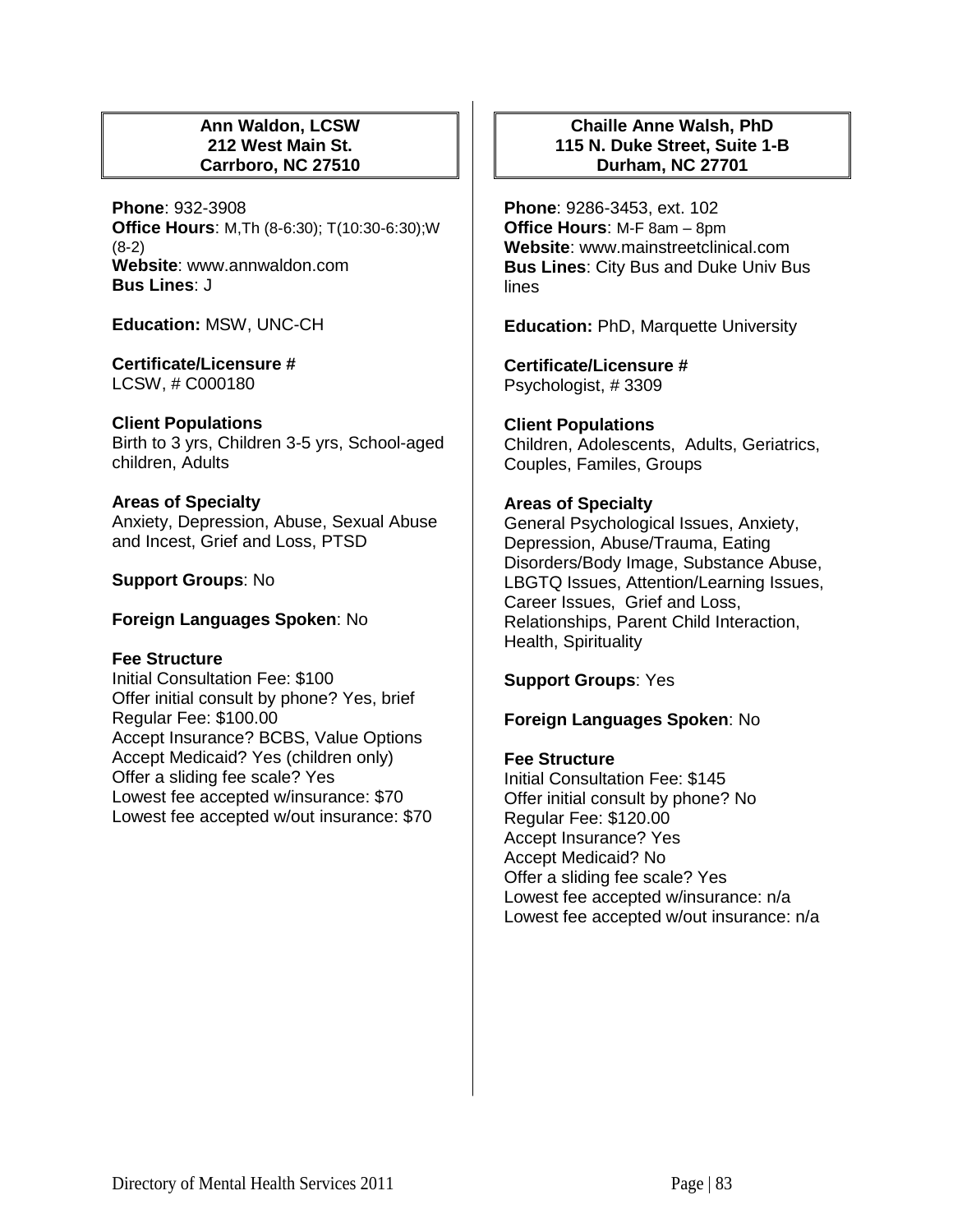## **Peggy Williams, LCSW Mebane Counseling Center 310 North Second St. Mebane, NC 27302**

**Phone**: 304-1199 **Office Hours**: W, TH (9-6) **Website**: mebanecounseling.com **Bus Lines**: No

**Education:** MSW, East Carolina University

## **Certificate/Licensure #**

LCSW, # C004132

## **Client Populations**

Children 3-5 yrs, School-aged Children, Adolescents, Adults

## **Areas of Specialty**

General Psychological Issues, Anxiety, Self-Esteem, Attention and Learning Problems, School Issues

## **Support Groups**: No

## **Foreign Languages Spoken**: No

## **Fee Structure**

Initial Consultation Fee: \$150 Offer initial consult by phone? Yes Regular Fee: \$90.00 Accept Insurance? Medicaid, NCHC, BCBS, out-of-network Accept Medicaid? Yes Offer a sliding fee scale? No, but will consider Lowest fee accepted w/insurance: n/a Lowest fee accepted w/out insurance: n/a

## **Jay C. Williams, LCSW, Ph.D. 1829 E. Franklin St., 900A Chapel Hill, NC 27514**

**Phone**: 942-8716 **Office Hours**: T-TH (8-8); F (8-5) **Bus Lines**: D and Eastgate Shopping Cntr stops

**Education:** MSW, Ph.D., Smith College

## **Certificate/Licensure #**

LCSW, # C000073 Board Certified Diplomate in Clinical Social **Work** 

**Client Populations**  School-aged Children, Adolescents, Adults, Geriatric, Couples, Families

## **Areas of Specialty**

Anxiety, Depression, Attention and Learning Problems, Peer Relationships/Dating/Marital Relations/Divorce, Family Therapy

**Support Groups**: No

#### **Foreign Languages Spoken**: No

## **Fee Structure**

Initial Consultation Fee: \$0 Offer initial consult by phone? Yes Regular Fee: \$110.00 Accept Insurance? BCBS, Cigna, Aetna, Magellan, MHN, ComPsych, United Accept Medicaid? No Offer a sliding fee scale? Yes, mid-day appts only Lowest fee accepted w/insurance: \$55 Lowest fee accepted w/out insurance: \$55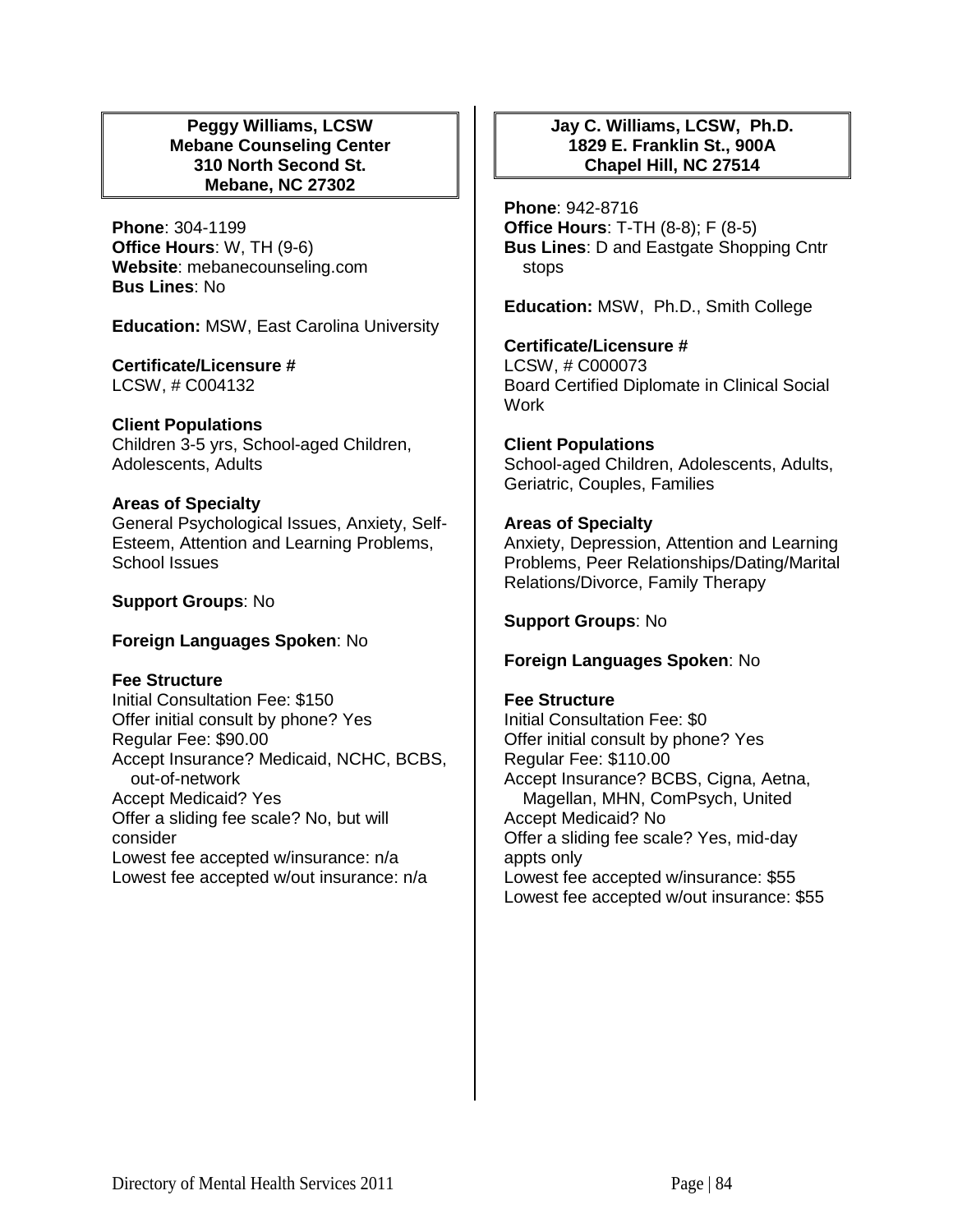## **Reid Wilson, Ph.D. 3011 Jones Ferry Rd. Chapel Hill, NC 27516**

**Phone**: 942-0700 **Office Hours**: 9 am-7 pm **Website**: www.anxieties.com **Bus Lines**: No

**Education:** Ph.D., Fielding University

**Certificate/Licensure #** Psychologist, # 1044

**Client Populations**  Children (7+ yrs), Adolescents, Adults, **Geriatric** 

**Areas of Specialty**  Anxiety

**Support Groups**: Yes: Panic Disorder, Social Anxiety, OCD

## **Foreign Languages Spoken**: No

#### **Fee Structure**

Initial Consultation Fee: \$130 Offer initial consult by phone? No Regular Fee: \$130.00 Accept Insurance? Many Accept Medicaid? No Offer a sliding fee scale? No Lowest fee accepted w/insurance: n/a Lowest fee accepted w/out insurance: n/a

**Geoffrey Zeger, MSW Main St. Clinical Associates, PA 115 N. Duke Street, Suite 1-B Durham, NC 27701**

**Phone**: 286-3453 ext 113 **Office Hours**: M-F, Some Saturdays **Website**: www.mainstreetclinical.com **Bus Lines**: Yes

**Education:** MSW, UNC-CH

**Certificate/Licensure #** LCSW, # C000854

**Client Populations**  Children 3-5 yrs, School-aged Children, Adolescents, Adults, Couples, Families

# **Areas of Specialty**  Anxiety, Depression, Drug, Alcohol,

Tobacco and Other Addictions, Attention and Learning Problems, Violence

**Support Groups**: Yes: DBT

**Foreign Languages Spoken**: No

## **Fee Structure**

Initial Consultation Fee: \$145 Offer initial consult by phone? Yes Regular Fee: \$120 for 90806 Accept Insurance? Cigna, Aetna, BCBS, Magellan, UBH Accept Medicaid? Yes (children only) Offer a sliding fee scale? Yes, negotiable Lowest fee accepted w/insurance: n/a Lowest fee accepted w/out insurance: n/a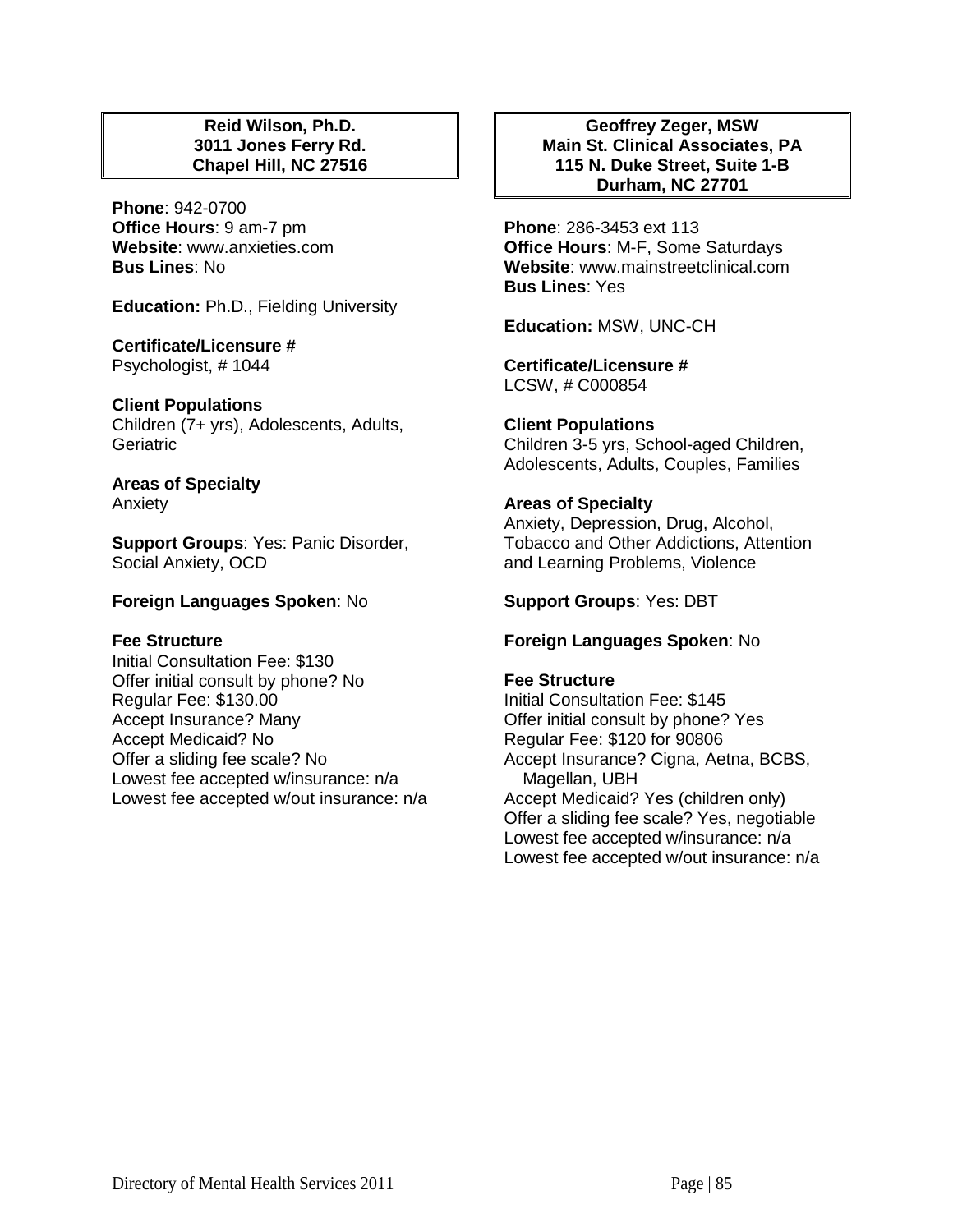# **APPENDIX A: LIST OF PROVIDER'S DEGREES, LICENSES AND CREDETIALS**

| <b>CRC</b>                                | <b>Certified Rehabilitation Counselor</b>                      |
|-------------------------------------------|----------------------------------------------------------------|
| <b>LCSW</b>                               | <b>Licensed Clinical Social Worker</b>                         |
| <b>LPA</b>                                | Licensed Psychological Associate                               |
| <b>LPC</b>                                | Licensed Professional Counselor or Licensed Pastoral Counselor |
| <b>RN</b>                                 | <b>Registered Nurse</b>                                        |
| МA                                        | Master of Arts                                                 |
| M.Ed.                                     | <b>Master of Education</b>                                     |
| <b>MFT/LMFT</b>                           | Licensed Marriage and Family Therapist                         |
| MD                                        | Doctor of Medicine                                             |
| <b>MPH</b>                                | <b>Master of Public Health</b>                                 |
| MS                                        | <b>Master of Science</b>                                       |
| <b>MSW</b>                                | Master of Science in Social Work                               |
| Ph.D.                                     | Doctor of Philosophy                                           |
| Psy. D.                                   | Doctor of Psychology                                           |
| <b>Psychologist Licensed Psychologist</b> |                                                                |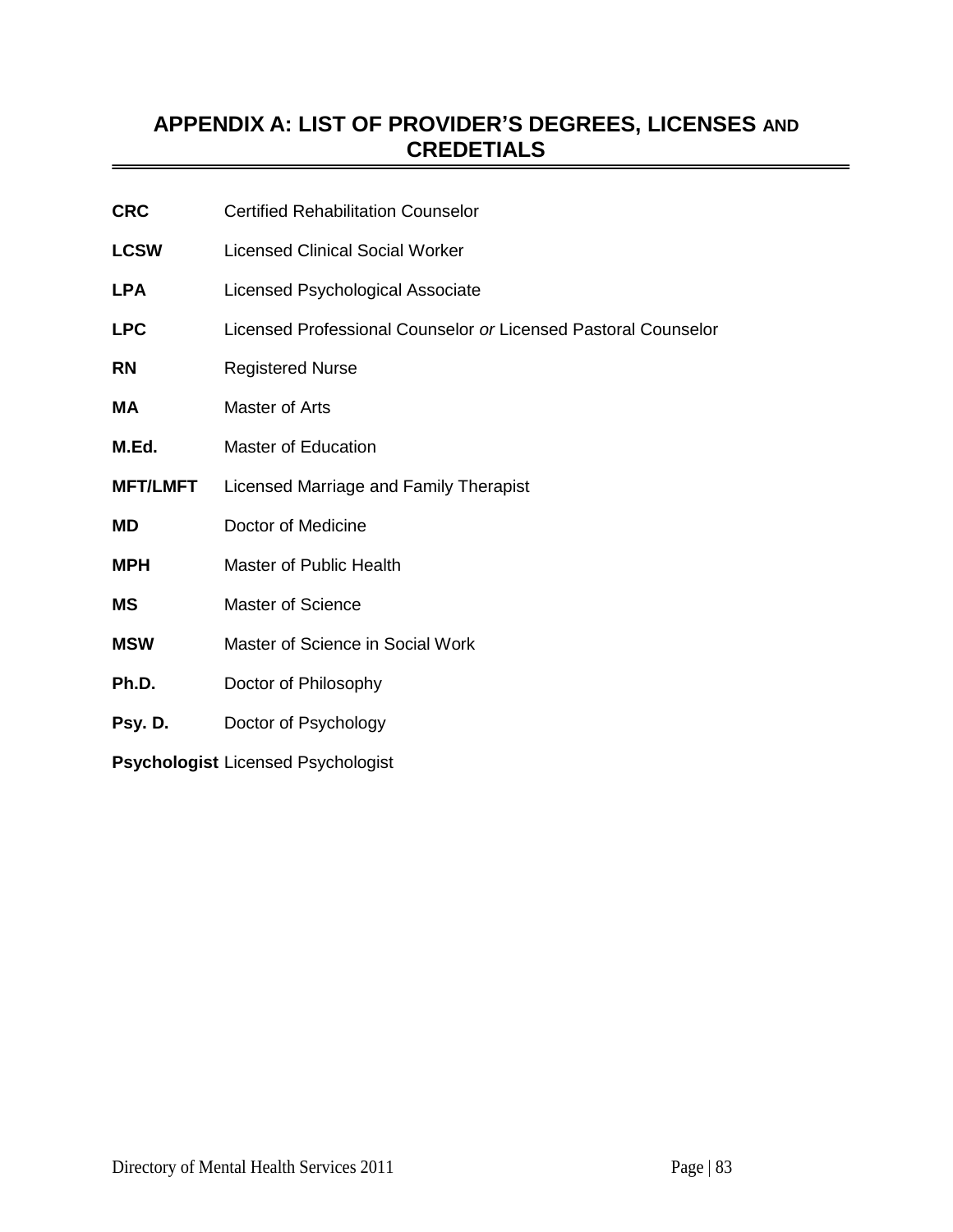## **APPENDIX B: INFORMATION TO CONSIDER WHEN CHOOSING A PROVIDER**

The client-provider relationship is a key ingredient of successful treatment. Here are some of the topics you may wish to consider when selecting a mental health provider.

**Credentials:** academic qualifications and licensure of the provider. See page 67 for a guide to common credentials in North Carolina.

**Experience:** the length of time the person has been in practice, types of client served (for example, children, adolescents, etc.), and areas of specialty (for example, major illness, divorce, eating disorders, etc.).

**Treatment Procedures:** the length and frequency of sessions, medication information, emergency arrangements, expected duration of treatment. *Note: If after a reasonable length of time, you feel that a rapport has not been established between you and your therapist, you may consider changing practitioners.* 

**Office Procedures:** office hours, notification of cancellation of appointments, "after hours" availability.

**Financial Arrangements:** fees, insurance coverage, special payment considerations.

#### **Below are potential questions to ask yourself when seeking help:**

Am I interested in individual, group, couples or family services? Short or long-term services? Do I want my therapist to have expertise in a particular subject or modality, or working with a particular population? Do I want my therapist to be a particular gender? Why am I seeking treatment? What are my goals for treatment? How much time do I want to invest in this process? When?

## **Below are potential questions to ask a provider when seeking help:**

What type of training have you received? How long have you been in practice? What type of license, certification(s) or credential(s) do you hold? Do you have a specialty? How would we work together? How long will it take? What are your policies around payment, insurance and other financial arrangements? Do you accept my private insurance, Medicare or Medicaid? Are appointments available during times that fit my schedule?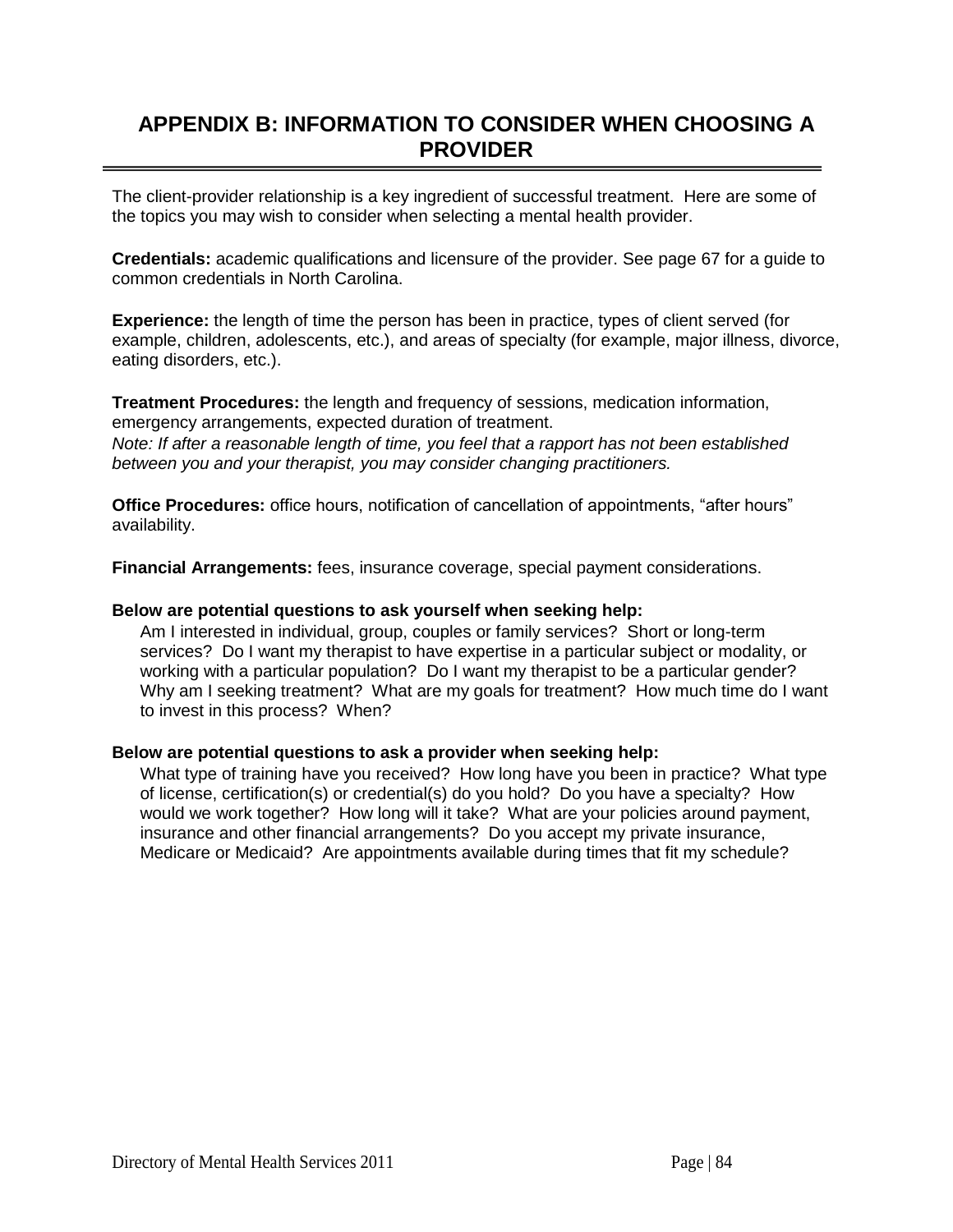# **APPENDIX C: A USER'S GUIDE TO THIS DIRECTORY FROM SOMEONE WHO NEEDED IT**

If you are looking for someone to talk to about your problems and work on making them better, it might seem like you couldn't swing a cat without hitting a "therapist." (Swinging a cat is NOT recommended for long-term mental health for you or the cat.")

Finding the "right" therapist can be complicated. Right off you'll find that only psychiatrists can prescribe drugs, which have taken more and more of a starring role in treating mental illness. This type of treatment primarily focuses on the physical and chemical natures of the problem. The other types of professionals in mental health treatment and therapy are usually not as focused on the medicine (and often consult with a psychiatrist for that aspect). They usually concentrate more on the mind, thoughts, and feelings than the brain and chemistry. This is a simplified sketch of the overall pattern, and there are great differences between many and all of them.

One of the most important things to find out about a therapist is whether or not you can "work" with him or her. The interaction between personalities is VERY critical in therapy. Personal "philosophies" are also important. If you are an atheist and your prospective therapist wants to do faith healing that might be ground for concern. That's just one example. The important thing is that to do the work of "therapy" you have to have some sort of rapport with your therapist, as two-way communication is essential. And, remember, you don't have to impress your therapist or entertain your therapist. That's not the purpose of therapy.

Some of the details to remember: Figure out what financial resources you have: insurance, Medicaid/Medicare, part of an employment package. Knowing this before an appointment is invaluable. Some therapists have a sliding scale to make payments easier. In some cases, the public mental health system is the only or best option.

At any rate the general rule can be to reduce or remove barriers that keep you and your therapist from working together on your problems. Hopefully, this Directory will help get things underway.

Stephen E. Haebig